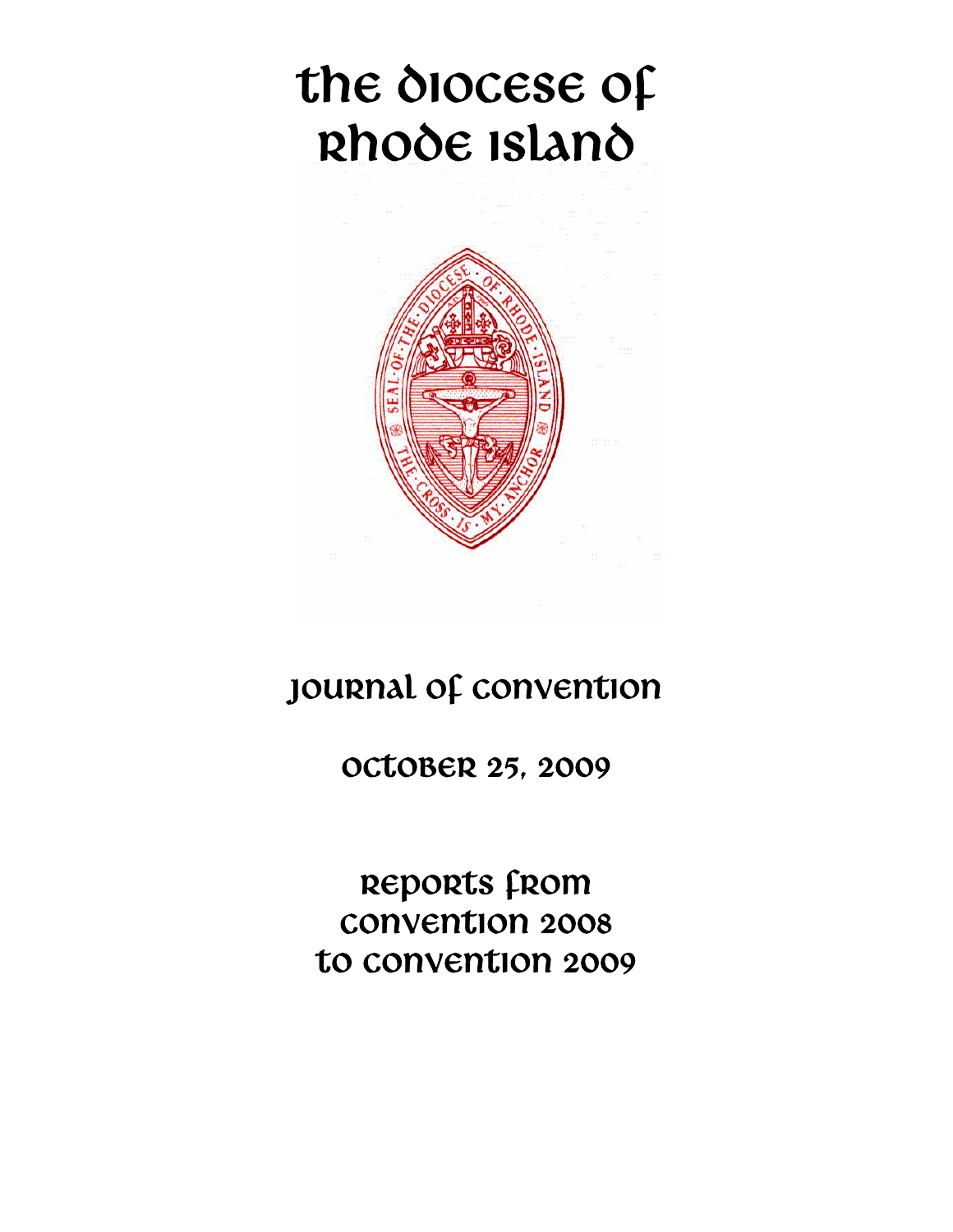### Episcopal Diocese of Rhode Island **JOURNAL OF CONVENTION October 24, 2009 And Reports from Convention 2008-2009**

#### **Annual Reports**

APPENDIX: Auditor's Report 2008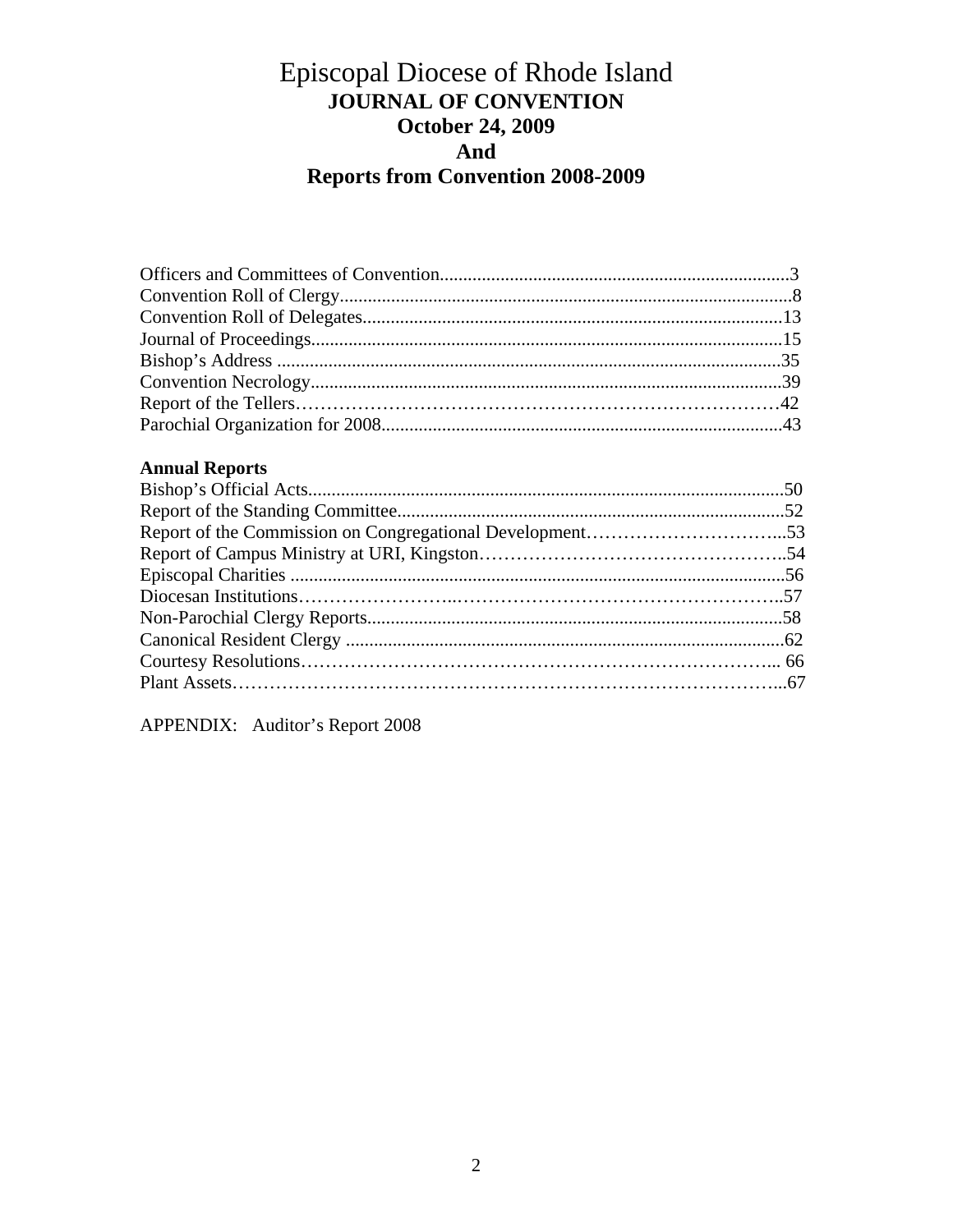#### **DIOCESE OF RHODE ISLAND**

#### **275 North Main Street Providence, Rhode Island 02903-1298**

(401) 274-4500 (Fax) 401-331-9430 *www.episcopalri.org* 

#### **BISHOP**

The Rt. Rev. Geralyn Wolf **ASSISTING BISHOP**  The Rt. Rev. David Joslin **CANNON TO THE ORDINARY**  The Rev. Robert Vanderau

#### **CHANCELLOR TREASURER**

50 S. Main Street 303 Gilbert Stuart Drive

The Rev. Kevin Lloyd Ms. Gloria Williams 67 Mt. Hope Avenue 275 N. Main Street Jamestown, RI 02835 Providence, RI 02903

Edmund C. Bennett, Esq. Mr. Robert Batchelor, CPA Providence, RI 02903 East Greenwich, RI 02818

#### **SECRETARY REGISTRAR**

#### **DIOCESAN STAFF**

| Ms. Peggy Amatore                    | Ms. MaryAnn I    |
|--------------------------------------|------------------|
| Director, Episcopal Charities        | Director         |
| Ms. Regina Barattini                 | Mr. Tony Lona    |
| Finance, Assistant                   | Mainter          |
| Ms. Elizabeth Crawley                | Ms. Jessica Gat  |
| Executive Assistant to the Bishop    | Diocesa          |
| Mr. Tylan Creason                    | Officer          |
| Canon for Program and Administration | The Rev. José I  |
| Mr. Christopher DeCelles             | Hispani          |
| Supervisor, Maintenance              | Mr. Jack St. Jea |
| Ms. Joan DeCelles                    | Admini           |
| <b>Assistant Treasurer</b>           | Episcop          |
| Ms. Betsy Fornal                     | Mr. Ronald W.    |
| Canon for Congregations and Clergy   | Comptr           |
|                                      |                  |

Ms. MaryAnn Kolakowski Director of Christian Formation Mr. Tony Lonardo **Maintenance** Ms. Jessica Gates Diocesan Communication The Rev. José Roberts Hispanic Missioner Mr. Jack St. Jean Administrative Assistant, **Episcopal Charities** Mr. Ronald W. Turnbull Comptroller Ms. Gloria Williams Administration/Reception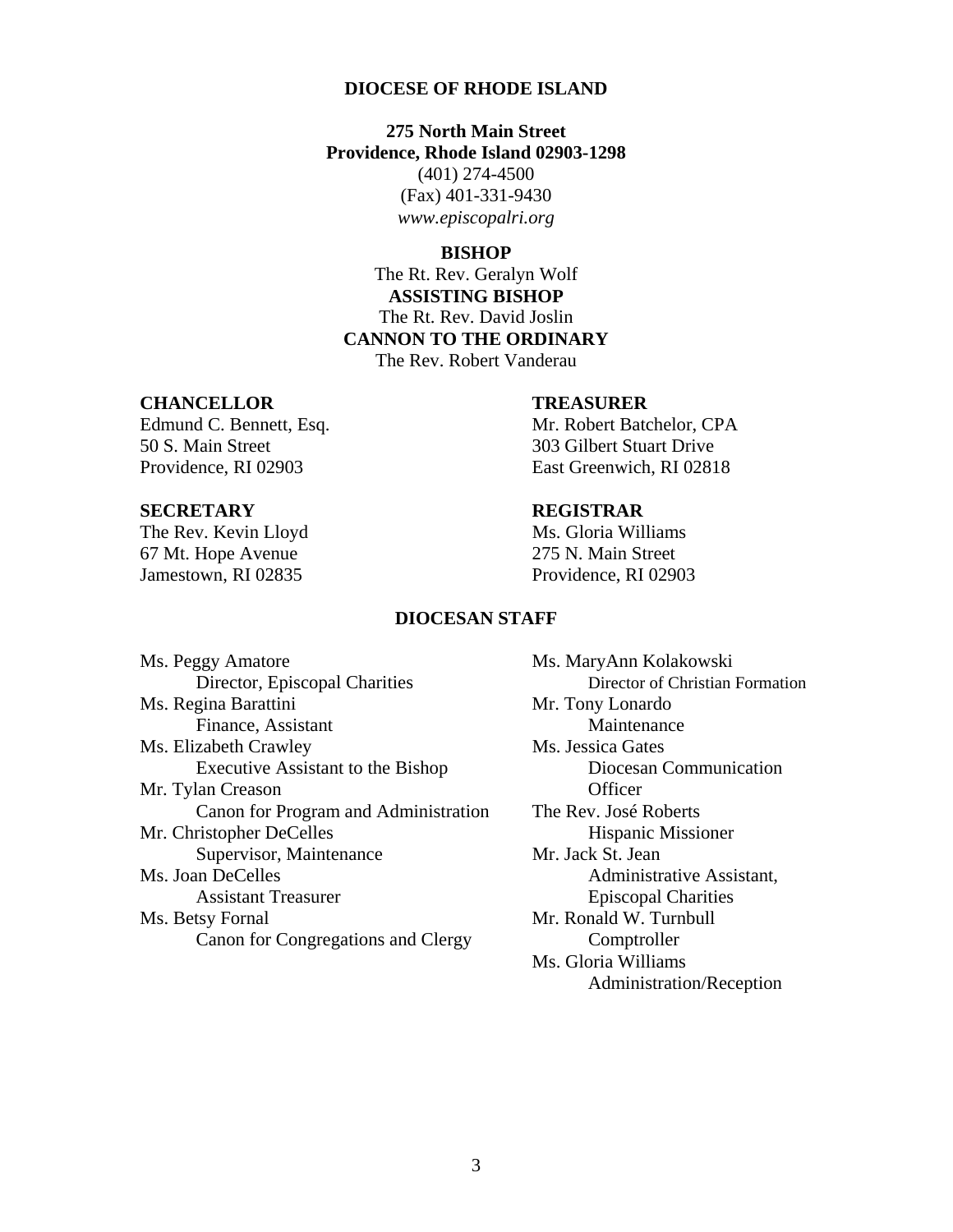#### **MEMBERSHIP ON CANONICAL BODIES**

12/09

#### **STANDING COMMITTEE**: Canon IV

| The Rev. William Locke [P]   | 2010 | Ms. Lora MacFall          |
|------------------------------|------|---------------------------|
| The Rev. Stephanie Shoemaker | 2011 | Ms. Caryl Frink           |
| The Rev. Pamela Mott         | 2012 | Ms. Frances Gammell-Roach |
| The Rev. Jennifer Pedrick    | 2013 | The Hon. Scott Avedisian  |

#### **DIOCESAN COUNCIL**: Canon VI

The Rt. Rev. Geralyn Wolf, President

#### ELECTED BY CONVENTION (5 Clergy, 4 Lay, staggered 3-year terms)

| The Rev Greg Lisby          | 2010 | Ms. Jeanne Mason     |
|-----------------------------|------|----------------------|
| The Rev. Susan Wrathall     | 2010 |                      |
| The Rev Jim Bocchino        | 2011 | Ms. Cindy Flaxington |
| The Rev Dennis Bucco (1 yr) | 2011 |                      |
| The Rev. Scott Gunn (VP)    | 2012 | Mr. Dennis Stark     |
| ****************            | 2012 | Ms. Modesta Pellot   |

#### **DIOCESAN COUNCIL - APPOINTED BY BISHOP**

(3 Clerical, 3 Lay, staggered 3-years terms)

| The Rev. Canon Harry Krauss | 2010 | Mr. Jim Rezendes |
|-----------------------------|------|------------------|
| The Rev. Dcn Ted Hallenbeck | 2011 | Mr. Vince Haight |
| The Rev Susan Carpenter     | 2012 | Ms. Susan Wright |

#### **Ex officio** Staff

The Bishop The Comptroller<br>The Chancellor The Canon for Pr The Treasurer Administration Commission on Finance, Mr. Brian Ehlers The Canon for Congregations President, Standing Committee, and Clergy

Secretary of Council, Ms. Liz Crawley

#### **Executive Committee of Council**

The Bishop, President The Rev. Scott Gunn, Vice President The Rev. Harry Krauss The Rev. Susan Wrathall Mr. Brian Ehlers Mr. Dennis Stark The Treasurer

The Canon for Program and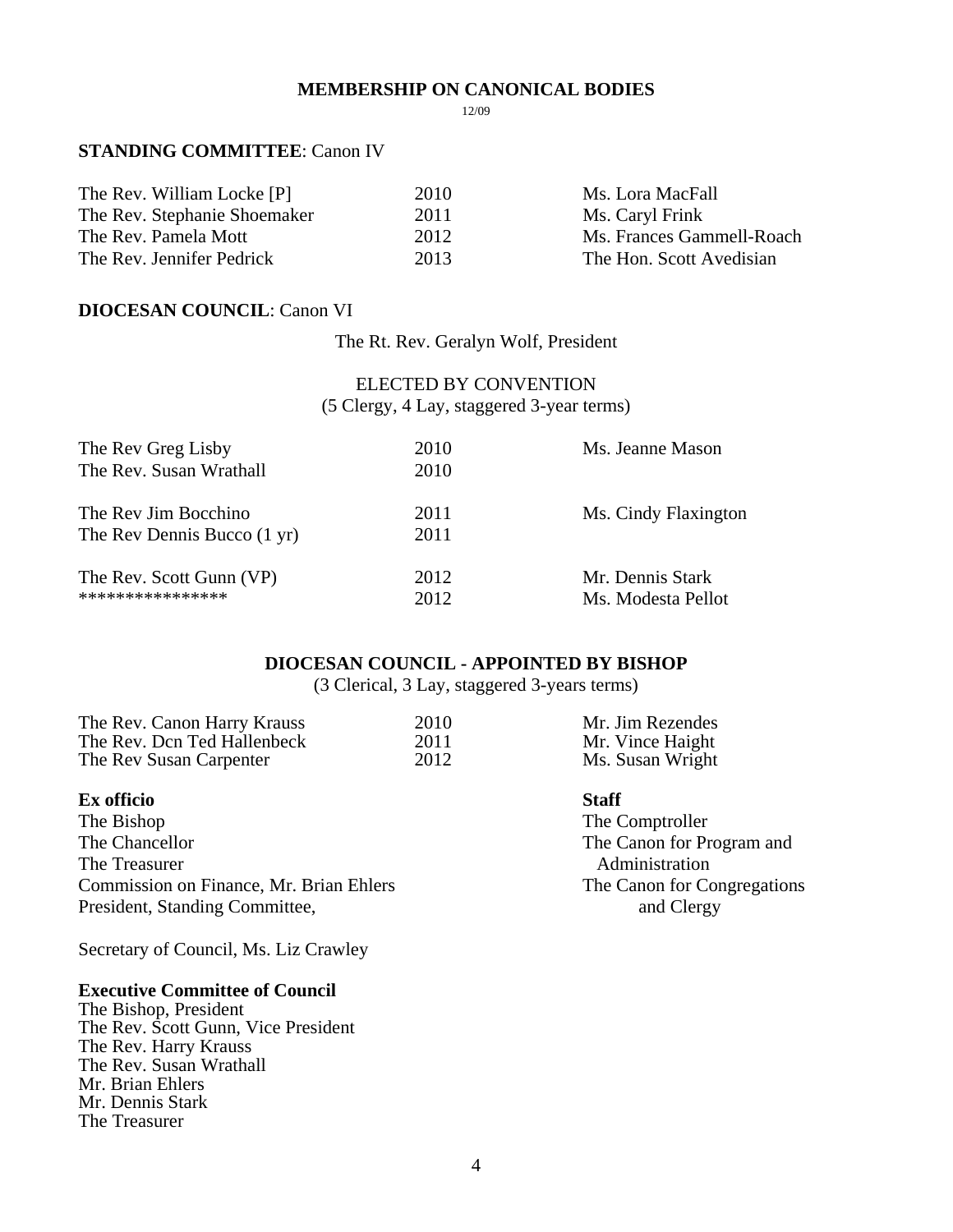#### **COMMISSION ON FINANCE** Canon VII.1

| <b>Elected</b> (1 clerical, 2 lay) | <b>Appointed</b> (1 clerical, 2 lay) |                         |
|------------------------------------|--------------------------------------|-------------------------|
| The Rev. Gregory Prior             | 2010                                 | The Rev. Dcn. Ted       |
|                                    |                                      | Hallenbeck              |
| Mr. James Worrell                  | 2011                                 | Mr. Scott Nicholson (C) |
| Mr. Robert Bergstrand              | 2012                                 | Mr. Brian Ehlers        |
|                                    |                                      |                         |

**Ex officio** 

The Bishop, The Chancellor The Treasurer

#### **Staff**

The Comptroller The Canon for Program and Administration

**ECCLESIASTICAL COURT** Canon XVI.3 (4 clerical, 3 lay, nominated by Bishop, confirmed by Convention, 4 year terms)

| The Rev Everett Greene        | 2010 | Mr. Rosi Harris        |
|-------------------------------|------|------------------------|
| The Rev. Gregory Prior        | 2011 | Ms. Mary Heffner, Esq. |
| The Rev. Clare Fischer-Davies | 2012 | ******************     |
| The Rev. Jim Bocchino         | 2013 | Mr. Sydney Clifford    |

#### **COMMISSION ON CONGREGATIONAL DEVELOPMENT** Canon VII.2

|                              | (3 Clerical, 3 Lay, staggered 3-years terms) |                        |
|------------------------------|----------------------------------------------|------------------------|
| The Rev Alan Gates           | 2010                                         | Ms. Lillian Hargrove   |
| The Rev Clare Fischer-Davies | 2011                                         | Ms. Catherine Thenault |
| The Rev. Christopher Pappas  | 2012                                         | Ms. Carol Drought      |

**Appointed** 

**Elected** 

Nominated by Bishop, Confirmed by Convention (3 clerical, 3 lay, staggered 3-years terms)

| The Rev. Eletha Buote-Grieg | 2010 | Ms. Linda Lebreaux |
|-----------------------------|------|--------------------|
| The Rev Peter Mayer (C)     | 2011 | Mr. James Burgess  |
| The Rev Casey Shobe         | 2012 | Mr. Dennis Burton  |

#### **Ex Officio**

The Bishop (or designee)

#### **Staff**

The Canon for Congregations and Clergy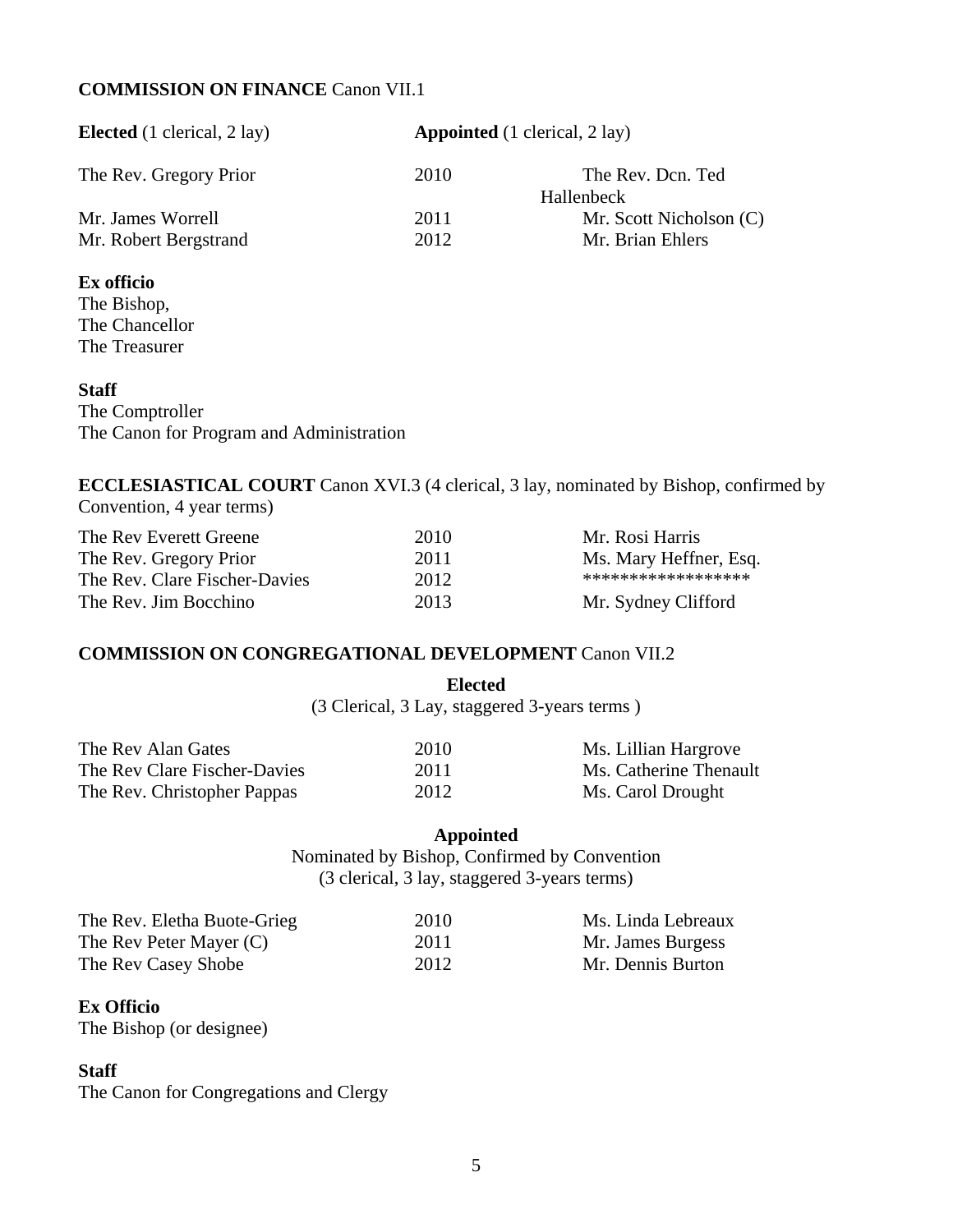**COMMISSION ON MINISTRY** Canon VII.3 (6 clerical, 6 lay; nominated by Bishop, confirmed by Convention. Staggered 3-years terms)

| The Rev. Don Jan Grinnell | 2010 | Ms. Karen Runner       |
|---------------------------|------|------------------------|
| The Rev. Richard Shippee  | 2010 | Mr. Leon Sibielski     |
| The Rev. John Alexander   | 2011 | Vacant                 |
| Vacant                    | 2011 | Ms. Carol Anne Bennett |
| The Rev David Lucey       | 2012 | Ms. Phoebe Pettingill  |
| The Rev Chris Epperson    | 2012 | Ms. Lavonne Siefert    |

#### **Staff**

The Canon for Congregations and Clergy

**COMMISSION ON INVESTMENTS** Canon VII.4 (3 Clerical, 6 Lay. Nominated by Council, confirmed by Convention, staggered 3-years terms)

| The Rev Chris Epperson   | 2010<br>2010 | Mr. Howard Merriman<br>Mr. Austin Smith        |
|--------------------------|--------------|------------------------------------------------|
| The Rev. Gregory Prior   | 2011<br>2011 | Ms. Francis Gammel-Roach<br>Mr. Jeffrey Belden |
| The Rt. Rev David Joslin | 2012         | Mr. Charles Lee $(C)$<br>Ms. Mary Daly         |

The Bishop (Ex-Officio) The Chancellor (Ex-Officio) The Treasurer (Ex-Officio)

**COMMISSION ON CHURCH ARCHITECTURE** Canon VII.5 (2 clerical, 4 lay, two to be architects or engineers, staggered 3-years terms)

Currently vacant

#### **COMMISSION ON SUPPLEMENTARY BENEFITS** Canon VII.6 (3 clerical, 2 lay, staggered 5-year terms)

| ternin)                        |      |
|--------------------------------|------|
| The Rev. Harrington Gordon     | 2010 |
| The Rev. Gordon Stenning $(C)$ | 2011 |
| Ms. Bernice Belt               | 2012 |
| Ms. Nancy R. Brown-Cobb        | 2013 |
| The Rev. Daniel Burke          | 2014 |

The Bishop (Ex-officio) The Comptroller (Ex-Officio) The Assistant Treasurer (Ex-Officio)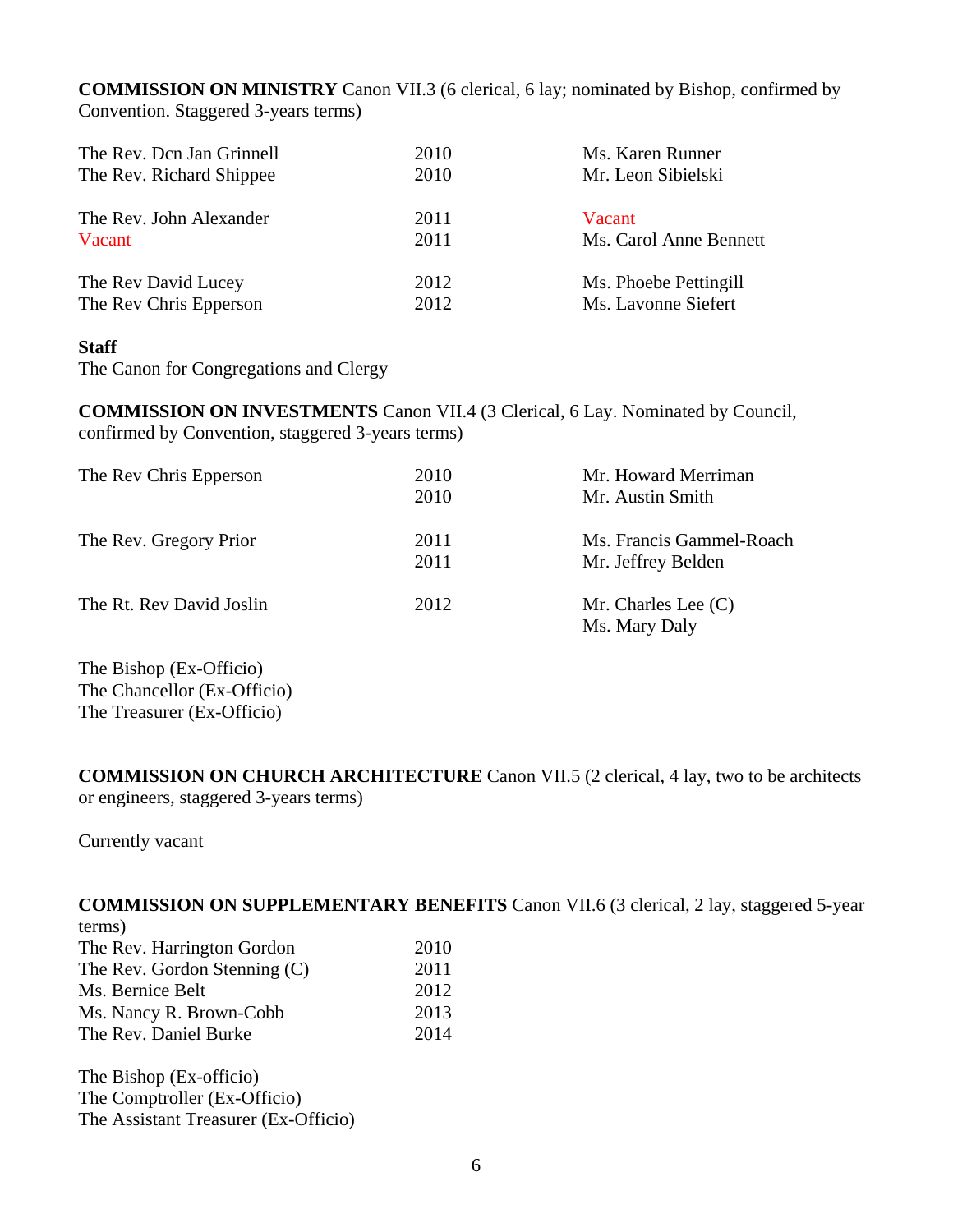**Committee on Admissions** Canon II.3 ( 1 clerical, 2 lay, staggered 3-years terms)

| 2010 |
|------|
| 2011 |
| 2012 |

#### **Committee on Canons** Canon II.4 (3 Clerical, 3 lay, staggered 3-years terms)

The Chancellor (ex-officio)

 2010 2011 2012

**Committee on Agenda** Canon II.5 (at least 3 persons)

The Bishop The Chancellor The Secretary of Convention The Canon for Program and Administration

**Committee on Resolutions** Canon II.6 (3 clerical, 3 lay, staggered 3-years terms )

| The Rev. Scott Gunn[chair] | 2010 | vacant            |
|----------------------------|------|-------------------|
| Chris Epperson             | 2011 | Carol Ann Bennett |
| vacant                     | 2012 | vacant            |

The Canon for Program and Administration (ex-officio)

**Committee on Elections** Canon II.7 (3 clerical, 3 lay, staggered 3-years terms)

| 2010 |
|------|
| 2011 |
| 2012 |

The Convention Manager (Ex-Officio) The Secretary (Ex-Officio)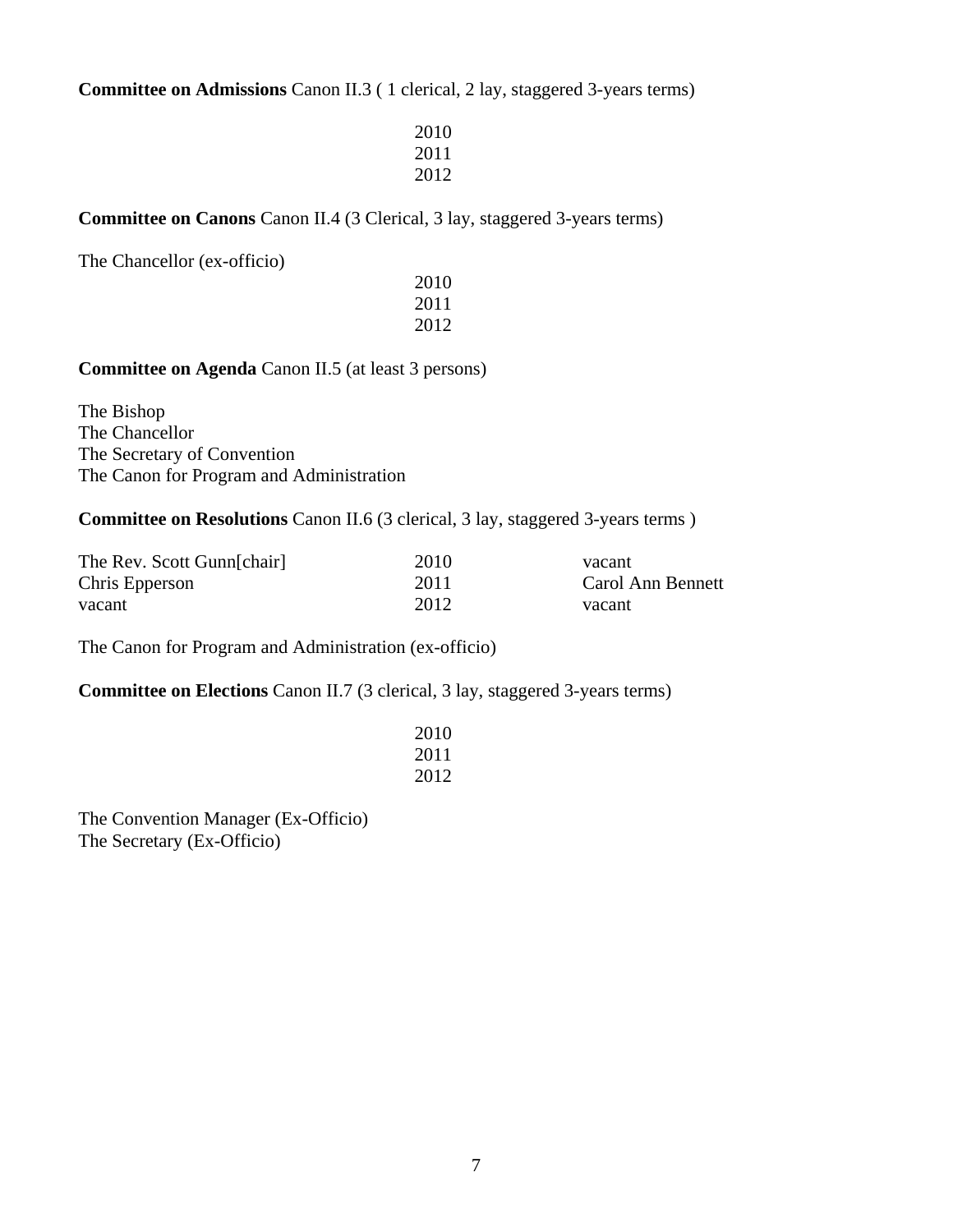### **CONVENTION ROLL OF CLERGY 2009**

| <b>Title</b>   | <b>First Name</b> | <b>Last Name</b>   | Registered |
|----------------|-------------------|--------------------|------------|
|                |                   |                    |            |
| The Rev.       | John D.           | Alexander          | $\ast$     |
| The Rev. Dn.   | Austin A.         | Almon              |            |
| The Rev.       | David A.          | Ames               |            |
| The Rev.       | Evangeline        | Anderson           | $\ast$     |
| The Rev.       | Robert W.         | Anthony            |            |
| The Rev.       | Henry F.          | Anthony            |            |
| The Rev. Dn.   | Patricia A.       | Bailey             | $\ast$     |
| The Rev. Canon | Richard           | <b>Bardusch</b>    | $\ast$     |
| The Rev.       | Alcide            | Barnaby            | $\ast$     |
| The Rev. Dn.   | Jean              | <b>Barry</b>       | $\ast$     |
| The Rev.       | <b>Bettine</b>    | <b>Besier</b>      | $\ast$     |
| The Rev.       | Rebecca H.        | Blair              |            |
| The Rev.       | James R.          | Bocchino           | $\ast$     |
| The Rev.       | Hébert W.         | <b>Bolles</b>      | $\ast$     |
| The Rev.       | Edward C.         | Boucher            |            |
| The Rev.       | Lawrence H.       | <b>Bradner</b>     | $\ast$     |
| The Rev. Dn.   | Dorothy           | <b>Brightman</b>   | $\ast$     |
| The Rev. Dn.   | Janet             | <b>Broadhead</b>   |            |
| The Rev.       | Robert            | <b>Brooks</b>      | $\ast$     |
| The Rev.       | David W.          | <b>Brown</b>       |            |
| The Rev.       | Dennis            | <b>Bucco</b>       | $\ast$     |
| The Rev.       | Eletha A.         | <b>Buote-Greig</b> |            |
| The Rev.       | Douglas C.        | <b>Burger</b>      |            |
| The Rev.       | Timothy           | <b>Burger</b>      |            |
| The Rev. Dn.   | Anne              | <b>Burke</b>       | $\ast$     |
| The Rev.       | J. Daniel         | <b>Burke</b>       |            |
| The Rev. Dr.   | R. Craig          | <b>Burlington</b>  | $\ast$     |
| The Rev. Dn.   | Christine H.      | <b>Burton</b>      | $\ast$     |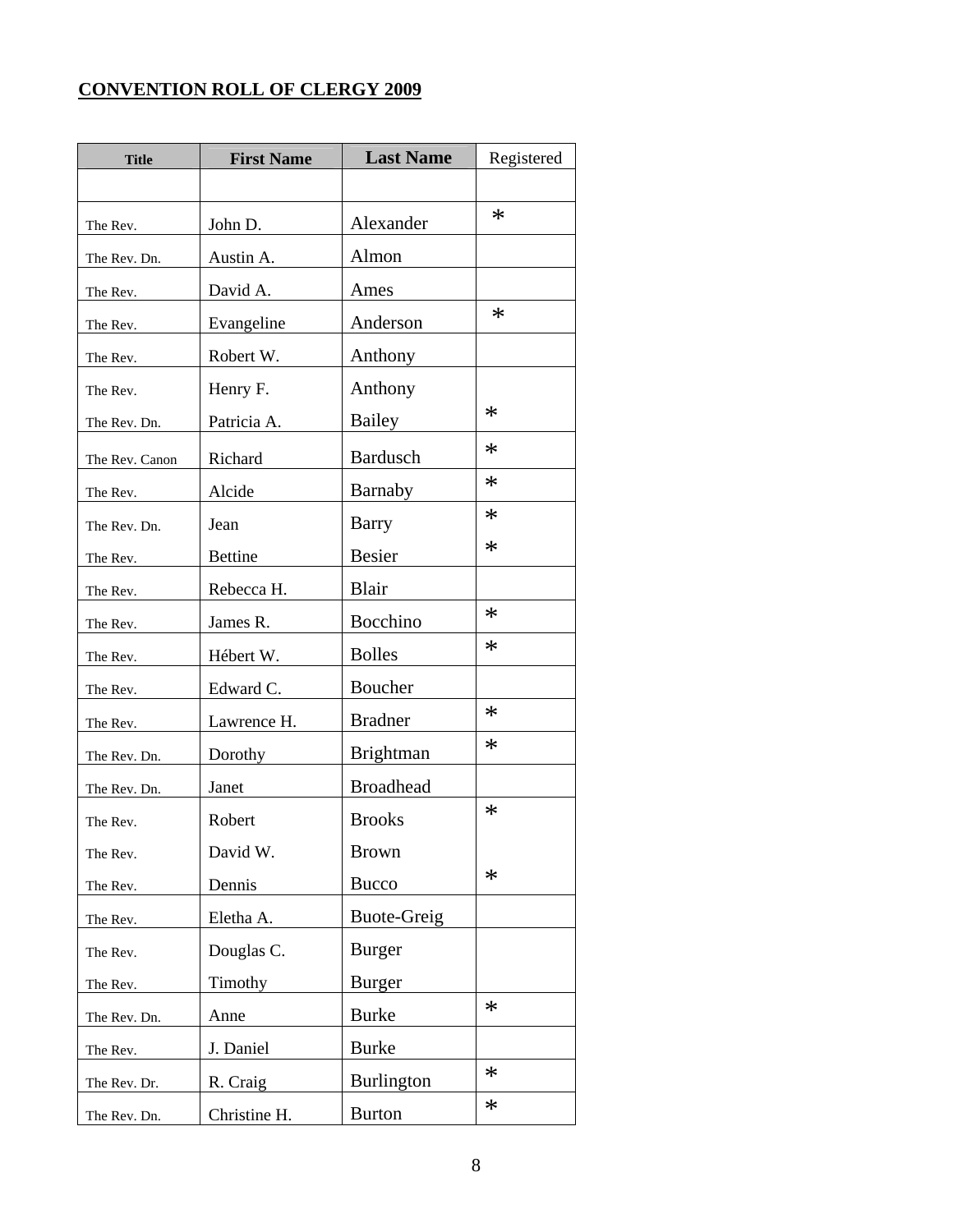| The Rev.      | David C.      | Cargill               |        |
|---------------|---------------|-----------------------|--------|
| The Rev.      | Susan         | Carpenter             | $\ast$ |
| The Rev.      | George M.     | Chaplin               |        |
| The Rev.      | John A.       | Chrisman, Jr.         |        |
| The Rev. Dn.  | Leroy (Buck)  | Close                 | ∗      |
| The Rev.      | Michael       | Coburn                | ∗      |
| The Rev.      | A. Royston    | Cochran               |        |
| The Rev. Dn.  | Judith T.     | Collins               | ∗      |
| The Rev.      | Ronald        | Conner                |        |
| The Rev.      | Robert C.     | Cummings              |        |
| The Very Rev. | Maria         | DeCarvalho            |        |
| The Rev.      | Philip        | Devens                | ∗      |
| The Rev.      | Jo-Ann J.     | Drake                 | ∗      |
| The Rev.      | Christopher   | Epperson              | ∗      |
| The Rev.      | Henry F.      | Fairman               |        |
| The Rev.      | Clare         | <b>Fischer-Davies</b> | $\ast$ |
| The Rev.      | William F.    | Fraatz                |        |
| The Rev.      | Karen A.      | Fraioli               | ∗      |
| The Rev.      | Kenneth R.    | Franklin              |        |
| The Rev.      | R. Trent      | Fraser                | $\ast$ |
| The Rev.      | James P.      | Frink                 | ∗      |
| The Rev.      | Alan K.       | Gates                 | ∗      |
| The Very Rev. | David M.      | Gillespie             |        |
| The Rev.      | Harrington M. | Gordon                |        |
| The Rev.      | Everett H.    | Greene                | $\ast$ |
| The Rev.      | Pamela S.     | Gregory               | $\ast$ |
| The Rev. Dn.  | Janice L.     | Grinnell              |        |
| The Rev.      | Scott         | Gunn                  | $\ast$ |
|               |               | Haines-               | $\ast$ |
| The Rev.      | Sandra P.     | Murdocco              | $\ast$ |
| The Rev. Dn.  | Edwin         | Hallenbeck            |        |
| The Rev.      | Marsue        | Harris                |        |
| The Rev.      | Donald L.     | Hastings              |        |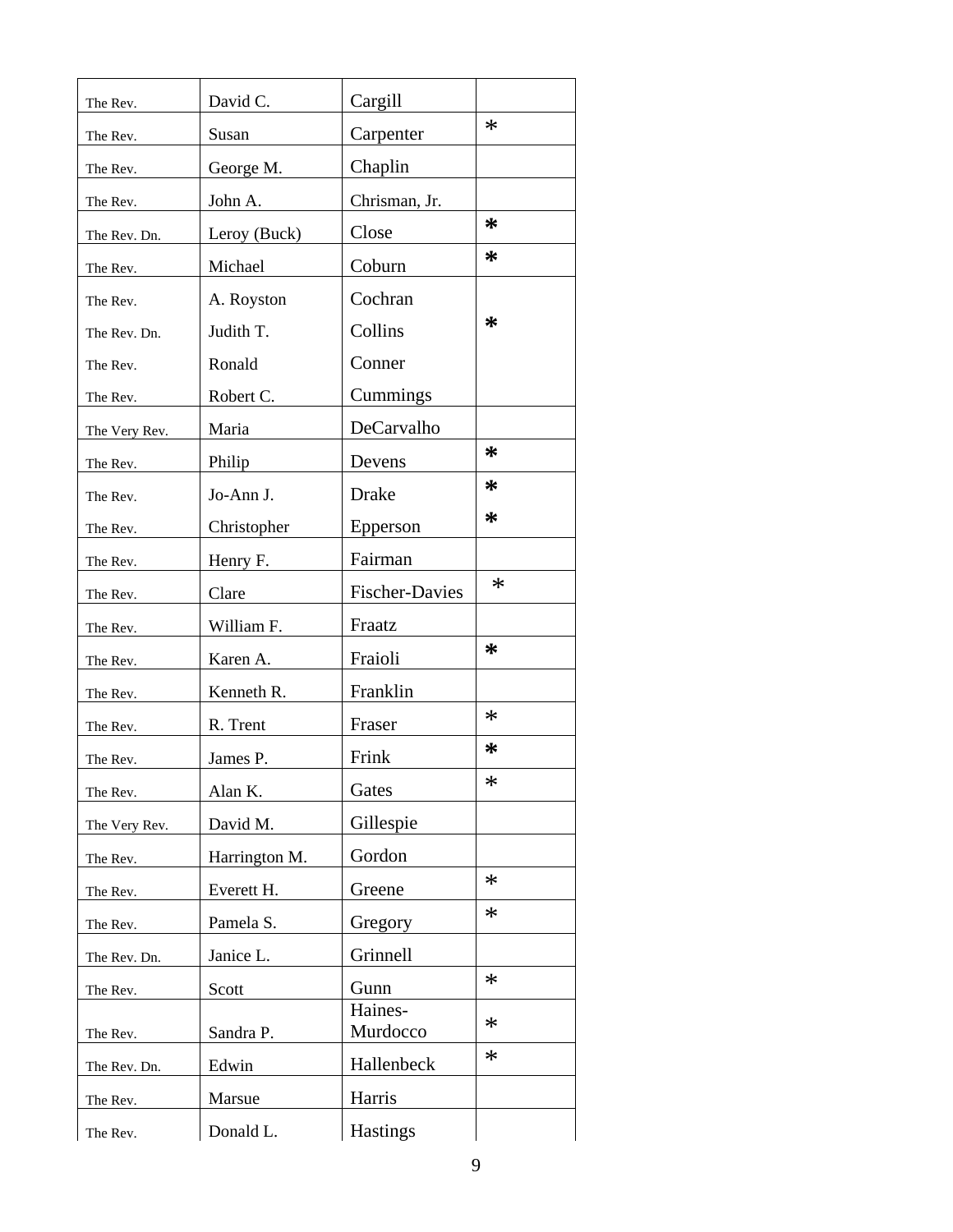| The Rev.       | Augustus L.          | Hemenway      |        |
|----------------|----------------------|---------------|--------|
| The Rev.       | Granville V.         | Henthorne     |        |
| The Rev. Dn.   | Jean Webster         | Hickox        |        |
| The Rev. Dn.   | Margaret C.F.        | Higbie        | $\ast$ |
| The Rev. Dn.   | Mary L.              | Hitt          | $\ast$ |
| The Rt. Rev.   | George N.            | Hunt          |        |
| The Rev.       | Frederick K.         | Jellison      |        |
| The Rev. Dn.   | Ida R.               | Johnson       |        |
| The Rev.       | Michaela             | Johnson       |        |
| The Rev.       | Paul S.              | Koumrian      |        |
| The Rev. Canon | Harry E.             | <b>Krauss</b> | $\ast$ |
| The Rev.       | H. August            | Kuehl         |        |
| The Rev.       | Richard T.           | Laremore      | $\ast$ |
| The Rev.       | Donald A.            | Lavallee      |        |
| The Rev. Canon | John E.              | Lawrence      |        |
| The Rev. Dr.   | Gary C.              | Lemery        | $\ast$ |
| The Rev. Dn.   | <b>Betsy</b>         | Lesieur       | $\ast$ |
| The Rev.       | Gregory              | Lisby         | $\ast$ |
| The Rev.       | Kevin M.             | Lloyd         | $\ast$ |
| The Rev.       | William              | Locke         | $\ast$ |
| The Rev.       | David                | Lucey         | $\ast$ |
| The Rev.       | Sean                 | Manchester    |        |
| The Rev.       | Michele              | Matott        |        |
| The Rev.       | M. Teresa            | Matthews      |        |
| The Rev.       | <b>James Patrick</b> | Mauney        |        |
| The Rev.       | Peter                | Mayer         | $\ast$ |
| The Rev. Dn.   | Barbara              | Mays-Stock    | $\ast$ |
| The Rev. Dn.   | Iris E.              | Mello         | $\ast$ |
| The Rev.       | Peter R.             | Michaelson    | $\ast$ |
| The Rev. Dn.   | Nancy F.             | Miller        |        |
| The Rev. Dn.   | Carol L.             | Millette      |        |
| The Rev. Dn.   | Lorraine             | Mills-Curran  |        |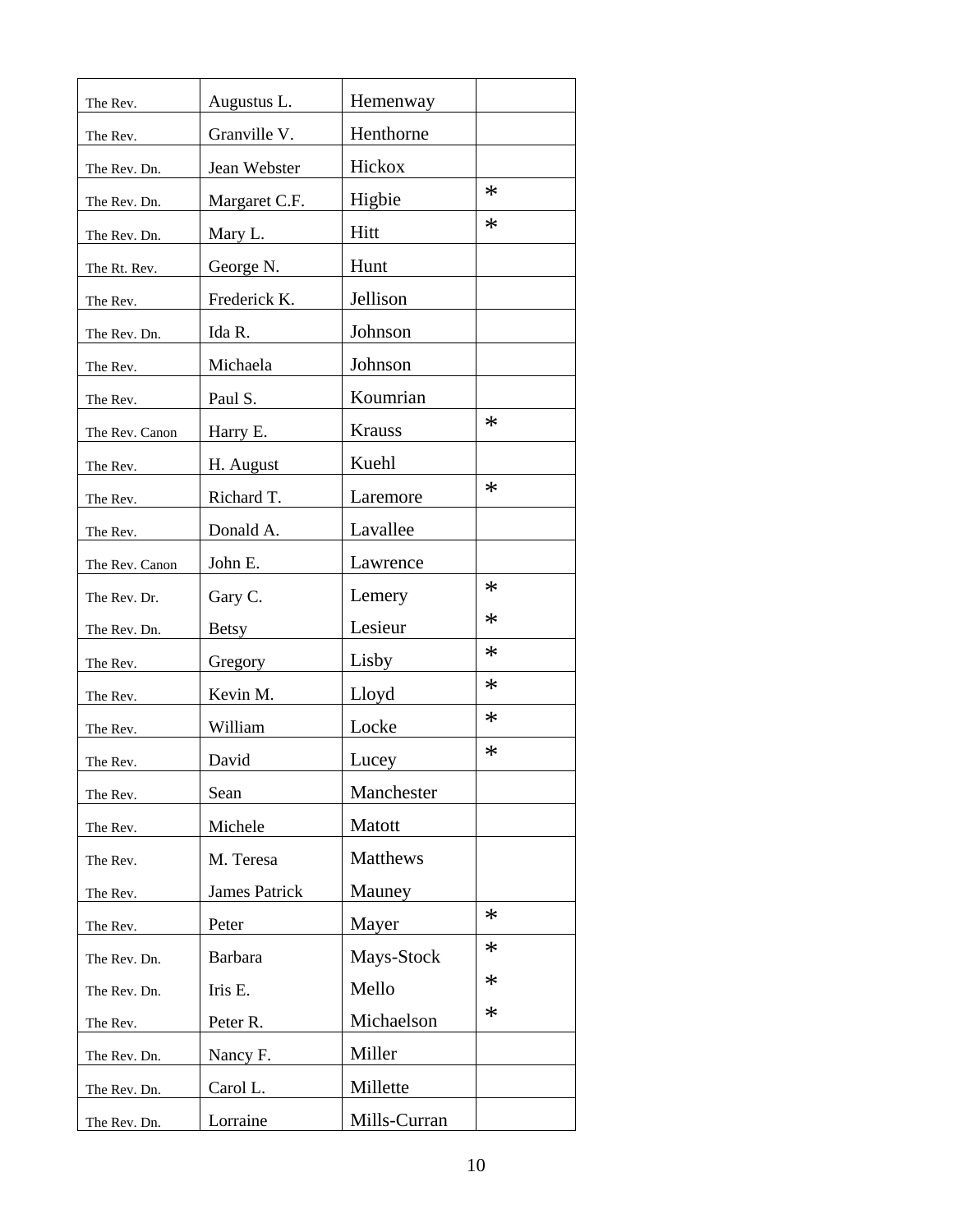| The Rev.     | Judith N.     | Mitchell      | $\ast$ |
|--------------|---------------|---------------|--------|
| The Rev.     | Richard       | Morgan        | $\ast$ |
| The Rev.     | Pamela        | Mott          | $\ast$ |
| The Rev. Dn. | Hedwig B.     | Neale         |        |
| The Rev. Dn. | Eloise S.     | Neilsen       |        |
| The Rev.     | Elizabeth M.  | <b>Nestor</b> |        |
| The Rev. Dn. | Susan J.      | North         | $\ast$ |
| The Rev.     | Janet W.      | Nunley        |        |
| The Rev.     | Nancy K.      | Olmsted       |        |
| The Rev.     | Jonathan J.   | Ostman        |        |
| The Rev.     | John          | Pallard       | $\ast$ |
| The Rev.     | Christopher   | Pappas        | $\ast$ |
| The Rev.     | Ashley H.     | Peckham       | $\ast$ |
| The Rev.     | Jennifer      | Pedrick       | $\ast$ |
| The Rev. Dn. | Ann D.        | Pelletier     | $\ast$ |
| The Rev. Dr. | Joyce         | Penfield      | $\ast$ |
| The Rev.     | Cecilia C.    | Perry         |        |
| The Rev. Dr. | Jennifer      | Phillips      | $\ast$ |
| The Rev. Dn. | Paul G.       | Pickens       |        |
| The Rev.     | John Gregory  | Prior         | $\ast$ |
| The Rev.     | Pamela        | Rannenberg    |        |
| The Rev.     | Marshall T.   | Rice          | ∗      |
| The Rev.     | Jose          | Roberts       | $\ast$ |
| The Rev.     | Wayne P.      | Runner        | $\ast$ |
| The Rev.     | David A.      | Ryan          |        |
| The Rev. Dn. | M.P.          | Schneider     | $\ast$ |
| The Rev. Dr. | Richard L.    | Schweinsburg  |        |
| The Rev.     | Keith E.      | Scott         |        |
| The Rev.     | Marcia A.     | Sessions      |        |
| The Rev.     | G.H.          | Shattuck      | $\ast$ |
| The Rev.     | Robert L.     | Shearer       |        |
| The Rev.     | Elizabeth Ann | Sherman       | $\ast$ |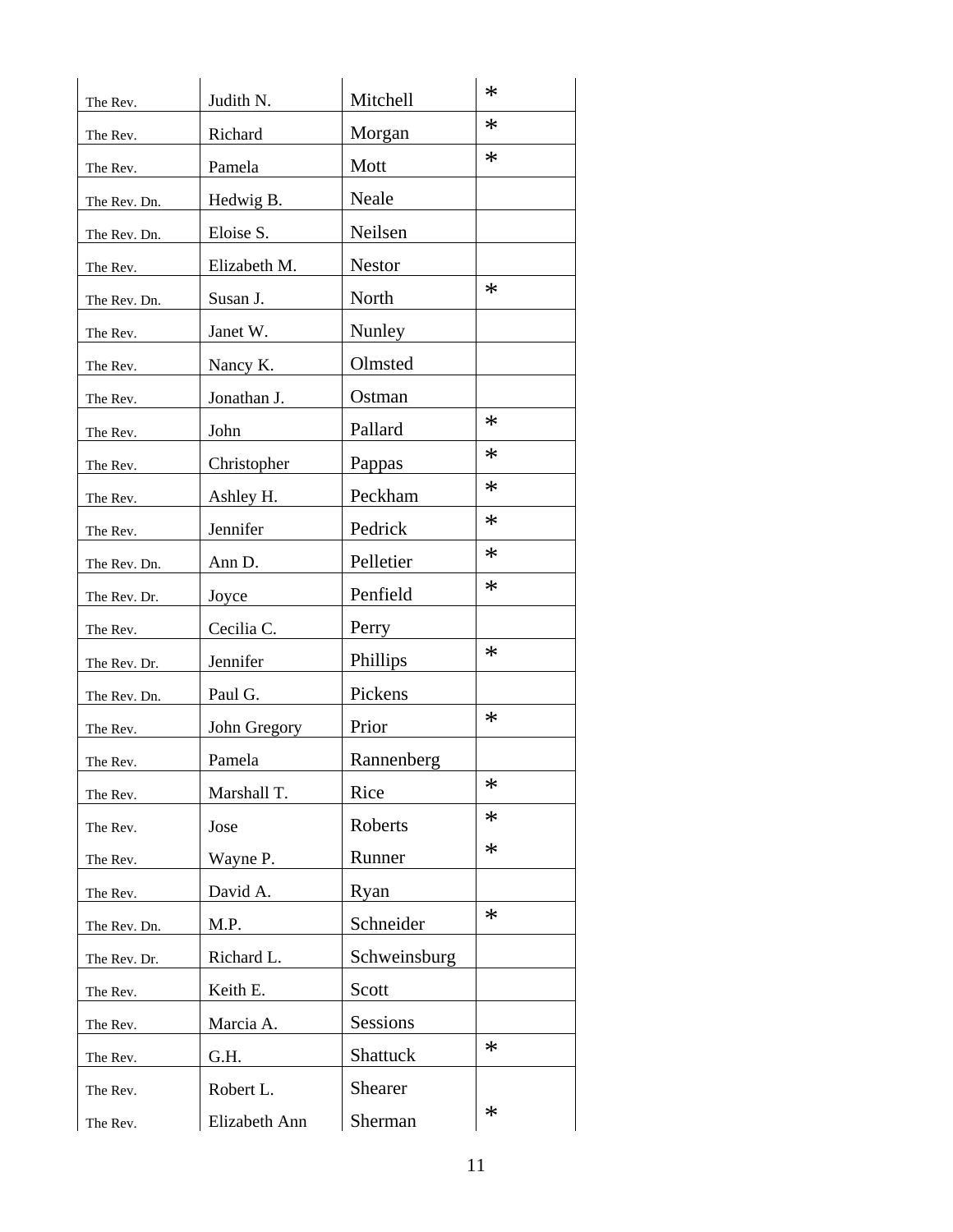| The Rev.       | Richard C.   | Shippee       |        |
|----------------|--------------|---------------|--------|
| The Rev.       | Melody       | Shobe         | $\ast$ |
| The Rev.       | R. Casey     | Shobe         | $\ast$ |
| The Rev.       | Stephanie    | Shoemaker     | $\ast$ |
| The Rev. Dn.   | Marlene J.   | Simonian      |        |
| The Rev.       | Richard R.   | Simpson       |        |
| The Rev. Canon | Peter L.     | Spencer       | $\ast$ |
| The Rev.       | Frederick J. | Spulnik       |        |
| The Rev.       | Daryl W.     | Stahl         | $\ast$ |
| The Rev.       | Gordon J.    | Stenning      | $\ast$ |
| The Rev.       | Susan        | <b>Stiles</b> | $\ast$ |
| The Rev.       | Linda C.     | Strahan       | $\ast$ |
| The Rev.       | Paul         | Tarrant       |        |
| The Rev.       | Philip J.    | Tierney       | $\ast$ |
| The Rev. Dn.   | Edward J.    | Trafford      |        |
| The Rev. Dn.   | Michael      | Tuck          | $\ast$ |
| The Rev.       | Henry G.     | Turnbull      |        |
| The Rev.       | Paul D.      | Twelves       | $\ast$ |
| The Rev.       | Paula Hannah | Ulanowski     |        |
| The Rev. Cn.   | Robert J.    | Vanderau      | $\ast$ |
| The Rev.       | James L.     | Verber        |        |
| The Rev.       | George H.    | Warren        | $\ast$ |
| The Rev. Dcn.  | Mark         | Warter        | $\ast$ |
| The Rev.       | Peter H.G.   | Westhorp      |        |
| The Rev. Dn.   | L. Gail      | Wheelock      |        |
| The Rev.       | Nancy A.     | Willis        | $\ast$ |
| The Rev.       | Edward S.    | Winsor        |        |
| The Rt. Rev.   | Geralyn      | Wolf          | $\ast$ |
| The Rev. Dn.   | Susan        | Wrathall      | $\ast$ |
| The Rev. Dn.   | Elizabeth L. | Wright        |        |
|                |              |               |        |
|                |              | <b>TOTAL:</b> | 82     |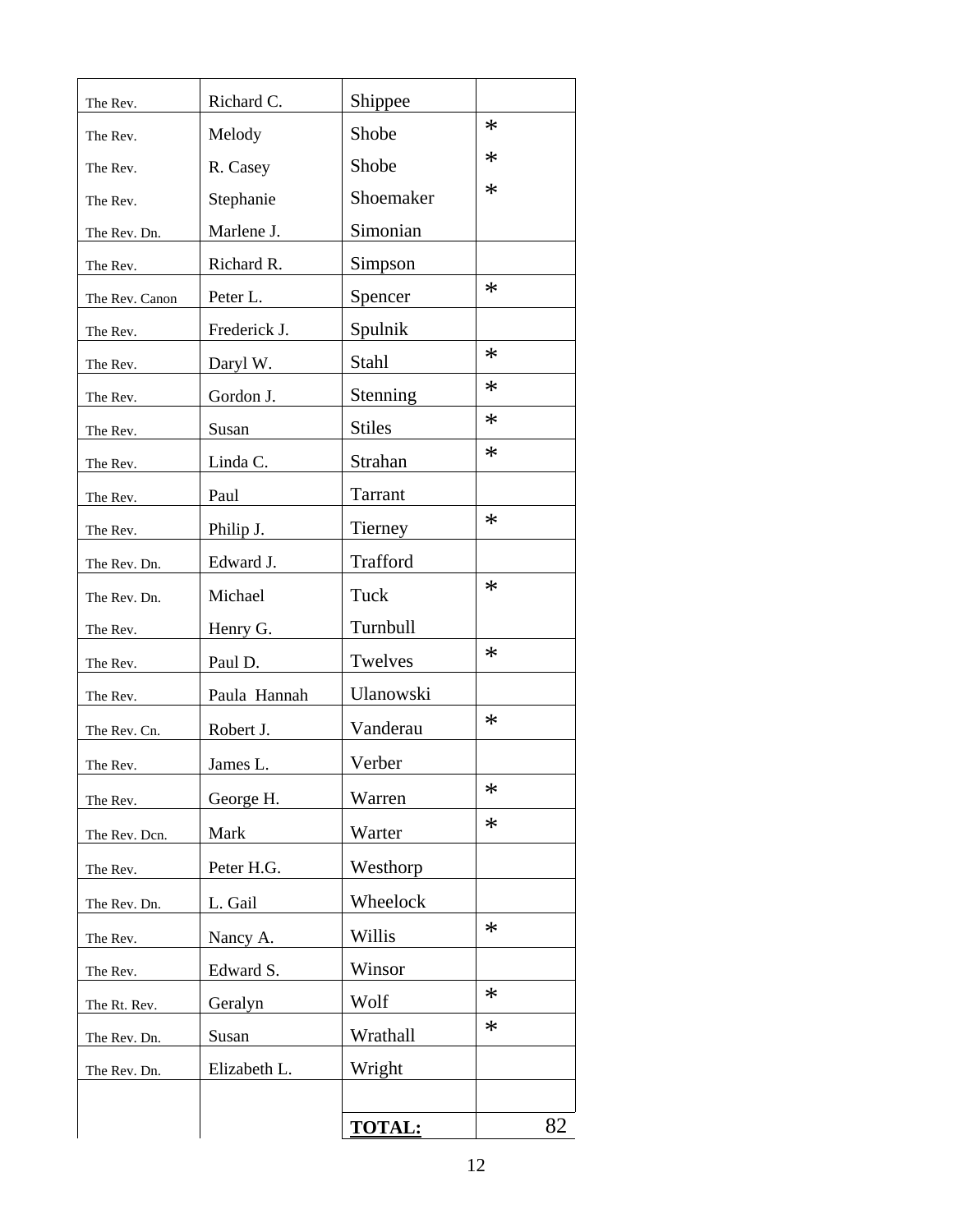#### **CONVENTION ROLL OF LAY DELEGATES AND ALTERNATES**

#### **DEANERY I, CENTRAL**

| Centredale    | St. Alban's              | James Connors, James Segovis                     |
|---------------|--------------------------|--------------------------------------------------|
| Greenville    | St. Thomas               | Alice P. Gardner, Phyllis Spaziano               |
| N. Providence | St. James                | Christopher North, Daniel Harvey                 |
| N. Scituate   | Trinity                  | Joan Melarango, Diane Weeks, Christopher Picozzi |
| Providence    | All Saints' Memorial     | Robert Frueh, James Burgess                      |
| Providence    | Cathedral, St. John      | James Dorber, Adrienne Southgate                 |
| Providence    | Epiphany                 | Judy Walker                                      |
| Providence    | Grace                    | Charles M. Smith III, Lucia Bamster, Marty Ames  |
| Providence    | St. Stephen's            | John Chamberlin, Phoebe Pettingell               |
| Providence    | St. Martin's             | Donald Cunnigen, Maarten Hoogeboom, Joyce May    |
| Providence    | St. Peter/St Andrew's    | Lynn Harris                                      |
| Providence    | Mision Iglesia El Mesias | Yamika De Los Santos, Fanny Trejos               |

#### **DEANERY II, WEST BAY**

| Coventry | Christ Church           | Carol Drought, Mary Ann Mello                    |
|----------|-------------------------|--------------------------------------------------|
| Coventry | St. Mathias             | George Nathanson, Frances Sturdavant             |
| Cranston | Ascension               | F. Leon Sibielski, Susan Wright                  |
| Cranston | Transfiguration         | Joseph Rose                                      |
| Cranston | St. David's-on-the-Hill | Lynne Purdy, Fred Malaby                         |
| Cranston | <b>Trinity</b>          | William Plumb, Donna Manchester, Margaret Thomas |
| Warwick  | All Saints'             | Marcia Butler, Annette Cox                       |
| Warwick  | St. Barnabas            | William Barker                                   |
| Warwick  | St. Mark's              | Vincent Haight, Roy Lautieri, Deborah Britt      |
| Warwick  | St. Mary's              | John Medeiros, Michael Marsh                     |

#### **DEANERY III, BLACKSTONE**

| Ashton               | St. John's    | Sally Sherwood, Jerry Sherwood                                           |
|----------------------|---------------|--------------------------------------------------------------------------|
| <b>Central Falls</b> | St. George's  | Modesta Pellot, Luis Pantoja,                                            |
| Cumberland           | Emmanuel      | John Gelati                                                              |
| Lincoln              |               | Christ Church in Lonsdale Jane Worton, Cindy Flaxington, Judith D. Foltz |
| Pascoag              | Calvary       | Miriam Freeman                                                           |
| Pawtucket            | Good Shepherd | Caryl Frink                                                              |
| Pawtucket            | St. Luke's    | Jennifer Conrad, Barbara Stevenson                                       |
| Pawtucket            | St. Paul's    | Sandra Gildea, Carol Varden, Kerri Scott                                 |
| Providence           | Redeemer      | Mary Jane Flynn, Sandra E. DiPalma                                       |
| Woonsocket           | St. James'    | Irene Nebiker                                                            |

#### **DEANERY IV, EAST BAY**

| St. John's             | Michelle DuPont, Steven Lippincott, Jean Audette, Mary Hood |
|------------------------|-------------------------------------------------------------|
| St. Matthew's          | Sally Easton, June Truitt                                   |
| St. Michael's          | John Whitney, Elaine Gotovich Cohen, Gretchen Gammons       |
| St. Mary's             | Kenneth Bridge, Gordon Hubbard,                             |
| St. Mark's             | Linda Dawson, Jeanne Mason                                  |
| Church of the Epiphany | Robert Bergstrand, Maurice Holmes, Virginia Rocha           |
| St. Mark's             |                                                             |
|                        |                                                             |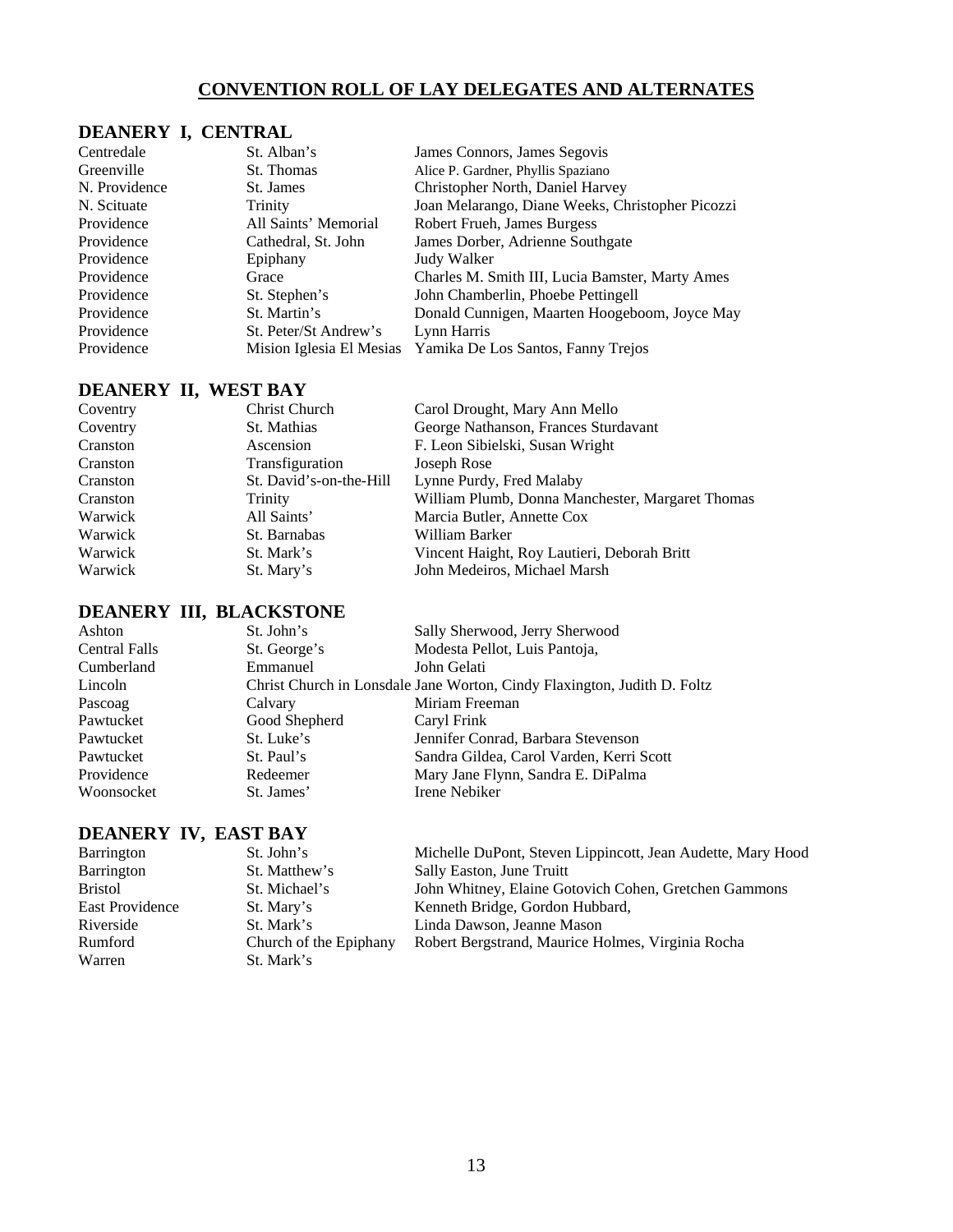| DEANERY V, AQUIDNECK |                      |                                       |
|----------------------|----------------------|---------------------------------------|
| Little Compton       | St. Andrew's         | William M. Barnum, Virginia Chase     |
| Middletown           | <b>Holy Cross</b>    |                                       |
| Middletown           | St. Columba's Chapel | Crane Anderson, June Terry, Jim Terry |
| Newport              | Emmanuel             | Debra Venancio, Jo Anne Ritchie       |
| Newport              | St. George's         | James McKay, Gardner C. Sconyers      |
| Newport              | St. John's           | George Meleleu                        |
| Newport              | Trinity              | Joan Bartram, Dorienne W. Farzan      |
| Portsmouth           | St. Mary's           | Claire Hebert                         |
| Portsmouth           | St. Paul's           |                                       |
| Tiverton             | <b>Holy Trinity</b>  | Norma Sweet, William Sweet            |

## **DEANERY VI, NARRAGANSETT**<br>Alton St. Thomas'

| St. Thomas'             | Ann Bettinger                                                       |
|-------------------------|---------------------------------------------------------------------|
| St. Ann's-by-the-Sea    | Fran Migliaccio                                                     |
| <b>Holy Spirit</b>      | Joanne Bilotta, Lora Cobden                                         |
| St. Luke's              | Kenneth MacDonald, Lisa Johnson, Patricia Hallenbeck, Carol Stevens |
| St. Elizabeth's         | Cathy O'Rourke                                                      |
| St. Matthew's           | Jim Breakell, Marcia Sallum Glassie                                 |
| St. Augustine's Chapel  | Nancy R. Brown, Nancy Hampton Beeley                                |
| St. Peter's-by-the-Sea  | Susan Roesner, Ruth Toolan, Diane Nobles                            |
| St. Paul's              | William Tolhurst, Michael Cerullo, Martha Parks                     |
| Chapel, St. John Divine | Virginia Brewer, Janice Post                                        |
| Ascension               | Jeff Melish, Sigrid Hewitt                                          |
| Christ Church           | Virginia Bonk, George Parent                                        |
|                         |                                                                     |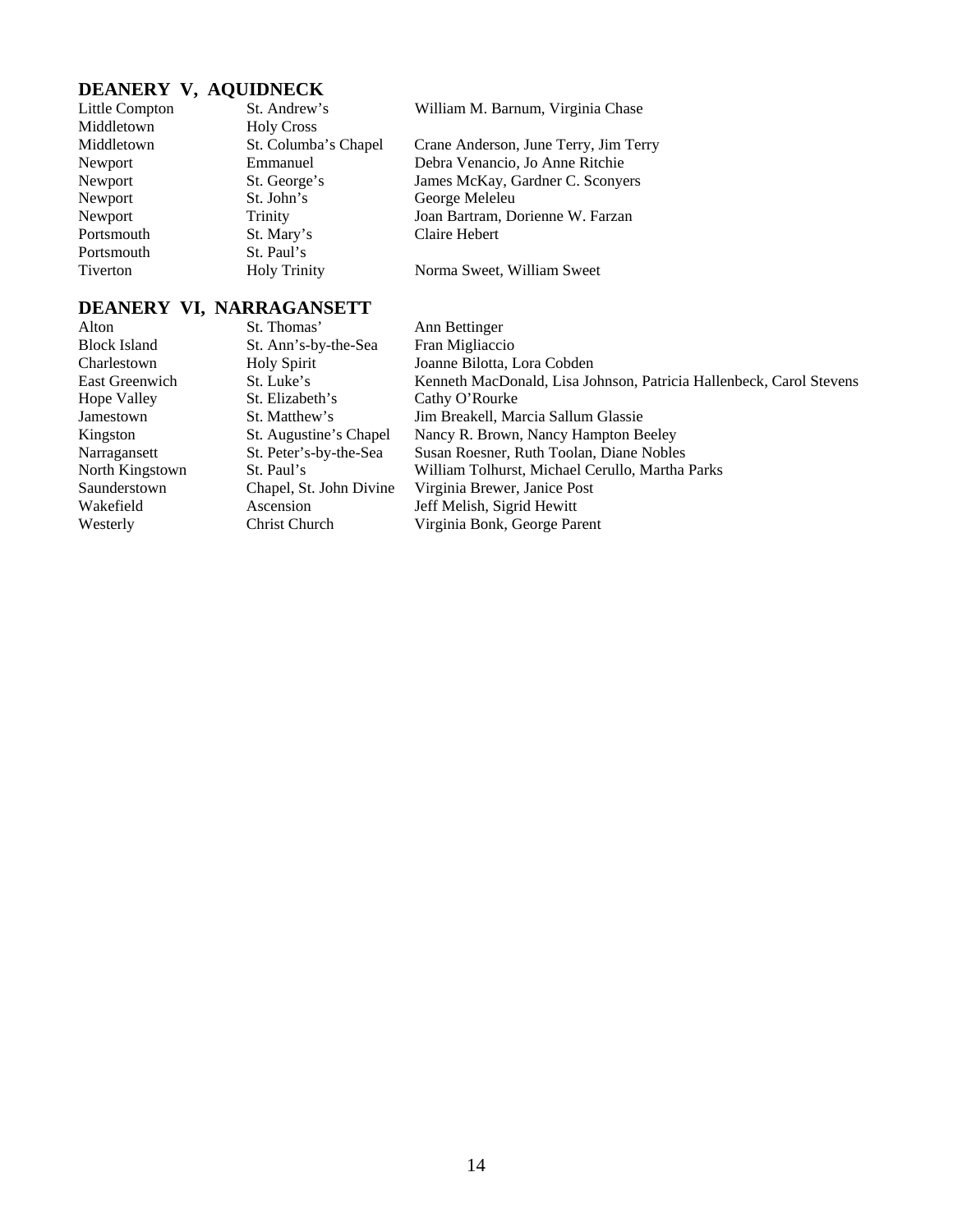#### EPISCOPAL DIOCESE OF RHODE ISLAND JOURNAL OF PROCEEDINGS 219TH ANNUAL CONVENTION

The two hundred nineteenth meeting of Convention of the Diocese of Rhode Island began with a celebration of the Holy Eucharist at 6:00 p.m. on Friday, October 23rd, 2009 at the Cathedral of Saint John in Providence, Rhode Island. The theme for this year's Convention was *Shared Blessings*. The preacher for the Holy Eucharist was The Very Reverend Harry Krause, dean of the Cathedral of Saint John. This special Holy Eucharist in the celebration of the Cathedral of Saint John's  $80<sup>th</sup>$  year was followed by a reception in Synod Hall.

Convention reconvened at the Mariott Hotel in Providence on Saturday, October 24<sup>th</sup>, 2009 and was called to order by The Right Reverend Geralyn Wolf at 9:00 a.m. Bishop Wolf called upon The Reverend Kevin Lloyd, Secretary of Diocesan Convention, who reported that at least 1/3 of all clergy of the diocese eligible to vote and not less than 1/3 of all parishes and missions, including the Cathedral Chapter were registered and present, thus constituting a quorum.

Bishop Wolf then called on Edmund Bennett, Diocesan Chancellor, to review the membership and rules of order for convention. Mr. Bennett reminded members of Convention that the Convention is governed by the Constitution and Canons of both the National Church and the Diocese of Rhode Island, and by the Standing Rules of Order of the Diocese of Rhode Island. He also observed that all clerical and lay delegates are entitled to voice and vote, and that all Deputies to General Convention, all officers of the Diocese and all Chairs of Commissions of the Diocese are entitled to a seat and voice, but not a vote, unless they are otherwise members of Convention. He also observed that Convention is open to all persons unless otherwise ordered by Convention. He asked that all speakers approach a microphone and before speaking identify themselves by name and congregational affiliation or office from which there membership is derived. He further asked that any "late resolutions" be handed in writing to The Rev. Scott Gunn, Chair of the Committee on Resolutions.

Bishop Wolf then called on the Secretary to present the agenda. Calling the delegates' attention to the copy of the agenda in their folders, the Secretary moved the agenda, which was seconded and approved by voice vote.

Bishop Wolf then welcomed the following individuals:

#### **New Clergy to the Diocese since last Convention:**

The Rev. Trent Frasier, St. John the Evangelist, Newport The Rev. Canon David Lucey, St. Michael's, Bristol The Rev. Dn. Michael Tuck, Brown/RISD and Curate, St. Stephen's, Providence

#### **Seminarian:**

Mr. Patrick Greene, Seminarian at Virginia Theological Seminary

#### **Vocational Diaconate Candidate:**

Ms. Joyce Thorne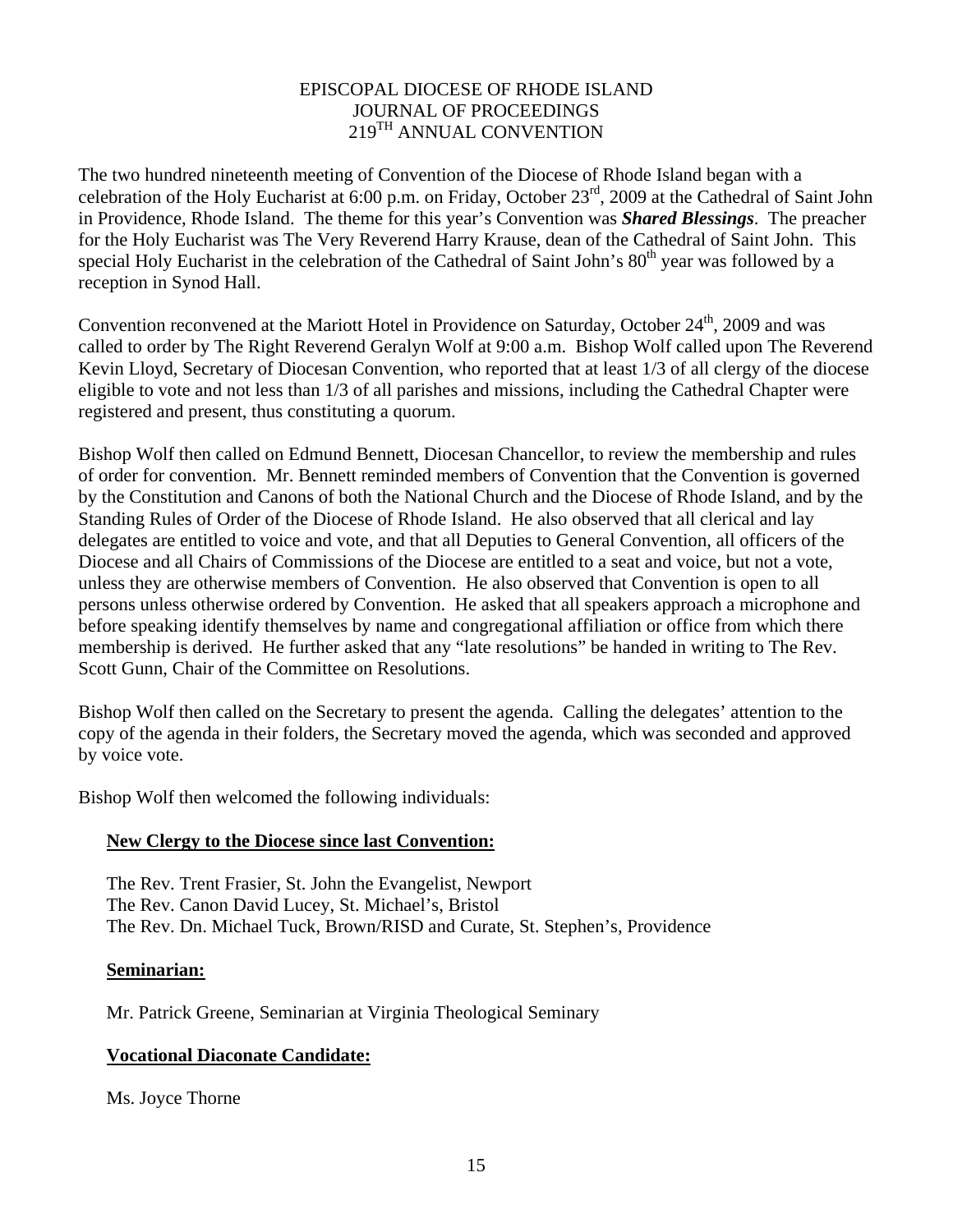#### **Newly Ordained Vocational Deacon:**

The Rev. Dn. Anne Burke

#### **New Diocesan Staff Member:**

Ms. Ruth Meteer (new Communications Officer)

Bishop Wolf then called on The Reverend Phil Tierney, chair of the Committee on Elections, who presented a slate of nominations for election. There being no nominations from the floor, a motion to close the nominations was made, seconded and approved, and the slate of nominations was voted on in the following order:

**Standing Committee**: Choose one (1) from the Clerical order and one (1) from the Lay order, each for a four-year term.

The candidates in the Clerical order: The Rev. Jennifer Pedrick

#### **The Rev. Jennifer Pedrick, being unopposed was elected by acclamation.**

The candidates on the Lay order: The Honorable Scott Avedisian

#### **The Honorable Scott Avedisian being unopposed, was elected by acclamation.**

**Diocesan Council:** Choose one (1) from the Clerical order and two (2) from the lay order, each for a three-year term.

The candidates in the Clerical order: The Rev. Scott A. Gunn

#### **The Rev. Scott A. Gunn , being unopposed, was elected by acclamation.**

The candidates in the Lay order: Mr. Dennis Stark

#### **Mr. Dennis Stark, being unopposed, was elected by acclamation.**

**Commission on Finance:** Choose one (1) from the Lay order for a three-year term.

The candidates: Mr. Robert E. Bergstram

#### **Mr. Robert E. Bergstram, being unopposed, was elected by acclamation.**

**Commission on Congregational Development:** Choose one (1) from the Clerical order and one (1) from the Lay order, each for a three-year term.

The candidates in the Clerical order: The Rev. Dr. Christopher A. Pappas

#### **The Rev. Dr. Christopher A. Pappa, being unopposed, was elected by acclamation.**

The candidates in the Lay order: Ms. Carol S. Drought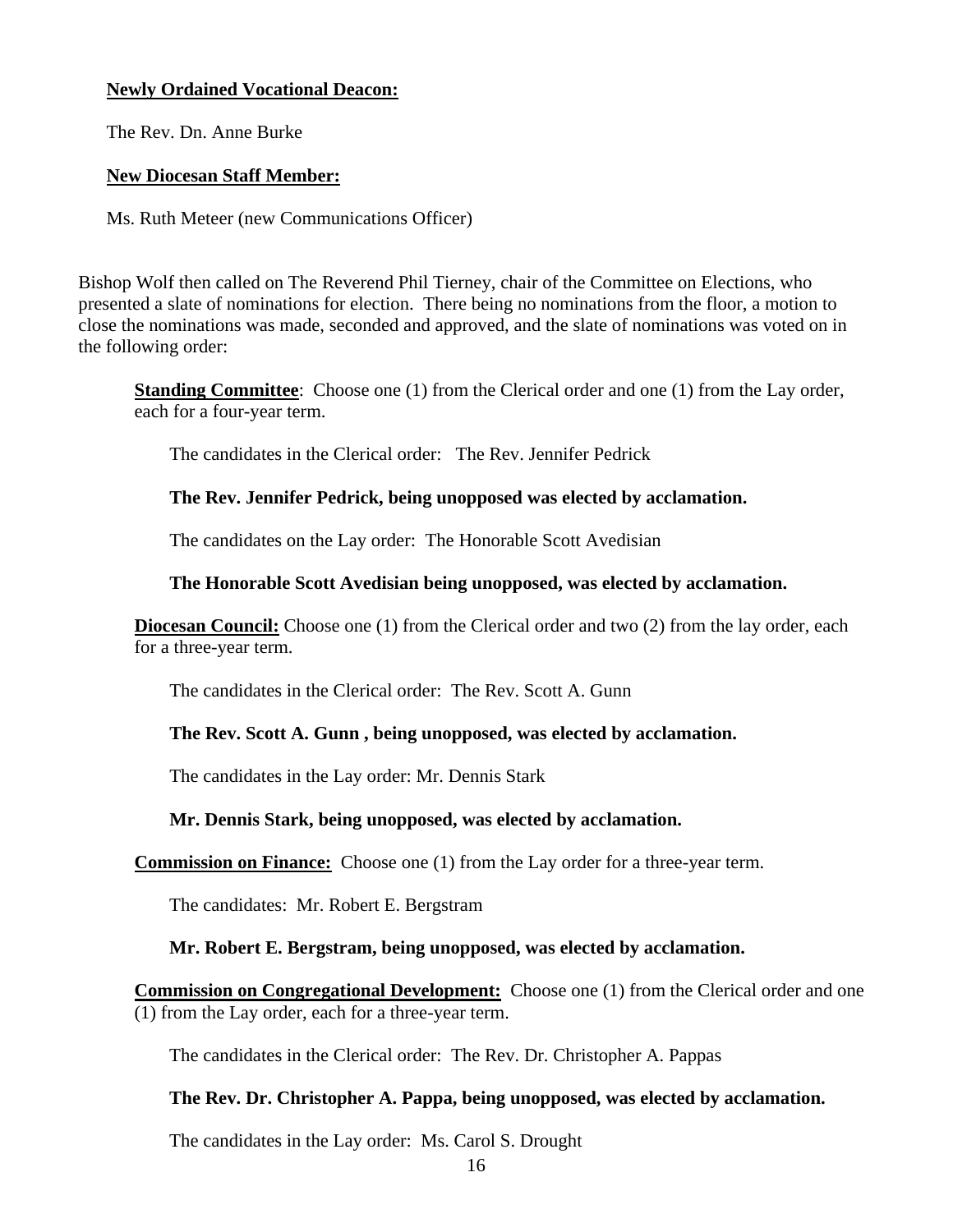#### **Ms. Carol S. Drought, being unopposed, was elected by acclamation.**

The Bishop thanked all those who allowed their names to be put forward for nomination.

Prior to giving her annual address to Convention, the Bishop offered the following remarks:

The Bishop explained that despite their best efforts over several months, The Right Rev. John Zawo was not able to obtain the necessary visa to travel to the U.S. and so was not able to be present for convention as originally planned.

The Bishop expressed her opposition to the current move to legalize casino gambling in Rhode Island.

The Bishop mentioned the Anglican Covenant. General Convention resolution D020 requested that each diocese discuss the Draft Anglican Communion Covenant, to be published at the end of the year. In consultation with the Vice-President of Diocesan Council, that body will develop a process for our discussion.

The Bishop expressed her deep gratitude for the clergy of the diocese and encouraged the lay delegates to express their gratitude as well.

The Bishop then offered her **annual address to the diocese**.

The Bishop then recognized The Rev. Scott A. Gunn who offered the **Report of the Committee on Resolutions**, who presented the following resolutions for consideration:

#### **I. COMPANION RELATIONSHIP WITH THE DIOCESE OF EZO**

**RESOLVED**, That the Diocese of Rhode Island expresses its gratitude to our Bishop Geralyn Wolf and Bishop John Zawo of the Diocese of Ezo in the Sudan for beginning the conversations necessary to form a Companion Relationship between our two dioceses; and be it further

**RESOLVED**, That the Diocese of Rhode Island invites the Diocese of Ezo into a Companion Relationship which will nurture our relationship to each other and to the world in Christ; and be it further

**RESOLVED**, That the Diocese of Rhode Island pledges assistance, whether spiritual or material, to the Diocese of Ezo as may be determined by appropriate leadership in each diocese; and be it further

**RESOLVED**, That the Diocese of Rhode Island agrees to ratify this relationship for a period of three years, beginning with this Diocesan Convention, and that the relationship be evaluated and renewed as mutually agreed upon subsequent to that period of time; and be it further

**RESOLVED**, That the Companion Diocese Committee oversee and nourish this relationship with the Diocese of Ezo.

*Submitted by*  Ms. Martha H. Ames – Grace Church, Providence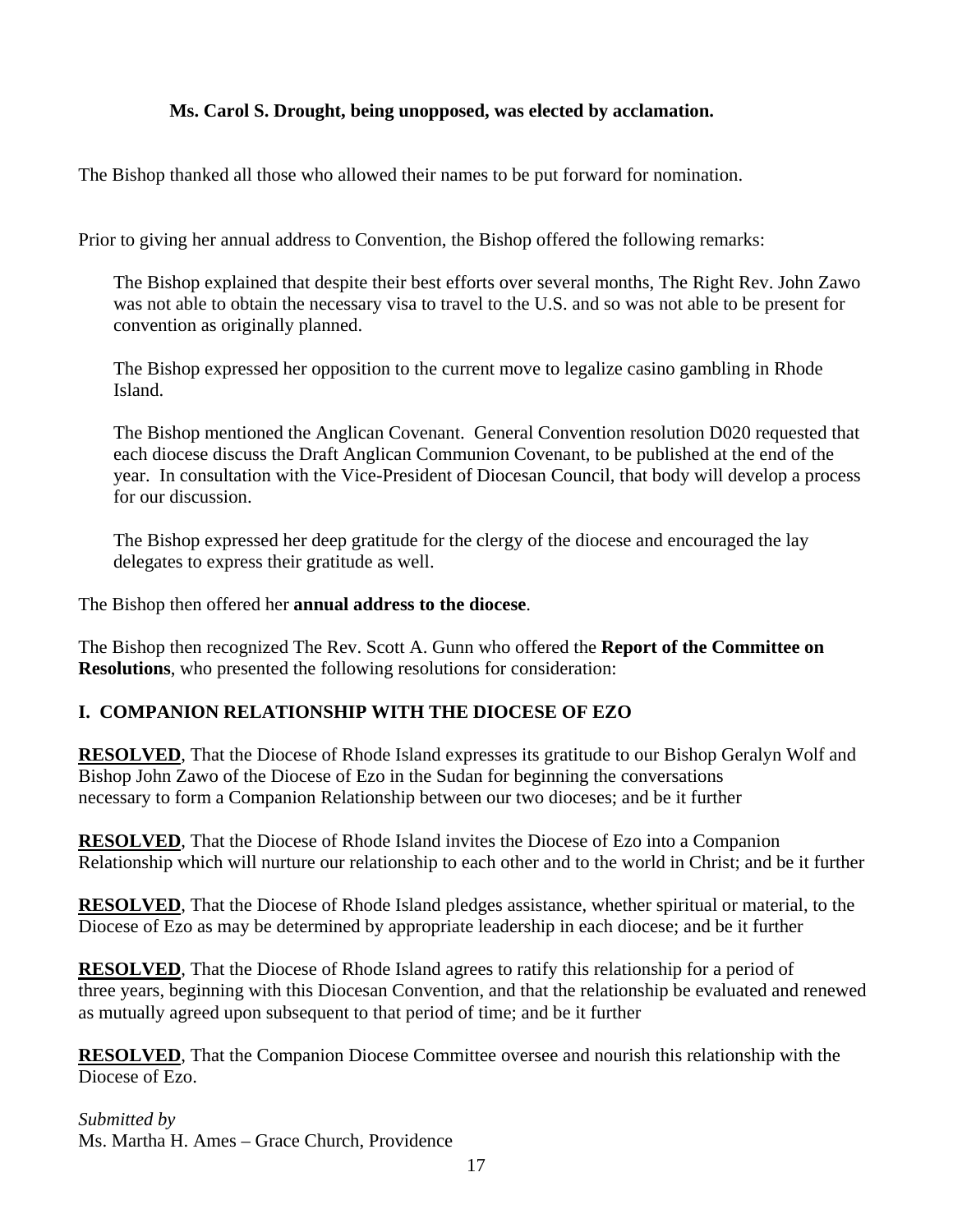The Resolutions Committee recommended adoption of this resolution.

#### **The Resolution passed unanimously**.

### **II. COMPANION RELATIONSHIP WITH THE DIOCESE OF LOUISIANA**

**RESOLVED**, That in recognition of the devastation from Hurricane Katrina, and its lasting effects, the Diocese of Rhode Island ratifies our Companion Relationship with the Diocese of Louisiana; and be it further

**RESOLVED**, That both dioceses pledge assistance and friendship to each other and to those most affected by the devastation for a period of three years beginning January 1, 2009 and renewed as mutually agreed upon subsequent to that period of time; and be it further

**RESOLVED**, That the Companion Diocese Committee oversee and nourish this relationship with The Diocese of Louisiana.

#### *Explanation*

Bishop Geralyn Wolf and members of the clergy and laity of the Diocese of Rhode Island have been actively involved in offering prayer, monetary support and physical assistance in the rebuilding of New Orleans and to the efforts made by the Diocese of Louisiana's Case Management and Rebuilding projects completed over the past few years. In light of this commitment and the continued need in the area, a recommendation to invite the Diocese of Louisiana into a formal Companion relationship has been made.

*Submitted by*  Ms. Martha H. Ames – Grace Church, Providence

The Resolutions Committee recommended adoption of this resolution.

#### **The Resolution passed unanimously**.

#### **III. MISSION TASK FORCE**

**RESOLVED**, That this 219th Convention of the Diocese of Rhode Island invites a review of our diocesan mission priorities; and be it further

**RESOLVED**, That a Mission Task Force be created to facilitate this process. This Task Force shall be composed of one priest and one lay person elected by the Standing Committee from its membership; one cleric and one lay person elected by Diocesan Council from its membership; and two people appointed by the Bishop. The Bishop's appointees shall not be employees of the Diocese. This Task Force shall be constituted by November 30, 2009; and be it further

**RESOLVED**, That the President of the Standing Committee shall set the time and place for the first meeting of the Task Force, to be held before December 31, 2009. At this first meeting, the Task Force shall elect a chairperson from its membership; and be it further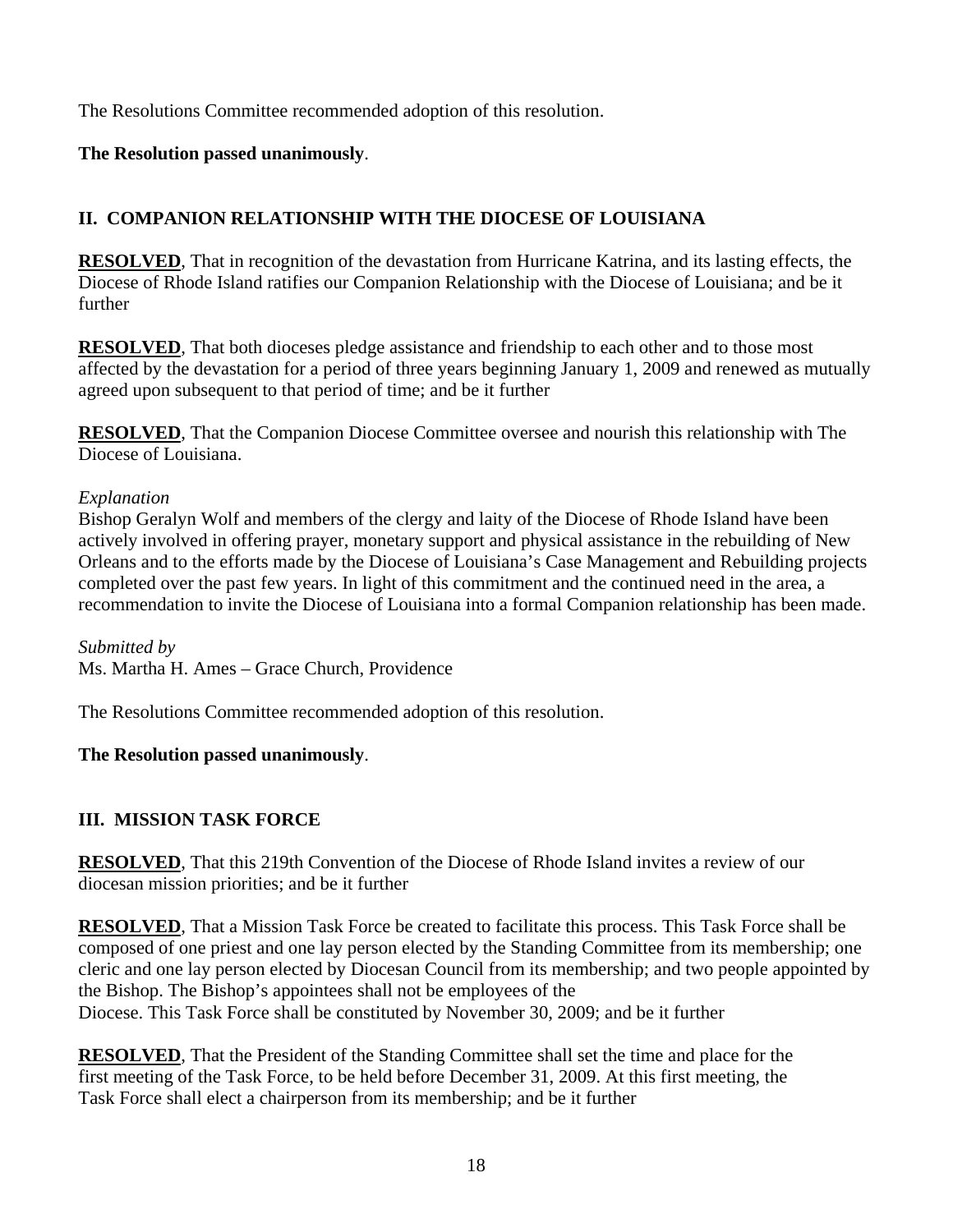**RESOLVED**, That the Task Force shall devise a process in which the lay and clerical members of the Diocese may express their hopes and ideas regarding the future mission of the Diocese. The Task Force may request reasonable staff support from diocesan staff (e.g. mailings, electronic communication); and be it further

**RESOLVED**, That the Task Force shall report to the 220th Convention of the Diocese of Rhode Island with its findings, including a recommendation for mission priorities to be adopted or reaffirmed by the Diocese. The Task Force is encouraged to be in regular communication with the appropriate people and groups for the budgeting process, in the event that a revised budget is to be presented to the 220th Convention of the Diocese to match modified mission priorities.

#### *Explanation*

It has been several years since our current mission priorities (Christian formation, congregational development, Hispanic ministries, Episcopal Conference Center) were set in place. Since that time, much has changed both inside and outside our Diocese. It may be that we need to shift priorities and or redefine our mission.

The Diocese should have priorities which are engaging for congregations, with compelling ways to connect congregational and diocesan ministry. This process would allow wide participation in examining our current priorities, which might be modified, replaced, or reaffirmed. Once the priorities are defined there should be an annual review that is reported to the Convention. The diocesan budget may need to be revised in order to reflect the mission priorities, should they be modified.

The Task Force is to be purposely small, but it may involve others as needed. Though the initial meeting is to be set by the President of the Standing Committee, the President need not serve on the Task Force. Finally, the provision for some modest use of diocesan staff resources would help the Task Force to do its work, especially in publicizing, gathering and sharing findings. The hope is to reclaim a sense of vitality and growth in our diocesan ministries, with mission priorities which are powerfully engaging.

*Submitted by* 

The Rev'd Robert Brooks – St. Andrew's, Little Compton The Rev'd Scott Gunn – Christ Church, Lincoln The Rev'd Bill Locke – St. Paul's, Pawtucket The Rev'd Peter Mayer – Emmanuel Church, Cumberland The Rev'd Pamela Mott – St. Mary's, Portsmouth The Rev'd Jennifer Pedrick – Church of the Epiphany, East Providence

The Resolutions Committee recommended adoption of this resolution.

The Rev. Scott A. Gunn **moved the adoption of this resolution**. Motion was **seconded**.

The Rev. Jennifer Pedrick spoke in favor of the resolution. The Rev. Alan Gates spoke in favor of the resolution with a **friendly amendment**: the third resolve to read, "At this first meeting the Task Force shall elect a chairperson from its membership and shall recruit at least six members, one from each deanery of the diocese, in addition to its original membership." The **amendment was accepted**. Modesta Polette(?) asked that the potential task force take serious consideration of the Hispanic Ministry and their need for a second priest.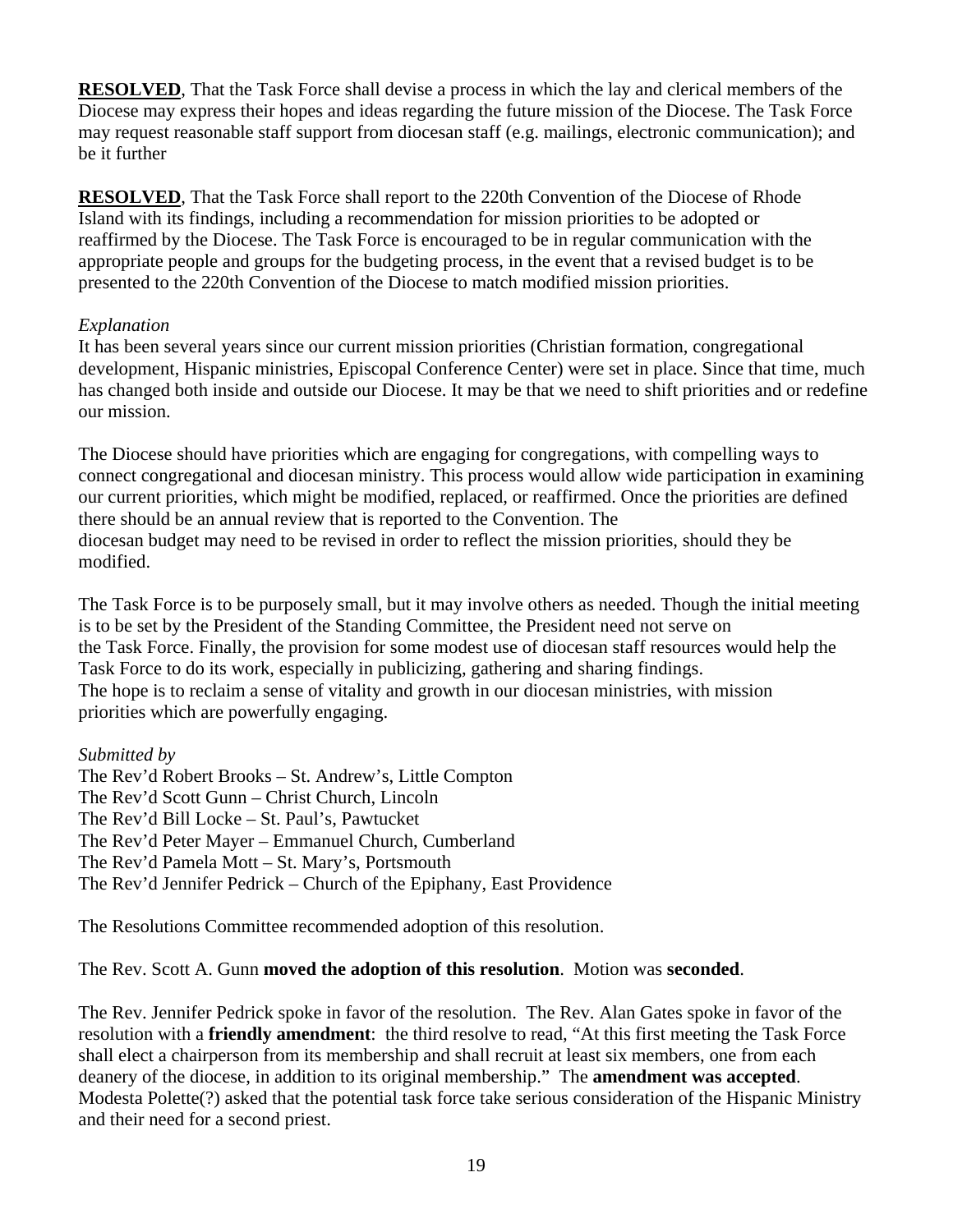#### **IV. SUPPORT OF FORMATION FOR CHILDREN, YOUTH & COLLEGE STUDENTS**

**RESOLVED**, That this 219th Annual Convention of the Episcopal Diocese of Rhode Island claim as among its chief mission priorities for the triennium ahead formation of and ministerial support for children, youth and young adults of college age; and be it further

**RESOLVED**, That this diocese, including the Standing Committee and Financial Officers, evaluate use of resources of money and personnel, to direct more resources toward this mission priority, including strengthened support for campus ministries; and be it further

**RESOLVED**, That this convention endorse the Charter For Lifelong Christian Formation approved at General Convention in July 2009 and disseminate it to every congregation for their study and implementation.

#### *Explanation:*

Rhode Island has approximately 358 primary and secondary public schools serving 153,122 students. The state's 8 top colleges serve 65 thousand undergraduates alone! This is a huge mission field of increasingly unchurched young people - in fact, people with little or no spiritual formation, in many cases. From these generations will come future clergy and church members - but only if we invest in offering them the kind of targeted education, formation, recruitment, and support that incarnates Christ to them where they are, and uses media they access regularly and face-to-face contact with ministers, lay and ordained, who will encourage and help them shape their leadership skills.

In ECC this diocese has a wonderful facility, program and staff to serve some young people, but it is not adequate alone to make contact with, offer the Gospel to, and serve the thousands of young seekers on many campuses and in schools -- but often not in churches -- throughout Rhode Island.

#### *Submitted by*

The Rev'd Dr Jennifer Phillips – St. Augustine's, Kingston

The Resolutions Committee offered the following recommendations on this resolution:

*The Resolutions Committee believes there to be a canonical problem in the second resolve. In our Diocesan canons, it is Diocesan Council which oversees program. For that that reason, we would recommend an amendment to change "Standing Committee" to "Diocesan Council". Similarly, the resolution refers to "Financial Officers." It is our belief that the appropriate body would actually be the "Commission on Finance", and so we urge an amendment to make that change.* 

*If Resolution 3 ("Mission Task Force") is adopted by this Convention, we recommend that this resolution be referred to them in their work discerning diocesan mission priorities. Otherwise, this resolution effectively sets mission priorities, which may require further work.* 

*The Charter for Lifelong Christian Formation is available online at www.formationcharter.com. We hope that paper copies will be available for reference at Diocesan Convention.*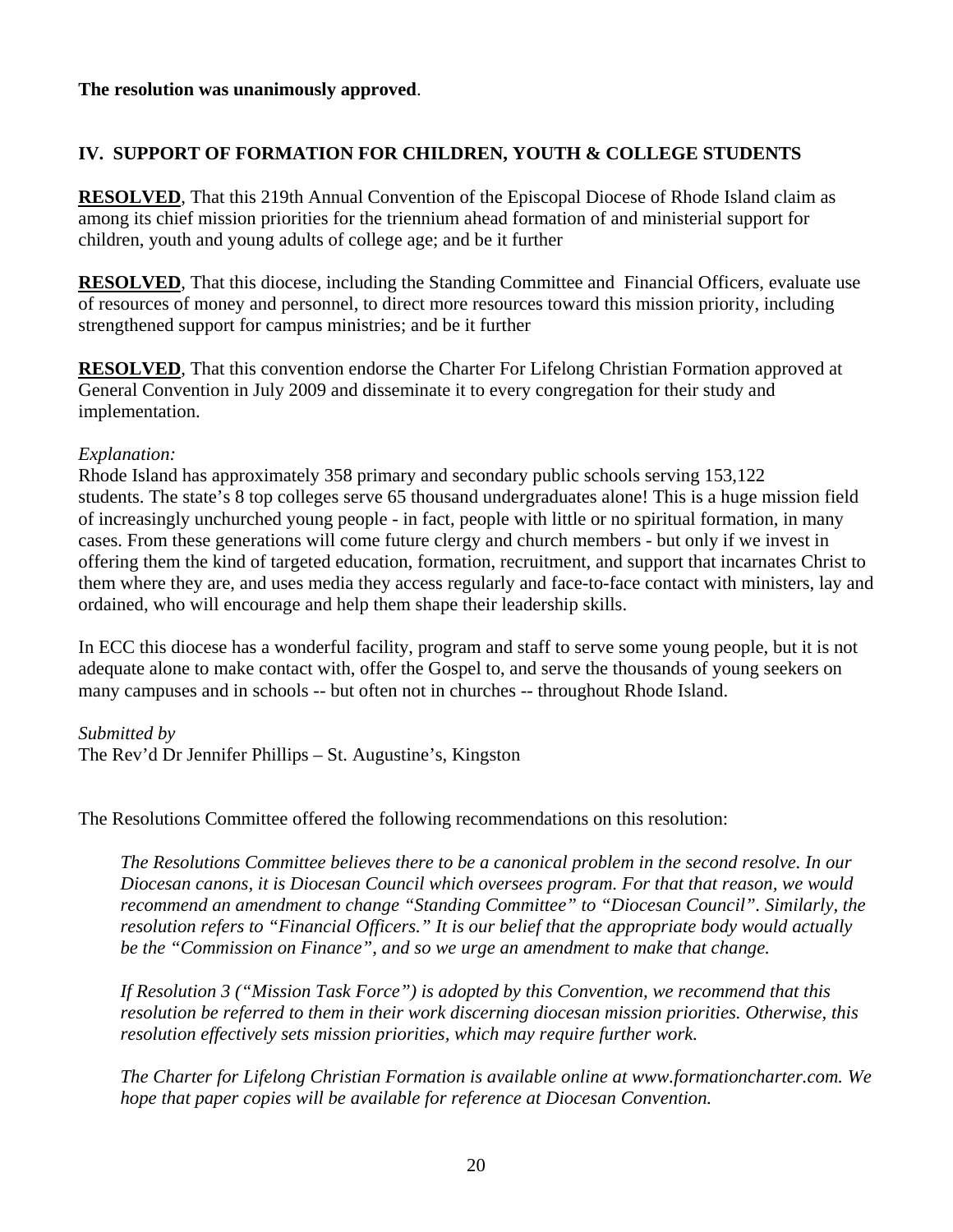The Rev. Jennifer Phillips moved to **amend the pending resolution with the following substitute resolution**:

**RESOLVED**, That this 219<sup>th</sup> Annual Convetion of the Episcopal Diocese of Rhode Island affirm its desire for the formation of children, youth and young adults of college age to be considered as among its chief mission priorities for the triennium ahead; and be it further

**RESOLVED**, That this diocese, including the appropriate leadership committees and Financial Officers, re-evaluate use of resources of money and personnel in the year ahead, so as to direct more resources toward this work, including strengthened support for campus ministries; and be it further

**RESOLVED**, That this convention endorse the Charter For Lifelong Christian Formation at General Convention in July 2009 and disseminate it to every congregation for their study and implementation.

#### **The amendment was seconded and unanimously approved.**

#### **The resolution was unanimously approved.**

#### **IV. SUPPORT FOR THE ACI PRISON CHAPLAINCY**

**RESOLVED**, That this 219th Diocesan Convention of the Episcopal Diocese of Rhode Island restore to the diocesan budget for the year 2010 the funding for the Adult Correctional Institutions prison ministry at the same rate as the 2009 budget, to insure that this ministry maintains its momentum and the legacy of trust, support, and volunteer access within the prison system that has been developed over many years; and be it further

**RESOLVED**, That we recognize the ACI Episcopal prison ministry and the population it serves as a mission congregation that undertakes conversion and Baptism, Christian Formation, Reconciliation, Regular Sacramental Worship, and life-stage pastoral ministry in the context of ongoing community formation, as do other congregations of our diocese, and that funding sources be available to it on the same basis as for other mission congregations; and be it further

**RESOLVED**, That we acknowledge gratefully that the ACI Prison Ministry fulfills a piece of our stated four-part diocesan mission vision that includes "outreach, advocacy and service."

#### *Explanation*

The Gospels are clear and unequivocal about the core ministry to which Christians are called and by which, Jesus tells us, we will be recognized and judged before the throne of God which includes prison ministry: "For I was hungry and you gave me something to eat, I was thirsty and you gave me something to drink…I was in prison and you visited me." (Mtt 25:35-6) and "as you did it for the least of these my brothers and sisters, so you did it for me."

In a setting in which - as one former inmate describes - all the voices of those with power tell incarcerated people loudly and repeatedly that they are worthless, undeserving of care or respect, and destined to remain in or return to prison and fail at rehabilitation, the Chaplain and church volunteers are among the few voices that announce the good news of Divine love and the human worth of and respect due every person as a child of God. The Chaplain, further, has established trust to have security clearance to enter parts of the prison inaccessible to almost everyone else,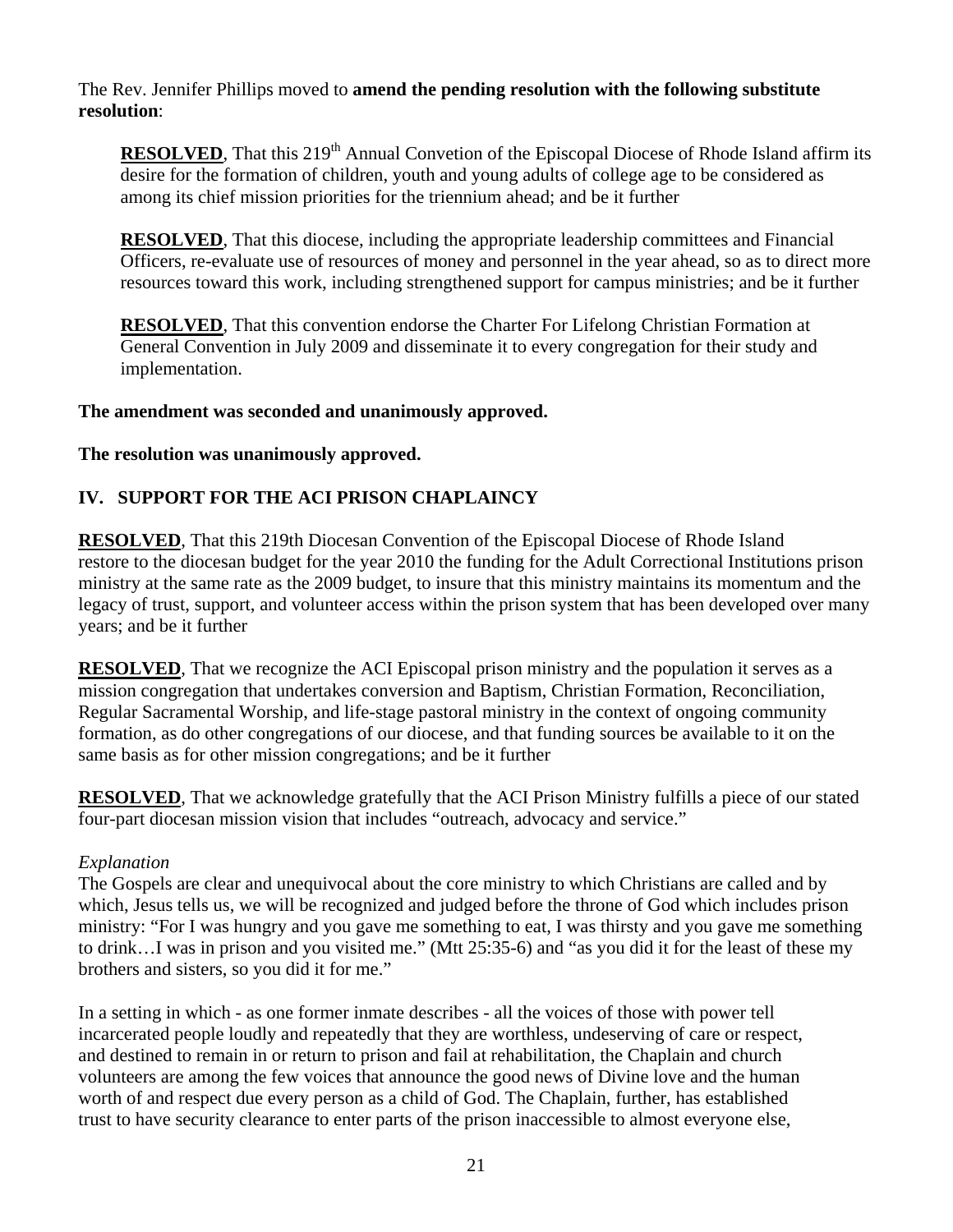even solitary confinement; the chaplain is the person asked to deliver bad news of an inmate's child or other relative's death and to offer care and prayer and support in the aftermath. Many inmates have no one else to visit them and no one waiting for them when they are released.

The ACI Prison Ministry and The Blessing Way provides a bridge for women and men leaving incarceration to rebuild their lives in the context of loving community and many former inmates have become members of Sts. Peter and Andrew Parish because of the Christian formation and care they have received in and on release from prison.

The ACI is a tightly controlled system into which volunteers only may gain access after 6-18 months of training and waiting for approval, and with supervision by a trusted staff person; the Chaplain has the authority and trust to get church volunteers into prison ministry speedily and to supervise them effectively to help run programs that would otherwise not be possible, and can also speak to inmates freely to recruit their participation.

#### *Submitted by*

The Rev'd Craig Burlington – St. Luke's, East Greenwich The Rev'd Dr Jennifer Phillips – St. Augustine's, Kingston

The Resolutions Committee recommended adoption of this resolution with the following further recommendations:

*The Resolutions Committee believes there to be canonical problems with the second resolve, which attempts to create the ACI chaplaincy as a mission congregation. There is a defined canonical process for admitting new missions, and this would not meet the requirements of that process. At the same time, we believe that the resolution's submitters also intend that certain mission funding from the Diocese be made available to this ministry. That goal can be achieved, and the canonical problems remedied, with an amendment:* 

*In the second resolve, in the second line, delete "mission congregation" and insert "vital ministry"; and in the second resolve, in the fourth line, remove the word "other".* 

*If Resolution 3 ("Mission Task Force") is adopted by this Convention, we would urge that new group to consider this resolution and its intent in their discernment work. While conversation is under way about mission priorities, it makes sense to preserve funding for the ACI chaplaincy position, pending potential changes in mission priorities to be recommended to the 220th Diocesan Convention.* 

The Rev. Craig Burlington **moved to amend the pending resolution with the following substitute resolution**:

**RESOLVED**, That this 219<sup>th</sup> Diocesan Convention of the Diocese of Rhode Island recognizes the ACI Episcopal prison and the population it serves as a program of the Diocese that undertakes conversion and Baptism, Christian formation, Reconciliation, Regular Sacramental Worship, and lifestage pastoral ministry in the context of ongoing community formation; and be it further

**RESOLVED**, That this convention gratefully acknowledges that the ACI Prison Ministry fulfills a piece of our stated four-part diocesan mission vision that includes "outreach, advocacy, and service"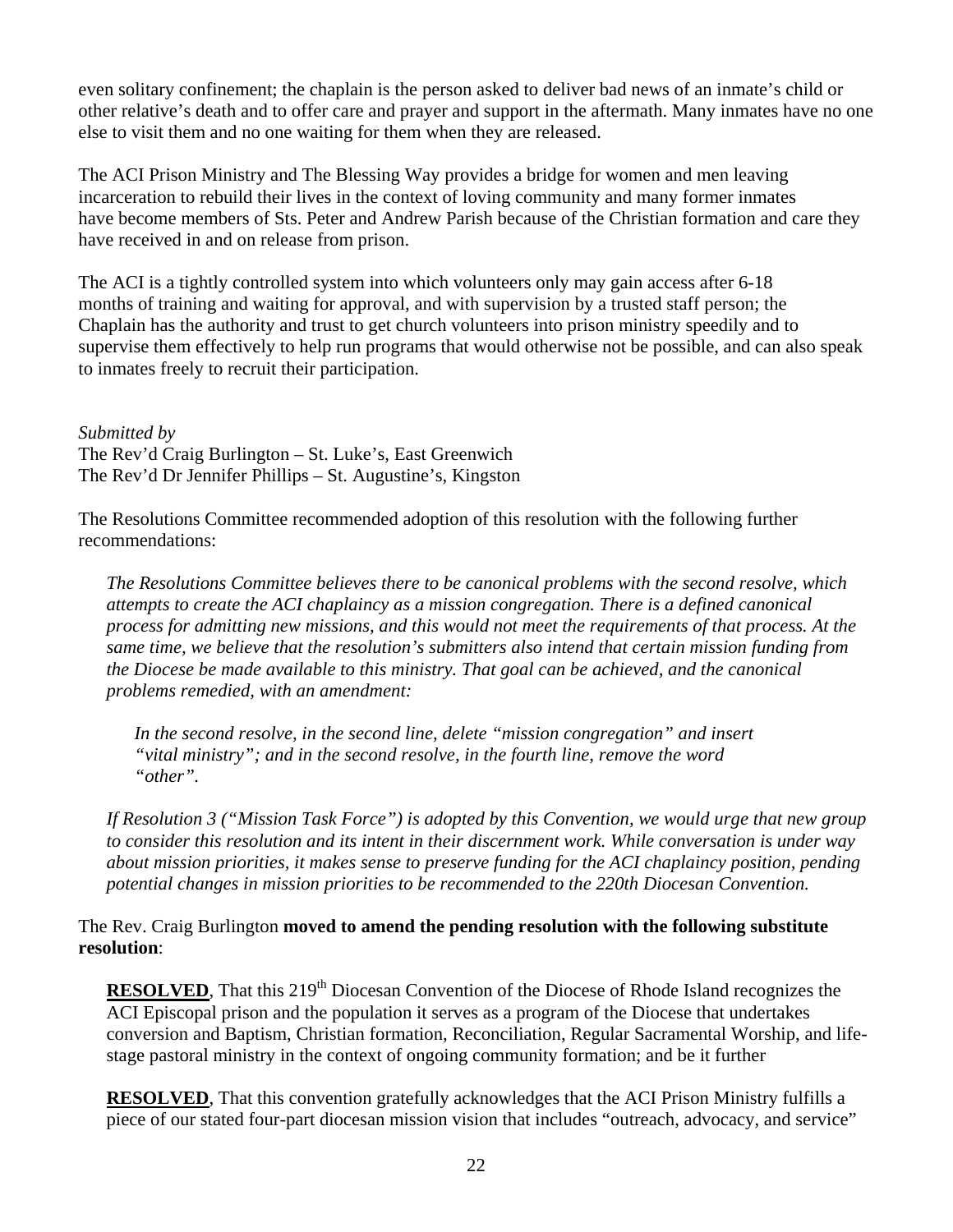and has a legacy of trust, support and volunteer access within the prison system that has been developed over many years.

#### **The motion to amend was seconded and unanimously approved**.

The Rev. Jennifer Phillips spoke in favor of the resolution. The Rev. Dn. Ricky Brightman spoke in favor of the resolution and reminded the Convention that this substitute resolution does not speak to budget ramifications. The Rev. Lawrence Bradner spoke in favor of the resolution, asserting that we need to have the professional person in place for the program to work effectively. The Rev. Joyce Penfield spoke in favor of the resolution and expressed gratitude to all those who have volunteered to help with the ACI Prison Ministry.

#### **The resolution passed unanimously**.

#### **VI. ENDORSE THE EARTH CHARTER AND CONVSERVE RESOURCES**

**RESOLVED**, That this 219th Convention of the Episcopal Church, as urged by approved resolutions C065 and A045 of the 2009 General Convention, endorse *The Earth Charter* and encourage its study and implementation by congregations, offices, and groups of this diocese; and be it further

**RESOLVED**, That this Convention urges congregations, offices, groups, and all Episcopalians individually to do all they can to reduce, where possible and appropriate, the use of commercially bottled water and of non-recyclable paper and plastic goods, as a way of practicing good stewardship of creation and conservation of the earth's scarce resources.

#### *Explanation*

This resolution fulfills the mandate of General Convention to carry the resolutions for the care and just use of creation back to dioceses for their endorsement and implementation.

*Submitted by*  The Rev'd Dr Jennifer Phillips – St. Augustine's, Kingston Mr. Arthur Olsen – St. Augustine's, Kingston

The Resolutions Committee recommended adoption of this resolution with the following remark:

*The Earth Charter is available online at www.earthcharter.org. We hope that paper copies will be available for reference at Diocesan Convention.* 

The Rev. Scott A. Gunn **moved this resolution**. His motion was **seconded**.

Mr. Arthur Olsen spoke in favor of the resolution. The Rev. Joyce Penfield suggested that the Earth Charter be put on website.

#### **The resolution passed with one "nay" vote**.

#### **VII. AFFIRMATION OF GENERAL CONVENTION RESOLUTIONS D025 & C056**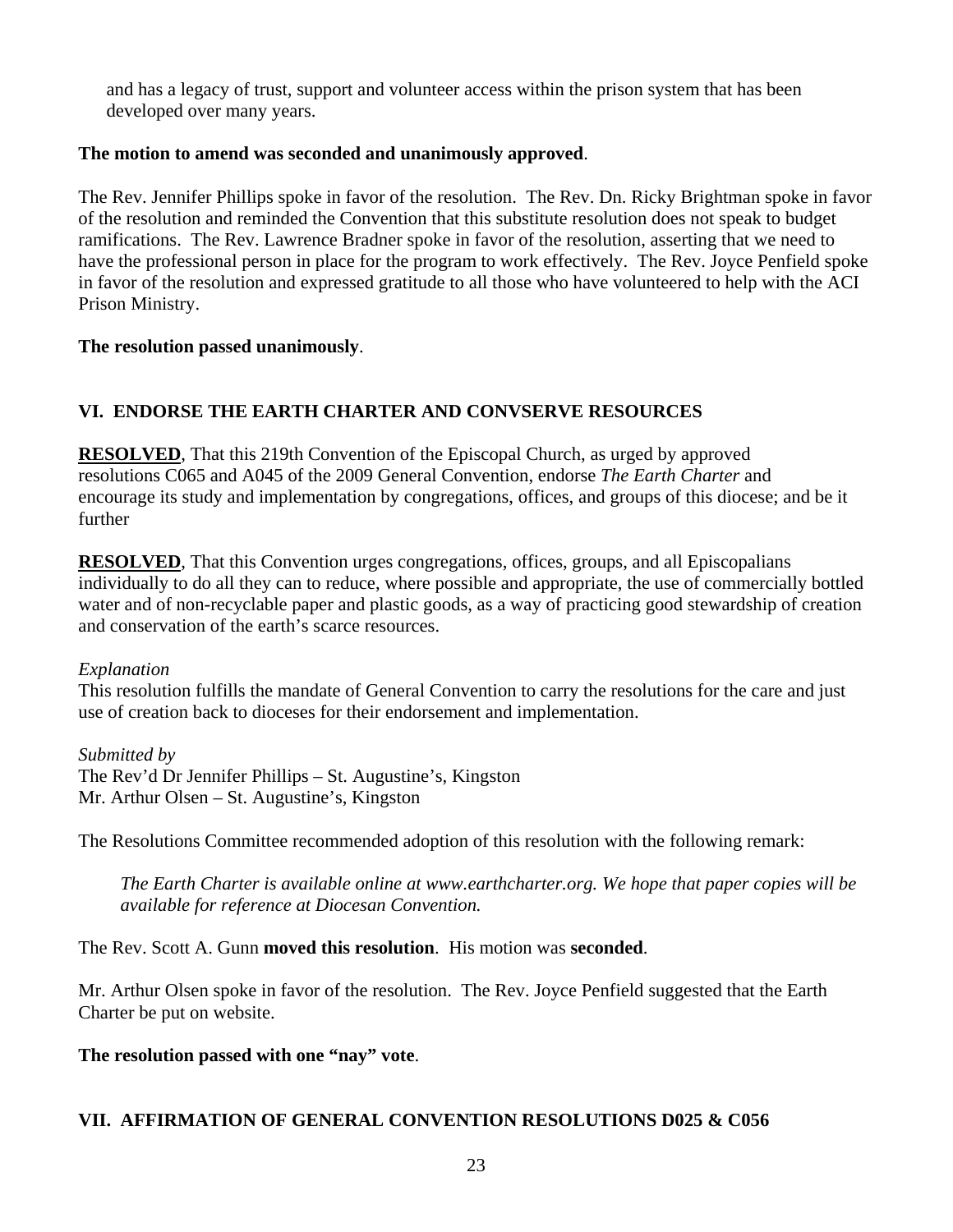**RESOLVED**, That this 219th Convention of the Diocese of Rhode Island encourages every congregation to welcome all people into the Church, and be it further

**RESOLVED**, That we affirm Resolution C056 ("Liturgies for Blessings") and D025 ("Commitment and Witness to the Anglican Communion"), concurred in July 2009 by the 76th General Convention of the Episcopal Church, and be it further

**RESOLVED**, That we join the General Convention, which in resolution D025 recognized "that the baptized membership of The Episcopal Church includes same-sex couples living in lifelong committed relationships 'characterized by fidelity, monogamy, mutual affection and respect, careful, honest communication, and the holy love which enables those in such relationships to see in each other the image of God' (2000-D039)", and be it further

**RESOLVED**, That we join the General Convention in affirming "that God has called and may call such individuals, to any ordained ministry in The Episcopal Church", and be it further

**RESOLVED**, That we encourage, in the spirit of Resolution C056, in this Diocese, a "generous pastoral response to meet the needs of members of this Church" especially those who seek the Church's blessing of same-sex relationships, and be it further

**RESOLVED**, That we join General Convention in honoring "the theological diversity of this Church in regard to matters of human sexuality".

#### *Explanation*

These two resolutions, passed by significant majorities in both the House of Deputies and the House of Bishops at General Convention this summer, affirm what many of us in the Diocese of Rhode Island know to be true. Our various congregations are blessed by the presence and ministry of gay and lesbian persons in all orders of ministry, who are raising families, serving on vestries, proclaiming the Gospel, serving the poor and enriching our corporate life with their time, talent and treasure. Passing this resolution adds our Diocesan voice to the voice of General Convention, and recognizes the vital contribution that gay and lesbian persons make to the life of this Diocese. The two resolutions (2009- D025 and 2009-C056) are quoted here:

#### GENERAL CONVENTION RESOLUTION 2009-D025

*Resolved*, the House of Bishops concurring, That the 76th General Convention reaffirm the continued participation of The Episcopal Church as a constituent member of the Anglican Communion; give thanks for the work of the bishops at the Lambeth Conference of 2008; reaffirm the abiding commitment of The Episcopal Church to the fellowship of churches that constitute the Anglican Communion and seek to live into the highest degree of communion possible; and be it further

*Resolved*, That the 76th General Convention encourage dioceses, congregations, and members of The Episcopal Church to participate to the fullest extent possible in the many instruments, networks and relationships of the Anglican Communion; and be it further

*Resolved*, That the 76th General Convention reaffirm its financial commitment to the Anglican Communion and pledge to participate fully in the Inter-Anglican Budget; and be it further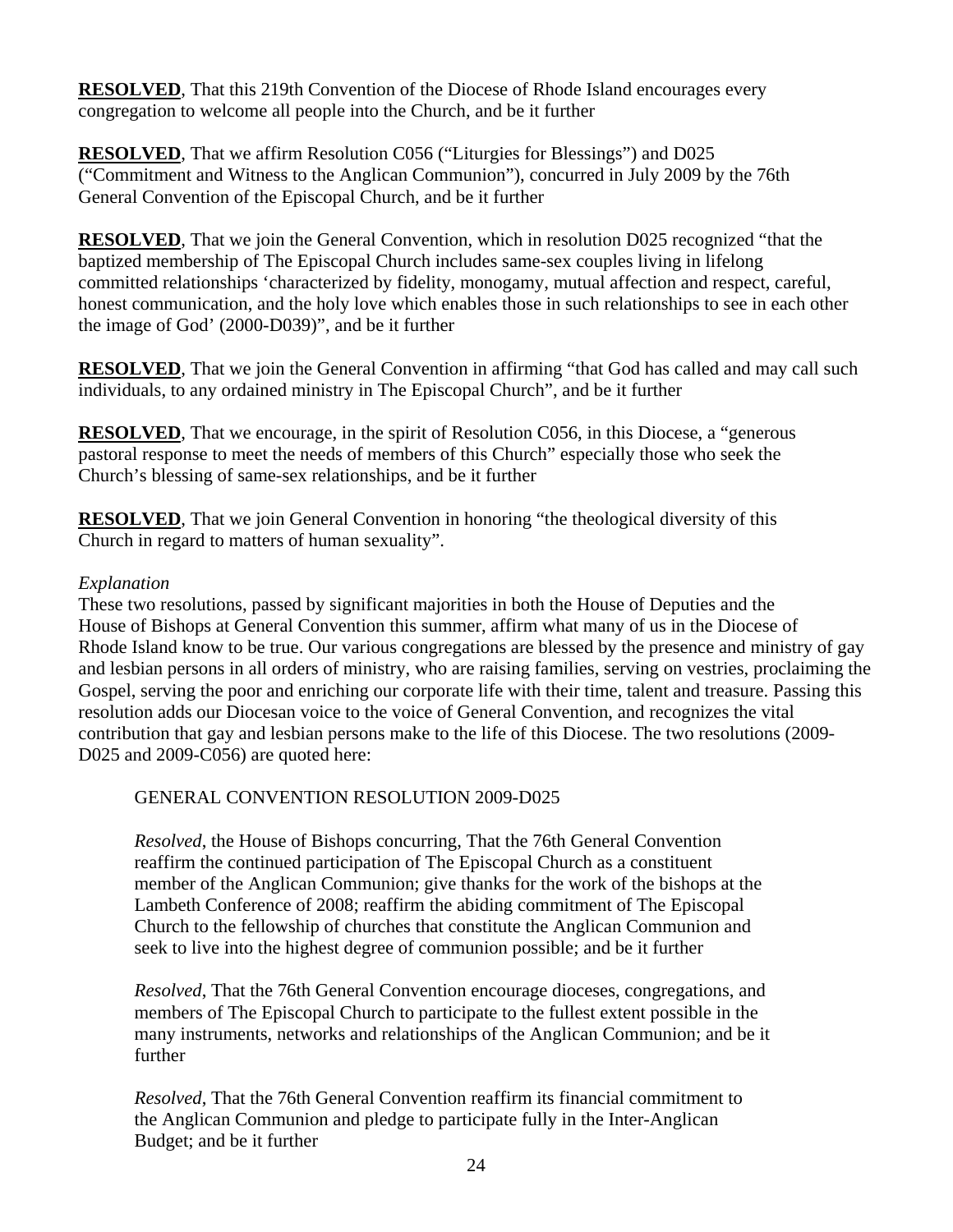*Resolved*, That the 76th General Convention affirm the value of "listening to the experience of homosexual persons," as called for by the Lambeth Conferences of 1978, 1988, and 1998, and acknowledge that through our own listening the General Convention has come to recognize that the baptized membership of The Episcopal Church includes same-sex couples living in lifelong committed relationships "characterized by fidelity, monogamy, mutual affection and respect, careful, honest communication, and the holy love which enables those in such relationships to see in each other the image of God" (2000-D039); and be it further

*Resolved*, That the 76th General Convention recognize that gay and lesbian persons who are part of such relationships have responded to God's call and have exercised various ministries in and on behalf of God's One, Holy, Catholic and Apostolic Church and are currently doing so in our midst; and be it further

*Resolved*, That the 76th General Convention affirm that God has called and may call such individuals, to any ordained ministry in The Episcopal Church, and that God's call to the ordained ministry in The Episcopal Church is a mystery which the Church attempts to discern for all people through our discernment processes acting in accordance with the Constitution and Canons of The Episcopal Church; and be it further

*Resolved*, That the 76th General Convention acknowledge that members of The Episcopal Church as of the Anglican Communion, based on careful study of the Holy Scriptures, and in light of tradition and reason, are not of one mind, and Christians of good conscience disagree about some of these matters.

#### GENERAL CONVENTION RESOLUTION 2009-C056

*Resolved*, the House of Deputies concurring, That the 76th General Convention acknowledge the changing circumstances in the United States and in other nations, as legislation authorizing or forbidding marriage, civil unions or domestic partnerships for gay and lesbian persons is passed in various civil jurisdictions that call forth a renewed pastoral response from this Church, and for an open process for the consideration of theological and liturgical resources for the blessing of same gender relationships; and be it further

*Resolved*, That the Standing Commission on Liturgy and Music, in consultation with the House of Bishops, collect and develop theological and liturgical resources, and report to the 77th General Convention; and be it further

*Resolved*, That the Standing Commission on Liturgy and Music, in consultation with the House of Bishops, devise an open process for the conduct of its work inviting participation from provinces, dioceses, congregations, and individuals who are engaged in such theological work, and inviting theological reflection from throughout the Anglican Communion; and be it further

*Resolved*, That bishops, particularly those in dioceses within civil jurisdictions where same-gender marriage, civil unions, or domestic partnerships are legal, may provide generous pastoral response to meet the needs of members of this Church; and be it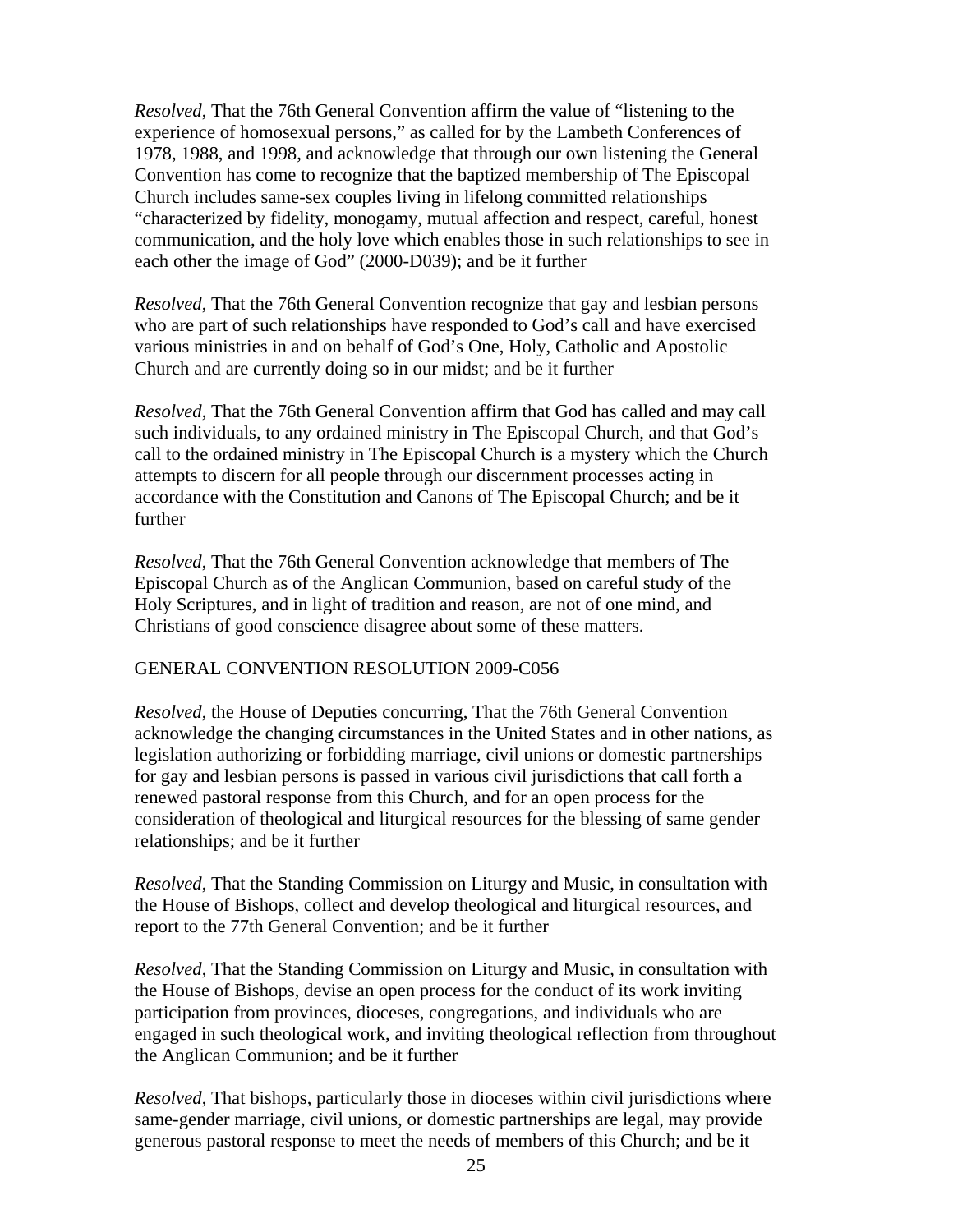#### further

*Resolved*, That this Convention honor the theological diversity of this Church in regard to matters of human sexuality; and be it further

*Resolved*, That the members of this Church be encouraged to engage in this effort.

#### *Submitted by*

The Rev'd Clare Fischer-Davies – St. Martin's, Providence

The Resolutions Committee recommended adoption of this resolution.

The Rev. Scott A. Gunn **moved this resolution**. His motion **was seconded**.

The Rev. Claire Fischer-Davies spoke in favor of the resolution expressing affirmation of Gay and Lesbian persons and their presence and ministry among us.

The Chancellor, Ed Bennett, spoke to the resolution, suggesting that the passing of this resolution may raise some issues. All resolutions apply to every diocese of The Episcopal Church, whether they be affirmed by the diocese or not. [*get copy of the remainder of his remarks*].

The Rev. Phil Tierney spoke in favor General Convention resolution D025. We need to speak to it – incumbent on each diocese to offer a response.

The Rev. Bob Brooks spoke in favor of the resolution and invited folks who are interested to be involved with *Marriage Equality Rhode Island*.

The Rev. Richard Morgan **moved to amend the pending resolution with the following substitute resolution**, titled Affirmation of Humanity

**RESOLVED.** That this Convention welcome all people regardless of their background.

#### **The amendment was seconded**.

The Rev. Alan Gates spoke against the amendment.

**The amendment was unanimously rejected**.

**The resolution passed with some "nays" and one "abstention"**.

#### **VIII. COMMUNITY GARDENS**

**RESOLVED**, That each congregation is urged to take a fresh look at its property to discover if there is space that could be used for community gardens; and be it further

**RESOLVED**, That congregations are urged to expand their outreach by supporting those in their midst who are willing to undertake this ministry of providing fresh produce for those in need.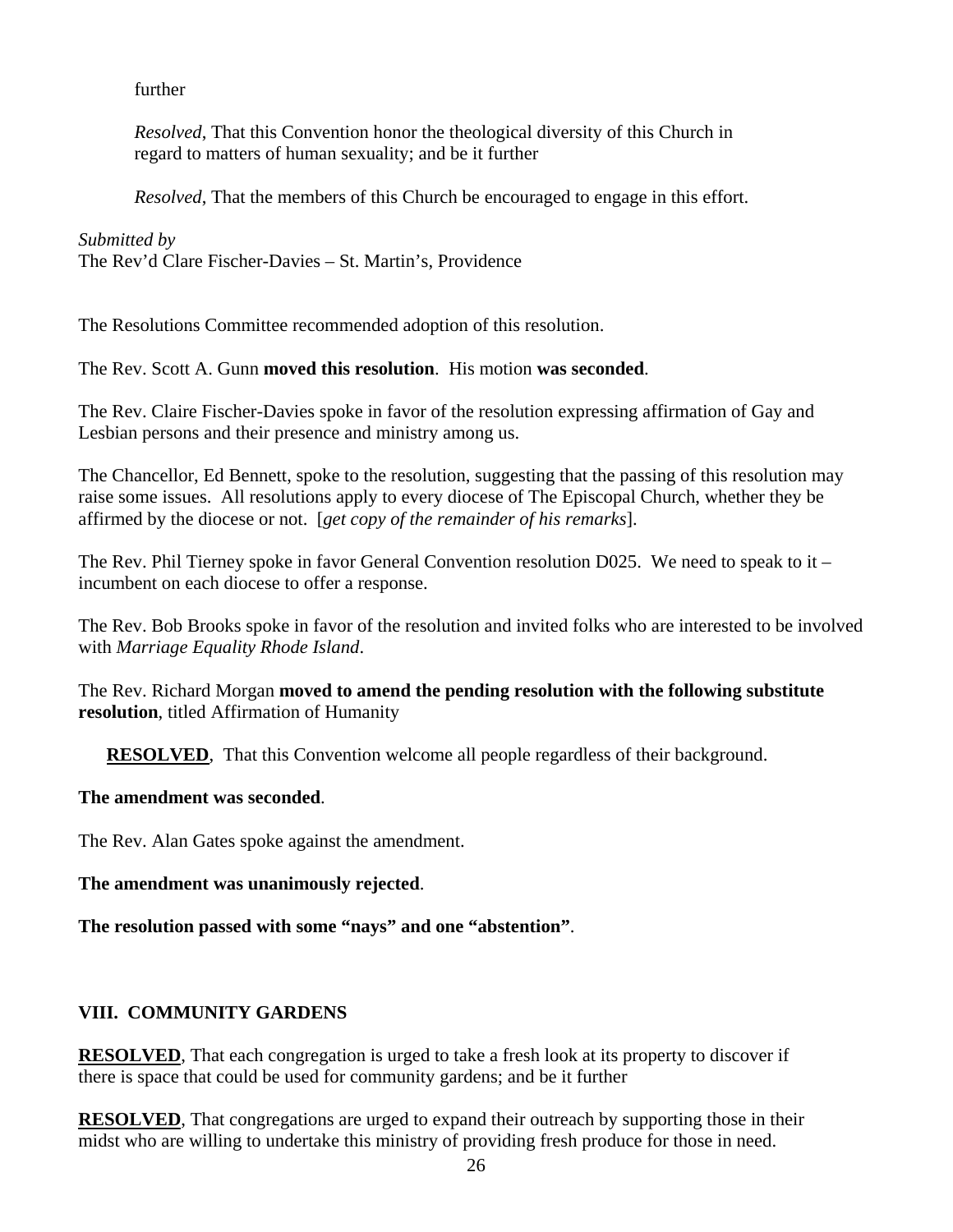#### *Explanation*

Community gardens can take many forms. A single garden can produce fresh food for meal sites and food pantries. In neighborhoods where individuals do not have space for a garden, small plots can be offered. We would not be pioneers in providing community gardens; resources are available to those who wish to begin this ministry, through the Southside Community Land Trust, the URI Master Gardeners, and others. "I was hungry and you fed me."

*Submitted by*  Ms. Caryl S. Frink – Good Shepherd, Pawtucket

The Resolutions Committee recommended adoption of this resolution.

The Rev. Scott A. Gunn **moved this resolution**. His motion was **seconded**.

#### **The resolution passed unanimously**.

#### **IX. PRAYERS FOR THE PERSECUTED**

**RESOLVED**, That prayers for Christians throughout the world who are being persecuted for their faith be added to the Diocesan prayer list, so prayers will be said for them each week in each parish.

#### *Explanation*

Let us pray that God will give to all who are suffering because of their belief in Jesus Christ faith, courage, and protection.

It will also be good to remind all Christians, especially Rhode Island Episcopalians, on a weekly basis that there are still martyrs to the faith in this generation – people who live where their loyalty to Christ imperils their property and lives.

*Submitted by*  The Rev'd Gordon Stenning – retired

The Resolutions Committee made the following recommendation:

*The Resolutions Committee notes that not every congregation makes use of the Diocesan Cycle of Prayer. On a technical note, our diocese includes both missions and parishes. To remedy these issues, we recommend a substitution for this resolve:* 

*"RESOLVED, That each congregation is urged to pray regularly for persecuted Christians."* 

*We recommend adoption of this substitute resolution.* 

The Rev. Scott A. Gunn **moved this resolution**. His motion was **seconded**.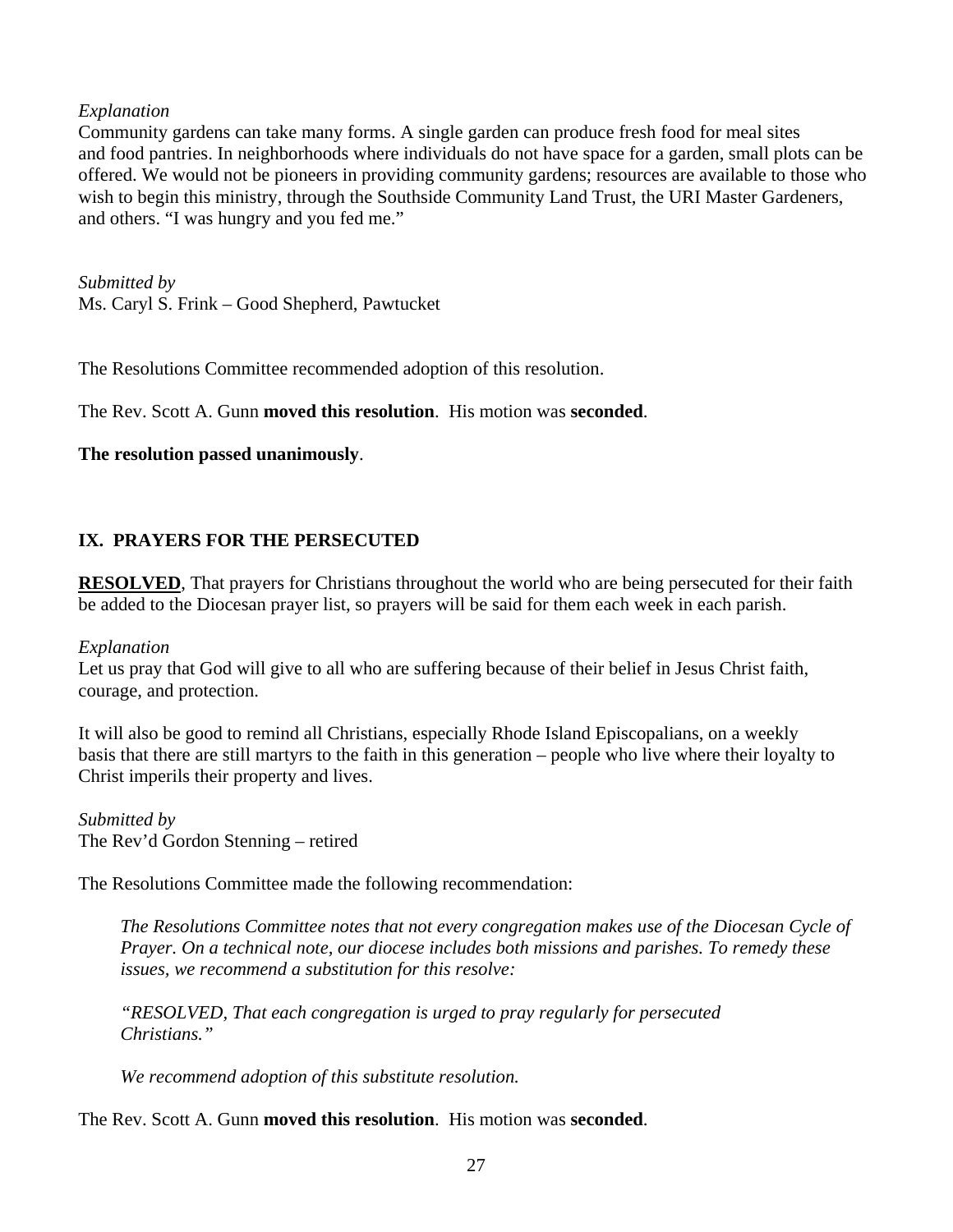#### The Rev. Gardiner Shattuck **moved to amend the pending resolution with the following substitute resolution**:

**RESOLVED**, That each congregation in this diocese is urged to pray regularly for people throughout the world who are persecuted on account of their religious beliefs, with special concern for the suffering of Christians.

#### The **amendment was seconded and unanimously approved**.

The Rev. John Alexander proposed a **friendly amendment**: "That this diocese affirms liberty of conscious and religious freedom as basic human rights of all people; and…" The **amendment was accepted**, resulting in the following resolution:

**RESOLVED**, That this diocese affirms the liberty of conscious and religious freedom as basic human rights of all people; and that each congregation in this diocese is urged to pray regularly for people throughout the world who are persecuted on account of their religious beliefs, with special concern for the suffering of Christians.

#### **The resolution passed unanimously**.

#### **X. DIOCESAN CONVENTION JOURNALS**

**RESOLVED**, That the Journals, Audits, Minutes, and Appendices related to Diocesan Conventions since the year 2000 be completed and be made available on the diocesan website and at Diocesan House by December 31, 2009.

#### *Explanation*

A number of Journals and related materials from recent Diocesan Conventions are not available. This should be corrected in order to operate our diocese with the same transparency that we wish to see in congregations. Currently, only the Journals from 2002, 2004, and 2005 are available to interested members of the Diocese of Rhode Island.

This resolution asks that the omission of materials from 2003 and the recent omissions of 2006, 2007, and 2008 be corrected soon. For those who may not have Internet access, it is expected that these materials would be available for inspection at Diocesan House.

In addition to the need for transparency in local affairs, the Canon I.6.5(a) of the Episcopal Church requires the submission of Journals to the Secretary of the House of Deputies and to the Archives of the Episcopal Church.

*Submitted by*  The Rev'd Robert Brooks – St. Andrew's, Little Compton The Rev'd Clare Fischer-Davies – St. Martin's, Providence

The Resolutions Committee recommended adoption of this resolution.

The Rev. Bob Brooks spoke in favor of the resolution.

#### **The Resolution passed unanimously**.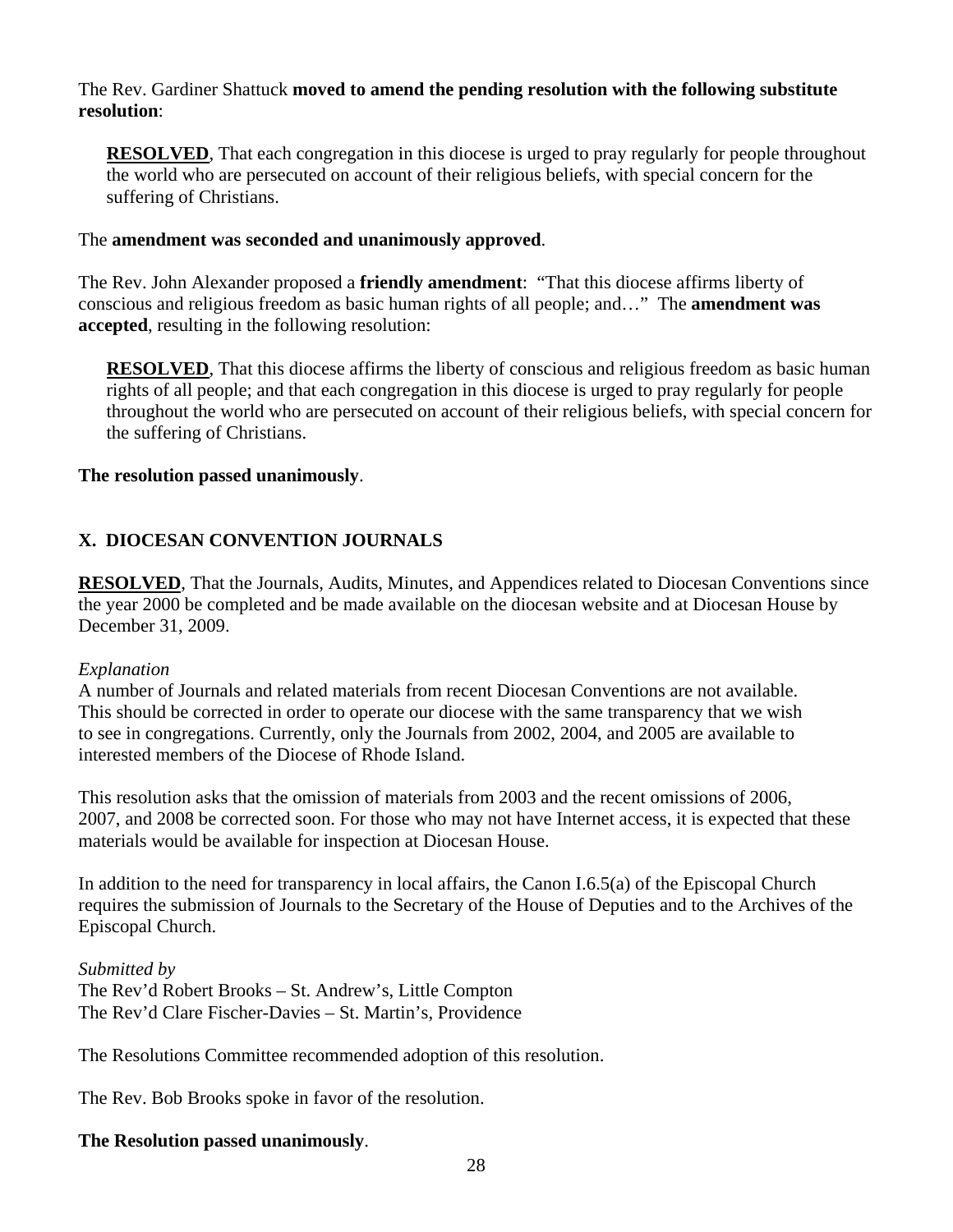The Bishop then recognized Mr. Robert L.G. Batchelor, Diocesan Treasurer to give the **Treasurer's Report** (see appendix B).

Mr. Batchelor expressed gratitude to parishes for their support through apportionment. Expressed gratitude to financial staff of diocese. The DIT lost value between Nov. 2007 and Nov. 2008 (about  $$10$  million – 33% decline).

Mr. Batchelor proposed the following motion: RESOLVED, That the 2008 Audited Financial Statements of the Diocese of Rhode Island be accepted as presented.

The motion was seconded and approved unanimously.

The Rev. Bob Brooks posed questions to Mr. Batchelor: 1) What is the total return on the DIT for the calendar year? This would be helpful. Mr. Batchelor indicated that he did not know this figure off the top of his head. 2) What if any action is being taken with regards to those who are behind in apportionment payments and there capacity to be seated as delegates at convention. Mr. Batchelor indicated that no one was behind that far. 3) What is the value of the endowments that are used to fund Congregational Development Commission? Mr. Batchelor couldn't answer off the top of his head. 4) What are the market values of the Edwards Homes and the May House/May Cottage properties and what if any plans are being discussed for the redeployment those properties? Mr. Batchelor said that he couldn't speak to plans, which would have to come through the Finance Commission and Diocesan Council and that the diocese has approximate appraisals for those properties, but that he doesn't know the figures off the top of his head. The Rev. Brooks said that he felt it was important for convention to know those figures. The Chancellor, Mr. Ed Bennett, offered a reminder that all those properties are subject to donor restrictions.

The Rev. Joyce Penfield posed a question to Mr. Batchelor with regards to revenue that came from closings/mergers. How much revenue was there for 2008? Mr. Batchelor indicated that Diocesan Council has adopted a structure and set of policies to deal with mergers/closings of parishes. As assets from closings take place, the value of those comes to the diocese. If those properties are sold, the proceeds go into an account which is specified under the policy statement adopted by council and those monies would be sitting in the DIT or sometimes in some short-term investments, which you would see on the balance sheet as part of the total cash. The Bishop commented that a large percentage of those proceeds goes to the merged entity, not into the general purposes of the diocese.

The Bishop then recognized The Rev. J. Gregory Prior to give the **Report of the Committee on Program and Budget** (see appendix).

The Rev. Prior introduced the members of the Committee on Program & Budget and the staff who have supported the Committee. He expressed gratitude to all those who worked so hard on this triennial budget, especially in light of current economic conditions.

The Rev. Prior on behalf of the Committee on Program and Budget presented what he called a "significantly trimmed-down budget", one that would allow for a decrease in parish apportionment. The budget reflects a reduction of  $\frac{1}{2}\%$  to 17% for 2010. Much cost-cutting took place during the present triennium, especially with regards to the diocesan staff, which was restructured to reduce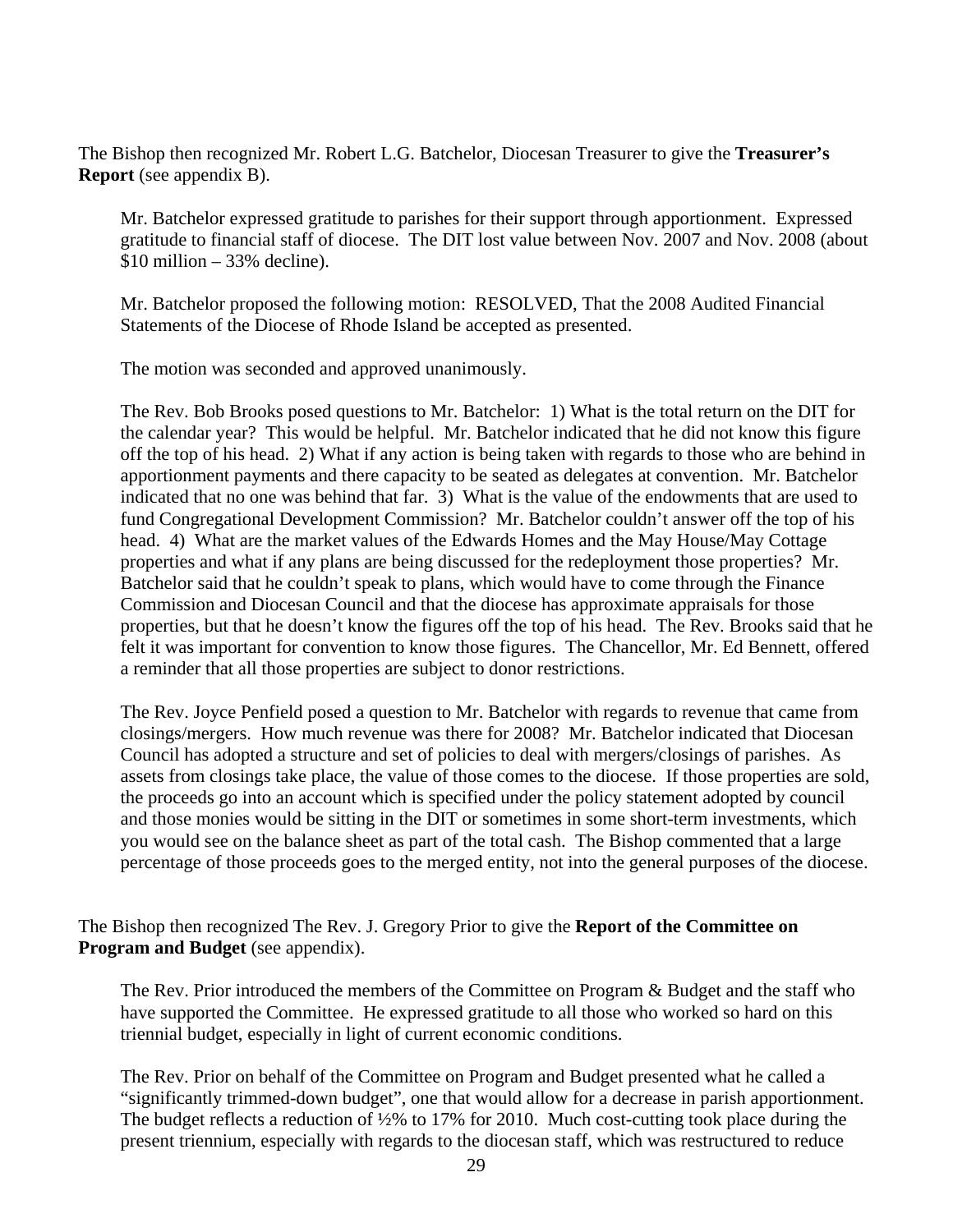personnel costs. The proposed budget would include no staff salary increases over the course of the triennium. The proposed budget also recommends phasing out the funding of the ACI prison chaplaincy. A very significant aspect of cost-cutting has been through a restructuring of the Episcopal Conference Center, resulting in very significant savings. The only new initiative included in the proposed budget is to strengthen the Hispanic Ministry through the funding of a new assistant clergy person for the Hispanic Ministry beginning in 2010.

The Rev. Prior made the following motion, which was seconded:

**RESOLVED.** That the Budget of the Diocese of Rhode Island with an apportionment percentage of 17% for calendar years 2010 through 2012 is hereby approved and adopted as presented; and that for the purposes of Apportionment for the fiscal years 2010-2012, income of each parish, organized mission and congregation of the Cathedral Corporation shall be an amount equal to "Total Normal Operating Income", as set forth in the report known as the Parochial Report for The Episcopal Church, less deductions approved by Diocesan Council of the Diocese of Rhode Island ("Income") for the second fiscal year immediately preceding the applicable budget year.

The Rev. Bob Brooks **moved to amend the resolution** in the following way: "That the Budget of the Diocese of Rhode Island for calendar year 2010…" This would be to approve the budget for only one year. The Rev. Brooks spoke in support of the amendment, saying that with the passing of resolution #3 it would be advisable for us to only pass a budget for one year, to allow us time to deal with some big strategic questions that we're facing.

The Rev. Alan Gates spoke in favor of the amendment, saying that this amendment would not prohibit the proposed triennial budget from being used as a plan even though it would not be an approved triennial budget.

The Rev. Michael Coburn **moved to amend the amendment** with the following addition: "notwithstanding the forgoing, this convention reaffirms its commitment to fund the hiring of a second Hispanic Missioner for the next three years to enable us to meet our goal of two new church plants in the coming triennium." His motion was seconded.

The Rev. Peter Mayer spoke to the proposed amendment to the amendment, saying that the task force should not be bound in this way and that he trusted the task force to provide adequately for the needs of the Hispanic Ministry.

#### **The amendment to the amendment was rejected.**

The Rev. Scott A. Gunn spoke in favor of the original amendment. A one-year budget makes sense. We can pass a one-year budget and continue to think strategically.

Mr. Bob Batchelor spoke to the amendment. A budget is an indication of a plan over a period of time. These three-year budgets have never been viewed as a static document and have always been subject to change over time (i.e. not cast in stone).

#### **The amendment was approved with a few "nay" votes**.

The Rev. Scott Gunn asked if the individual details of staff salaries could be posted for purposes of transparency.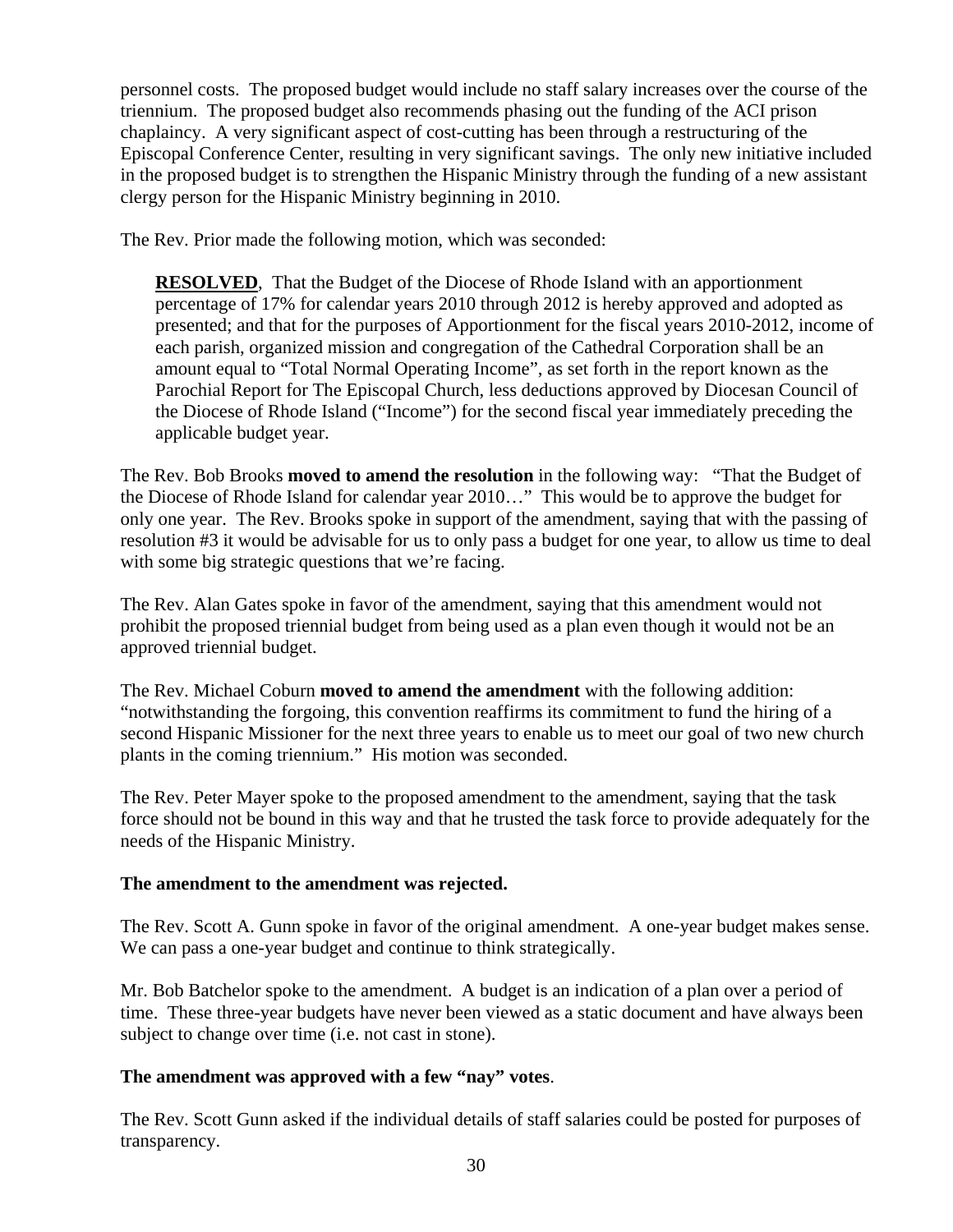Mr. Ty Creason indicated that the detailed budget is already on the website.

The Rev. Craig Burlington **moved to amend the pending resolution** with the following addition: "That the proposed budget is amended for 2010 an expenditure of apportionment funds or other funds for ACI Prison ministry at the same rate as the 2009 budget." His motion was seconded.

Mr. Bob Batchelor then offered a chart from the budget indicating the numbers for the funding of ACI Chaplaincy.

The Rev. Dn. Ricky Brightman spoke in support of the amendment.

The Rev. Jennifer Phillips spoke in favor of the ammendment, asserting that we should view the prison ministry as a mission congregation. She said that it is a vibrant congregation of both longterm and transient members, and that it is making new Christians at a phenomenal rate.

The Rev. Alan Gates would like to clarify: Is it a correct assumption that should this amendment pass any remaining amount that needs to be paid would come from an increase in apportionment? Are there alternative funds to pay for this ministry for one year?

The Rev. John Prior said there are no reserve funds and apportionment would have to be changed back to 17.5%.

Ms. Tiffany Cogden spoke in support of the amendment and suggested a pay freeze on all diocesan staff salaries. The Bishop clarified that there is already a freeze in all three years of the proposed budget. The additional monies (\$11,500) shown are for the occasional hiring of "Kelly help".

The Rev. Joyce Penfield said she wanted to add few things for clarity: not all monies go for salary and benefits; some of the monies (\$5,450) go to provision of bibles for worship books and other materials. She said that none of the money designated in the budget for the Rhode Island Council of Churches goes to prison ministry. She invited everyone to visit and/or volunteer with ACI.

Ms. Tiffany Cogden questioned the expense increase in the Office of the Budget and proposed that there be a freeze on these expenses.

Mr. Ron Turnbull, Diocesan Comptroller, said that the Convention floor is not the place to go into detailed discussions about the proposed budget.

The Rev. Jim Bocchino asked for clarification: with the resolution as it stands, would it be impossible to fund this fully for the year without changing apportionment back to 17.5% without pulling from other ministries? Mr. Batchelor said "Yes, that's correct."

Mr. Sal Lombardy spoke in favor of the resolution.

#### **The amendment to the resolution was passed with a few "nays"**.

The Rev. John Prior **moved to amend the pending resolution** so that it would read "That the budget of the Diocese of Rhode Island with an apportionment percentage of 17.5%..." The motion was seconded.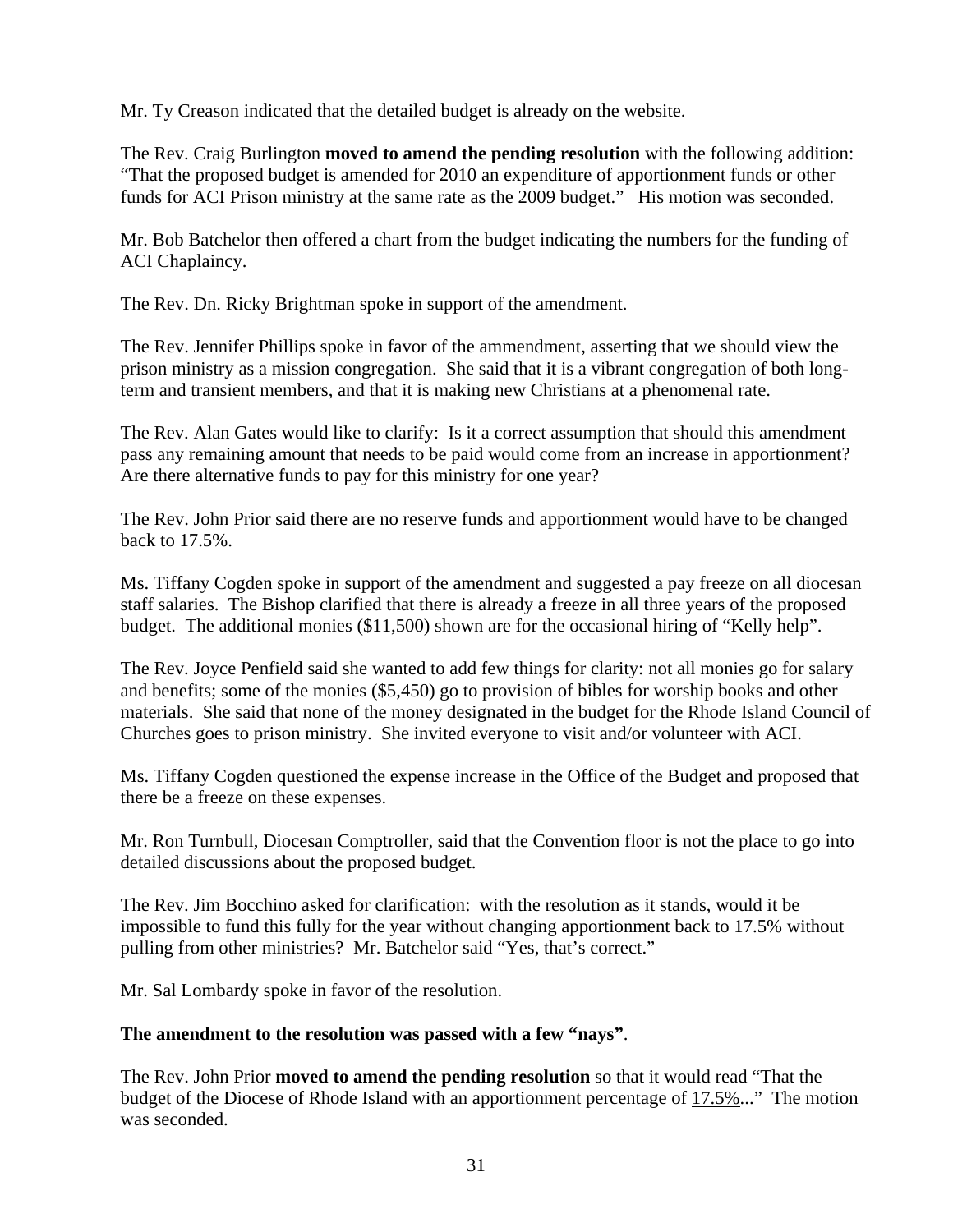The Rev. Bob Brooks spoke in opposition of the amendment, saying that it represents a false choice.

#### **The amendment was rejected,** resulting in the following resolution:

**RESOLVED**, That the Budget of the Diocese of Rhode Island with an apportionment percentage of 17% for calendar year 2010 and an amended expenditure of apportionment funds or other funds for ACI Prison ministry at the same rate as the 2009 budget is hereby approved and adopted as presented; and that for the purposes of Apportionment for the fiscal year 2010, income of each parish, organized mission and congregation of the Cathedral Corporation shall be an amount equal to "Total Normal Operating Income", as set forth in the report known as the Parochial Report for The Episcopal Church, less deductions approved by Diocesan Council of the Diocese of Rhode Island ("Income") for the second fiscal year immediately preceding the applicable budget year.

#### **The resolution passed with a few "nays"**.

The Bishop then recognized The Very Rev. Harry Krauss to give the **Report for the Cathedral Close**.

The Very Rev. Krauss said that he and the Bishop have been discussing how to best do ministry on the Cathedral Close. A committee was put together, including representatives from the Cathedral, Diocesan House, Hallworth House, the Edwards Homes, the Standing Committee and Diocesan Council. They met together with a number of things in mind. It was an invitation by the bishop to be visionary with regards to the city block that is the Cathedral Close.

The Very Rev. Krauss introduced John Grovener of Newport Collaborative Architects, who introduced his partner Michael Abbot and Don Laden of Gates, Laden Landscape Architects. Mr. Grovenor offered a powerpoint presentation on a design concept for the property.

Bishop Wolf announced that she and the Dean will take this process to the next step by consulting with the Standing Committee and Diocesan Council.

The Bishop then recognized The Rev. Jennifer Pedrick, Ms. Caryl Frink and Mr. Dee Tavolaro to give the **Report of Deputies to General Convention**.

A video about General Convention was shown.

Mr. Dee Tavolaro shared her reflections on General Convention.

The Bishop called on The Rev. Gary Lemery to offer a report on the **Disaster Preparedness Plan Task Force.** 

The Bishop then made the following **Elections/Confirmations:** 

**Resolved**, that the Rev. Kevin M. Lloyd is hereby elected Secretary of the Diocese of Rhode Island for a term of one year, and until his successor is chosen and qualified, death, resignation, or removal, whichever shall first occur.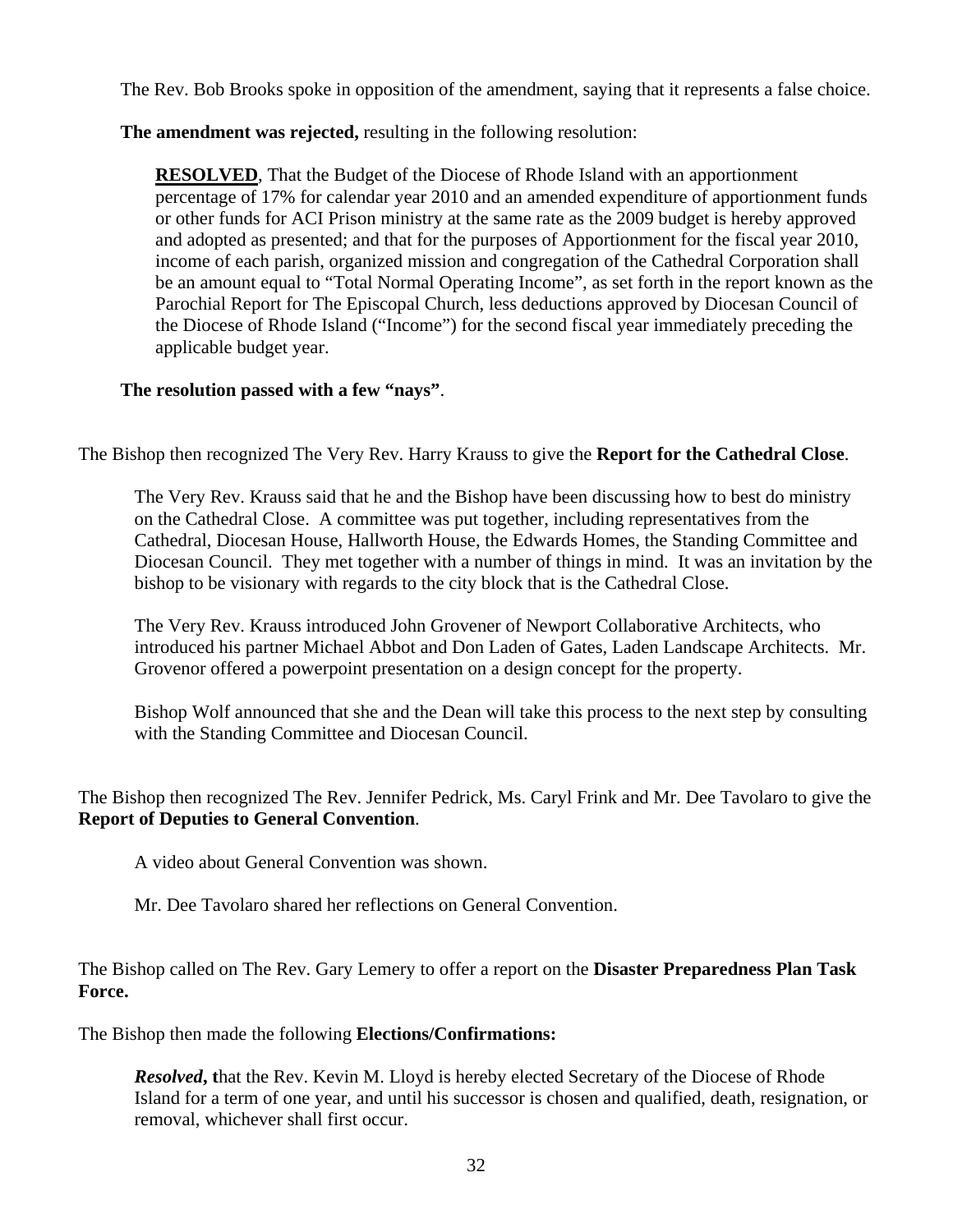*Resolved*, that Robert L. G. Batchelor is hereby elected Treasurer of the Diocese of Rhode Island for a term of one year, and until his successor is chosen and qualified, death, resignation, or removal, whichever shall first occur.

*Resolved*, that The Rt. Rev. David Joslin, Mr. Charles Lee, and Ms. Mary Daly are hereby elected to the Commission on Investments each for a term of three years, and until their successors are chosen and qualified, death, resignation, or removal, whichever shall first occur.

*Resolved*, that The Rev. James Bocchino and Mr. Sydney Clifford are hereby elected to the Ecclesiastical Trial Court each for a term of four years, and The Rev. Everett Greene for a term of one year and until their successors are chosen and qualified, death, resignation, or removal, whichever shall first occur.

*Resolved*, that The Rev. David Lucey, The Rev. Christopher Epperson, Ms. Lavonne Seifert, and Ms. Phoebe Pettingill, each for a term of three years, Ms. Carol Anne Bennett for a term of two years, and The Rev. Dn. Janice Grinnell and Ms. Karen Runner, each for a term of one year, are hereby confirmed as members of the Commission on Ministry and until their successors are chosen and qualified, death, resignation, or removal, whichever shall first occur.

*Resolved*, that The Rev. Casey Shobe is hereby confirmed as a member of the Commission on Congregational Development for a term of three years and until his successor is chosen and qualified, death, resignation, or removal, whichever shall first occur.

*Resolved*, that Edmund C. Bennett is hereby confirmed as Chancellor for a term of one year, until his successor is chosen and qualified, death, resignation, or removal, whichever shall first occur.

#### **All resolutions passed unanimously.**

The Bishop then **appointed to following individuals to the Committee to Audit the Minutes**:

The Rt. Rev. Geralyn Wolf The Rt. Rev. David B. Joslin Mr. Edmund C. Bennett

The Bishop then recognized The Rev. Scott Gunn & Ms. Carol Ann Bennett, who offered the following **Courtesy Resolutions:** 

*Resolved*, that the 219<sup>th</sup> Diocesan Convention expresses is appreciation to our Bishop, The Rt. Rev. Geralyn Wolf and her husband Thomas Bair, and assures them of our affection, prayers and support for their ministry among us, and be it further

*Resolved*, that this Convention expresses its appreciation to The Rt. Rev. David Joslin, Assisting Bishop of Rhode Island, for his continued ministry within our diocese, and be it further

*Resolved*, that this Convention sends its greetings and warm affection to The Rt. Rev. John Zawo and the Diocese of Ezo, our ne companion diocese, and be it further

*Resolved*, that this Convention sends its greetings and warm affection to The Rt. Rev. Charles Jenkins and the Diocese of Louisiana, our companion diocese, as it continues to recover from the devastation of Hurricane Katrina, and be it further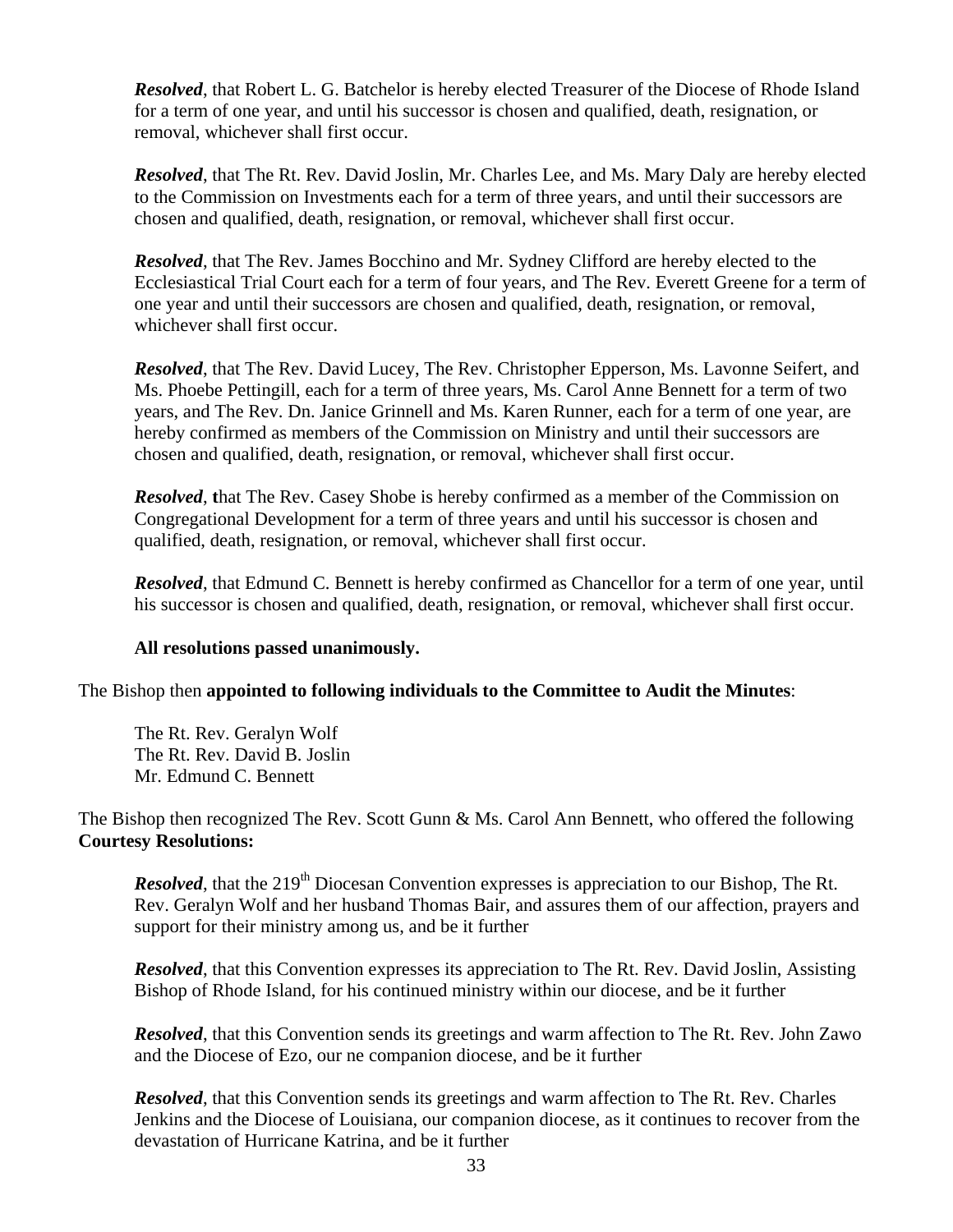*Resolved*, that this Convention extends its greetings and prayers to our Presiding Bishop, The Most Reverend Katharine Jefferts Schori, and to the Archbishop of Canterbury, The Most Reverend Rowan Williams, and be it further

*Resolved*, that this Convention extends greetings of affection and prayers to The Rt. Rev. George Hunt, retired bishop of the Diocese of Rhode Island, and his wife Barbara, and be it further

*Resolved*, that this Convention sends greetings and congratulations to St. Luke's Church in East Greenwich, Christ Church in Lincoln and Christ Church in Westerly on their  $175<sup>th</sup>$  anniversaries, and be it further

*Resolved*, that this Convention congratulates The Rev. Frederick Jellison on the 65<sup>th</sup> anniversary of his ordination to the priesthood; The Rev. Paul Twelves on the  $55<sup>th</sup>$  anniversary of his ordination to the priesthood; and The Revs. James Frink, Marshall Rice, and Edward Winsor on the  $50<sup>th</sup>$  anniversaries of their ordinations to the priesthood, and be it further

*Resolved*, that this Convention expresses its heartfelt thanks for the ministry of the recently closed mission of the Church of the Epiphany in Providence and soon to be closed Calvary Church in Pascoag, and be it further

*Resolved*, that this Convention heartily supports the recent mergers of St. Mary's Church in Warwick with St. Barnabas' Church in Warwick; and Christ Church in Coventry with St. Matthias' Church in Coventry, now know as St. Francis' Church, and be it further

*Resolved*, that this Convention expresses its appreciation to the members of Diocesan staff; we also welcome Ruth Meteer as our new Communications Officer and wish Sue Hurn a wonderful retirement; and we are grateful to Peggy Amatore and Joan DeCelles who continue to serve our diocese in countless ways after more than 27 years, and be it further

*Resolved*, that this Convention expresses its thanks to all those who have offered their ministry of hospitality and support at this Convention, and especially to Catherine Thenault, who has provided the PowerPoint presentations for several years.

#### **All Courtesy Resolutions passed unanimously.**

The Bishop offered a closing blessing and dismissed Convention.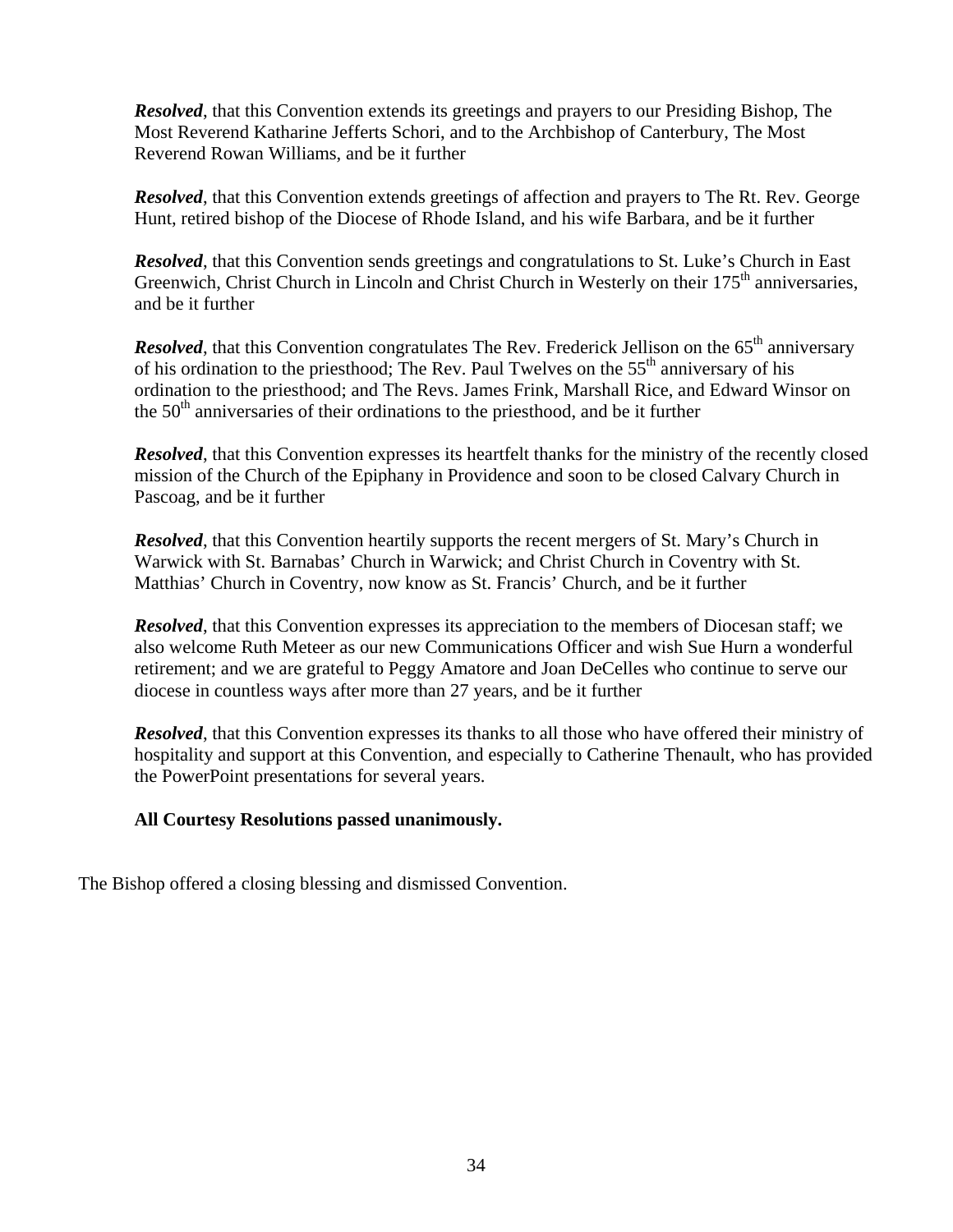#### **219TH CONVENTION OF THE DIOCESE OF RHODE ISLAND 24 OCTOBER 2009 ADDRESS TO CONVENTION THE RIGHT REVEREND GERALYN WOLF**

#### *"Be watchful, stand firm in your faith, be courageous, be strong." 1Corinthians 16:13*

First and foremost, thank you, thank you to each of you who give so generously of your time and talents to the ministry of the Church, both in your congregation, and for the benefit of the diocese as a whole. We come together to give thanks for the blessings of this life so generously given to us by our beloved Jesus; for the renewal of friendships and the meeting of new people; and to face together the important realities that challenge our church and call forth our creative and faithful response.

We gather at a time when unemployment in our state is 13% and parishes and people are anxious about economic security. Budgets are very tight, and some churches have had to reduce staff and programs. Church leaders are concerned about membership, stewardship, decreasing income from endowments, and the viability of our congregations over time.

We know that the familiar church is passing away. I do not mean that

The Church — the Body of Christ — is dying, but that our human structure of the earthly church is troubled and we are being called to discover a re-formed character. And, while there are many visions of this "new" church, and many books and speakers have sparked our imagination, we have yet to grasp adequately an expression of the faith that is both rooted in our historic beliefs and traditions and coherent for these changing times and the culture of New England.

I believe that we are living in the throws of a corporate Holy Saturday. Jesus' body has been removed from the cross, and the promised rebuilding of the temple has yet to occur. Holy Saturday is the day when nothing seems to be happening, only mourning and sadness, and grasping at what will come next. Every main line denomination, including the Roman Catholic Church and Jewish communities has lost a significant number of members, and 15% of the population claims no religious identity at all. We are not alone in this season of anxiety. Christendom in the Western world is mourning for what was lost and not quite sure of what is to come; grieving as Cathedrals become tourist attractions and pews are empty on Sunday morning.

Holy Saturday, is a time of anxious waiting: faithful to Jesus and his promises, uncertain as to how and when they will occur, but endlessly bound to his Risen Life.

In times like this it is important to remain faithful and vigilant because the Evil One "prowls around like a roaring lion, looking for someone to devour," knowing that in our anxiety we are vulnerable to unproductive behaviors.

One of these is to become insular, focused on our particular congregation, concerned more with survival than with proclamation. We all know that in turning inward, we are neither salt nor light for others. As a church, we need to be keenly aware of the world around us and the conditions which characterize our age. We need to go apart with God in stillness, and into the world with vigorous faith.

Another behavior to which we are vulnerable is to blame others for our situation. Casting fault provides temporary emotional relief, but it does not address the underlying problems, and is a way of escaping the truth and responsibilities of a given situation.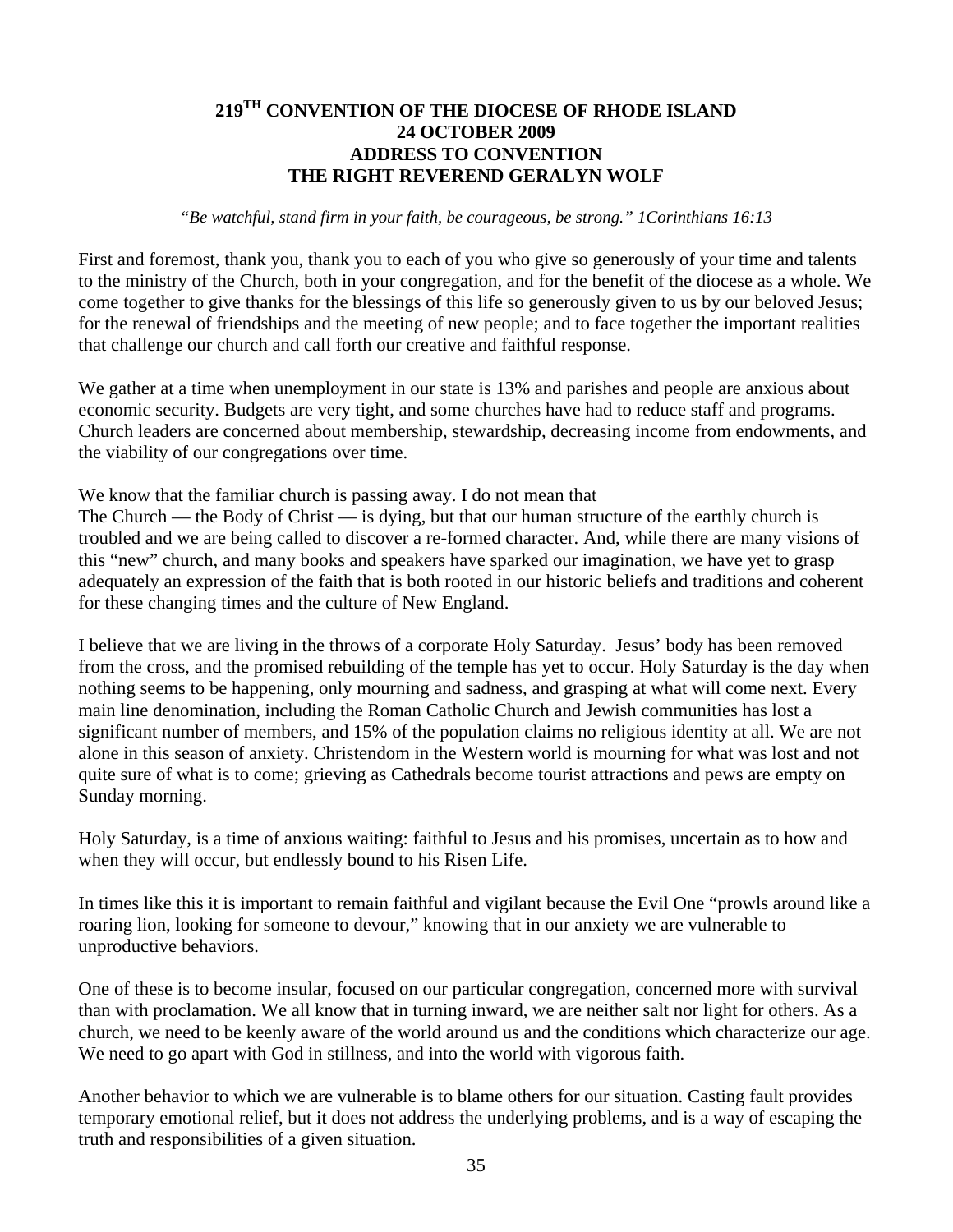When Jesus was crucified he did not focus on himself but on Mary, his mother, John his disciple, and the two thieves crucified with him. We do not hear him uttering words of blame, only forgiveness, blessing and hope.

Inspired by Jesus' response, I have the gall to think that this is one of the most challenging and engaging times to be a Christian, an Episcopalian, and part of the Anglican Communion. I believe that God is doing something new across Christendom, and if this is a time of grave uncertainty perhaps it is because the trumpet is sounding and a wake-up call is arousing us from our complacency.

I am encouraged by signs of new life in our diocese, exemplified by ten characteristics of congregations that are experiencing significant transformation.

- 1. They changed their attitude. They got honest with themselves, owning their responsibilities. Instead of acting as victims they re-set their vision;
- 2. They are people of abundance instead of scarcity. They speak of God's blessings in their life, of gratitude and thankfulness. They experience the joy of giving instead of complaining that they don't have enough;
- 3. They place a high priority on Christian formation for all ages, acknowledging that informed believers make faithful disciples;
- 4. They see new comers not as sources of money, but as people who are seeking a Christ-centered community;
- 5. They create an environment of mutual responsibility member to member, organization to organization;
- 6. They develop achievable goals, and rely upon shared ministry to accomplish them;
- 7. They move from triangulation and gossip to effective ways of communication;
- 8. They unashamedly give voice to the core of the Christian faith: to the sinful failings of the human condition, redeemed through the transforming love of the Word made Flesh.
- 9. They use new technologies in the service of evangelism and proclamation, and
- 10. They expect people to worship every Sunday; hearing the Word of God, and receiving the Bread of Life.

No church has all of these characteristics, but each church has some. I invite every Vestry and Bishop's Mission Committee to reflect seriously on these ten signs of congregational vitality.

Stewardship and Evangelism are two key words for our Diocese today.

Imagine the witness of our ancestors, who gave money towards the building of our churches, schools, orphanage, and nursing homes; who gave memorials of bibles and prayer books, statues, and pews. Some donors were people of great means, but most were working people, immigrants, who thanked God every day for their blessings. They were people of vision and sacrifice, creating a church for their own time and for generations to come.

What would it look like for us to follow their example and contribute significantly, joyfully, so that the mission of the church will flourish today, and in future generations? This is a critical question for our diocese, for it challenges our spiritual attitude towards money. Scripture tell us that if the gifts are freely given, the ministry will prosper, if not the tree will be pruned.

Another challenge for us is membership? I've never visited a church that didn't want new members, and by extension more money. But, Jesus didn't send out the seventy-two to balance the budget, but to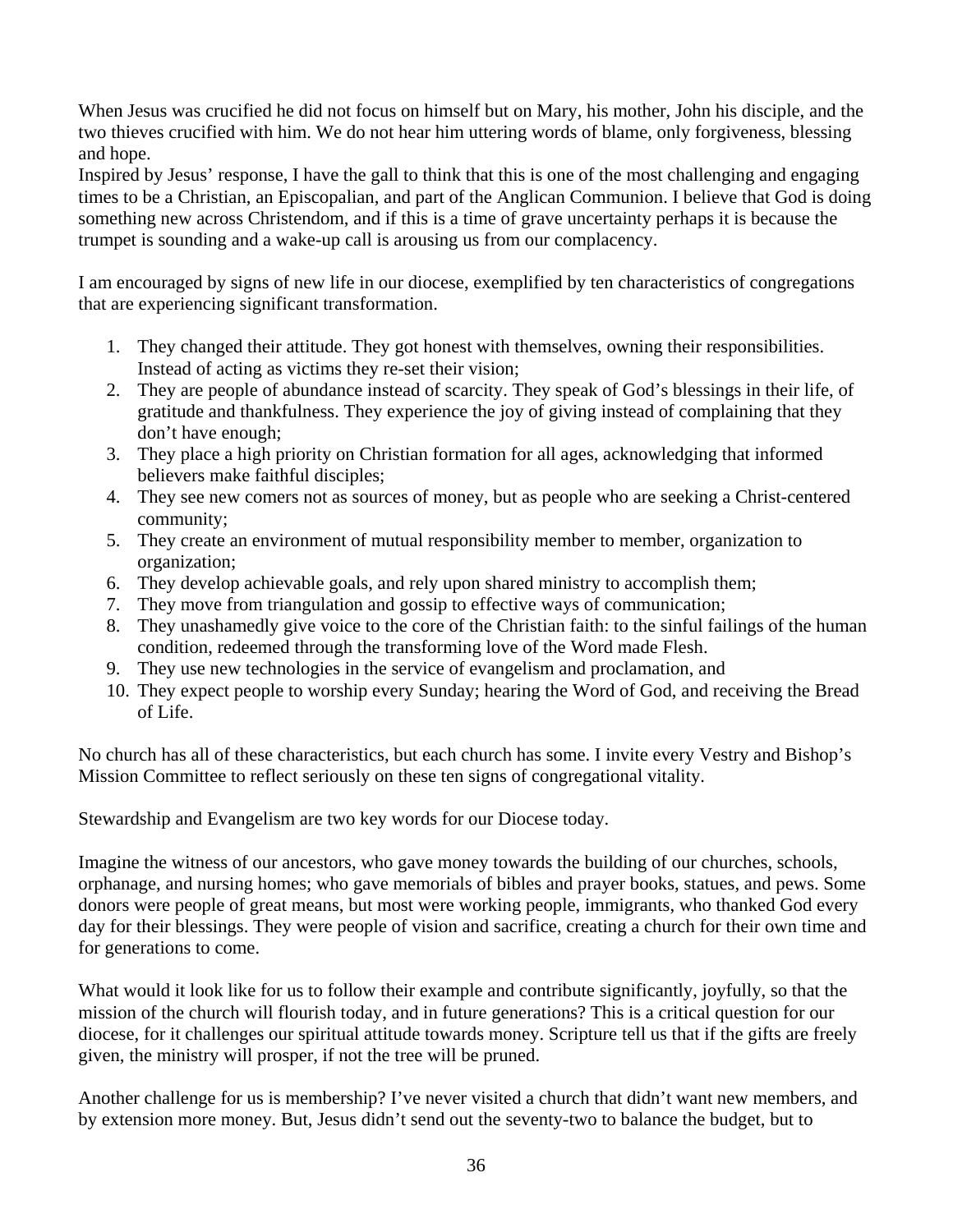baptize, to invite people to let go of their old lives and to experience new life in the name of the Father, and of the Son, and of the Holy Spirit.

It is shown that the most effective evangelism is relational, people inviting people to church. However, there are new forms of invitation, using internet techniques, to bring people together around various interests and events.

Some congregations support mission trips, soup kitchens, suppers and fairs as events to encourage participation. Regardless of the method, the goal of our evangelism must be rooted in faith filled invitation and incorporation, for we live in a highly spiritual age and it is the spiritual life for which people hunger.

If you search the internet for either Stewardship or Evangelism you will find an amazing array of ideas and opportunities.

As a diocese, we have had committees, special speakers, and programs, on both these topics and have supported attendance at Province I and national events. Our next opportunity to gain the tools for effective ministry is at Diocesan Convocation, this coming February. However, it is in the local church that ideas are transformed into action.

Soon, we will be presented with a new three year budget, developed over the past year, in which everyone was invited to participate during three hearings held last Spring. It is tight, it is manageable, and it speaks to our commitment to do those ministries which are best done as a diocese through our common giving. However, we can't do everything; we cannot fulfill the whole of the gospel mandate. No diocese or congregation has the resources to do it all, but as members of Christ's Body the whole church attempts to do the whole ministry, in which we play our part.

Our goal is to focus on the priorities we have set, with a commitment to growing our churches and increasing our stewardship, and from time to time to evaluate and clarify our direction, knowing that it is better to do a few things well, than attempt more than is possible.

Our apportionment dollars form our common purse for mission. One of the ministries we fund together is Hispanic ministry. We now have two congregations, and what may be news to you is that they have a combined average Sunday attendance of 260 people, with one priest between the two churches. Our proposed diocesan budget for the next three years includes funding for one additional bi-lingual full time priest, the planting of two new Hispanic congregations, and the strengthening of our call to urban ministry.

On the administrative side of the budget, we have the smallest staff in over 40 years, and I cannot say enough about their faithfulness, professionalism, incredibly hard work and dedication. They are true Christian servants, whose goal is to help and assist our churches in carrying out God's mission. Some have suggested that we need to increase our number, and I agree, but not now. Staff compensation, set in the 2010 budget, will remain largely unchanged for three years unless there is a change in our financial situation.

Every church in our diocese has people who are creative thinkers, good cooks, technologically saavy, visionary, hospitable, welcoming, Christ-focused: all the gifts necessary for effective ministry in a new age, and these gifts need to be placed on the lamp stand so that they are used for the challenges at hand.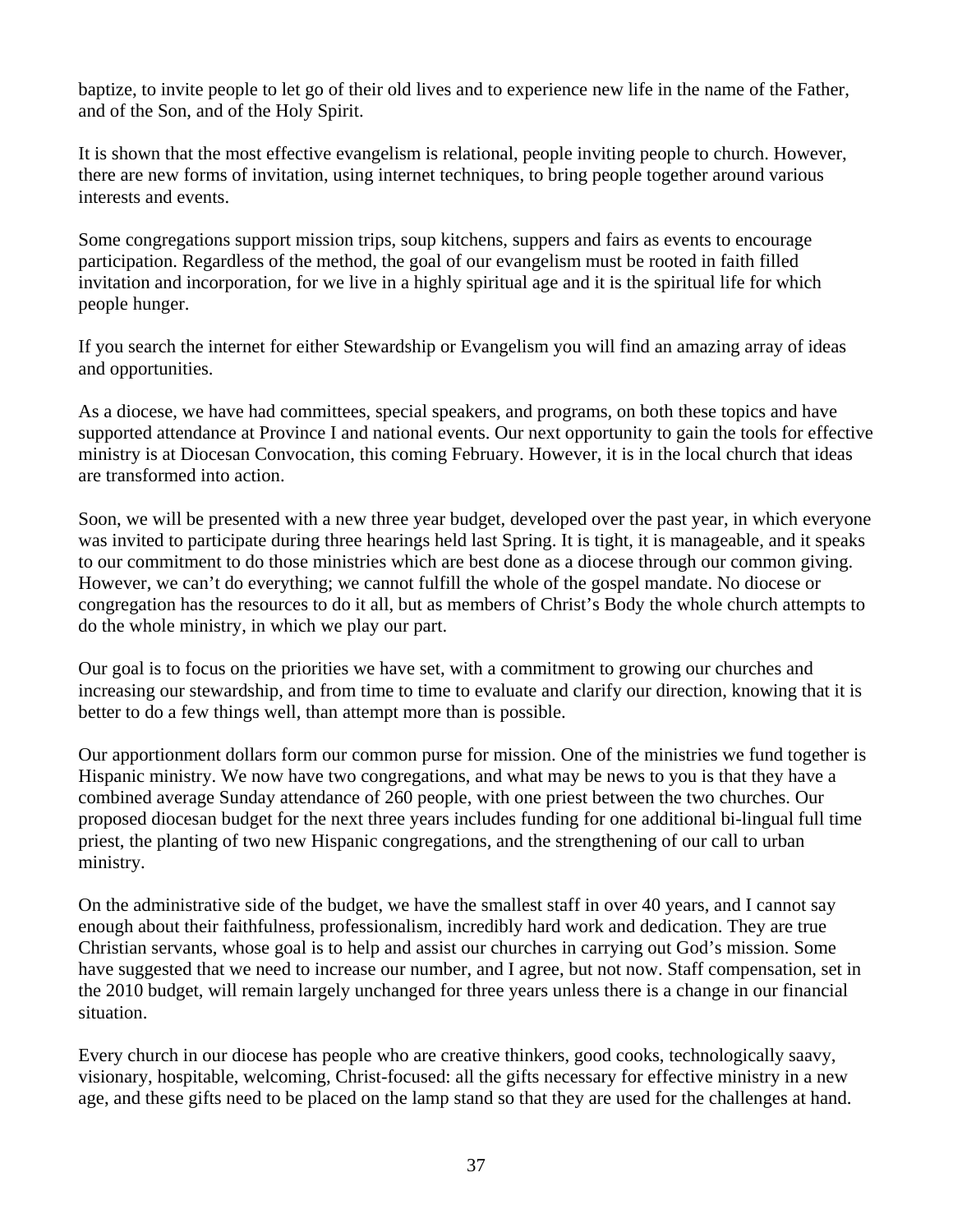I believe that we are on the threshold of a new resurrection in the Church, but it is up to all of us to leave the tombs of our hesitation, roll back the rock of nostalgia, and discover what the Risen Lord wants for the extension of his reign in the world of today. It will not be the church of our memories, but a different, authentic expression of God's kingdom in our midst.

Year after year, I offer a Convention Address only to watch it evaporate into thin air. This year, I invite you to share this with the leaders of your church, paying particular attention to four parts: what it means to live in Holy Saturday, the ten characteristics of transforming churches, new models for evangelism, and what you're going to do about your attitude toward money.

It is important that we listen to each other's thoughts on these topics, and engage in conversation for the purpose of sharing ideas, and strengthening mutual ministry. To this end, I extend an invitation to everyone who has discussed these four points in their church, to join me for breakfast and conversation on Saturday, January 16, at 8:30AM, at the Cathedral.

Listen to a section of the Collect for Holy Saturday. ... Grant [O, Lord that] as the crucified body of your dear Son was laid in the tomb and rested on this holy Sabbath, so we may await with him the coming of the third day, and rise with him to newness of life…. (BCP, 221)

The Christian message is a message of newness of life and eternal hope. "We need believers who are informed, engaged, missional, and faithful."

[The Rt. Rev. Mark Lawrence] We need generous spirits, thankful hearts, and works of mercy, so that our Holy Saturday will lead to the Feast of Resurrection.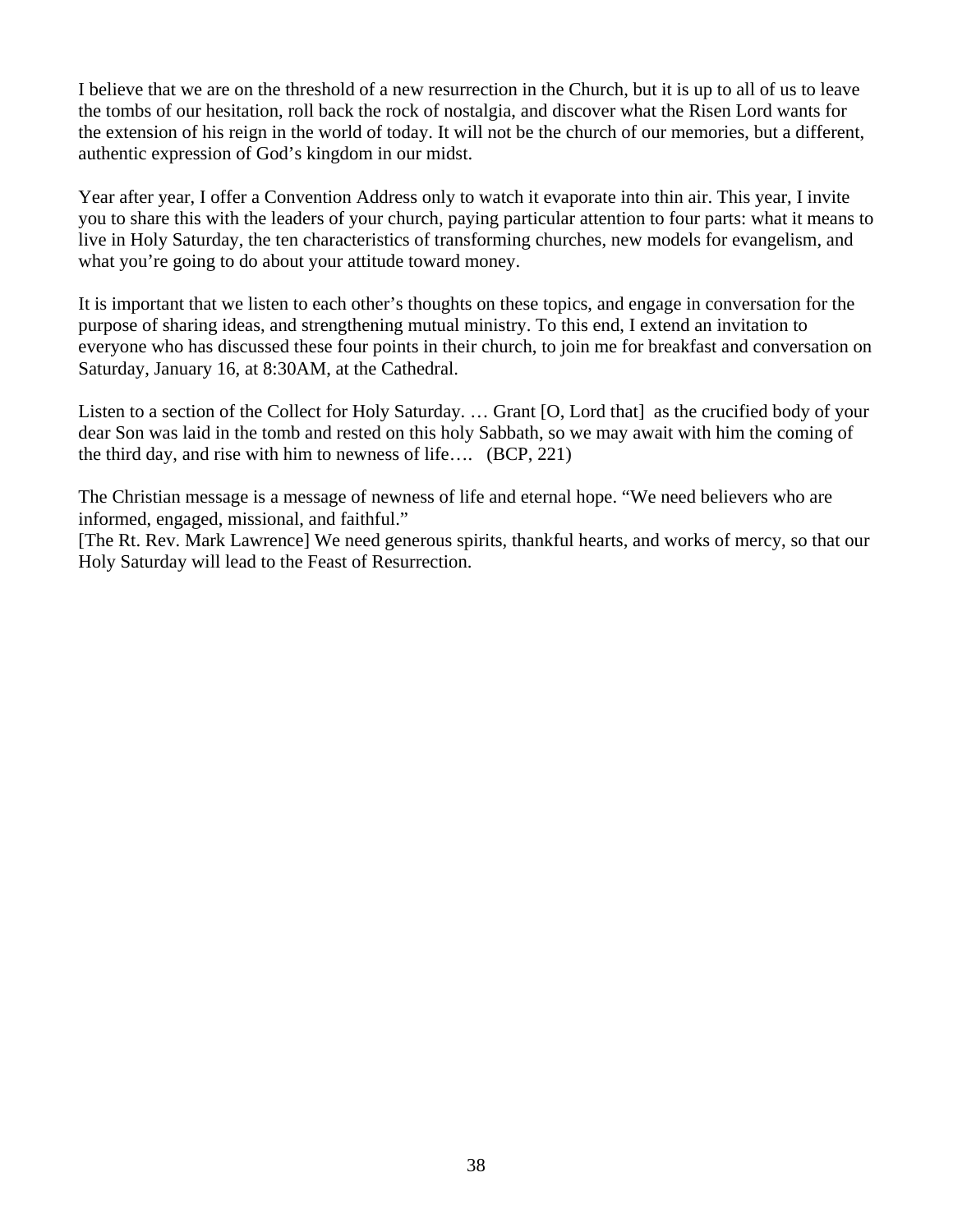## **NECROLOGY**

In particular at this time we remember the following persons, deceased during this past year, who have meant so much to us and to their several congregations. May the souls of these faithful departed rest in peace, O Lord.

| Frank Hemeon                     | Dorothy Young                       |  |
|----------------------------------|-------------------------------------|--|
| Anne Marie Scallin               | Mrs. Brooks Wall                    |  |
| Franklyn Hunt Lohr, Jr.          | Elizabeth Hough                     |  |
| <b>Richard James Munro</b>       | Janice Clark                        |  |
| Marjorie Gladys Maker Fitzsimmon | <b>Elizabeth Harrison</b>           |  |
| Charlotte L. Guevremont          | Dr. Willfred Small                  |  |
| <b>Ellen Downs Davies</b>        | The Rev. Walter Edson Reynolds, Jr. |  |
| George Cleverly, Sr.             | Barbara Brown                       |  |
| Wilson G. Sallum                 | Joyce Bucci                         |  |
| Nikki Dziadosz-Stachkunas        | Jane Hyde                           |  |
| Edward Leonard Pollard, Sr.      | Lucille Lawrence                    |  |
| Donald J. Blair                  | Aileen Libby                        |  |
| Elizabeth F. Taylor              | <b>Elsie Dean</b>                   |  |
| Mildred M. Cutting               | Barbara Cameron                     |  |
| Janet I. Hirsch                  | Bertha Fisher                       |  |
| Elizabeth Farnlof                | Ruth Johnston                       |  |
| <b>Melanie Howes</b>             | Kenneth Lagerquist                  |  |
| Walter H. Covell                 | Ernest Madigan                      |  |
| Henry M. Dudley                  | <b>Marion Perrault</b>              |  |
| Samuel B. Tingley                | <b>Willard Scheibe</b>              |  |
| Mary Tefft White                 | Gertrude Miller                     |  |
| Robert W. Shadd                  | <b>Elizabeth Rogers</b>             |  |
| Ralph L. Fletcher, Jr.           | <b>William Burrows Allen</b>        |  |
| F. Vincent Albee                 | James Woodrow Wilson, Jr.           |  |
| Mary R. Whitehead                | Clen Humphrey                       |  |
| <b>Edith Farrar Bowen</b>        | Michael Zurba                       |  |
| Ronald Loranger                  | Doris Maymon Dakin                  |  |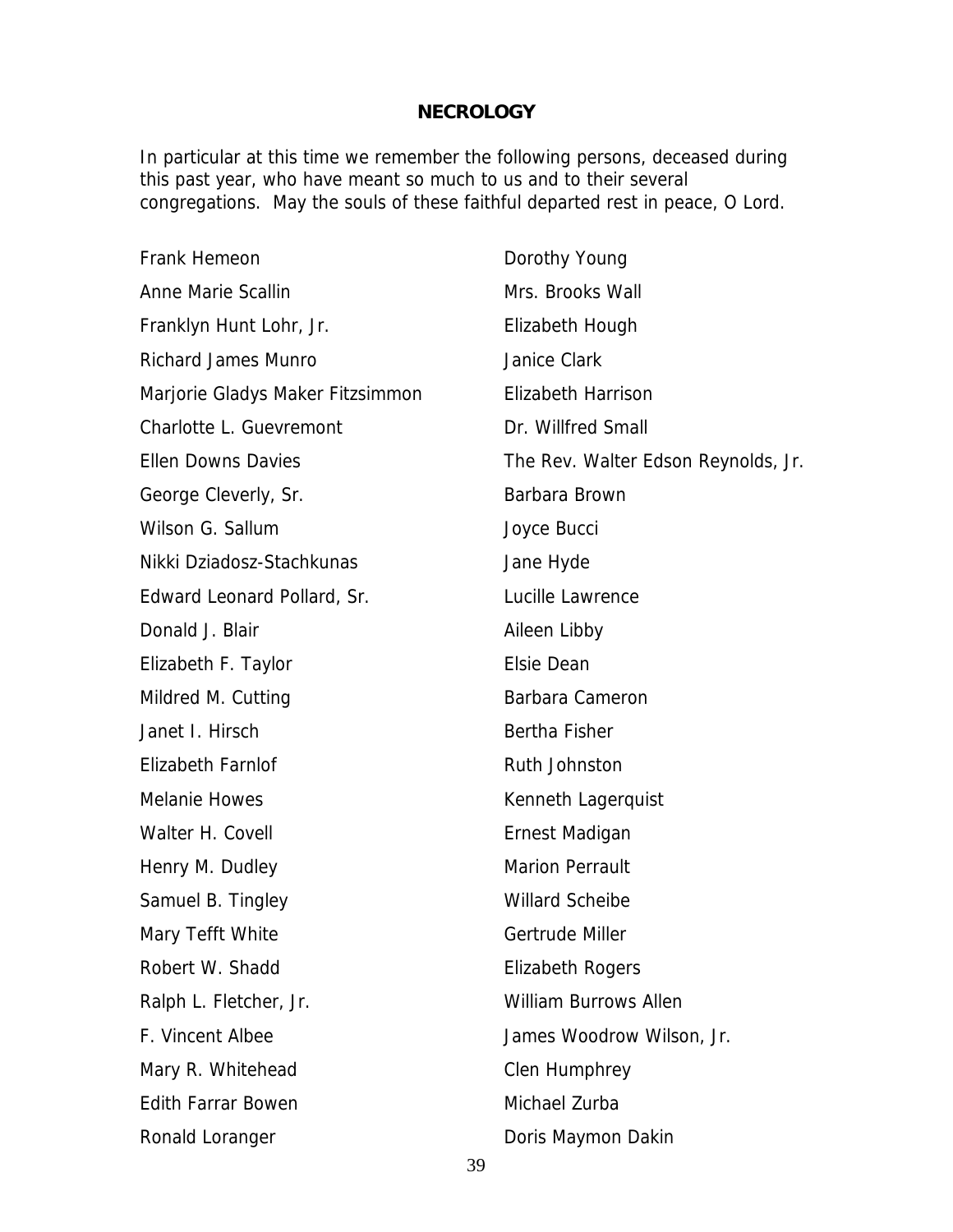Bertha Doris Gardner Mary Lillian Livesley Maude F. Baron Mildred L. Lee Dorothy Bentley Eleanor M. Retallick Bernice B. Lipscomb Raymond Watson Phyllis Shelton Olive Ann Creasey Lester C. Northup Constance Thomson Peter E. Cate Alida Allen Norma Baird Carolyn Dewick Mary Rae Doris Mayoh Natalie Havens Helen B. Page Hope F. Walsh Werner Wiskari Dorothy Hutton Gladys Christy Ruth Waldman Barbara Stanley Thomas Meakin Claiborne de Borda Pell Eno Joseph Genga Roger Hamilton King, Sr

Ruth Dolores Shepley William McFadden Ralph Emerson Carpenter, Jr Arthur John Suddaby Phyllis Lorraine Bowley Archie William Chambers Joan Annette Coale Henderson Arpad Ott Allen Higgins Donald Eugene Johnson Paul Bogosian Kay Howland Dorothy R.E. Miller Lorand Brown Donald Moore Gessner Stephen Cushing Harris Richard J. Girouard, Sr. Charlotte Spellman Mary Elizabeth Hellewell Albert E. Labouchere Richard R. Sayles Dorothy McKenna Mary McNarmara Verne Flagg Samuel Hoxsie Henry Tinges Eileen Potts Gerda Marek Don Booth Ruth Cook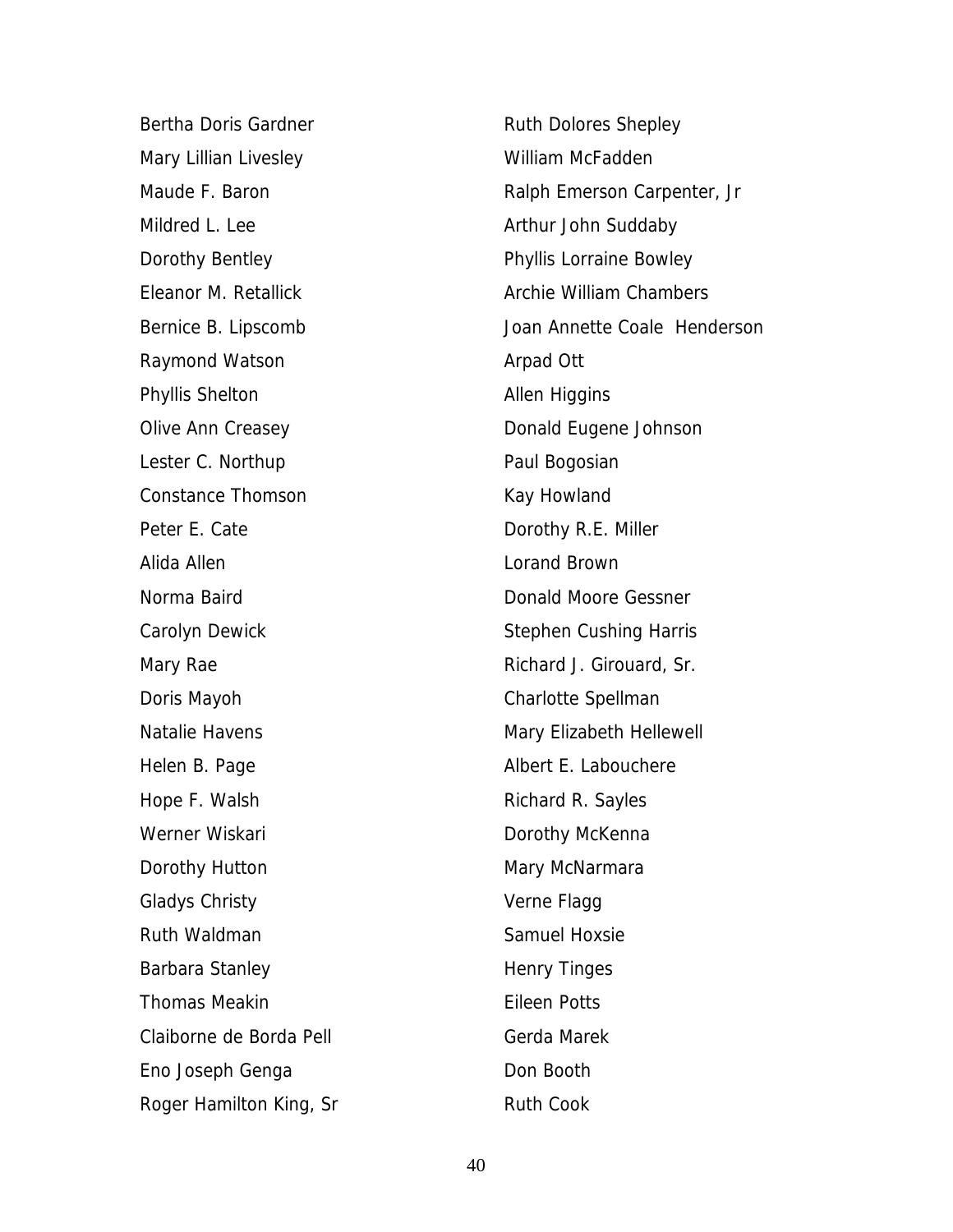May Naylor Penny Clarke Ruth Damiani Thomas Randolph Adams William W. Rymer, Jr The Rev. Robert D. Duffy The Rev. Edward F. Mason Gladys Barnaby Edith Ferguson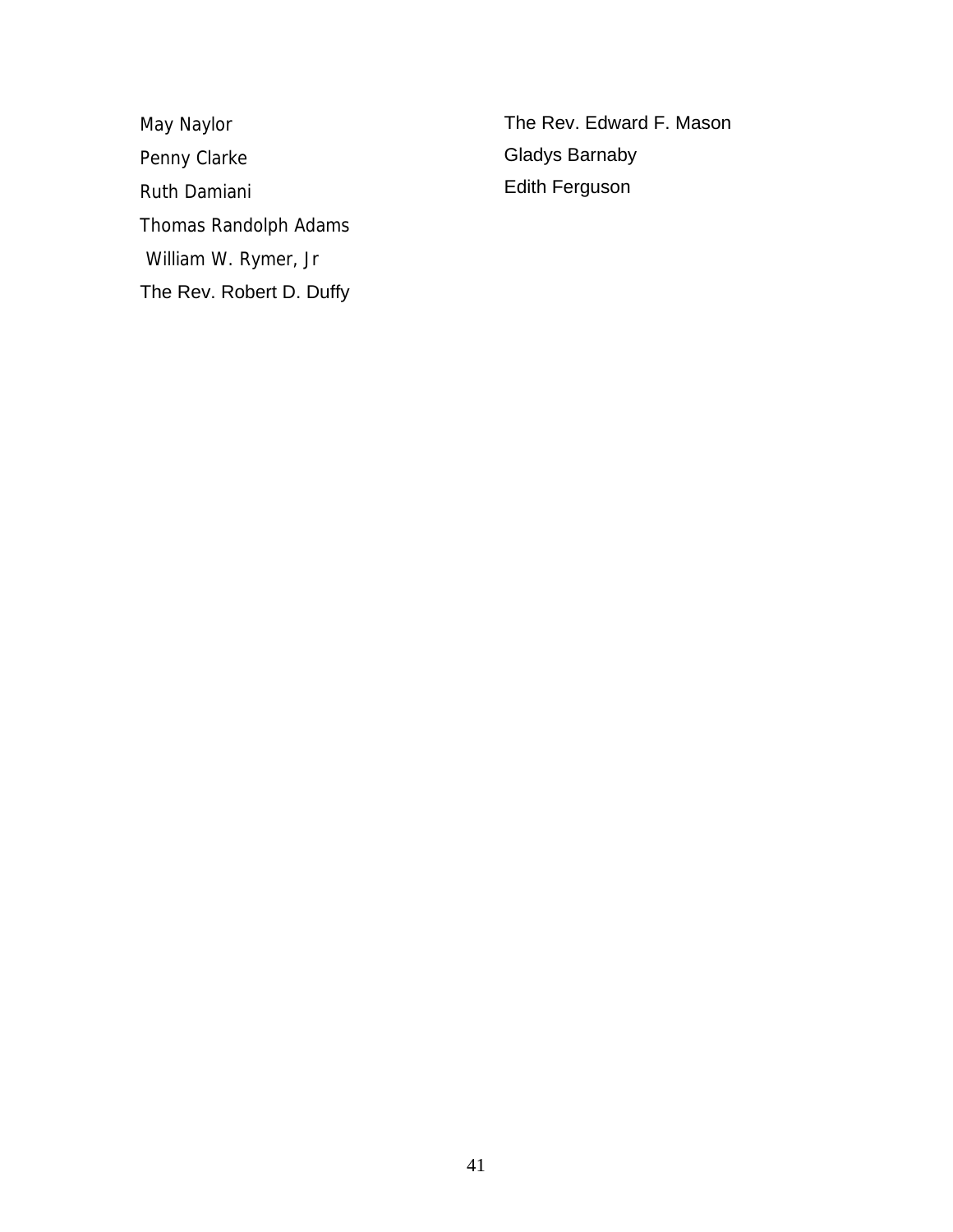## **REPORT OF THE TELLERS**

The Rev. Philip Tierney, Chair of the Elections Committee then presented a slate of nominations for election:

**Standing Committee:** Choose 1 from the Clerical order. 4-year term The candidates: The Rev. Jennifer Pedrick\* **Standing Committee**: Choose 1 from the Lay order 4-year term The Hon. Scott Avedisian\* **Diocesan Council**: Choose 1 from the Clerical order. 3-year term The Rev. Scott A. Gunn\* **Diocesan Council**: Choose 2 from the Lay order. 3-year term. Ms. Modesta Pellot\* Mr. Dennis Stark\* **Commission on Finance**. Choose 1 from the Lay order. 3-year term. Mr. Robert E. Bergstrand\* **Commission on Congregational Development**: Choose 1 from the Clerical order. 3-year term. The Rev. Christopher Pappas\* **Commission on Congregational Development**: Choose 1 from the Lay order. 3-year term. Ms. Carol S. Drought\*

\*Since the number of nominees for all open positions equals the number of vacancies to be filled, Convention voted by acclamation to accept all as nominated.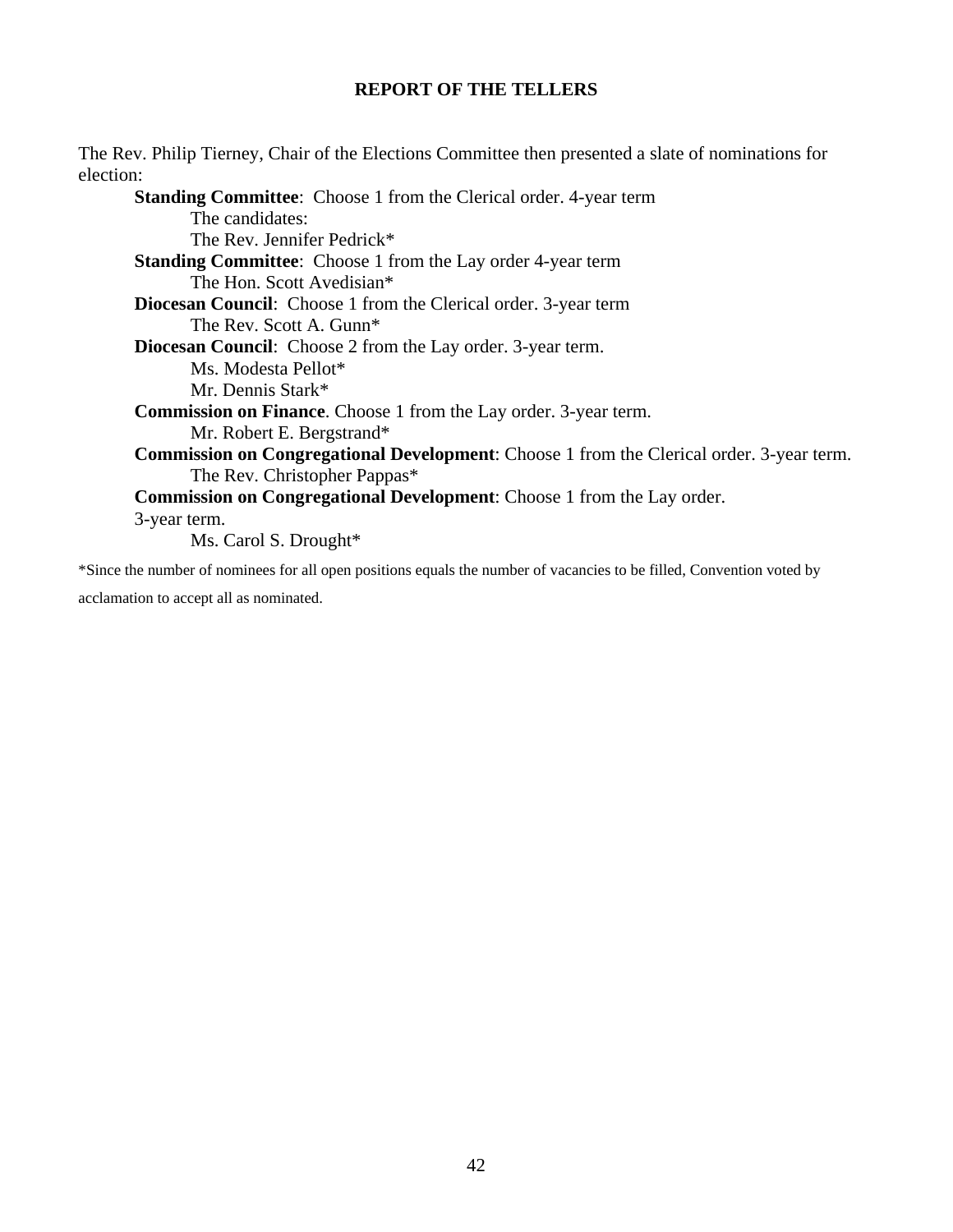# **PAROCHIAL ORGANIZATION FOR 2009**

| Alton St. Thomas'                                                                  |                                   |
|------------------------------------------------------------------------------------|-----------------------------------|
|                                                                                    |                                   |
|                                                                                    |                                   |
| Clergy: Bettine Besier                                                             | Sr. Warden: Mary Hafey            |
| Treasurer: Tim Dutra                                                               | Administrator: Cathy Clark-Harvey |
| Ashton St. John's $\blacksquare$                                                   |                                   |
|                                                                                    |                                   |
| Mail to: P.O. Box 7155, Cumberland, 02864-0893                                     |                                   |
| www.stjohnsofcumberland.org • stjohnsepiscopal@verizon.net                         |                                   |
| Clergy: Donald Parker                                                              | Sr. Warden: Mike Robertson        |
| Treasurer: Melissa Masquelette                                                     | Administrator: Paul Bousquet      |
| <b>Barrington St. John's</b>                                                       |                                   |
|                                                                                    |                                   |
|                                                                                    |                                   |
| Clergy: James Bocchino, Susan Carpenter Sr. Warden: Jean Audette                   |                                   |
| Treasurer: Andrew Faulkner                                                         | Administrator: Michelle DuPont    |
|                                                                                    |                                   |
| <b>Barrington St. Matthew's</b> ■                                                  |                                   |
|                                                                                    |                                   |
| $\bullet$ stmatthews4@verizon.net                                                  |                                   |
| Clergy: Judith N. Mitchell                                                         | Sr. Warden: Gary Moore            |
| Treasurer: Dennis Hogan                                                            | Administrator: Laurie Aparicio    |
|                                                                                    |                                   |
| Block Island St. Ann's-by-the-Sea ■                                                |                                   |
|                                                                                    |                                   |
| Mail to: P.O. Box 622, 02807-0622                                                  |                                   |
| www.stannsbythesea.com • saintannsbythesea@verizon.net                             |                                   |
| Clergy: Daniel W. Barker                                                           | Sr. Warden: Frances Migliaccio    |
| Treasurer: Barbara MacMullan                                                       | Administrator: Erica Tonner       |
| <b>Bristol</b> St. Michael's $\blacksquare$                                        |                                   |
|                                                                                    |                                   |
|                                                                                    |                                   |
|                                                                                    |                                   |
| www.stmichaelsbristolri.org • stmichaels@fullchannel.net<br>Clergy: David J. Lucey | Sr. Warden: John Reskusich        |
| Treasurer: Ann Hamm                                                                | Administrator: Elizabeth Vargas   |
|                                                                                    |                                   |
| <b>Central Falls St. George's</b>                                                  |                                   |
|                                                                                    |                                   |
| • stgeorgeschurch@msn.com                                                          |                                   |
| Clergy: José Roberts, Leroy [Buck] Close                                           | Sr. Warden: Luis Pantoja          |
|                                                                                    |                                   |
|                                                                                    |                                   |
| Centredale St. Alban's <b>□</b>                                                    |                                   |
|                                                                                    |                                   |
| www.stalbansri.org • stalbans@episcopal.necoxmail.com                              |                                   |
| Clergy: Evangeline Anderson                                                        | Sr. Warden: Barbara Barber        |
| Treasurer: Linda Strocky                                                           | Administrator: Susan Peckham      |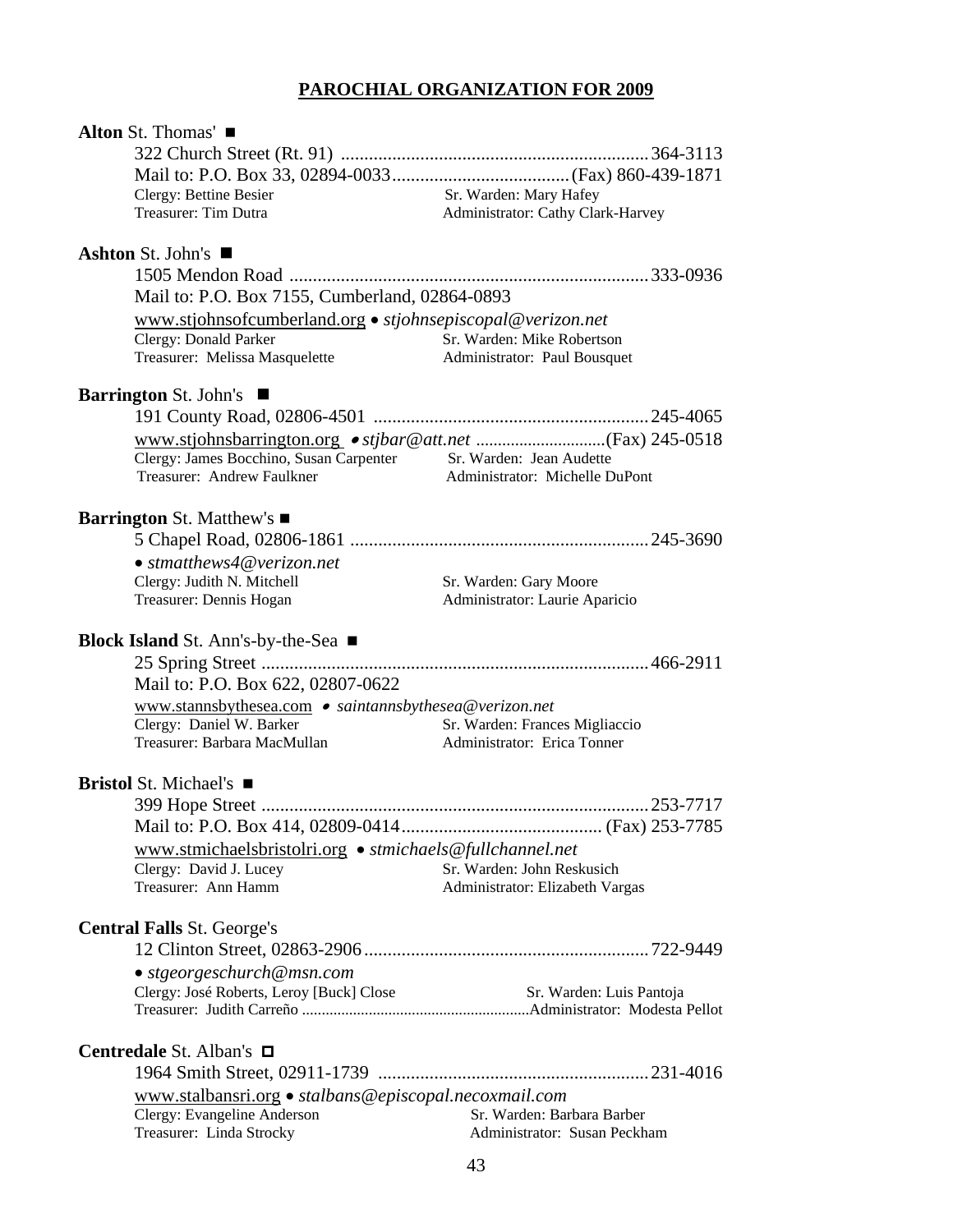| <b>Charlestown</b> Church of the Holy Spirit $\Box$                                                                                                                       |                                                              |
|---------------------------------------------------------------------------------------------------------------------------------------------------------------------------|--------------------------------------------------------------|
|                                                                                                                                                                           |                                                              |
| Mail to: P.O. Box 241, 02813-0241                                                                                                                                         |                                                              |
| www.holyspirit.org • holyspirit47@verizon.net<br>Clergy: Michael Tessman<br>Treasurer: Dennis Meagher                                                                     | Sr. Warden: Pam Sirois                                       |
| <b>Coventry St. Francis</b> $\blacksquare$                                                                                                                                |                                                              |
| Mail to: P.O. Box 142, 02816-0003<br>stfrancisepiscopalchurch@verizon.net<br>Clergy:                                                                                      | Sr. Warden: Curt Mason                                       |
| Treasurer: MaryAnn Mello                                                                                                                                                  | Administrator: Mary Ann Mello                                |
| <b>Cranston</b> Church of the Ascension $\Box$                                                                                                                            |                                                              |
| www.ascensioncranston.org • ascensioncranston@verizon.net (Fax) 461-5811<br>Clergy: Gregory Lisby<br>Treasurer: Cynthia Sparkes                                           | Sr. Warden: Shirley Sibielski<br>Administrator: Jean Field   |
| <b>Cranston</b> St. David's-on-the-Hill $\Box$                                                                                                                            |                                                              |
|                                                                                                                                                                           |                                                              |
| www.stdavidsonthehill.org • stdavidsonhill@verizon.net (Fax) 942-4368<br>Clergy: Elizabeth Sherman<br>Treasurer: Lorena Dodge                                             | Sr. Warden: Sue Hurn<br>Administrator: Beth Hammond          |
| <b>Cranston</b> Church of the Transfiguration $\Box$                                                                                                                      |                                                              |
|                                                                                                                                                                           |                                                              |
| www.church-transfig.org • office@church-transfig.org  (Fax) 781-6332<br>Clergy: Gary C. Lemery, Margaret C.F. Higbie Sr. Warden: Joseph Rose<br>Treasurer: David Brierley | Administrator: Beverly Vale                                  |
| <b>Cranston</b> Trinity ■                                                                                                                                                 |                                                              |
| www.trinitypawtuxet.com • trinitypaw@gmail.com                                                                                                                            |                                                              |
| Clergy: P. Wayne Runner<br>Treasurer: William Caldwell                                                                                                                    | Sr. Warden: Stephan Sloan<br>Administrator: Joyce E. Jackson |
| <b>Cumberland</b> Emmanuel $\Box$                                                                                                                                         |                                                              |
|                                                                                                                                                                           |                                                              |
| www.emmanuelri.org • office@emmanuelri.org                                                                                                                                |                                                              |
| Clergy: Peter Mayer<br>Treasurer: Dan Adamski                                                                                                                             | Sr. Warden: Lauren Cayer<br>Administrator: Christine Hanley  |
|                                                                                                                                                                           |                                                              |
| <b>East Greenwich St. Luke's</b> ■                                                                                                                                        |                                                              |
|                                                                                                                                                                           |                                                              |
| www.stlukeseg.org · barbara.defusco@stlukeseg.org                                                                                                                         |                                                              |
| Clergy: R. Craig Burlington, Dorothy Brightman<br>Treasurer: Gregory deGroot                                                                                              | Sr. Warden: Ken MacDonald<br>Administrator: Barbra DeFusco   |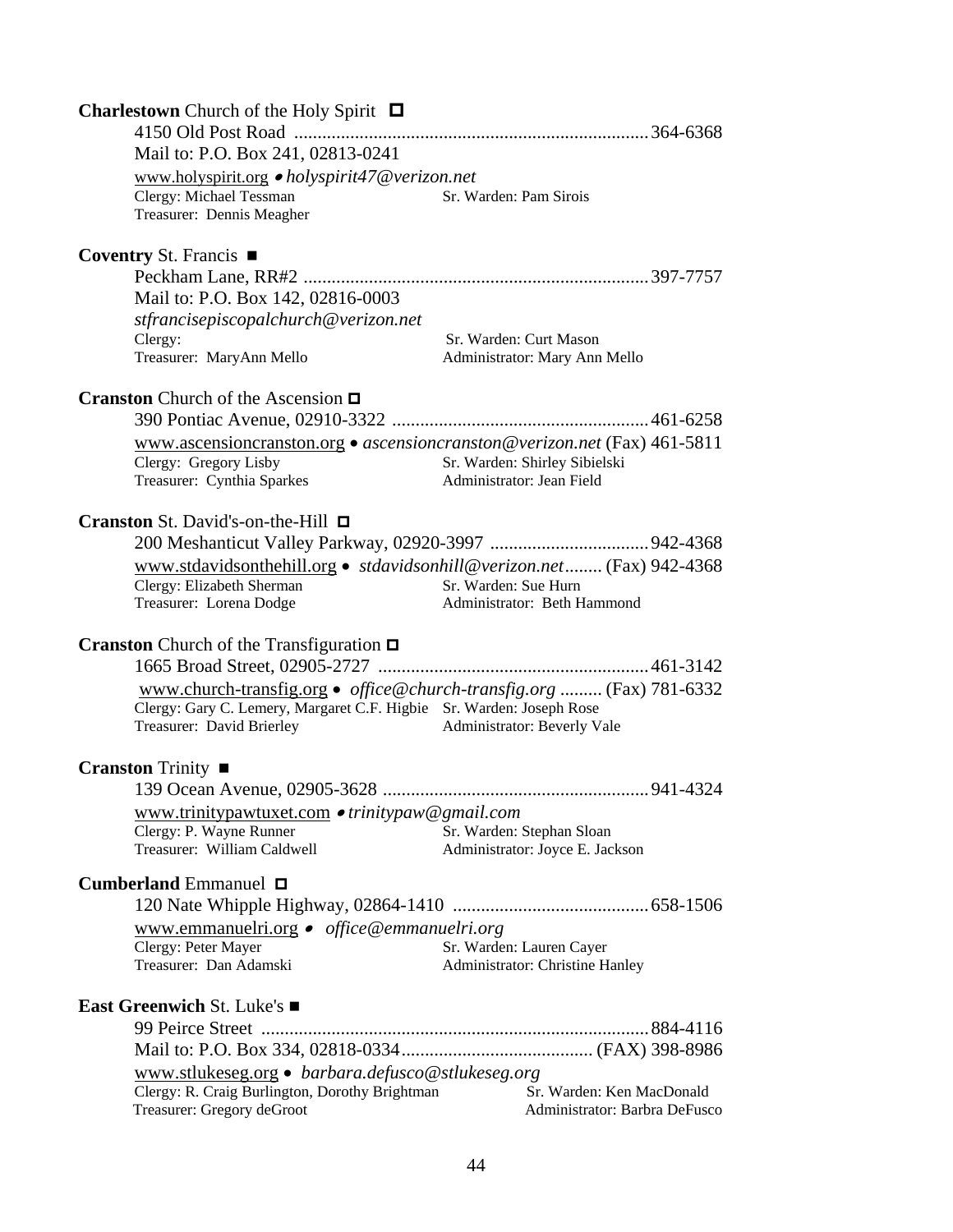| East Providence St. Mary's □                                      |                                                                        |
|-------------------------------------------------------------------|------------------------------------------------------------------------|
|                                                                   |                                                                        |
| • stmaryseastprov@aol.com                                         |                                                                        |
| Clergy: Ashley Peckham                                            | Sr. Warden: Gordon Hubbard                                             |
| Treasurer: Beverly Edwards                                        | Administrator: Linda St. Hilaire                                       |
| <b>East Providence</b> Church of the Epiphany $\blacksquare$      |                                                                        |
|                                                                   |                                                                        |
|                                                                   |                                                                        |
| Clergy: Jennifer Pedrick; Timothy Burger                          | Sr. Warden: Tammi Miller                                               |
| Treasurer: Alan Hess                                              | Administrator: Beth Dench                                              |
| Greenville St. Thomas' □                                          |                                                                        |
|                                                                   |                                                                        |
|                                                                   |                                                                        |
|                                                                   | www.office@stthomasgreenvilleri.org • stthomasgreenvilleri@verizon.net |
| Clergy: James Frink                                               | Sr. Wardens: Raymond Madden                                            |
| Treasurer: Kathrine DiMillo                                       | Secretary: Alice Gardner                                               |
| <b>Hope Valley St. Elizabeth's <math>\Box</math></b>              |                                                                        |
|                                                                   |                                                                        |
|                                                                   |                                                                        |
| www.stelizabethri.org • StLiz@verizon.net                         |                                                                        |
| Clergy: Richard Morgan, Christine Burton Sr. Warden: David Hearty |                                                                        |
| Co-Treasurers: Robert Olsen                                       | Administrator: Susan Perreault                                         |
| <b>Jamestown St. Matthew's <math>\Box</math></b>                  |                                                                        |
|                                                                   |                                                                        |
|                                                                   |                                                                        |
| www.stmatthewsjamestownri.org • st.matt@verizon.net               |                                                                        |
| Clergy: Kevin Lloyd                                               | Sr. Warden: Marcia Sallum Glassie                                      |
| Treasurer: William Tuttle                                         | Administrator: Suzanne Fay                                             |
| <b>Kingston</b> St. Augustine's $\Box$                            |                                                                        |
|                                                                   |                                                                        |
|                                                                   |                                                                        |
| Clergy: Jennifer Phillips                                         | Sr. Wardens: David Terry                                               |
| Treasurer: Jane Grenier                                           | Administrator: Shelley Marie Dziedzic                                  |
| <b>Lincoln</b> Christ Church in Lonsdale $\Box$                   |                                                                        |
|                                                                   |                                                                        |
|                                                                   |                                                                        |
| www.christchurchlincoln.org · office@christchurchlincoln.org      |                                                                        |
| Clergy: Scott Gunn; Melody Shobe                                  | Sr. Warden: Joel Gardner                                               |
| Treasurer: Jeffrey Hopkins                                        | Administrators: Linda Gorman, Dianne Papineau                          |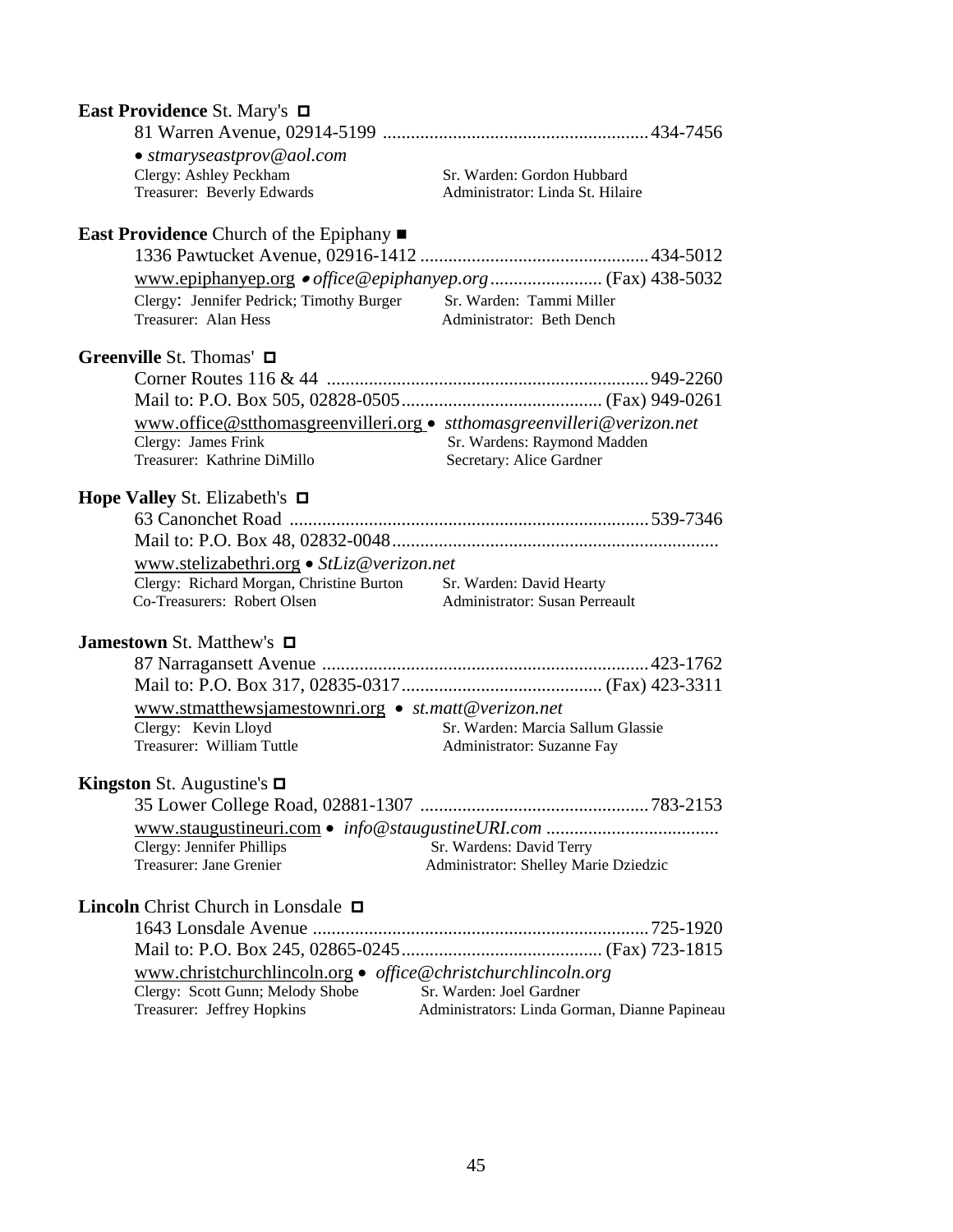| <b>Little Compton St. Andrew's by-the-Sea</b> $\blacksquare$                  |                                                                            |
|-------------------------------------------------------------------------------|----------------------------------------------------------------------------|
|                                                                               |                                                                            |
|                                                                               |                                                                            |
| $\bullet$ standrewsltlcmtn@aol.com                                            |                                                                            |
| <b>Clergy: Robert Brooks</b>                                                  | Sr. Warden: Peter Kastner                                                  |
| Treasurer: Frederick Buhrendorf, Jr.                                          | Administrator: Donna Kitchen                                               |
|                                                                               |                                                                            |
| <b>Middletown Holy Cross</b>                                                  |                                                                            |
|                                                                               |                                                                            |
| Mail to: P.O. Box 4121, 02842-0121                                            |                                                                            |
| www.thechurchoftheholycross.org                                               |                                                                            |
| Clergy:<br>Treasurer: Patricia White                                          | Sr. Warden: Robert Asher<br>Parish Administrator: Teresa Cunha             |
|                                                                               |                                                                            |
| <b>Middletown St. Columba's Chapel <math>\Box</math></b>                      |                                                                            |
|                                                                               |                                                                            |
|                                                                               | www.stcolumbaschapel.org • kwarren@stcolumbaschapel.org (Fax) 847-1199     |
| Clergy: Christopher Epperson                                                  | Sr. Warden: Meg Little                                                     |
| Treasurer: Day Ketcham                                                        | Administrator: Kathryn Warren                                              |
|                                                                               |                                                                            |
| Narragansett St. Peter's by-the-Sea $\Box$                                    |                                                                            |
|                                                                               |                                                                            |
| www.stpetersbythesea.com • stpetersbythesea@verizon.net                       |                                                                            |
| Clergy: R. Casey Shobe                                                        | Sr. Warden: Beth DiPanni                                                   |
| Treasurer: Ann Rheault                                                        | Administrator: Linda O'Neill                                               |
|                                                                               |                                                                            |
| Newport Emmanuel ■                                                            |                                                                            |
|                                                                               |                                                                            |
|                                                                               | www.emmanuelnewport.org • $\alpha$ dmin@emmanuelnewport.org (Fax) 849-7696 |
| Clergy: Stephanie Shoemaker, Ann Pelletier Sr. Warden: JoAnne Ritchie         |                                                                            |
| Treasurer: Anne Sherman                                                       | Administrator: Kathleen Skelley                                            |
| <b>Newport St. John's</b>                                                     |                                                                            |
|                                                                               |                                                                            |
|                                                                               |                                                                            |
| http://www.saintjohns-newport.org • rector@saintjohns-newport.org             |                                                                            |
| Clergy: R. Trent Fraser                                                       | Sr. Warden: Charles White                                                  |
| Treasurer: Edward L. Carnes                                                   |                                                                            |
|                                                                               |                                                                            |
| <b>Newport</b> Trinity $\blacksquare$                                         |                                                                            |
|                                                                               | Honyman Hall on Queen Anne Square, 02840-6855 846-0660                     |
|                                                                               |                                                                            |
| Clergy: David Dobbins, Paul Koumrian, Jan Grinnell Sr. Warden: Elaine Burress |                                                                            |
| Treasurer: Wayne Porter                                                       | Administrator: Marie Maguire                                               |
|                                                                               |                                                                            |
| <b>North Kingstown St. Paul's <math>\Box</math></b>                           |                                                                            |
|                                                                               |                                                                            |
|                                                                               | www.stpaulswickford.org · office@stpaulswickford.org  (Fax) 294-9437       |
| Clergy: Philip J. Tierney; Frederick Nestrock                                 | Sr. Warden: Martha Parks                                                   |
| Treasurer: Kirsten Rounds                                                     | Administrator: Deb Mahoney                                                 |
| North Providence St. Alban's (See CENTREDALE)                                 |                                                                            |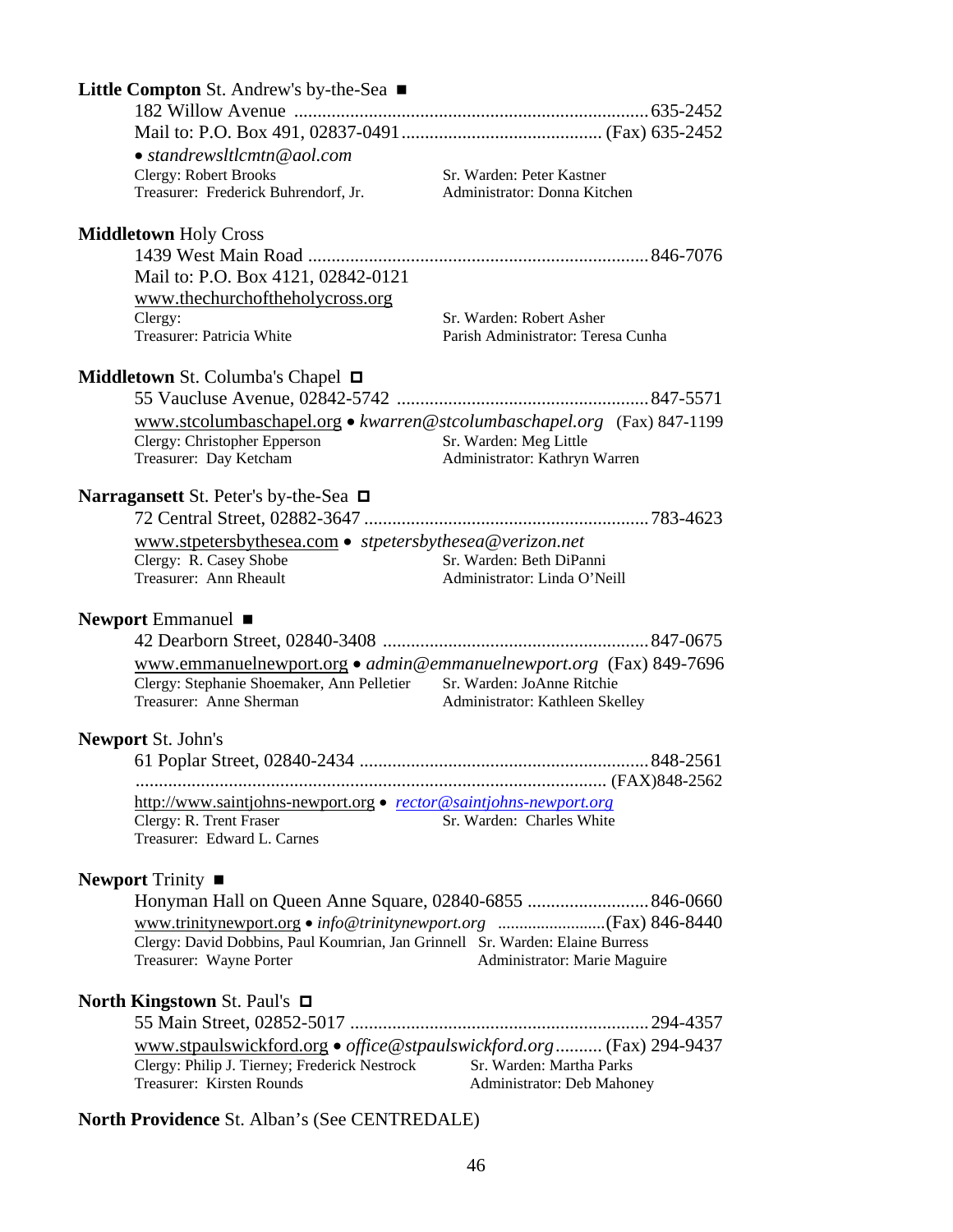| <b>North Providence St. James</b>                                                                                                                                 |                                                                                             |
|-------------------------------------------------------------------------------------------------------------------------------------------------------------------|---------------------------------------------------------------------------------------------|
| Clergy: Alcide Barnaby; Susan North Sr. Warden: Virginia Bernstein<br>Treasurer: Joan Collins                                                                     |                                                                                             |
| <b>North Scituate Trinity <math>\blacksquare</math></b>                                                                                                           |                                                                                             |
| www.trinityepiscopalonline.org • nstrinity@aol.com (Fax) 647-5158<br>Clergy: Pamela S. Gregory<br>Treasurer: Joseph Carnevale                                     | Sr. Warden: Elizabeth Maggio<br>Administrator: Nancy Fullerton                              |
| <b>Pawtucket</b> Church of the Good Shepherd ■                                                                                                                    |                                                                                             |
| www.cgsri.com • rector.goodshepherdchurch1@verizon.net<br>Clergy: Gardiner Shattuck<br>Treasurer: Carol Keiser                                                    | Sr. Warden: Roberta Cook<br>Administrator: Carol Jones<br><b>Administrator: Carol Jones</b> |
| Pawtucket St. Luke's                                                                                                                                              |                                                                                             |
|                                                                                                                                                                   |                                                                                             |
| www.stlukespawtucket.org • admin@stlukespawt.org<br>Clergy: Dennis Bucco<br>Treasurer: Barbara Stevenson                                                          | Sr. Warden: Robert Lundgren<br>Administrator: Elaine Oliveira                               |
| <b>Pawtucket St. Paul's</b> □                                                                                                                                     |                                                                                             |
| www.stpaulspawtucket.org • office@stpaulspawtucket.org  (Fax) 728-4318<br>Clergy: William Locke, Betsy Lesieur Sr. Warden: Mark Force<br>Treasurer: M. Carrie Ruo | Administrator: Debbie Smith                                                                 |
| <b>Portsmouth St. Mary's <math>\blacksquare</math></b>                                                                                                            |                                                                                             |
| www.smcportsmouth.org • smc@smaportsmouth.org<br>Clergy: Pamela Mott; Daryl Stahl<br>Treasurer: J. Peter Marnane                                                  | Sr. Warden: Beverly Hall<br>Administrator: Martha Hultgren                                  |
| <b>Portsmouth St. Paul's</b> □                                                                                                                                    |                                                                                             |
| www.stpaulsportsmouthri.org · lindaremdean@earthlink.net<br>Clergy:<br>Treasurer: Robert Gessler                                                                  | Sr. Warden: Linda Remington<br>Administrator:                                               |
| <b>Providence All Saints' Memorial</b> ■                                                                                                                          |                                                                                             |
| Clergy: Michael Coburn<br>Treasurer: Robert Wells                                                                                                                 | Sr. Warden: Daniel Mechnig<br>Secretary: Grace E. Malaby                                    |
| <b>Providence</b> Cathedral of St. John $\Box$                                                                                                                    |                                                                                             |
|                                                                                                                                                                   |                                                                                             |
| Clergy: Harry Krauss, Barbara Mays-Stock, Mark Warter Sr. Warden: Leah Nastasi<br>Treasurer: Samuel Dorbor                                                        | Administrator: Virginia Williams-LaBoy                                                      |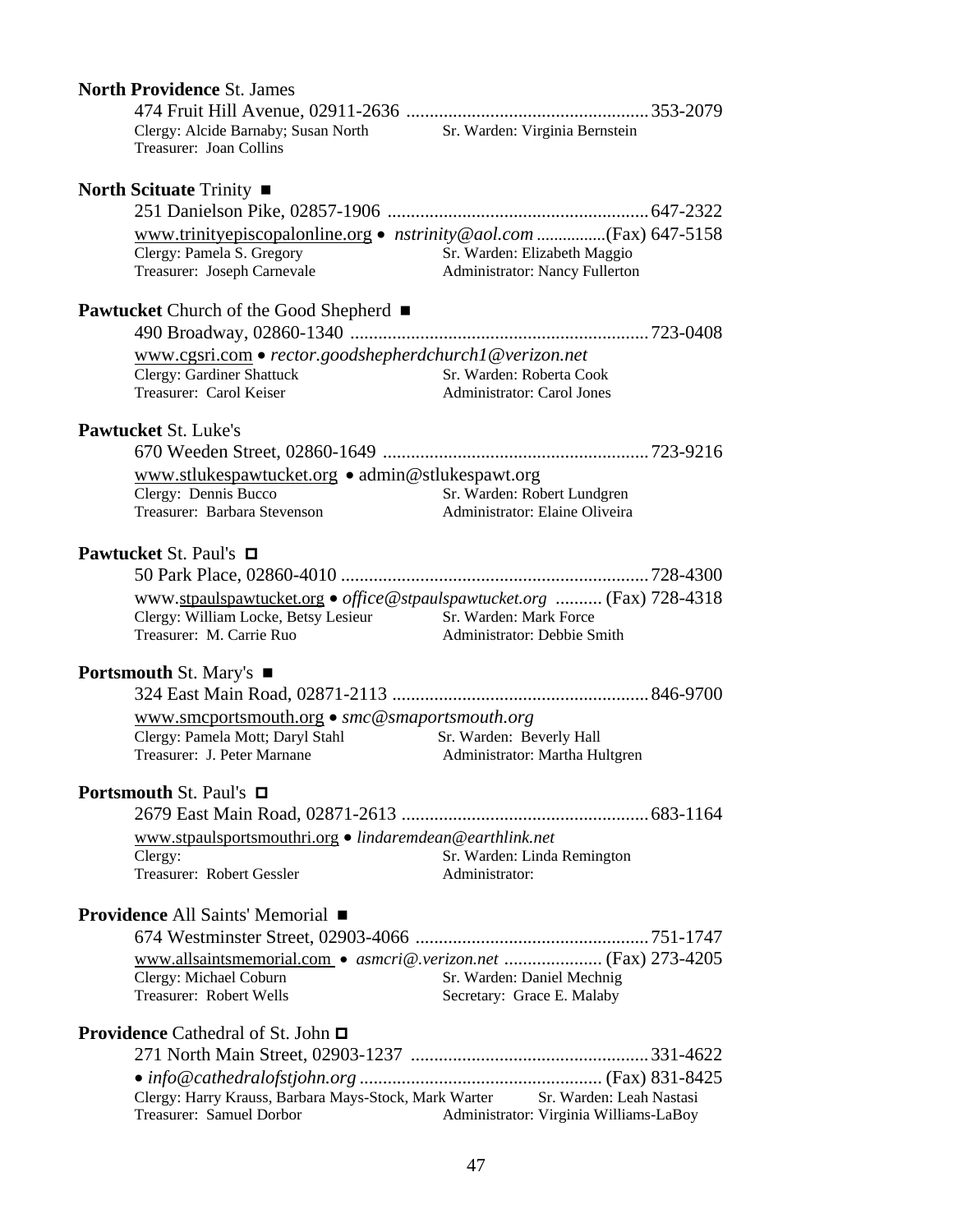| Providence Grace □                                                                                                                         |                                                               |
|--------------------------------------------------------------------------------------------------------------------------------------------|---------------------------------------------------------------|
|                                                                                                                                            |                                                               |
|                                                                                                                                            |                                                               |
| Clergy: J. Gregory Prior; Richard Bardusch Sr. Warden: David Seifert<br>Treasurer: Mary Kesson Administrators: Carolina Boyle              |                                                               |
|                                                                                                                                            |                                                               |
|                                                                                                                                            |                                                               |
| <b>Providence</b> Church of the Redeemer ■                                                                                                 |                                                               |
|                                                                                                                                            |                                                               |
| www.churchofredeemer.net • redeemer-prov@cox.net  (Fax) 331-0678                                                                           |                                                               |
| Clergy: Jo-Ann J. Drake, Judith Collins Sr. Warden: W. Grant Willis                                                                        |                                                               |
| Treasurer: Joseph DiPalma                                                                                                                  |                                                               |
|                                                                                                                                            |                                                               |
| Providence Misión Iglesia El Mesías □                                                                                                      |                                                               |
|                                                                                                                                            |                                                               |
| $\bullet$ revjroberts@yahoo.com                                                                                                            |                                                               |
| Clergy: José Roberts                                                                                                                       | Sr. Warden: Doris De LosSantos                                |
| Treasurer: José Rosario                                                                                                                    |                                                               |
|                                                                                                                                            |                                                               |
| <b>Providence St. Martin's</b> ■                                                                                                           |                                                               |
|                                                                                                                                            |                                                               |
| www.stmartinsprov.org • church@stmartinsprov.org  (Fax) 751-0038                                                                           |                                                               |
| Clergy: Clare Fischer-Davies, Lindsay Lunnum Sr. Warden: Michael DiSandro                                                                  |                                                               |
| Treasurer: Dennis Stark                                                                                                                    | Administrator: Deborah Bshara                                 |
| <b>Providence St. Peter's &amp; St. Andrew's <math>\blacksquare</math></b>                                                                 |                                                               |
|                                                                                                                                            |                                                               |
|                                                                                                                                            |                                                               |
| www.stpetersandstandrews.org • stpanda25@verizon.net                                                                                       |                                                               |
| Clergy: Joyce Penfield<br>Treasurer: Dorothy Lariviere                                                                                     | Sr. Warden: Betty Sloane<br>Administrator: Catherine Calistra |
|                                                                                                                                            |                                                               |
| <b>Providence S. Stephen's</b>                                                                                                             |                                                               |
|                                                                                                                                            |                                                               |
|                                                                                                                                            |                                                               |
| www.sstephens.org • office@sstephens.necoxmail.com  (Fax) 421-6703<br>Clergy: John D. Alexander, Michael G. Tuck Sr. Warden: Richard Noble |                                                               |
| Treasurer: Brian Ehlers                                                                                                                    | Administrator: Cory MacLean                                   |
|                                                                                                                                            |                                                               |
| <b>Riverside St. Mark's</b> ■                                                                                                              |                                                               |
|                                                                                                                                            |                                                               |
| www.stmarksriverside.org • office@stmarksriverside.org                                                                                     |                                                               |
| Clergy: Richard Shippee                                                                                                                    | Sr. Warden: Dan Pacheco                                       |
| Treasurer: Lee Amore                                                                                                                       | Administrator: Susan Rossi                                    |
|                                                                                                                                            |                                                               |
| <b>Saunderstown</b> Chapel of St. John the Divine                                                                                          |                                                               |
|                                                                                                                                            |                                                               |
|                                                                                                                                            |                                                               |
| www.stjohnschurchway.org · lori@stjohnschurchway.org                                                                                       |                                                               |
| Clergy:                                                                                                                                    | Sr. Warden: M. Locke Webster                                  |
| Treasurer: Patricia Williams                                                                                                               | Administrator: Lori Jackson                                   |
|                                                                                                                                            |                                                               |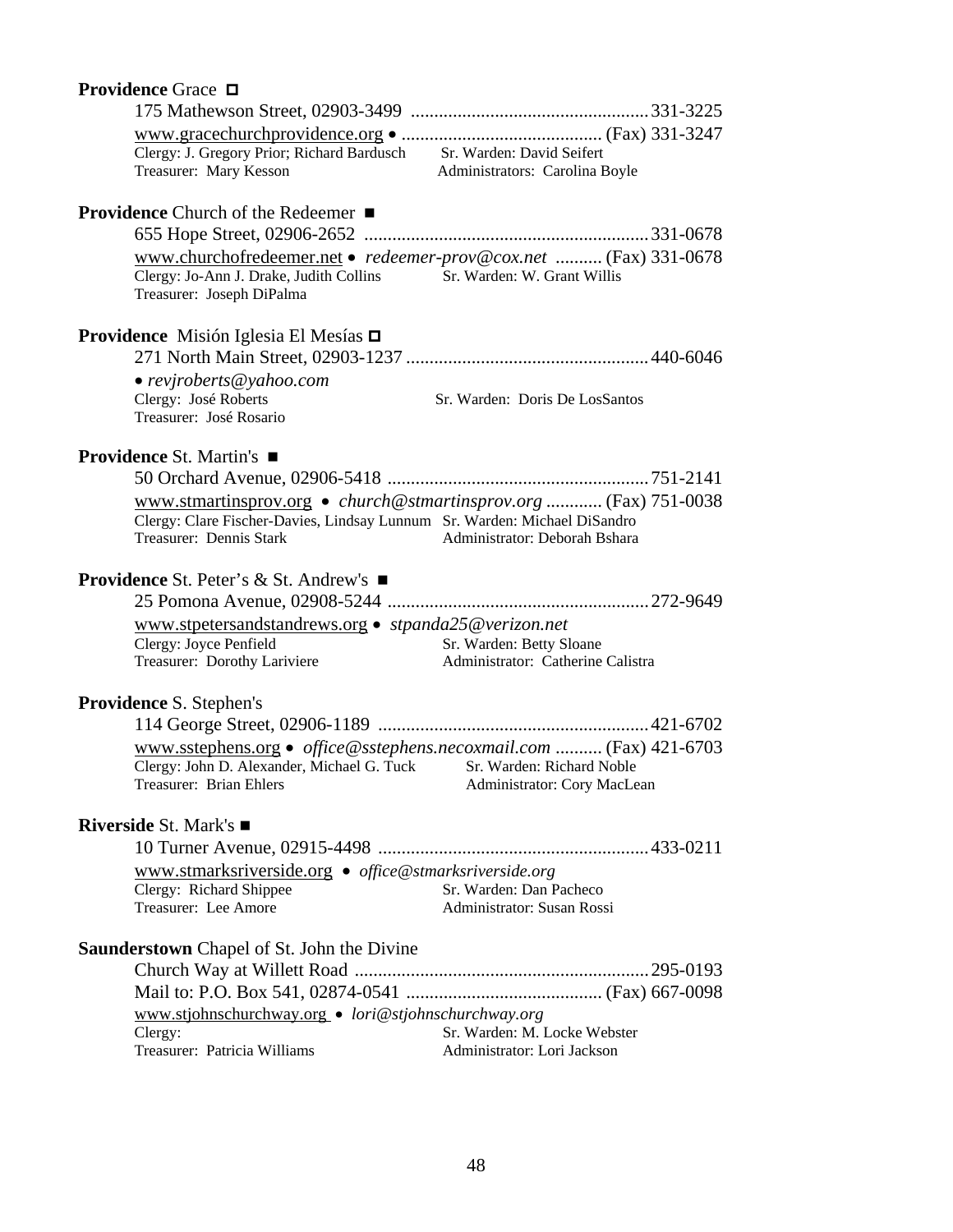| Tiverton Holy Trinity ■                                                  |                                                                      |
|--------------------------------------------------------------------------|----------------------------------------------------------------------|
|                                                                          |                                                                      |
|                                                                          |                                                                      |
| Clergy: Alan Gates<br>Treasurer: David Brower                            | Sr. Warden: Felicia Desmarais-Toupin<br>Administrator: Cindy Cwalina |
| <b>Wakefield</b> Church of the Ascension $\blacksquare$                  |                                                                      |
|                                                                          |                                                                      |
|                                                                          |                                                                      |
| www.AscensionWakefield.org • AscensionW@verizon.net                      |                                                                      |
| Clergy: Susan Stiles; Nancy Willis<br>Treasurer: William Kelly           | Sr. Warden: Peg Collins<br>Administrator: Marjorie Perkins           |
| <b>Warren St. Mark's</b>                                                 |                                                                      |
| 21 Lyndon Street                                                         |                                                                      |
|                                                                          |                                                                      |
|                                                                          |                                                                      |
| Clergy: James Verber                                                     | Sr. Warden: John Donahue<br>Administrator: Diane Donahue             |
| Treasurer: Katherine Tappero                                             |                                                                      |
| Warwick All Saints' $\Box$                                               |                                                                      |
|                                                                          |                                                                      |
| $\bullet$ revdev@bryant.edu                                              |                                                                      |
| Clergy: Philip Devens, Iris Mello                                        | Sr. Warden: Alfred Liddle, III                                       |
| Treasurer: Floyd Smith                                                   | Secretary: Susan Rouvelas                                            |
| Warwick St. Barnabas $\Box$                                              |                                                                      |
|                                                                          |                                                                      |
| www.StBarnabasWarwick.org • parishadmin@stbarnabaswarwick.org            |                                                                      |
| Clergy: John Pallard                                                     | Sr. Warden: Heidi Seddon                                             |
| Treasurer: Stanley Schofield                                             | Administrator: Cheryl Andrews                                        |
| Warwick St. Mark's ■                                                     |                                                                      |
|                                                                          |                                                                      |
| www.stmarksri.org • stmarksri@yahoo.com                                  |                                                                      |
| Clergy: Susan Wrathall                                                   | Sr. Warden: Roy Lautieri                                             |
| Treasurer: Shirley Kolarik                                               | Secretary: Florence Scott                                            |
| <b>Westerly Christ Church <math>\Box</math></b>                          |                                                                      |
|                                                                          |                                                                      |
| www.christchurchwesterly.org • christ-church@verizon.net  (Fax) 596-6529 |                                                                      |
| Clergy: Christopher Pappas; M.P. Schneider                               | Sr. Warden: Shirley Andrews                                          |
| Treasurer: Frederick Eaton                                               | Administrator: Jeanne MacLaughlin<br>Secretary: Linda Nolf           |
| <b>Wickford, St. Paul's (See NORTH KINGSTOWN)</b>                        |                                                                      |
| <b>Woonsocket St. James'</b>                                             |                                                                      |
|                                                                          |                                                                      |
| www.stjameswoonsocket.org • stjamesw@cox.net (Fax) 762-2230              |                                                                      |
| Clergy: Eletha Buote-Greig                                               | Sr. Warden: Robert Larder                                            |

Treasurer: Joyce Meleley **Administrator: Diane Cardin**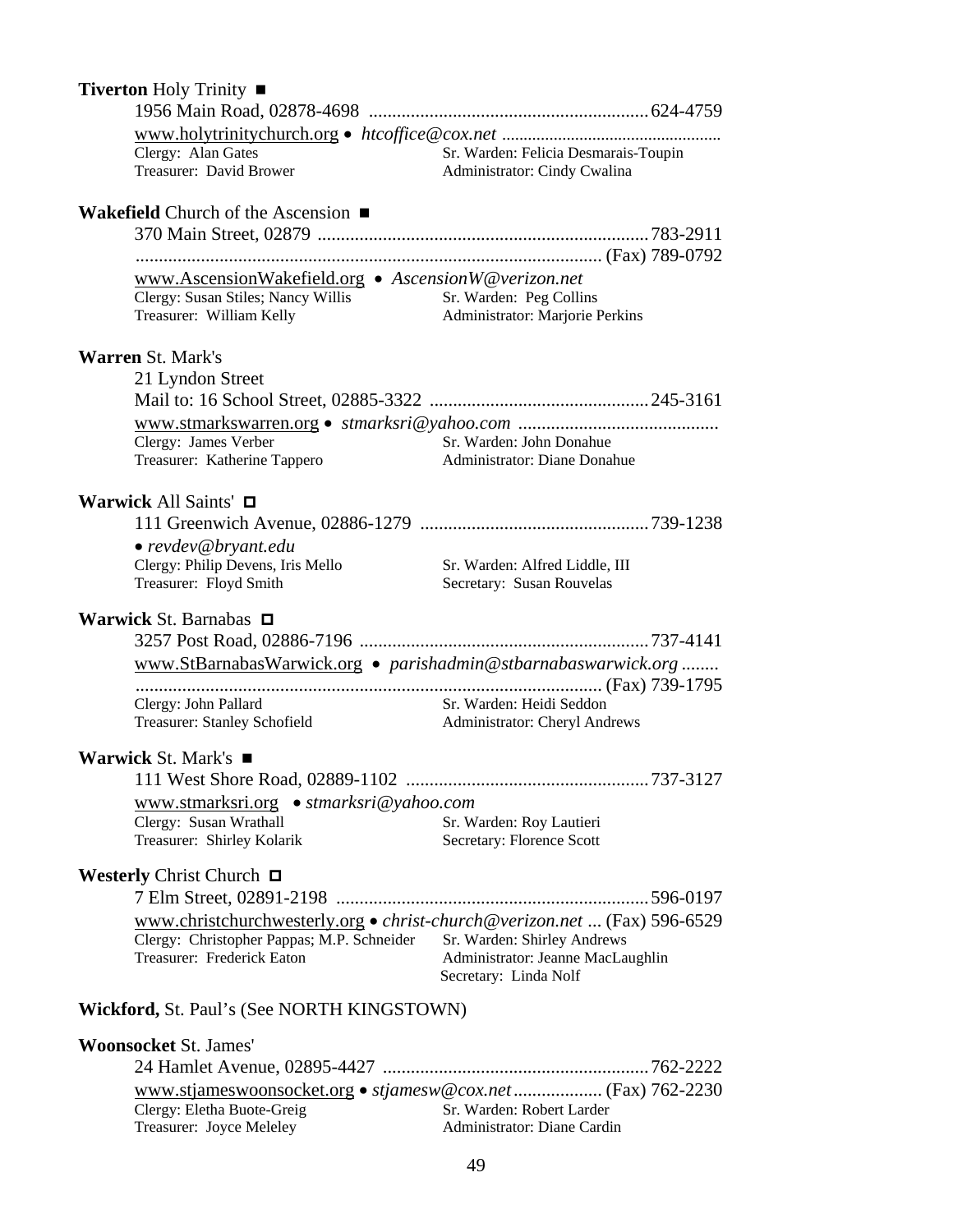## **OFFICIAL ACTS: NOVEMBER 2, 2008 – OCTOBER 18, 2009**

#### **Visitations**

| Nov.                  | 2 <sup>nd</sup><br>9 <sup>th</sup><br>$16^{\text{th}}$<br>23 <sup>rd</sup> | All Saints', Warwick<br>Church of the Redeemer, Providence<br>Calvary, Pascoag<br>St. Matthew's, Barrington |
|-----------------------|----------------------------------------------------------------------------|-------------------------------------------------------------------------------------------------------------|
| Dec.                  | 7 <sup>th</sup><br>14 <sup>th</sup>                                        | St. Columba's, Middletown<br>St. Paul's, North Kingstown                                                    |
| Jan.                  | 18 <sup>th</sup>                                                           | Trinity, Cranston                                                                                           |
| Feb.                  | 8 <sup>th</sup><br>15 <sup>th</sup>                                        | St. Mary's, East Providence<br>St. Paul's, Pawtucket                                                        |
| March 8 <sup>th</sup> | 22 <sup>nd</sup><br>29 <sup>th</sup>                                       | St. George's, Central Falls<br>Church of the Holy Spirit, Charlestown<br>St. Mary's & St. Barnabas, Warwick |
| April                 | $5^{\text{th}}$<br>19 <sup>th</sup><br>$26^{\text{th}}$                    | St. Mary's, Portsmouth<br>St. Alban's, Centredale<br>St. James, North Providence                            |
| May                   | $3^{\text{rd}}$<br>$10^{\text{th}}$<br>17 <sup>th</sup>                    | St. Peter & St. Andrew, Providence<br>Christ Church, Lincoln<br>S. Stephen's, Providence                    |
| June                  | 14 <sup>th</sup><br>$21^{\rm st}$                                          | St. Ann's-by-the-Sea, Block Island<br>St. Andrew's-by-the-Sea, Little Compton                               |
| Sept.                 | $13^{th}$<br>20 <sup>th</sup>                                              | St. Thomas, Alton<br>Church of the Good Shepherd, Pawtucket<br>Mision El Mesias, Providence                 |
| Oct.                  | $11^{th}$<br>$18^{th}$                                                     | Church of the Transfiguration, Cranston<br>Emmanuel, Cumberland                                             |

#### **Confirmations/ Receptions**

December 6, 2008 – Cathedral of St. John May 2, 2009 – Cathedral of St. John April 9, 2009 – Cathedral of St. John

Confirmations 107 Receptions 23 Reaffirmations 0

## **Postulants**

Patrick Greene Joyce Thorne Rebecca Binns Gettel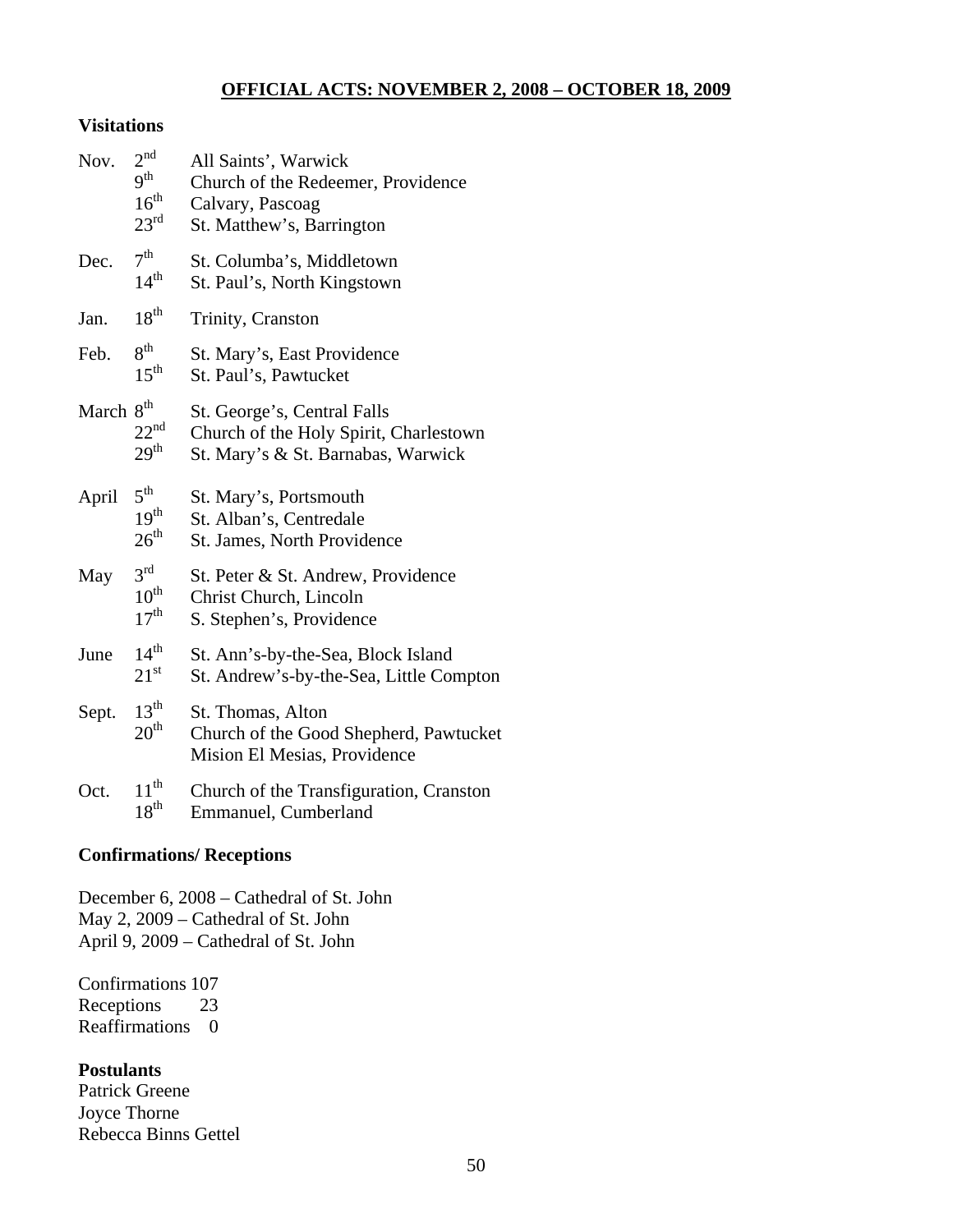### **Candidates**

M.P. Schneider

#### **Ordinations**

The Rev. Susan Carpenter - Priesthood The Rev. Dcn. Anne Burke – Permanent Diaconate

## **Letters Dimissory In**

| <b>Robert Casey Shobe</b> | 11/24/2008 |
|---------------------------|------------|
| David J. Lucey            | 2/11/2009  |
| John J. Pallard           | 4/9/2009   |
| R. Trent Fraser           | 6/2/2009   |

## **Letters Dimissory Out**

| Russell G. Ruffino | 11/25/2008 |
|--------------------|------------|
| Mary Ellen Dolan   | 1/15/2009  |
| Mary A. Canavan    | 1/22/2009  |
| Roy D. Green       | 2/20/2009  |
| Elaine A. Cole     | 4/28/2009  |
| Loring W. Chadwick | 5/19/2009  |
| Jennifer K. West   | 10/8/2009  |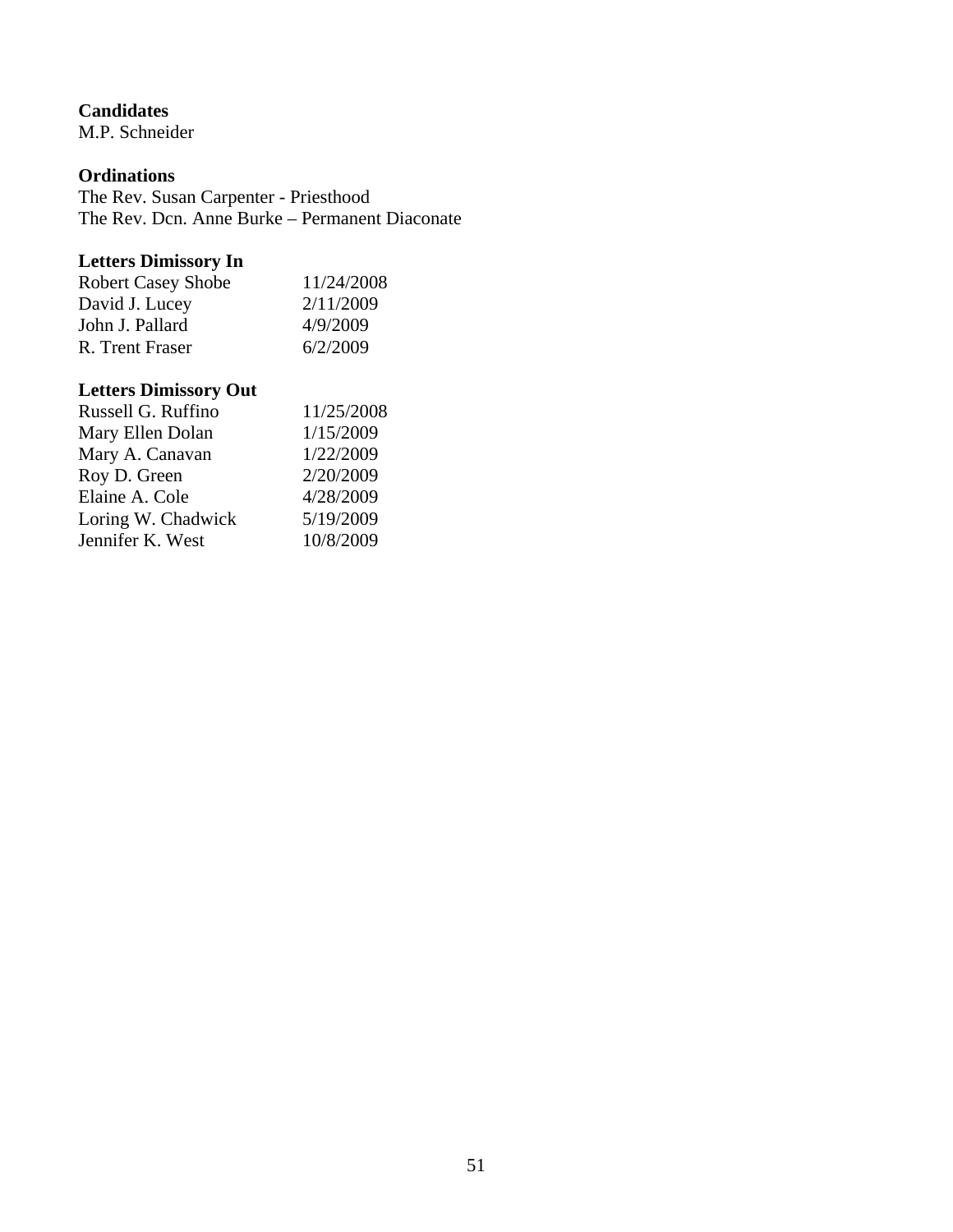# Report of the Standing Committee to Diocesan Convention October 24, 2009

Standing Committee Members: 2008-2009

| Clerical                                      | <u>Lay</u>         |
|-----------------------------------------------|--------------------|
| The Rev'd Jennifer K. West (resigned $1/09$ ) | <b>Frank Cook</b>  |
| The Rev'd William Locke                       | Caryl Frink        |
| The Rev'd Pamela Mott                         | Fran Gammell-Roach |
| The Rev'd Stephanie Shoemaker                 | Lora MacFall       |

The Rev'd Jennifer West was elected President and the Rev'd William Locke was elected Secretary at the November 2008 meeting. Upon being called to a parish in Ohio, the Rev'd Jennifer West resigned as President, and the Rev'd William Locke was elected President at the January 2009 meeting. Ms. Caryl Frink was then elected Secretary.

In the course of the past year, the Standing Committee has taken the following actions.

Consented to the:

election and consecration of the Rev'd Herman Hollerith IV as Diocesan Bishop of Southern Virginia

election and consecration of the Rev'd James Scott Mayer as Diocesan Bishop of Northwest Texas election of two Bishops Suffragan of Los Angeles election of a Bishop Coadjutor of Springfield

Withheld consent to the election and consecration of the Rev'd Kevin G. Thew-Forrester as Diocesan Bishop of Northern Michigan.

The Standing Committee confirmed the dates of October 23 and 24, 2009 for Diocesan Convention.

The Standing Committee attested to:

the renunciation of ministry of the Rev'd Livingston Merchant the renunciation of ministry of the Rev'd Dcn. Robert Field the renunciation of ministry of the Rev'd Jonathan Ostman the renunciation of ministry of the Rev'd Dcn. Sue Crowninshield

The Standing Committee approved:

Patrick Greene for Candidacy for ordination to the priesthood Joyce Thorne for Candidacy for ordination to the vocational diaconate Anne Burke for ordination to the vocational diaconate

The Standing Committee consented to the action of the Rt. Rev. Geralyn Wolf changing the status of St. Mark's Church, Warren from parish to organized mission as provide for in Canon 10.7 (RI).

The Standing Committee approved:

entering into a lease for the installation of a cell phone antenna in the tower of St. Thomas, **Greenville** 

St. Barnabas, Warwick becoming the sole member of St. Mary's, Warwick as part of their merger process

Respectfully submitted, The Rev'd William Locke, President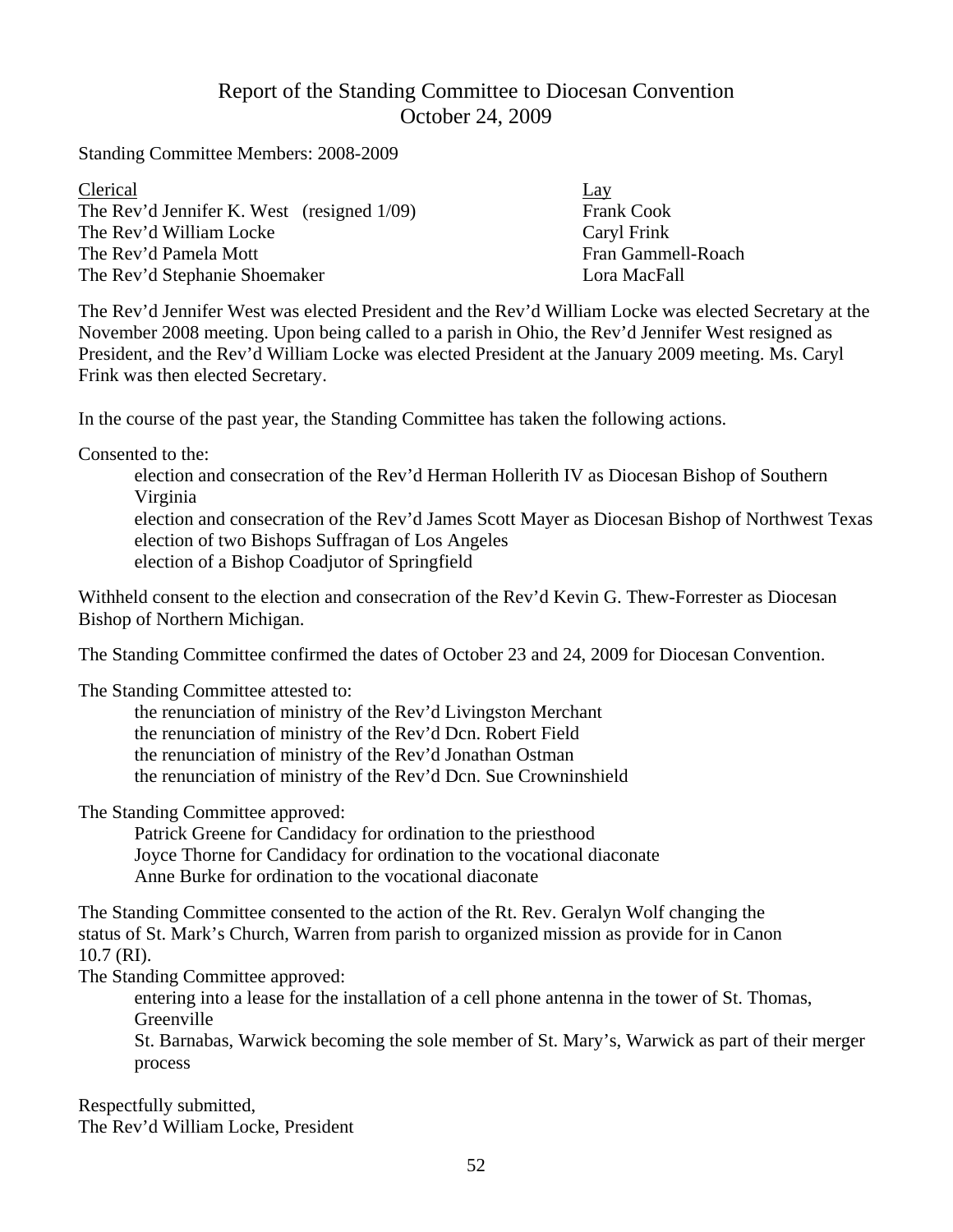# **COMMISSION ON CONGREGATINAL DEVELOPMENT**

In 2009, the Commission on Congregational Development focused on three tasks: granting monies to congregations for transformational program and ministry; strategic planning and building resources for congregational use.

Monetary grants were given out to Ascension, Cranston, St. George's, Central Falls and Mision El Mesias in Providence. Ascension asked for a grant to begin the Royal Academy of Sacred Music program. St. George's asked for a grant to hire two additional musicians and purchase equipment for their music program. El Mesias asked for a grant to fund a youth/music program, including money for staffing and equipment. We continued to work with churches who have received grant money in the past, including Christ Church, Lincoln and Holy Trinity, Tiverton.

Much time was spent discussing the resources that would best serve our congregations and help them to grow. Through the year, it became evident that stewardship is one of our biggest failures. Steps will be taken to better provide resources in this area in the upcoming year. Representatives from the commission met with congregational leadership at churches such as St. Thomas, Greenville to discuss growth and change. We feel that direct relationship with vestries and clergy leaders in the parish will help the commission's goal of growing churches.

The commission also sponsored a clergy day in September of 2009 to discuss the direction of our diocese. The goal was to attain consensus around a vision of what clergy hope for our diocese. While consensus was not reached, the discussion did result in a resolution that was passed at the 2009 Diocesan Convention that would create a task force to examine and reassess our diocesan priorities.

Respectfully submitted, The Rev. Peter W. Mayer Chair, Commission on Congregational Development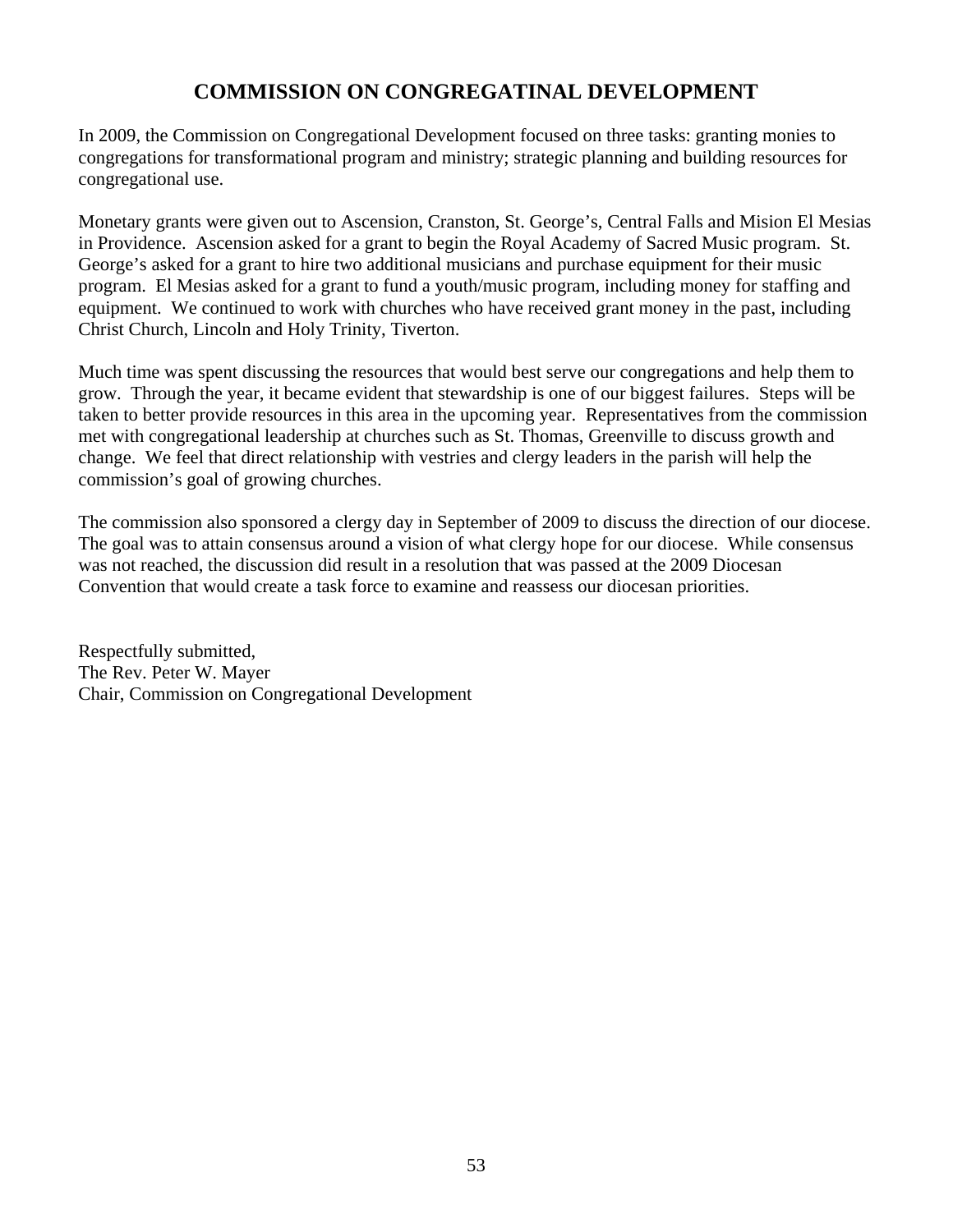# **Campus Ministry at URI, Kingston from St. Augustine's Church/EpiCenter 2009**

**Current university student enrollment**: Has been rising by about 400 per year and in 2008 was 15,904. In 2009 -16,087 students. They come from 55 U.S. states and territories, and 65 countries. **Faculty and staff:** about 4000 persons

#### **Ongoing participation:**

Monthly meeting of the multi faith URI Chaplains' Association Meetings

Mentor to 'Students of AMF' peer bereavement support group

URI Supports Veterans monthly strategic planning group

Taught class on Protestant Christianity for World Religions Course

Chaired URI Institutional Review Board for Human Subjects' Research

Family and peer support for students deaths

Vocational discernment and support for 6 students;

Pastoral care on drop-in basis for about 20 students per semester (around pregnancy, relationships, spirituality, faith crisis, abuse recovery, estrangement from church, addiction issues, academic pressure, grief & loss, family issues, cultural dislocation, loneliness, sexuality)

Spring semester- rector co-led biweekly meditation group

### **St. Augustine's EpiCenter:**

Sent a student representative to Episcopal Church Youth Leadership Team and a Student representative to Province I Campus Ministry Planning Team in 2009.

## **Chaplaincy Association & EpiCenter Programs Offered:**

#### *January*

Martin Luther King Jr. week events & Unity Lunch & peacemaker award Multi faith MLK service of prayer & celebration

## *February*

Interfaith Panel Program- on being religiously observant (70 students) *March*  Helped conduct Interfaith Peace Service "Traces of the Trade" film showing & discussion (50 students) "Chat with the Chaplains" program *April*  8 Welcome & Transfer Days for new students "Spiritual Roundtable" in Memorial Union - chaplains available to chat Participate in faculty funeral Campus Ministry strategy meeting with RISCC Attend University President farewell event *May* 

email support for exam period

## *June*

Chaplains Label & Mail 4000 religious preference cards to incoming class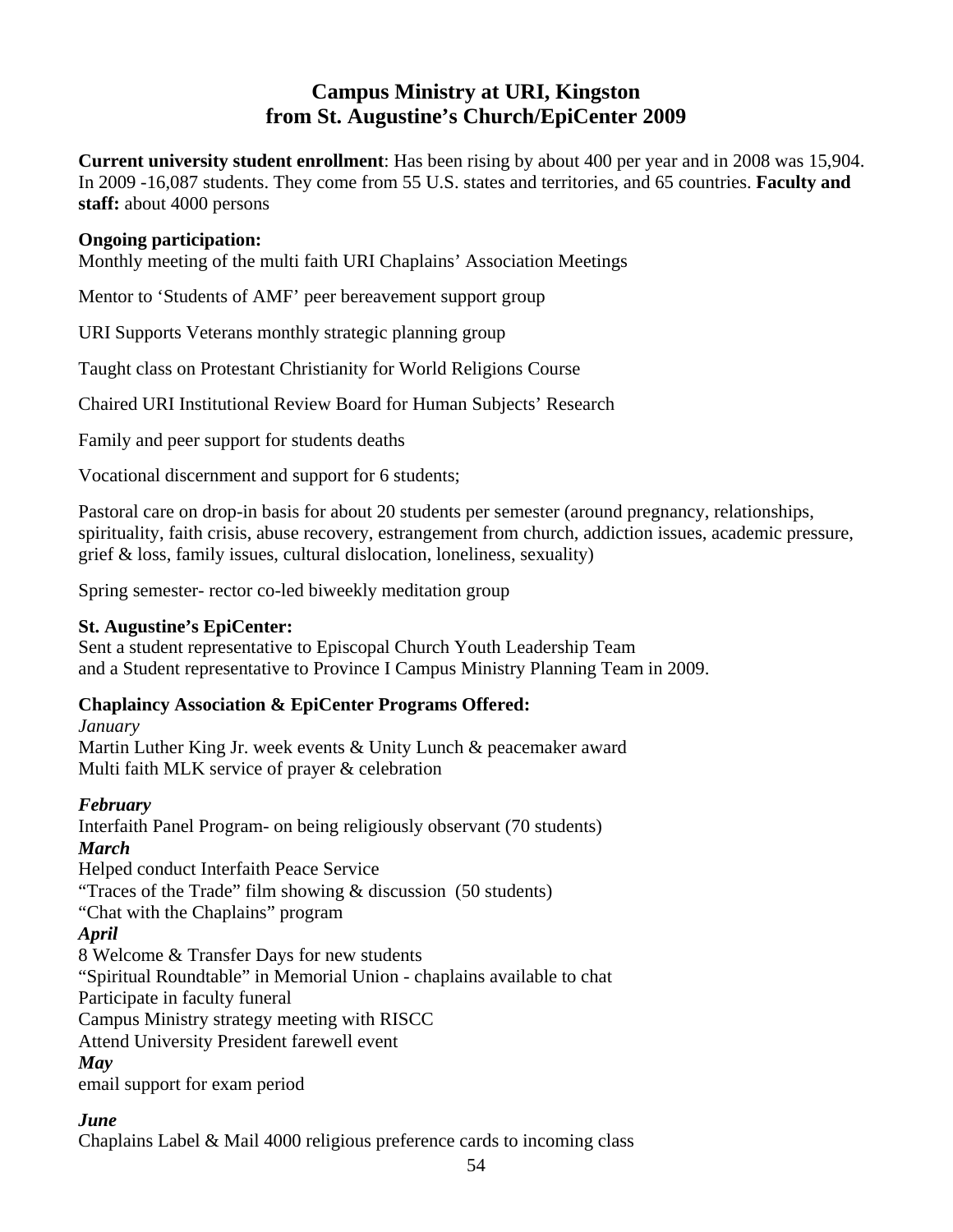Staff religious life table at 6 orientation days Attend Incoming President reception 4 Orientation Days for prospective students *August*  Rector Attended Human Subjects Research Ethics Education conference *September*  Welcome Back BBQ Student Activities Fair "Traces of the Trade" program for Diversity Week (~60 students) *October*  Offered a service of prayer for animal workers *November Food For Thanks* drive for Jonnycake Center Pantry (91 dinner baskets) Student and young adult supper at the rectory & instructed house Mass Began Baptismal preparation for 3 Chinese students email support for exam period

As a small church also working on congregational development we have scant resources for the big task of providing pastoral care and programming and evangelism to the huge campus, and we have been trying to make our grant funds go as far as possible. We are pleased to have been able to offer what is described above and welcome participation from other parishes.

### **Campus Ministry Grant money from 2008 expended in 2009 to date**

| Remaining grant balance \$2,399 9/30/09<br>Projected for remainder of 2009: |        |
|-----------------------------------------------------------------------------|--------|
|                                                                             | 912.09 |
| Telephone                                                                   | 12.41  |
| Posters, postage, printing                                                  | 164.49 |
| Event food                                                                  | 95.00  |
| Campus Facilities use                                                       | 100.00 |
| Chaplains' Assoc. Dues                                                      | 125.00 |
| Event speaker:                                                              | 150.00 |
| Advertising:                                                                | 265.19 |

| Projected for remainder of 2009: |         |
|----------------------------------|---------|
| Chaplains' semester dues         | 125.00  |
| Food                             | 100.00  |
| Posters/postage/printing         | 100.00  |
| Projected year total:            | 1237.09 |
| Projected year end balance:      | 1162.00 |
| <b>Planned for 2010:</b>         |         |
| Advertising                      | 400.00  |
| Events/speakers                  | 250.00  |
| Food                             | 200.00  |
| Chaplains' assoc. dues           | 250.00  |
| Office supplies/mailings         | 162.00  |
| Projected balance                |         |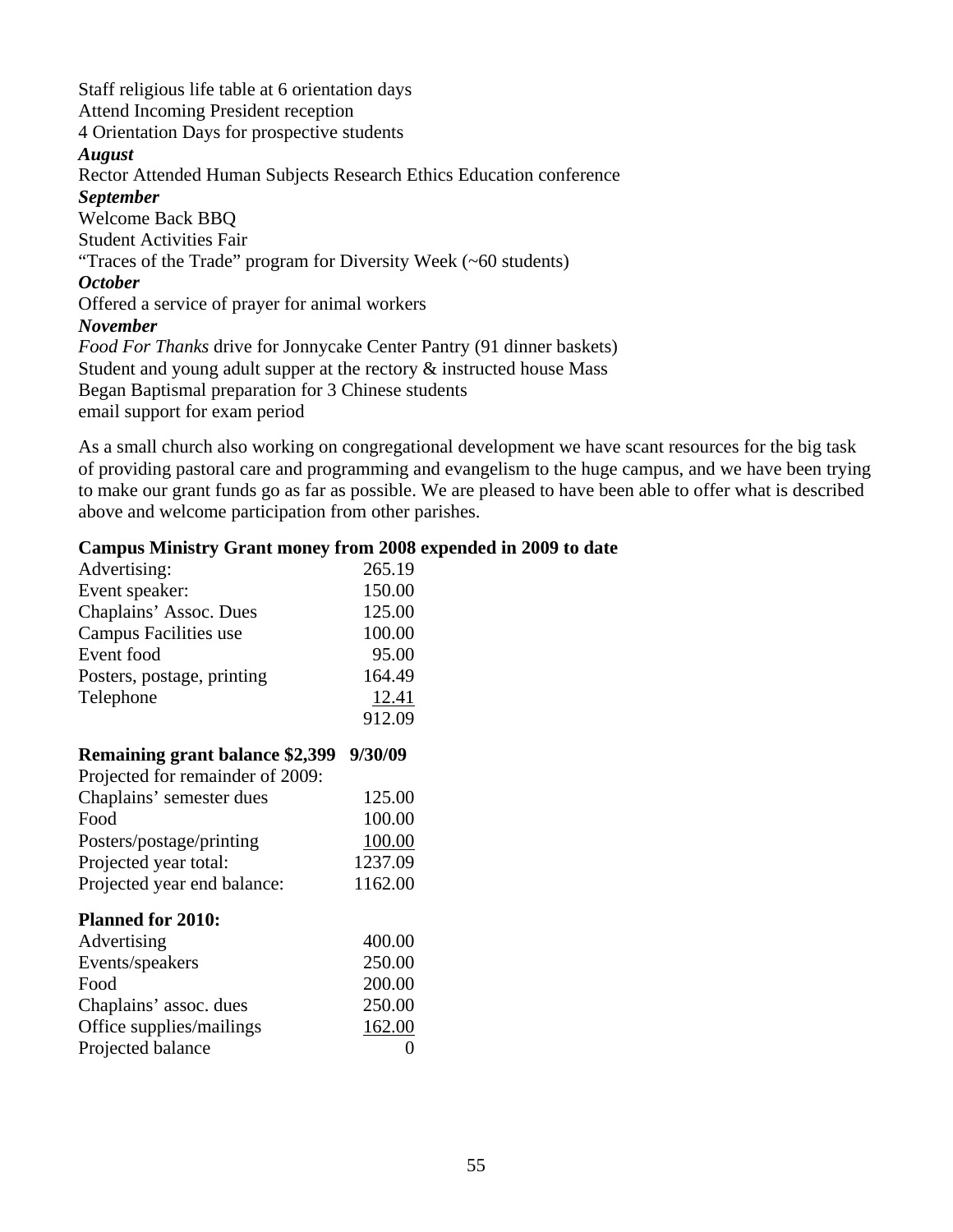# **THE EPISCOPAL CHARITIES FUND OF RHODE ISLAND**

2009 Annual Report to Diocesan Convention

The Board of Trustees, all committees and parish charities volunteers completed their work both in fundraising and outreach efforts. Grant distributions in the amount of \$451,355 were given to 111 social service agencies and programs throughout Rhode Island.

Congratulations are extended to the agencies funded through Episcopal Charities for their commitment to deliver the valuable services given to the people of Rhode Island who are in crisis and need.

The Susan Hudson Memorial Fund awarded grants in the amount of \$60,000 to St. Mary's Home,

Shepherd Program and Rhode Island Community Action Association for heat and food.

In total, the Episcopal Charities Fund of Rhode Island dispersed \$511,355 to assist people in crisis, need and desperate situations for the year 2009.

The volunteers and donors of Episcopal Charities deserve gratitude and recognition for their work, dedication and support. Special thanks are extended to Nancy Kaull of St. Luke's, East Greenwich and Jeff Manickas of St. Paul's Church, Wickford, who chaired the diocesan-wide parish campaign and to The Rev. Dr. Gary C. Lemery and Ed Bailey for their outstanding leadership. Gratitude and appreciation is extended to all the members of the Board of Trustees for their dedication and commitment to the mission of Episcopal Charities.

National Philanthropy Day was held in November, 2009. Organizations throughout Rhode Island had an opportunity to honor their valued volunteers as "Partners in Philanthropy". The Rev. Deacon Dorothy (Ricky) Brightman and The Rev. Deacon Edwin (Ted) Hallenbeck both of St. Luke's, East Greenwich were named "Partners in Philanthropy" of the Episcopal Charities Fund of Rhode Island for their many years of outstanding service and dedication. They continue to serve their church, Episcopal Charities and their community.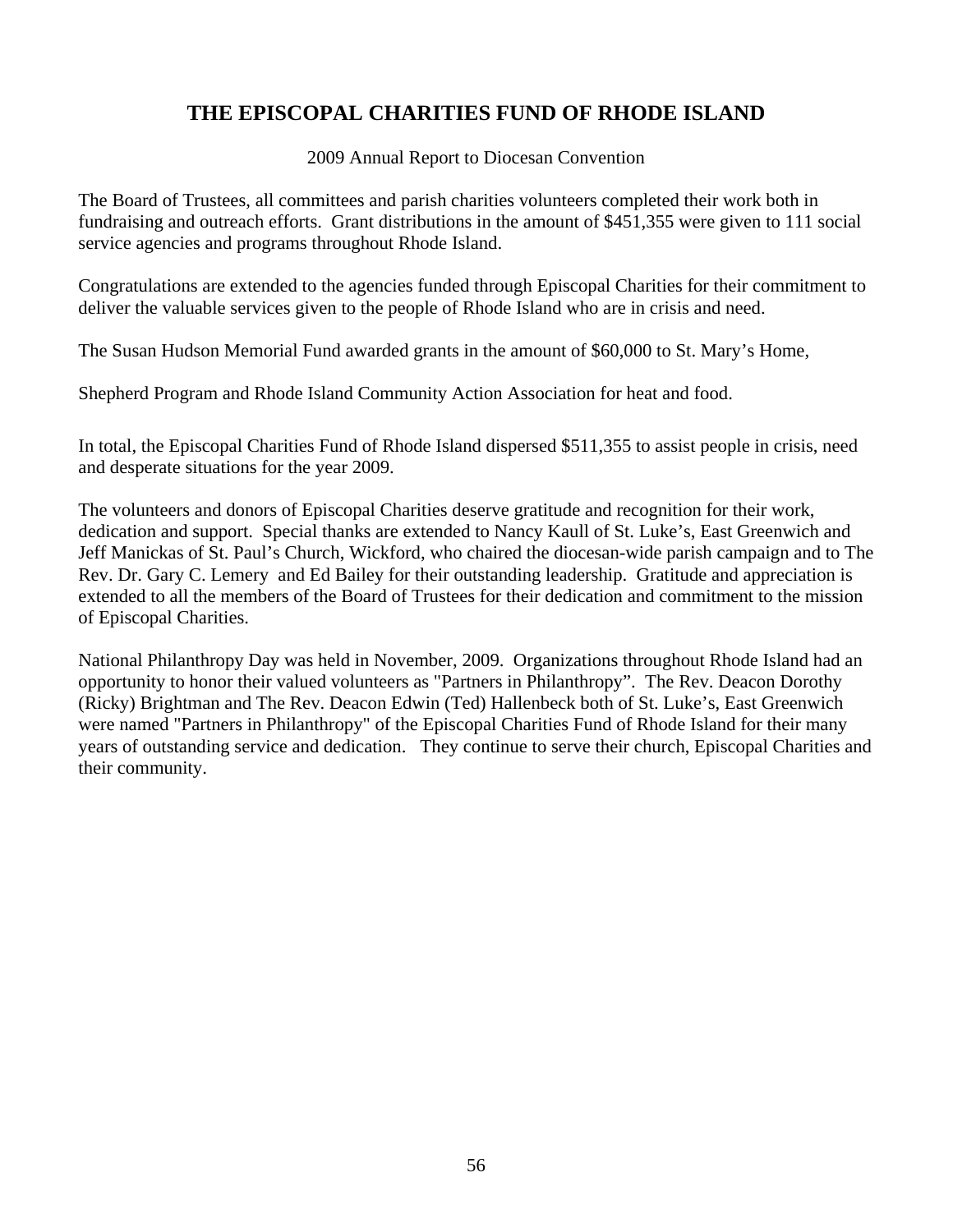# **Diocesan Institutions**

| EDWARDS HOMES (Benefit St., Providence)274-4505<br>Mail to: 66 Benefit St., Providence RI 02904<br>Contact: Kathleen M. Lavallee                                    |
|---------------------------------------------------------------------------------------------------------------------------------------------------------------------|
| Youth Programming: MaryAnn Kolakowski<br>Resident Manager: Joyce Roberts; Property Management: Lance Roberts                                                        |
| Administrator: Kathleen M. Lavallee                                                                                                                                 |
| 63 Federal Rd., Barrington RI 02806<br>Headmaster: John Martin                                                                                                      |
| <b>ST. ELIZABETH COMMUNITY</b><br>One Saint Elizabeth Way, East Greenwich, RI 02818471-6060                                                                         |
| ST. ELIZABETH HOME, East Greenwich RI<br>ST. ELIZABETH MANOR, Bristol RI<br>ST. ELIZABETH COURT, Providence RI<br>ST. ELIZABETH PLACE, Providence, RI               |
| 372 Purgatory Rd., Newport;<br>Mail to: P.O. Box 1910, Newport RI 02840(Fax) 848-0420<br>Headmaster: Charles A. Hamblett<br>Chaplain: The Rev. Edward Mulligan, IV* |
| ST. MARY'S HOME FOR CHILDREN /<br>Executive Director: Carlene Casciano-McCann                                                                                       |
|                                                                                                                                                                     |

Superintendent: Mr. Jack Grant; *jgrantupt@yahoo.com*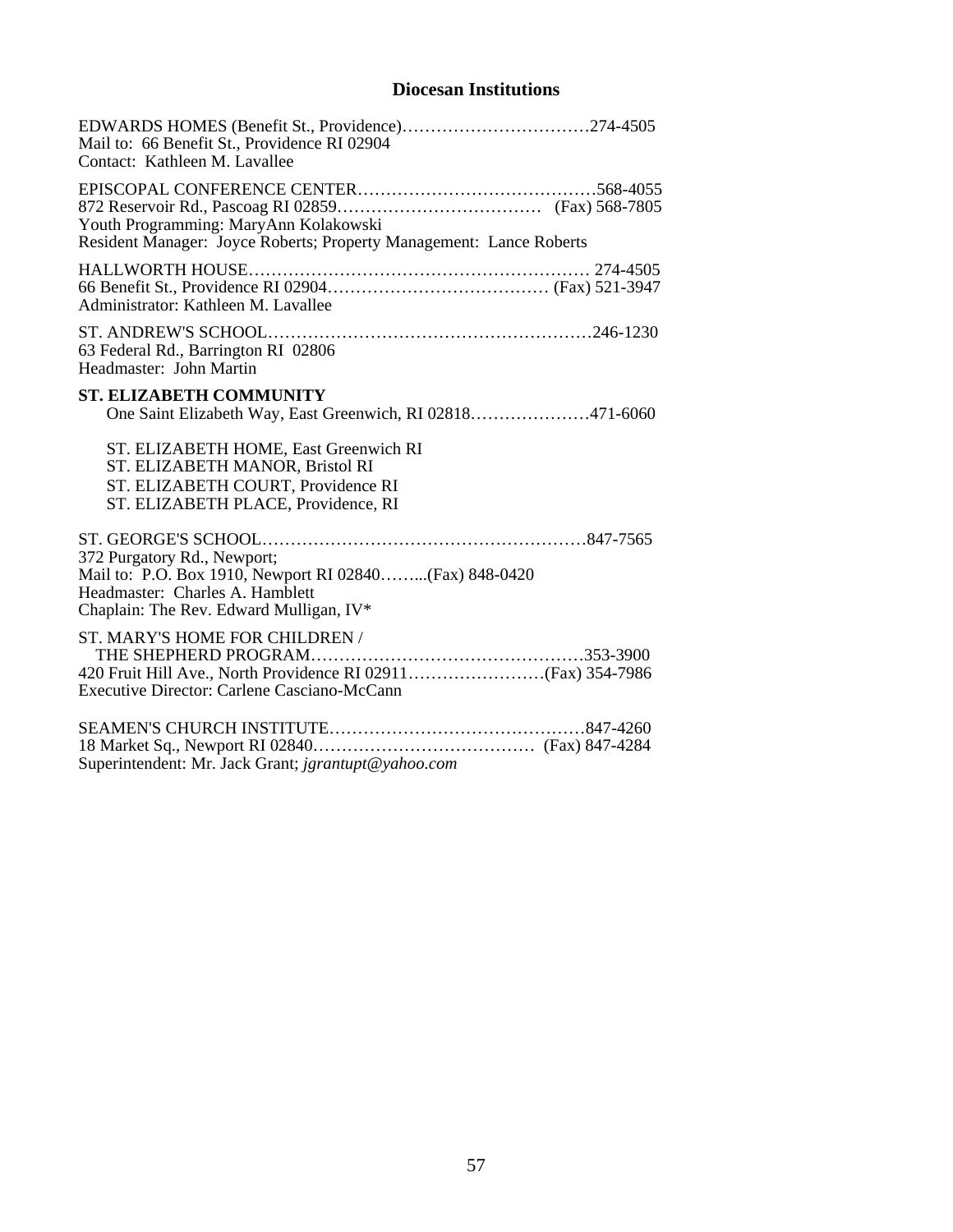## **NON-PAROCHIAL CLERGY REPORT December 31, 2009**

| Austin A. Almon, Jr.                      | pastoral visitations;                                         |
|-------------------------------------------|---------------------------------------------------------------|
| David Ames                                | Retired; teaching at RIC; consulting; volunteer GAIA          |
| Henry F. Anthony                          | part-time Associate Rector for Pastoral Care, Lookout Mtn, TN |
| Robert W. Anthony                         | no report submitted                                           |
| Patricia Bailey                           | Retired; nursing home visitations                             |
| Jean Barry                                | Retired; WARM Center supportive housing cneter;               |
| Hébert W. Bolles                          | Some supply; no report submitted                              |
| Lawrence H. Bradner                       | Retired; diocesan historian; no report submitted.             |
| Janet Broadhead                           | Retired;                                                      |
| Douglas C. Burger                         | Retired; no report submitted                                  |
| J. Daniel Burke                           | no report submitted                                           |
| David C. Cargill                          | Retired                                                       |
| George M. Chaplin                         | no report submitted.                                          |
| John A. Chrisman                          | no report submitted.                                          |
| A. Royston Cochran                        | retired                                                       |
| Ronald P. Conner                          | assisting in DC area                                          |
| Robert C. Cummings                        | Supply at St. Barnabas, Warwick; St. Francis, Coventry        |
| Maria DeCarvalho                          | Communication training, connecting, coaching                  |
| Mark DeWolf                               | Hospice chaplain; supply at St. Michael's, Bristol            |
| John H. Evans                             | Retired                                                       |
| Henry F. Fairman                          | Retired.                                                      |
| William Fraatz                            | no report submitted.                                          |
| Kenneth R. Franklin<br>David M. Gillespie | Retired<br>Assist in work in AZ, VT<br>58                     |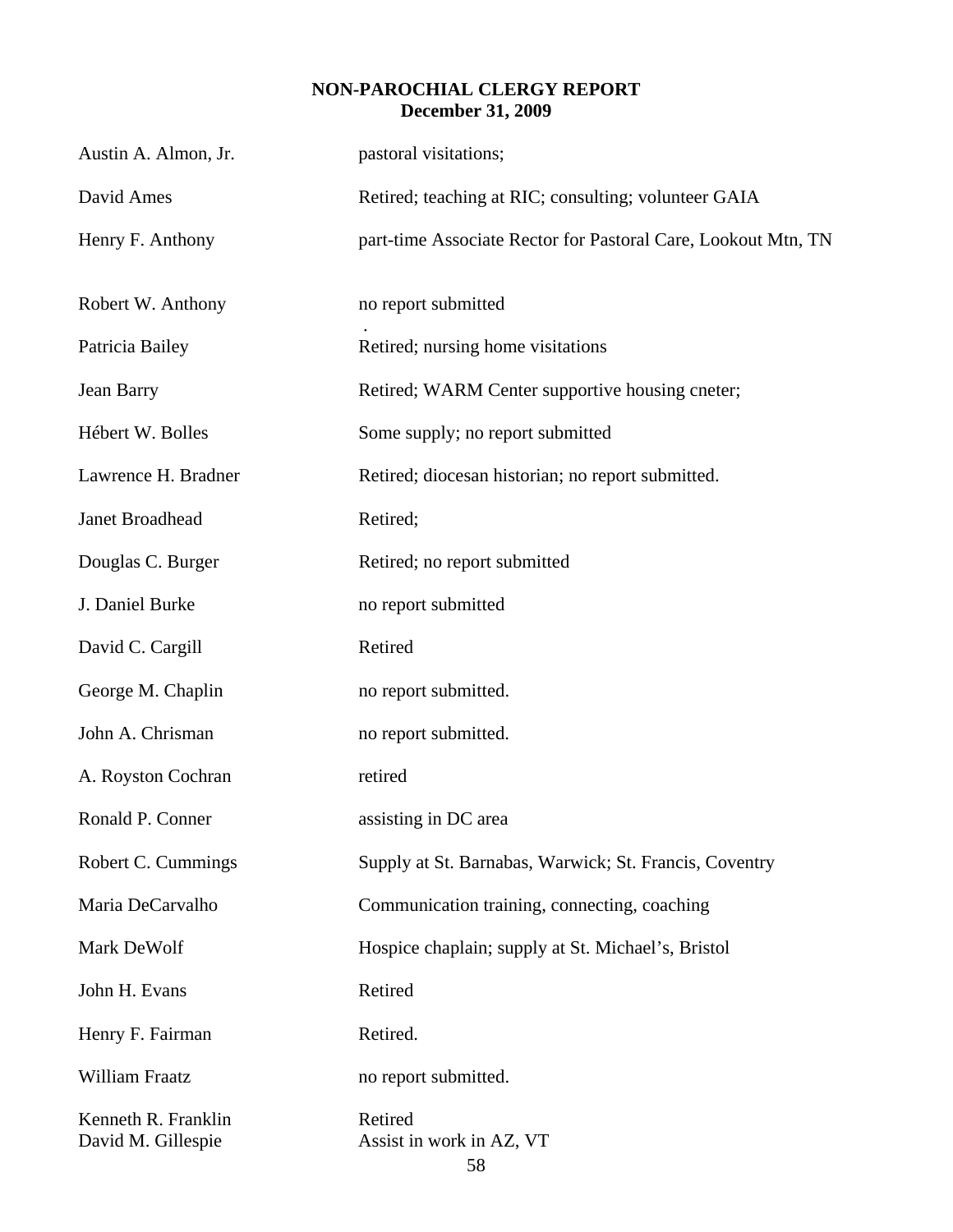| Harrington Gordon           | Retired; serve on several committees within the<br>Diocese                                    |
|-----------------------------|-----------------------------------------------------------------------------------------------|
| Everett H. Greene           | Retired; supply coverage as needed. Chaplain,<br>to the Retired Clergy and Surviving Spouses. |
| Sandra P. Haines-Murdocco   | Retired                                                                                       |
| Edwin F. Hallenbeck         | Retired; Serve on several committees and boards.                                              |
| Marsue Harris               | supply                                                                                        |
| Donald Hastings             | Retired                                                                                       |
| <b>Augustus Hemenway</b>    | Retired                                                                                       |
| <b>Granville Henthorne</b>  | no report submitted.                                                                          |
| Jean Webster Hickox         | Retired Deacon;                                                                               |
| George N. Hunt              | Retired Bishop of RI; supply in California                                                    |
| Frederick K. Jellison       | Retired                                                                                       |
| Ida Johnson                 | Retired Deacon; volunteer at san Miguel de allende                                            |
| Michaela Johnson            | Interim Associate. Nave Chaplain, Washington Cathedral; supply                                |
| Paul S. Koumrian            | Part-time Assistant, Trinity in Newport                                                       |
| <b>August Kuehl</b>         | Retired; visiting elderly                                                                     |
| <b>Richard Laremore</b>     | Retired                                                                                       |
| Donald Lavallee             | Retired                                                                                       |
| John Lawrence               | Interim Rector St Patrick's, Washington DC                                                    |
| Sean Manchester             | Chaplain, Eleanor Slater Hospital and some supply                                             |
| M. Teresa Matthews          | Interim work; currently PIC at St. Williams, St. Pittsburgh, TX                               |
| Michele Matott              | no report submitted.                                                                          |
| <b>James Patrick Mauney</b> | Retired                                                                                       |
| Peter Michaelson            | Interim; no report submitted                                                                  |
| Nancy F. Miller             | no report submitted<br>59                                                                     |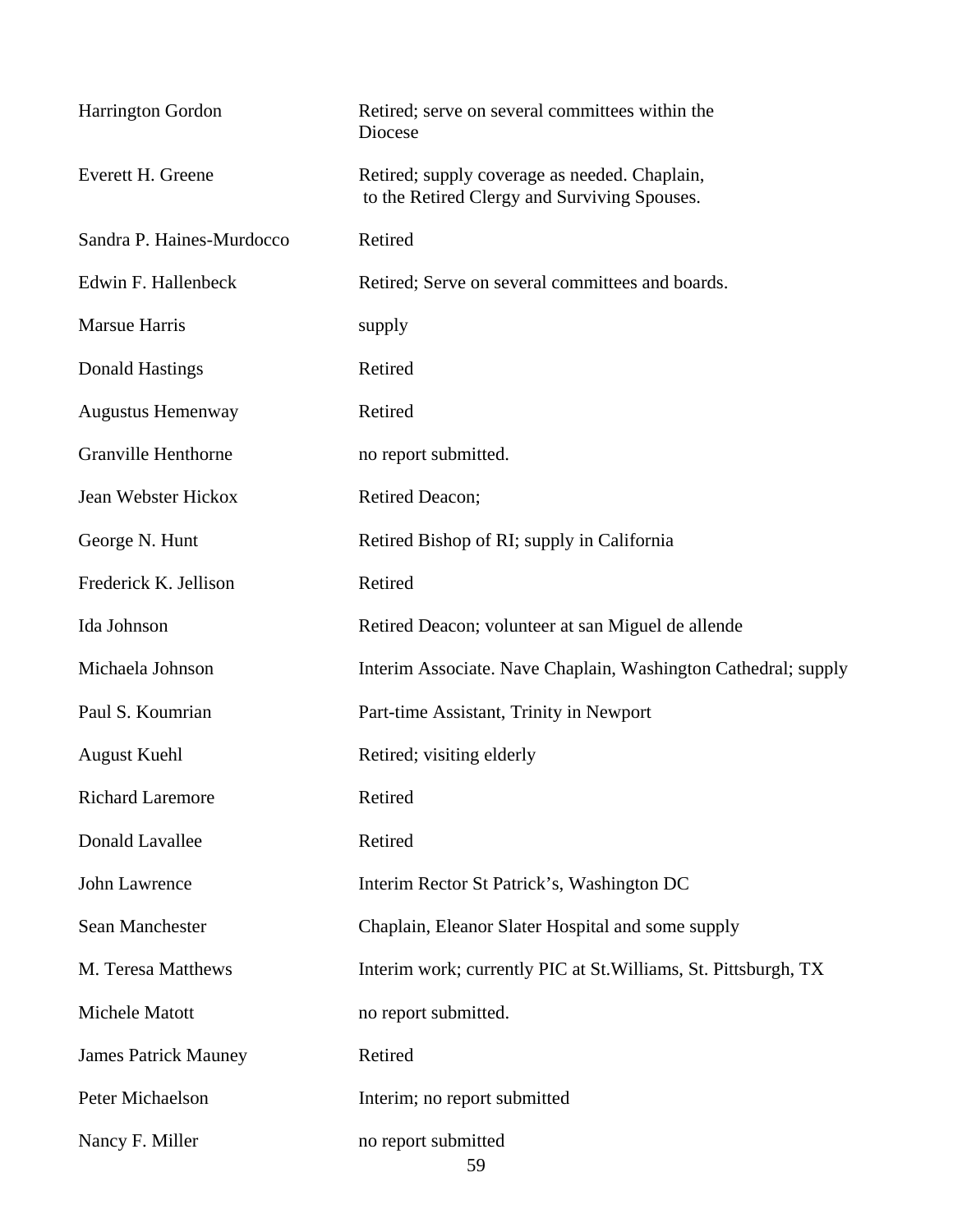| Lorraine M. Mills-Curran    | Brazilian Ministry development; Christian Ed. coordinator          |
|-----------------------------|--------------------------------------------------------------------|
| Hedwig B. Neale             | Retired; outreach to seniors.                                      |
| Eloise Neilsen              | Retired; active with Order of Julian                               |
| Elizabeth Nestor, M.D.      | Emergency dept, RIH                                                |
| Janet Worth Nunley          | Supply in Region II Diocese of NY                                  |
| <b>Nancy Olmsted</b>        | Retired;                                                           |
| Ceilia C. Perry             | Chaplain, Hallworth House, Providence; no report submitted.        |
| Paul Pickens                | Retired                                                            |
| Pamela Rannenberg           | Chaplain, Butler Hospital                                          |
| Marshall T. Rice            | Retired                                                            |
| David A. Ryan               | Retired.                                                           |
| <b>Richard Schweinsburg</b> | Military Chaplain                                                  |
| Keith E. Scott              | Retired; preaching, teaching, pastoral care @ St. Andrew's, Albany |
| Marcia A. Sessions          | Supply                                                             |
| Robert L. Shearer           | Interim Rector St. Peter's, Morristown, NJ; no report submitted.   |
| Marlene J. Simonian         | Retired; no report submitted.                                      |
| Richard R. Simpson          | Supply                                                             |
| Peter L. Spencer            | Retired; Chaplain St. Elizabeth Home; Supply                       |
| Frederick J. Spulnik        | Retired; volunteer work                                            |
| Gordon J. Stenning          | Eucharist to nursing homes; supply                                 |
| Linda Strahan               | Pastoral Counseling and supply work                                |
| <b>Edward Trafford</b>      | Retired <sub>0</sub>                                               |
| Henry G. Turnbull           | Retired                                                            |
| Paul Twelves                | Retired; Supply; part-time interim priest at 2 parishes            |
| Paula Ulanowski             | Retired; no report submitted<br>60                                 |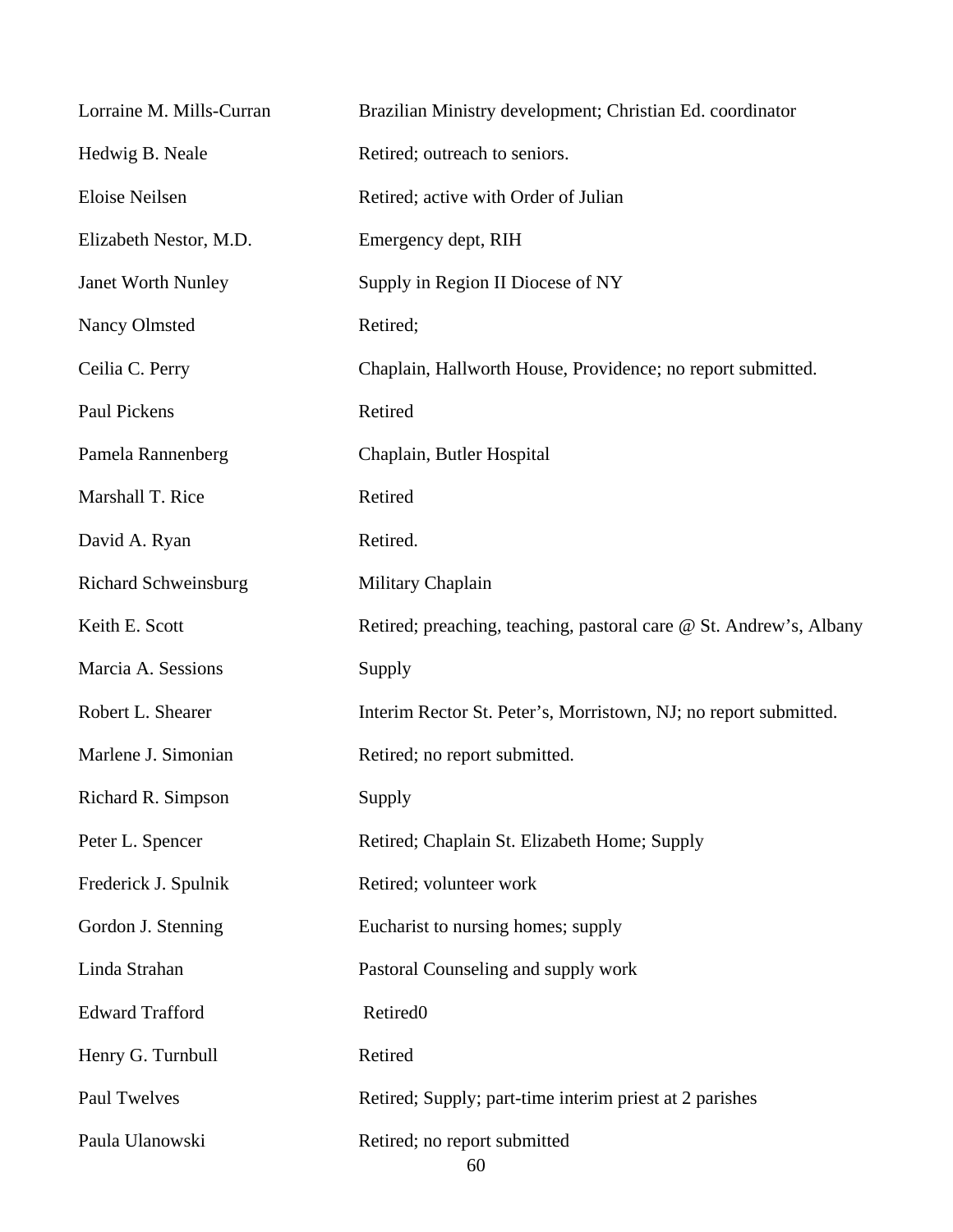| Robert Vanderau     | retired; supply and help with administration                                |
|---------------------|-----------------------------------------------------------------------------|
| James L. Verber     | Long term Supply, St. Mark's, Warren<br>no report submitted                 |
| George Warren       | retired; supply; no report submitted.                                       |
| Peter H.G. Westhorp | Associate Regulatory Affairs Specialist for medical devices.                |
| Gail Wheelock       | Retired;                                                                    |
| Nancy Willis        | Rector, St. David's Jan-June; Retired; supply at All Saints',<br>Providence |
| Edward S. Winsor    | Assisting, Fort Myers, Florida; supply at St. John's, Newport               |
| Geralyn Wolf        | <b>Bishop</b>                                                               |
| <b>Betty Wright</b> | Retired; school volunteer                                                   |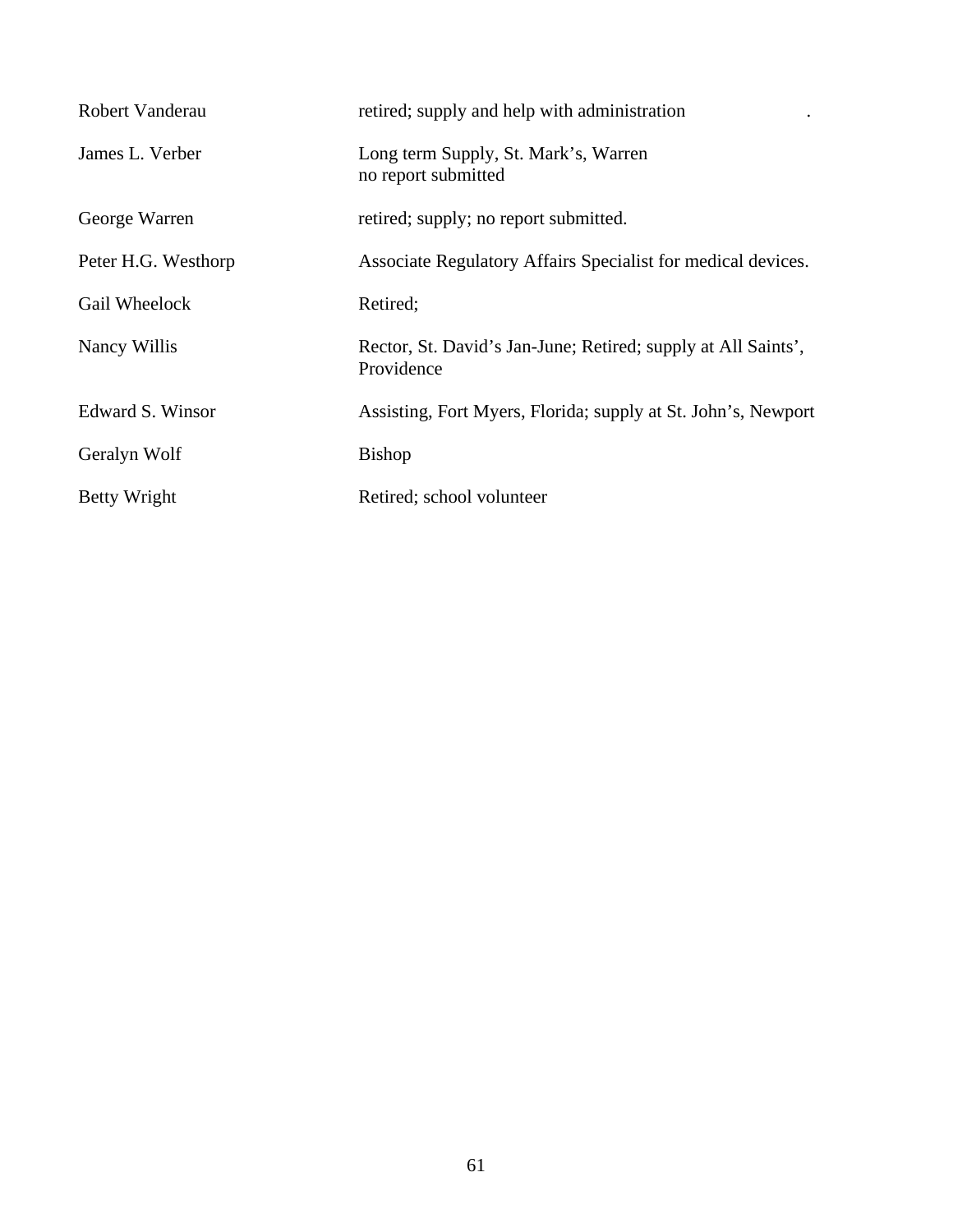# **Canonically Resident Clergy**

*as of June 30, 2009*

#### *Name DATE IN FROM*

ALEXANDER, John D. 11/6/2000 NY ALMON, Austin A. Jr. 2008) 2014 12:30 12:30 13:40 14:40 14:40 14:40 14:40 14:40 14:40 14:40 14:40 14:40 14:40 AMES, David A. 2/1/1969 So. OH ANDERSON, Evangeline 6/18/1994 RI ANTHONY, Henry F. II 7/1/1994 East Tennessee ANTHONY, Robert W. 6/1/1988 W. MA BAILEY, Patricia A. 6/24/1995 RI BARDUSCH, Richard E., Jr. (2002) NEWARK BARNABY, Alcide, Jr. 6/24/1968 RI BARRY, Jean 7/13/1985 RI BESIER, Bettine E. 6/1/1997 CN BLAIR, Rebecca H. 11/21/1995 MA BOCCHINO, James R. 6/23/1984 RI BOLLES, Hebert W. 12/21/1976 Indnpls BOUCHER, Charles Edward 3/4/2005 MA BRADNER, Lawrence H. 3/7/1977 SD BRIGHTMAN, Dorothy (Ricky) 6/25/2006 RI BROADHEAD, Janet 7/13/1985 RI BROOKS, Robert T. 3/7/2000 OH BUCCO, Dennis 6/9/2007 RI BUOTE-GREIG, Eletha 4/19/2006 Massachusetts BURGER, Douglas C. **1/24/1995** Special List Secy HOB BURGER, Timothy and the control of the 10/8/2008 Atlanta BURKE, J. Daniel 2/19/1978 MI BURLINGTON, R. Craig 3/4/1992 Newark BURTON, Christine H. 3/28/1992 RI CARGILL, David C. 11/21/1979 NH CARPENTER, Susan Elizabeth 6/14/2008 RI CHAPLIN, George M. 3/8/1969 RI CHRISMAN, John A. 5/15/1991 CofE CLOSE, Leroy 1/19/2005 NY COBURN, Michael C. 68/18/1998 CT COCHRAN, A. Royston 9/20/1973 MA COLLINS, Judith T. 6/20/1992 RI CONNER, Ronald P. 68 and 1992 12:00 12:00 12:00 12:00 12:00 12:00 12:00 12:00 12:00 12:00 12:00 12:00 12:00 12:00 12:00 12:00 12:00 12:00 12:00 12:00 12:00 12:00 12:00 12:00 12:00 12:00 12:00 12:00 12:00 12:00 12:00 12:00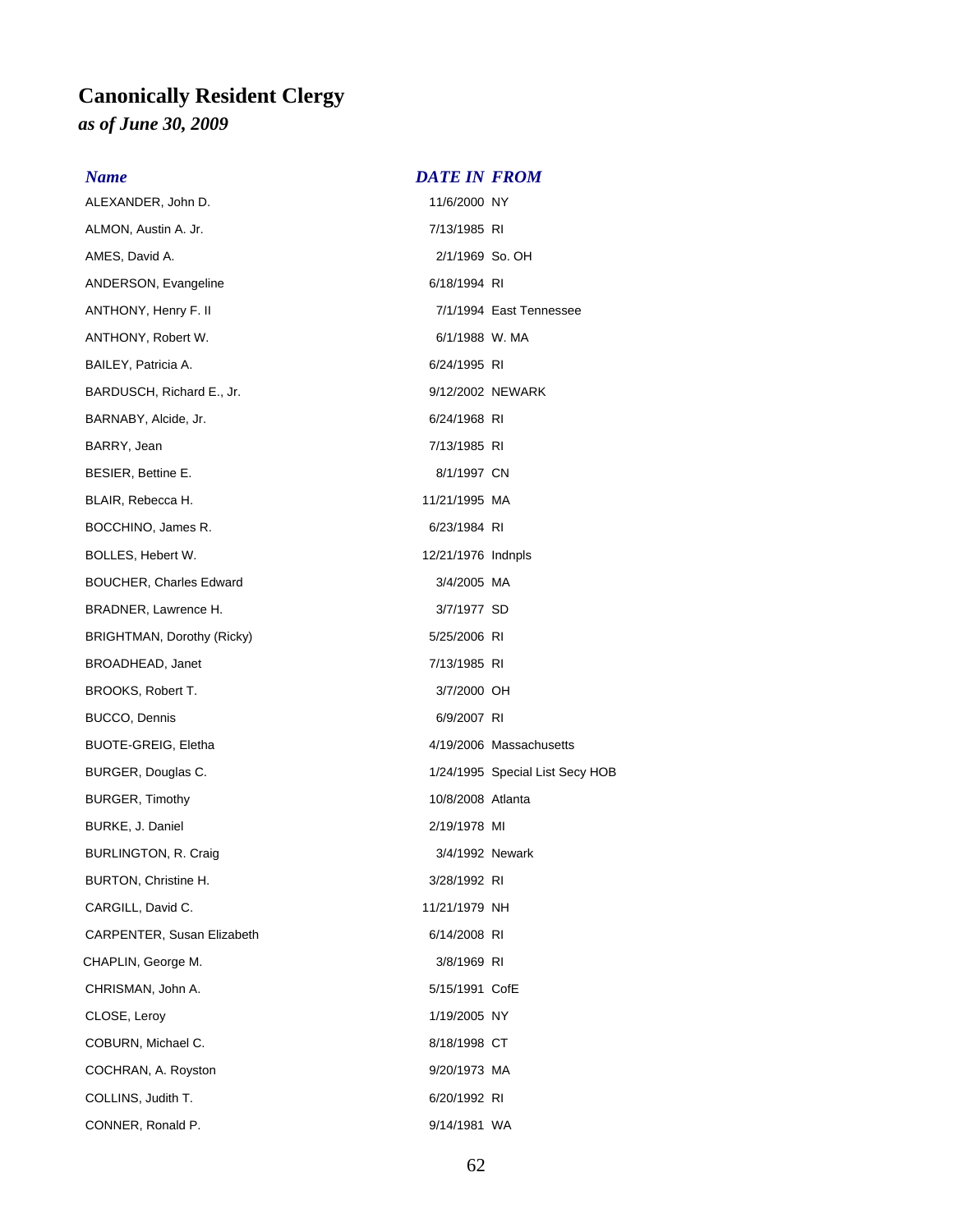CUMMINGS, Robert C. 6716/1983 CT DeCARVALO, Maria E. A. 6/23/1990 RI DEVENS, Philip 2/26/1987 MA DRAKE, Jo-Ann J. 2/1/1993 Pennsylvania EPPERSON, Christopher L<br>
6/11/2006 Atlanta FAIRMAN, Henry 2/2/1982 Bethlehem FISCHER-DAVIES, Clare 7/12/2005 SW VA FRAATZ, William F. 12/5/2000 AZ FRAIOLI, Karen A. 6/18/1994 RI FRANKLIN, Kenneth R. 2/1/1969 CT FRASER, R. Trent 6/2/2009 Michigan FRINK, James P. 6/20/1959 RI GATES, Alan Kenneth 9/1/2007 Olympia GILLESPIE, David M. 2/1/1987 CA GORDON, Harrington M. 6/24/1955 RI GREENE, Everett H. 9/13/1960 Rochester GREGORY, Pamela 3/24/1998 Chicago GRINNELL, Janice L. 3/16/1991 RI GUNN, Scott Alan 2/5/2005 RI HAINES-MURDOCCO, Sandra P. 9/21/1994 MD HALLENBECK, Edwin 7/13/1985 RI HARRIS, Marsue 2/18/1983 CA HASTINGS, Donald L. 3/8/1975 NY HEMENWAY, Augustus L. 10/23/1961 MA HENTHORNE, Granville V. 1/23/1974 CT HICKOX, Jean W. 4/5/1986 RI HIGBIE, Margaret C. F. 6/23/1990 RI HITT, Mary L. 2006 2012 2022 2023 2024 2024 2030 204/13/1995 RI HUNT, Bishop George N. 3/1/1980 CA JELLISON, Frederick K. 2/15/1955 MI JOHNSON, Ida R. 2001 - 2002 - 2012 12:30 13/1985 RI JOHNSON, Michaela M. 12/1/1992 W.Mass KOUMRIAN, Paul S. 1/2/1992 MA KRAUSS, Harry E, 10/24/2005 NY KUEHL, H. August **6. March 2018** 17/1973 Rochester LAREMORE, Richard T. 6/20/1954 RI LAVALLEE, Donald A. 6/19/1965 RI LAWRENCE, John E. 2000 Southern OH LEMERY, Gary C. 68/19/1983 CA LESIEUR, Betsy 7/13/1985 RI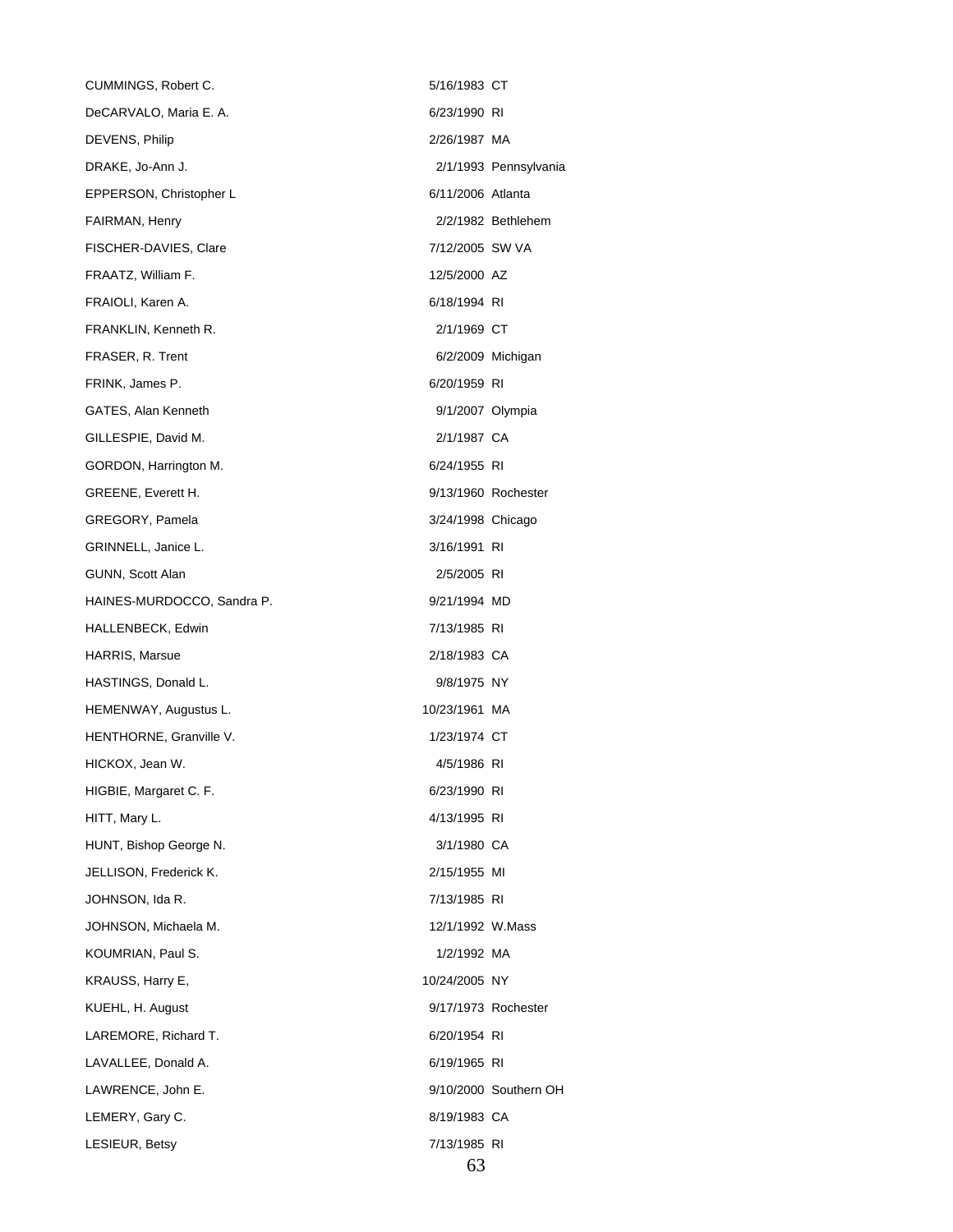LISBY, Gregory 2007 10/5/2007 Indianapolis LLOYD, Kevin M. 3/7/2006 Western North Carolina LOCKE, William R. 12/27/1993 RI LUCEY, David J. 2/10/2009 Chicago MANCHESTER, Sean 11/16/1992 Rio Grande MATOTT, Michele 11/22/1992 RI MATTHEWS, M. Theresa 3/31/2006 Bethlehem MAUNEY, James Patrick 4/27/1982 Sul Central Brazil MAYER, Peter **11/15/2005** Washington MAYS-STOCK, Barbara L. 3/20/1994 RI MELLO, Iris E. 2002. 2003. 2004. 2012. 2013/1985 RI MICHAELSON, Peter R. 3/26/1993 ID MILLER, Nancy F. 6/24/1995 RI MILLETTE, Carol L. **Allen Carol Lewis Contract Carol** 4/5/1986 RI MILLS-CURRAN, Lorraine M. 68 and 1992 11/1991 Rio Grande MITCHELL, Judith N. 6/26/1993 RI MORGAN, Richard 1/5/1994 VA MOTT, Pamela J. 12/1/2004 OR NEALE, Hedwig B. (a) and the control of the 6/23/1990 RI NEILSEN, Eloise S. 2/4/1989 RI NESTOR, Elizabeth M. 6/29/1979 RI NORTH, Susan G. 3/16/1991 RI NUNLEY, Janet W. 12/10/1994 RI OLMSTED, Nancy K.Y. 12/19/1994 NH PALLARD, John J. 4/9/2009 Central Florida PAPPAS, Christopher **9/16/2008** Edmonton, Ontario PECKHAM, Ashley H. 6/27/1970 RI PEDRICK, Jennifer L. 6/13/1998 RI PELLETIER, Ann D. 6/23/1990 RI PENFIELD, Joyce 6/27/2002 NJ PERRY, Cecilia C. 1/27/1996 RI PHILLIPS, Jennifer M. 6/20/2000 MO PICKENS, Paul G. 6/18/1977 RI PRIOR, John Gregory **ACCOLLECT 12000** 4/10/2002 SC RANNENBERG, Pamela L. 12/16/1999 VA RICE, Marshall T. **2/9/1996** Newark ROBERTS, Jose Francisco 11/17/2004 PR ROGERS, John S. 2/21/1984 ME RUNNER, P. Wayne 8/26/1996 NJ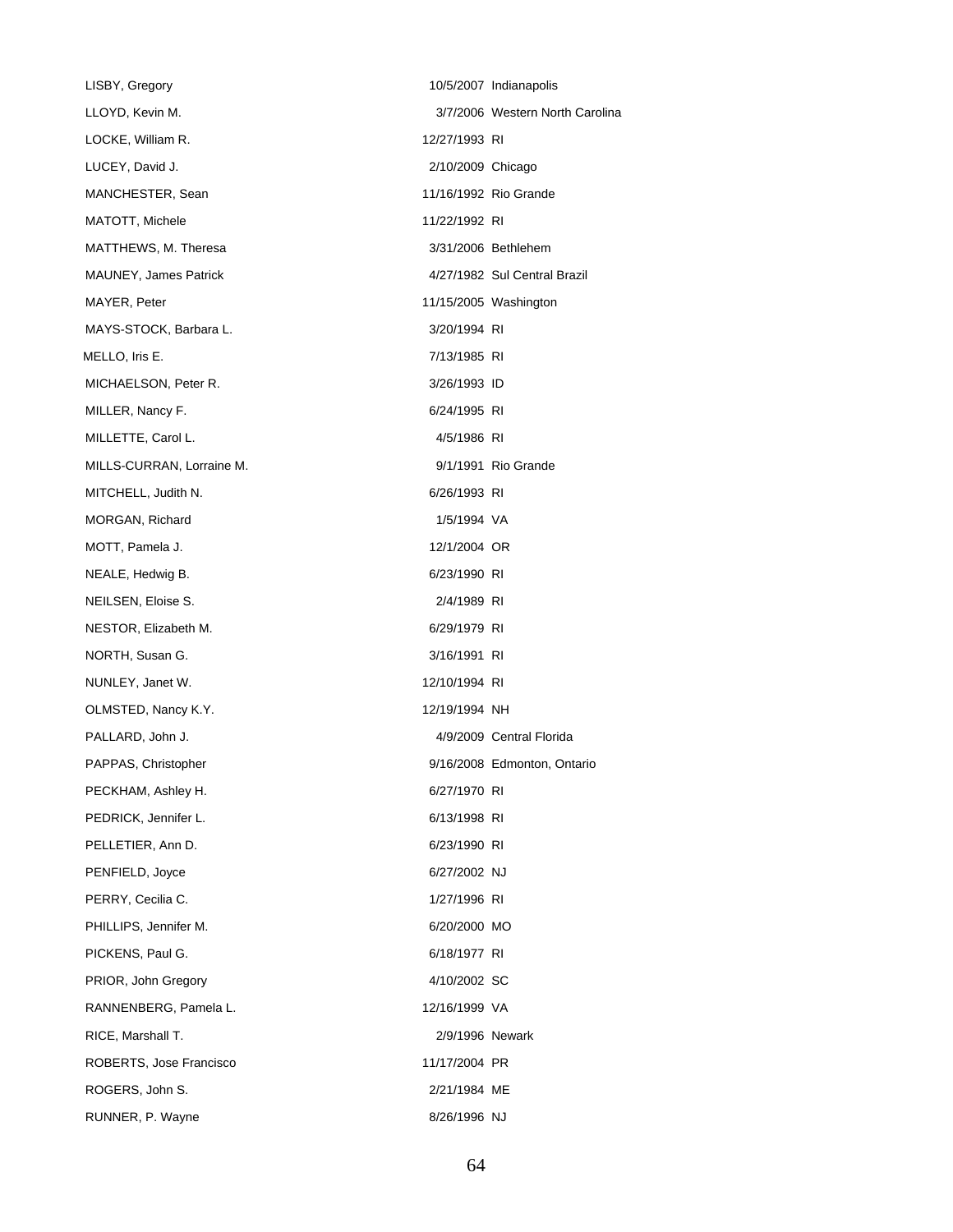| RYAN, David A.             | 6/18/1960          |                      | R <sub>l</sub> |
|----------------------------|--------------------|----------------------|----------------|
| SCHNEIDER, M.P.            | 3/28/1992 RI       |                      |                |
| SCHWEINSBURG, Jr., Richard | 5/20/1998 Albany   |                      |                |
| SCOTT, Keith E.            | 6/28/1965 S. OH    |                      |                |
| SESSIONS, Marcia A.        | 8/1/1994 VA        |                      |                |
| SHATTUCK, Gardiner H.      | 7/15/1986 MA       |                      |                |
| SHEARER, Robert L.         | 11/1/1981 CA       |                      |                |
| SHERMAN, Elizabeth         | 6/30/1999 NY       |                      |                |
| SHIPPEE, Richard C.        | 6/14/1975 RI       |                      |                |
| SHOBE, R. Casey            | 11/25/2008 Texas   |                      |                |
| SHOEMAKER, H. Stephanie C. | 3/16/1991 RI       |                      |                |
| SIMONIAN, Marlene          | 6/23/1990 RI       |                      |                |
| SIMPSON, Richard R.        |                    | 8/26/1997 Western KS |                |
| SPENCER, Peter L.          | 6/19/1965 RI       |                      |                |
| SPULNIK, Frederick J.      | 6/26/1984 MA       |                      |                |
| STAHL, Daryl W.            | 8/15/1990 IA       |                      |                |
| STENNING, Gordon J.        | 6/24/1955 RI       |                      |                |
| STILES, Susan R.           | 1/27/1996 RI       |                      |                |
| STRAHAN, Linda C.          | 2/21/1984 VA       |                      |                |
| TARRANT, Paul              | 2/23/1995 MA       |                      |                |
| TIERNEY, Phillip J.        | 1/31/2005 NC       |                      |                |
| TRAFFORD, Edward J.        | 4/5/1986 RI        |                      |                |
| TURNBULL, Henry G.         | 6/23/1956 RI       |                      |                |
| TWELVES, Paul D.           | 12/17/1996 Newark  |                      |                |
| ULANOWSKI, Paula H.        | 4/17/1983 RI       |                      |                |
| VANDERAU, Robert J., Jr.   | 3/17/1994 Cent. FL |                      |                |
| VERBER, James L.           | 7/13/1985 RI       |                      |                |
| WARREN, George H           |                    | 12/7/2005 Westerm MA |                |
| WARTER, Mark Wilkinson     | 6/14/2008 RI       |                      |                |
| WEST, Jennifer K.          | 5/23/2005 MD       |                      |                |
| WESTHORP, Peter H. G.      | 6/24/1968 RI       |                      |                |
| WHEELOCK, L. Gail          | 2/4/1989 RI        |                      |                |
| WILLIS, Nancy A.           | 6/15/1996 RI       |                      |                |
| WINSOR, Edward S.          | 6/7/1958 RI        |                      |                |
| WOLF, Geralyn              | 2/17/1996 Kentucky |                      |                |
| WRATHALL, Susan Lynn       | 5/25/2006 RI       |                      |                |
| WRIGHT, Elizabeth L.       | 2/4/1989 RI        |                      |                |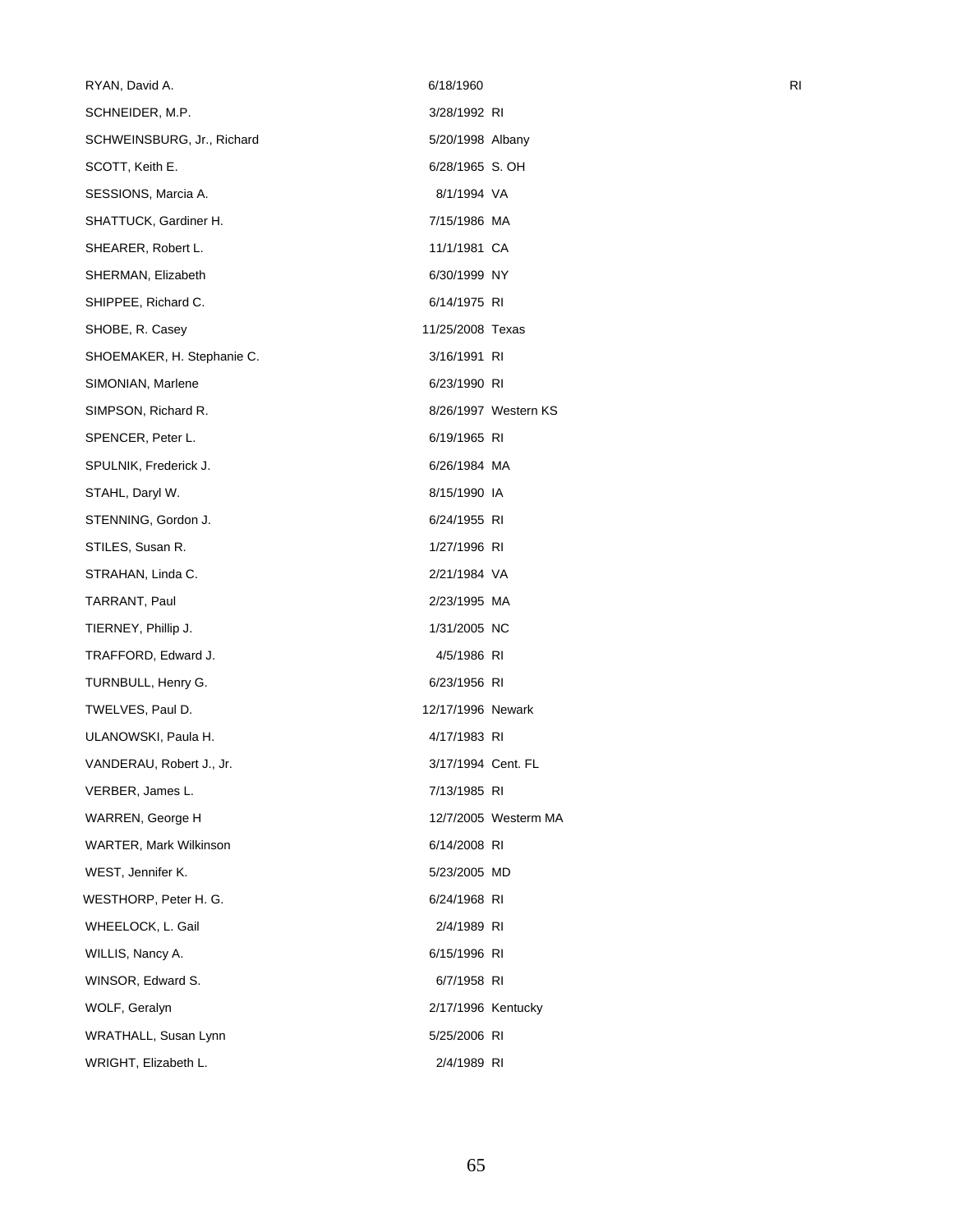# COURTESY RESOLUTIONS **(2009)**

Resolved, that the 219<sup>th</sup> Diocesan Convention expresses its appreciation to our Bishop, the Rt. Rev. Geralyn Wolf and her husband Thomas Bair, and assures them of our affection, prayers and support for their ministry among us, and be it further

Resolved, that this Convention expresses its appreciation to the Rt. Rev. David Joslin, Assisting Bishop of Rhode Island, for his continued ministry within our diocese, and be it further

Resolved, that this Convention sends its greetings and warm affection to the Rt. Rev. John Zawo and the Diocese of Ezo, our new companion diocese, and be it further

Resolved, that this Convention sends its greetings and warm affection to the Rt. Rev. Charles Jenkins and the Diocese of Louisiana, our companion diocese, as it continues to recover from the devastation of Hurricane Katrina, and be it further

Resolved, that this Convention extends its greetings and prayers to our Presiding Bishop, the Most Reverend Katharine Jefferts Schori, and to the Archbishop of Canterbury, the Most Reverend Rowan Williams, and be it further

Resolved, that this Convention extends greetings of affection and prayers to the Rt. Rev. George Hunt, retired bishop of the Diocese of Rhode Island, and his wife Barbara, and be it further

Resolved, that this Convention sends greetings and congratulations to St. Luke's Church in East Greenwich, Christ Church in Lincoln and Christ Church in Westerly on their 175<sup>th</sup> anniversaries, and be it further

Resolved, that this Convention congratulates the Rev. Frederick Jellison on the 65<sup>th</sup> anniversary of his ordination to the priesthood; the Rev. Paul Twelves on the  $55<sup>th</sup>$  anniversary of his ordination to the priesthood; and the Revs. James Frink, Marshall Rice, and Edward Winsor on the 50<sup>th</sup> anniversaries of their ordinations to the priesthood, and be it further

Resolved, that this Convention expresses its heartfelt thanks for the ministry of the recently closed mission of the Church of the Epiphany in Providence and soon to be closed Calvary Church in Pascoag, and be it further

Resolved, that this Convention heartily supports the recent mergers of St. Mary's Church in Warwick with St. Barnabas' Church in Warwick; and Christ Church in Coventry with St. Matthias' Church in Coventry, now known as St. Francis Church, and be it further

Resolved, that this Convention expresses its appreciation to the members of Diocesan staff; we also welcome Ruth Meteer as our new Communications Officer and wish Sue Hurn a wonderful retirement; and we are grateful to Peggy Amatore and Joan DeCelles who continue to serve our diocese in countless ways after more than 27 years, and be it further

Resolved, that this Convention expresses its thanks to all those who have offered their ministry of hospitality and support at this Convention, and especially to Catherine Thenault who has provided the PowerPoint presentations for several years.

We move adoption of these resolutions.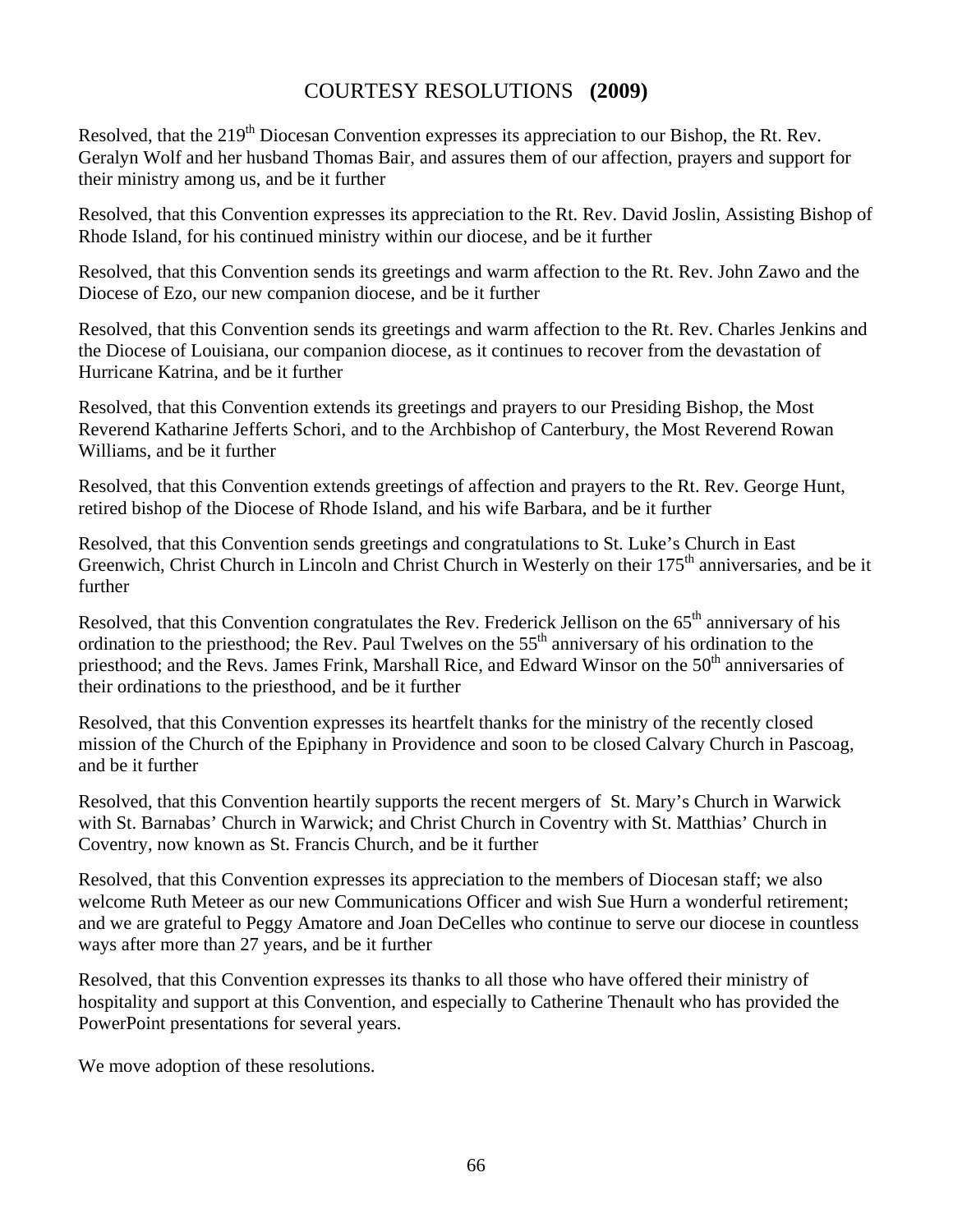#### **C: Audit/Plant Assets 12/29/09**

#### **PLANT ASSETS-PROPERTIES OWNED December 31, 2009**

#### Description **Location**

Cathedral Close: Cathedral House and Annex 275 No. Main St., Providence Hallworth House Parking Lot Star St., Providence Edwards Fund Homes 62, 74, 78, 80, 84, 88 Benefit

Mission Churches: St. Thomas 322 Church St., Alton St Ann's-by-the-Sea 25 Spring St., New Shoreham Vacant Land (Charlestown) Lot 42 and Lot 50-3 Land & Bldg. (Charlestown) Lot 43, Plat 13 Calvary Church and Vicarage 158 Broad Street, Pascoag Vacant Land (Grant House) Scituate

Old Narragansett Church:

Miscellaneous Properties: Episcopal Conference Center 872 Reservoir Road, Pascoag Parking Lot 65 Benefit St., Providence Cemetery (Andrew's & Philips) W. Warwick

 Hallworth House 66 Benefit Street, Providence Street, Providence

 St. Elizabeth's Church 63 Canonchet Rd., Hope Valley Church of the Holy Spirit 4150 Old Post Road, Charlestown St. Matthias Church & Vicarage 1395 Nooseneck Hill Rd., Coventry St. Francis RR#2 Peckham Lane, Coventry Church of the Holy Cross 1439 West Main Road, Middletown

 Old Narragansett Church 55 Main St., N. Kingstown The Greenway Access to the church (55 Main St.) Burial Ground Shermantown Rd., N. Kingstown Fowler Property Vacant Land, Fowler St. N. Kingstown Baker Property Vacant Land, Fowler St. N. Kingstown

 May Cottage 110 Cold Spring Lane, N. Kingstown May House 120 Cold Spring Lane, N. Kingstown

 This is to certify that the above are Diocesan-owned properties. The Rev. Kevin M. Lloyd, Secretary

#### INSTITUTIONS (In the Diocese of Rhode Island)

| St. Andrew's School          | St. Elizabeth's Home      |
|------------------------------|---------------------------|
| St. Mary's Home for Children | Seamen's Church Institute |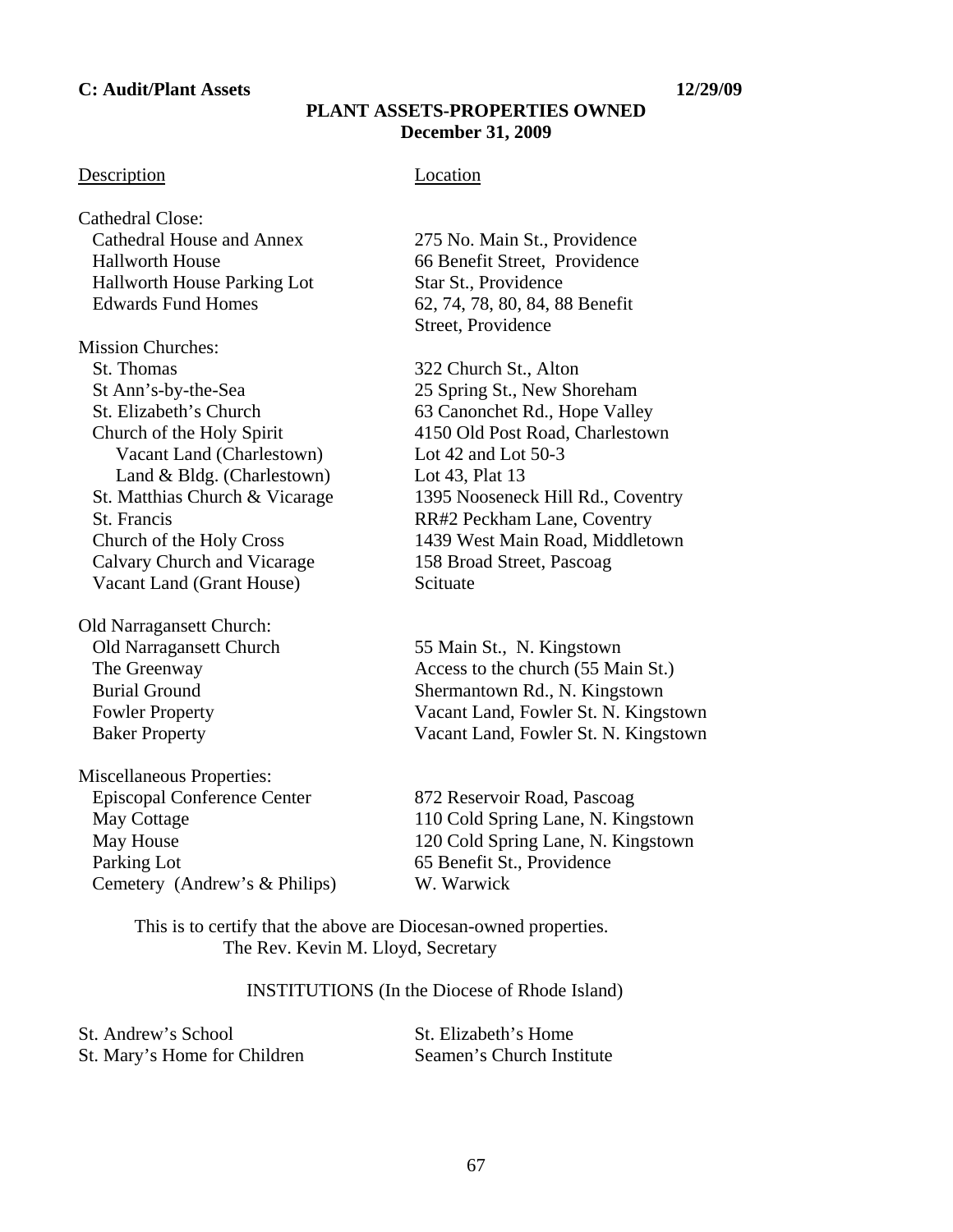# THE DIOCESE OF RHODE ISLAND Providence, Rhode Island

FINANCIAL STATEMENTS<br>December 31, 2008

 $\hat{p}$  and  $\hat{p}$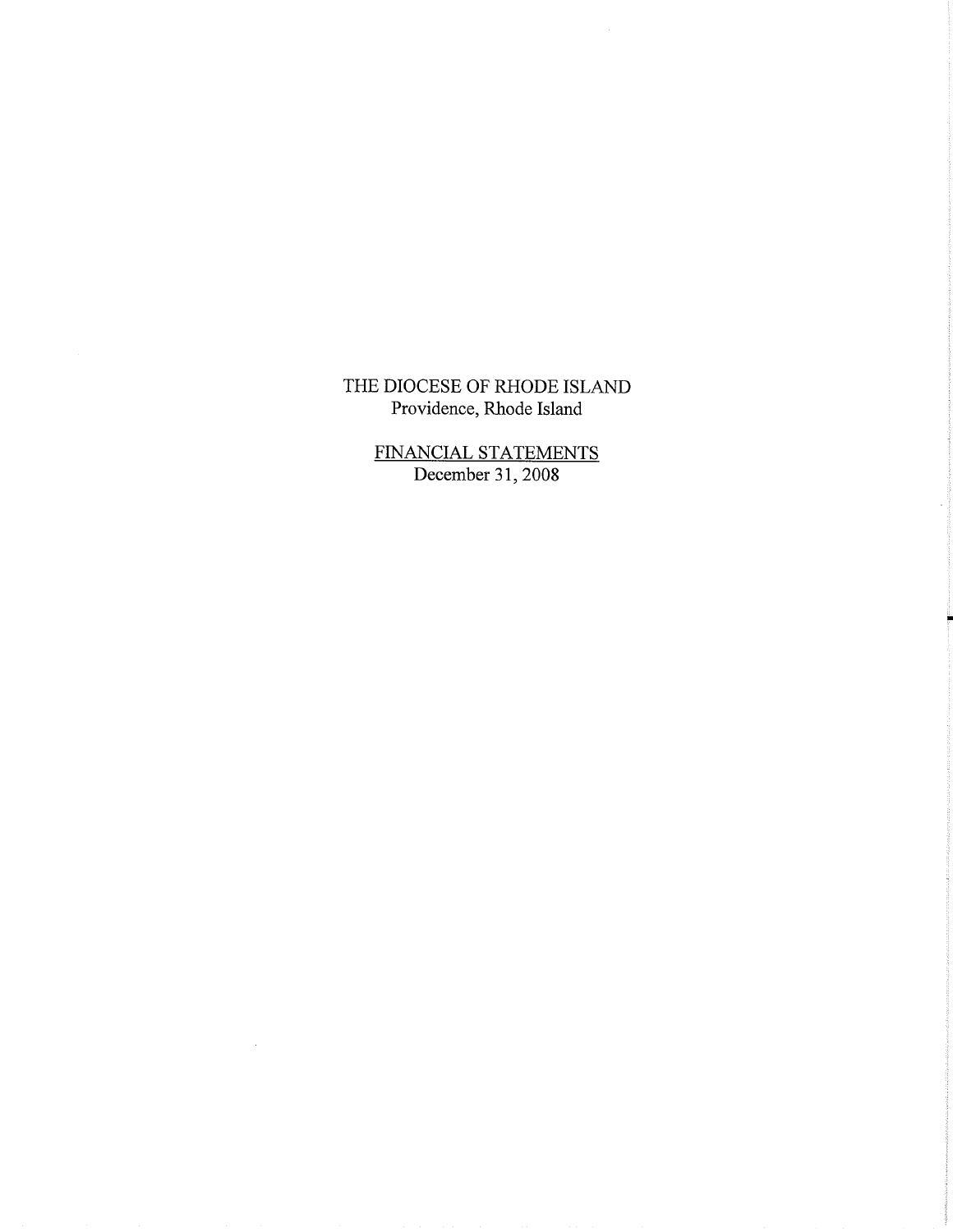# THE DIOCESE OF RHODE ISLAND Providence, Rhode Island

# TABLE OF CONTENTS

|                                                        | Page No. |
|--------------------------------------------------------|----------|
| Independent Auditor's Report                           |          |
| <b>Financial Statements</b>                            |          |
| <b>Statement of Financial Position</b>                 | 2        |
| <b>Statement of Activities</b>                         | 3        |
| <b>Statement of Cash Flows</b>                         | 4        |
| Notes to Financial Statements                          | $5 - 13$ |
| Independent Auditor's Report on Additional Information | 14       |
| Schedule of Program Expenses                           | 15       |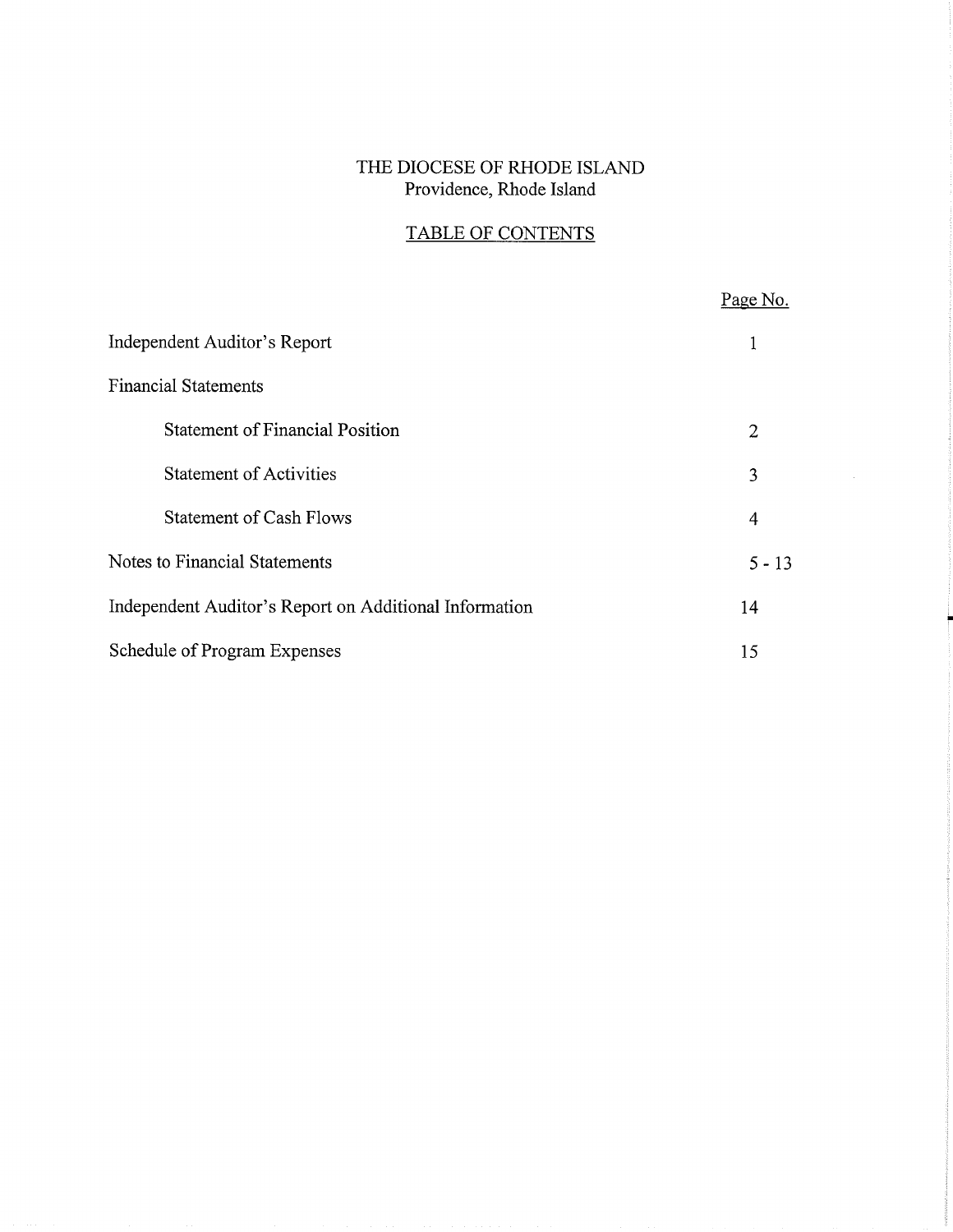#### CAMPANA, SARZA & TATEWOSIAN, LLP

CERTIFIED PUBLIC ACCOUNTANTS 63 SOCKANOSSET CROSS RD. SUITE 2A CRANSTON, RI 02920

> TELEPHONE: 401-463-3440 FAX: 401-463-3442

MEMBER AMERICAN INSTITUTE OF CERTIFIED PUBLIC ACCOUNTANTS

> The Diocese of Rhode Island Providence, Rhode Island 02903

#### **INDEPENDENT AUDITOR'S REPORT**

We have audited the accompanying statement of financial position of The Diocese of Rhode Island (a not-for-profit organization) as of December 31, 2008, and the related statements of activities and cash flows for the year then ended. These financial statements are the responsibility of the Diocese's management. Our responsibility is to express an opinion on these financial statements based on our audit.

We conducted our audit in accordance with auditing standards generally accepted in the United States of America. Those standards require that we plan and perform the audit to obtain reasonable assurance about whether the financial statements are free of material misstatement. An audit includes examining, on a test basis, evidence supporting the amounts and disclosures in the financial statements. An audit also includes assessing the accounting principles used and significant estimates made by management, as well as evaluating the overall financial statement presentation. We believe that our audit provides a reasonable basis for our opinion.

In our opinion, the financial statements referred to above present fairly, in all material respects, the financial position of The Diocese of Rhode Island as of December 31, 2008, and the changes in its net assets and its cash flows for the year then ended in conformity with accounting principles generally accepted in the United States of America.

Saya + Tatani, LL

May 26, 2009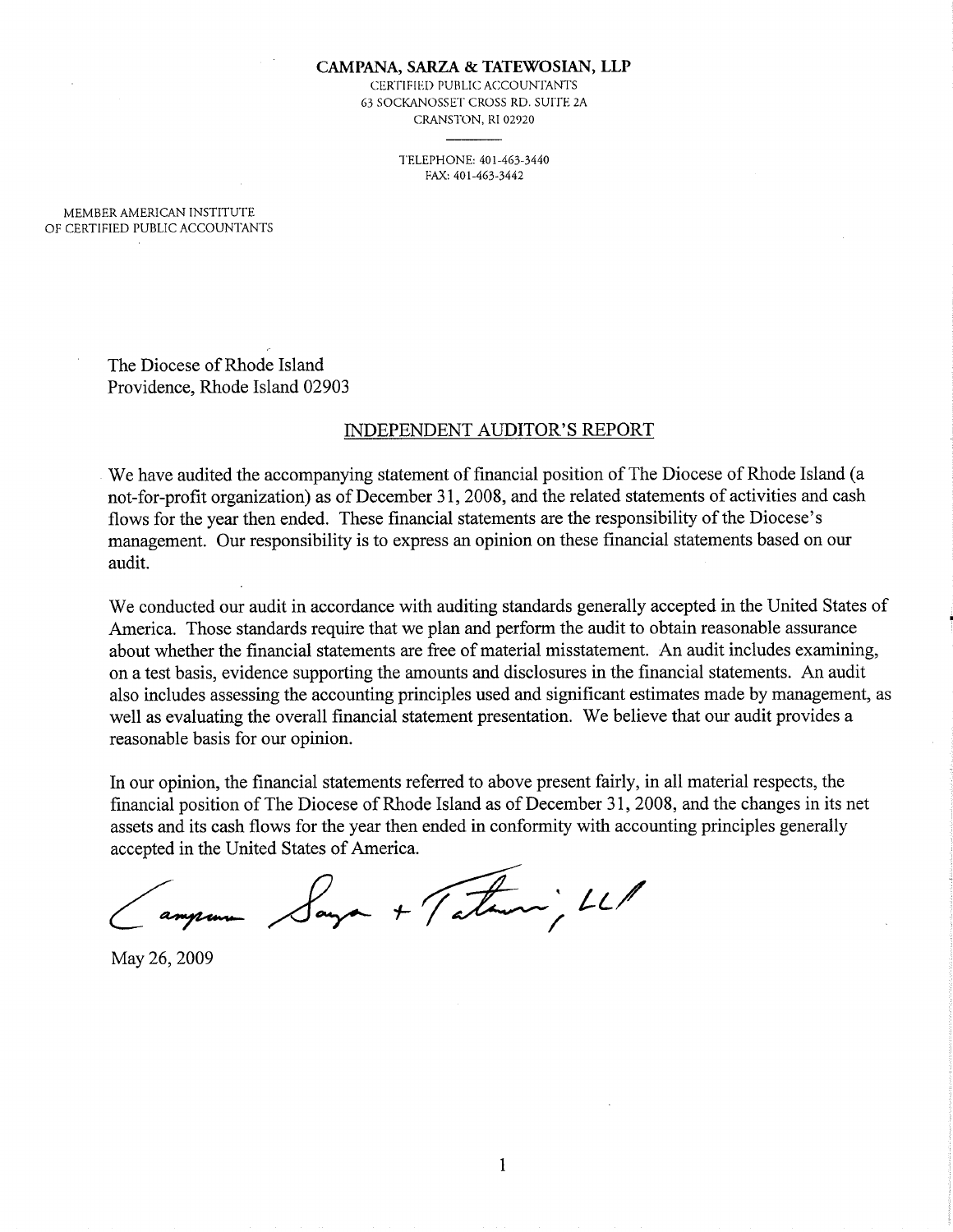## **EXHIBIT A**

| THE DIOCESE OF RHODE ISLAND<br>Providence, Rhode Island                                                       |                          |                        |                   |
|---------------------------------------------------------------------------------------------------------------|--------------------------|------------------------|-------------------|
| STATEMENT OF FINANCIAL POSITION<br>December 31, 2008                                                          |                          |                        |                   |
| <b>ASSETS</b>                                                                                                 |                          |                        |                   |
| CASH AND CASH EQUIVALENTS (Notes 2 and 13)                                                                    |                          |                        | \$2,572,482       |
| <b>RECEIVABLES:</b>                                                                                           |                          |                        |                   |
| Apportionment – net of allowance for<br>uncollectibles of \$8,235                                             | \$<br>86,568             |                        |                   |
| Pledges - net of allowance for<br>uncollectibles of \$10,389 (Note 3)<br>Loans (Note 4)                       | 19,293<br>348,230        |                        |                   |
| Other<br>Total receivables                                                                                    | 16,178                   |                        | 470,269           |
| <b>INVESTMENTS</b> (Note 5)                                                                                   |                          |                        | 13,927,599        |
| PROPERTY AND EQUIPMENT, Net (Note 6)                                                                          |                          |                        | 1,835,837         |
| <b>TOTAL ASSETS</b>                                                                                           |                          |                        | \$18,806,187      |
| <b>LIABILITIES AND NET ASSETS</b>                                                                             |                          |                        |                   |
| ACCOUNTS PAYABLE AND ACCRUED EXPENSES                                                                         |                          |                        | \$<br>127,848     |
| <b>NET ASSETS:</b><br>Unrestricted:<br>Undesignated<br>Designated for specific purposes<br>Total unrestricted | \$3,096,155<br>5,107,460 | \$8,203,615            |                   |
| Temporarily restricted (Note 8)<br>Permanently restricted (Note 9)                                            |                          | 4,674,856<br>5,799,868 |                   |
| TOTAL NET ASSETS (EXHIBIT B)                                                                                  |                          |                        | <u>18,678,339</u> |
| TOTAL LIABILITIES AND NET ASSETS                                                                              |                          |                        | \$18,806,187      |

See accompanying notes to financial statements.

 $\overline{2}$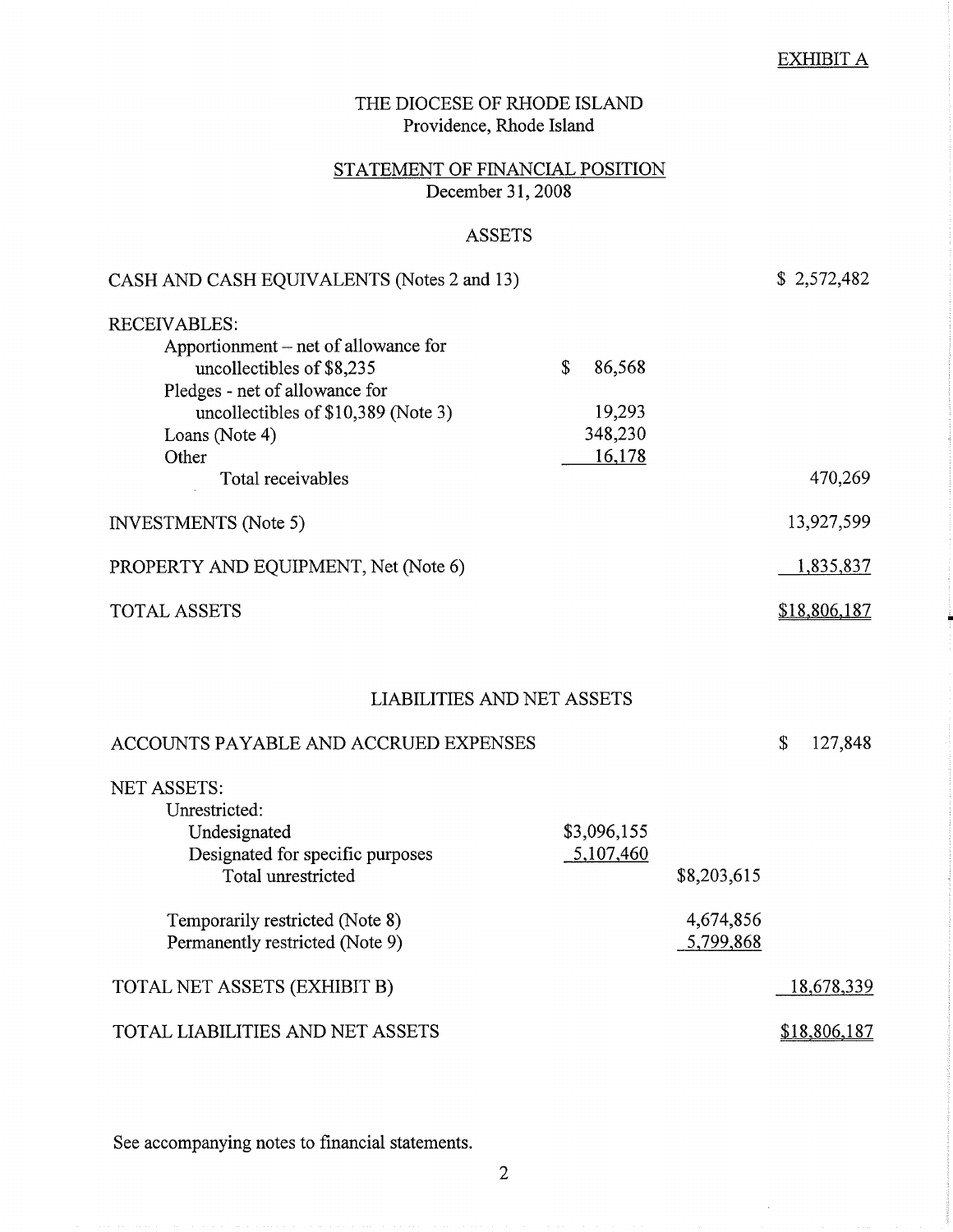## THE DIOCESE OF RHODE ISLAND Providence, Rhode Island

## STATEMENT OF ACTIVITIES For the year ended December 31, 2008

|                                        | Unrestricted  | Temporarily<br>Restricted | Permanently<br>Restricted | Total                   |
|----------------------------------------|---------------|---------------------------|---------------------------|-------------------------|
| OPERATING REVENUE AND OTHER SUPPORT:   |               |                           |                           |                         |
| Apportionment                          | \$1,942,447   | \$<br>-0                  | \$<br>$-0$                | \$1,942,447             |
| Contributions                          | -0            | 652,118                   | 10,652                    | 662,770                 |
| Program services revenue               | 251,444       | -0                        | $-0$                      | 251,444                 |
| Investment income                      | 367,230       | 598,999                   | $-0$                      | 966,229                 |
| Other income                           | 106,150       | $-0$                      | $-0$                      | 106,150                 |
| Net assets released from restrictions  |               |                           |                           |                         |
| (Note $10$ )                           | 1,014,803     | (1,014,803)               | $-0$                      | $-0$                    |
| Total operating revenue                |               |                           |                           |                         |
| and other support                      | \$3,682,074   | 236,314<br>S.             | \$<br>10,652              | \$3,929,040             |
| <b>OPERATING EXPENSES:</b>             |               |                           |                           |                         |
| Program expenses (Schedule I)          | \$2,312,742   | \$<br>$-0$                | \$<br>$-0$                | \$2,312,742             |
| Support services                       | 853,576       | $-0$                      | $-0$                      | 853,576                 |
| Episcopal Charities granted to Non-    |               |                           |                           |                         |
| Diocesan programs                      | 322,100       | $-0$                      | $-0$                      | 322,100                 |
| Fundraising                            | 194,529       | $-0$                      | $-0$                      | 194,529                 |
| Total operating expenses               | \$3,682,947   | \$<br>$-0$                | \$<br>$-0$                | \$3,682,947             |
| <b>CHANGES IN NET ASSETS BEFORE</b>    |               |                           |                           |                         |
| <b>OTHER CHANGES</b>                   | (<br>873)     | \$236,314                 | \$<br>10,652              | $\mathbb{S}$<br>246,093 |
| <b>OTHER CHANGES</b>                   |               |                           |                           |                         |
| Realized and unrealized gains (losses) |               |                           |                           |                         |
| on investments                         | (\$3,738,553) | (\$2,944,283)             | \$                        | 79,996 (\$ 6,602,840)   |
| Transfer of church property (Note 12)  | 152,304       | $-0$                      | $-0$                      | 152,304                 |
| Total other changes                    | (\$3,586,249) | $(\$2,944,283)$           | \$<br>79,996              | (\$6,450,536)           |
| <b>CHANGES IN NET ASSETS</b>           | (\$3,587,122) | $(\$2,707,969)$           | \$                        | 90,648 (\$ 6,204,443)   |
| NET ASSETS, January 1, 2008            | 11,790,737    | 7,382,825                 | 5,709,220                 | 24,882,782              |
| NET ASSETS, December 31, 2008          | \$8,203,615   | \$4,674,856               | \$5,799,868               | \$18,678,339            |

See accompanying notes to financial statements.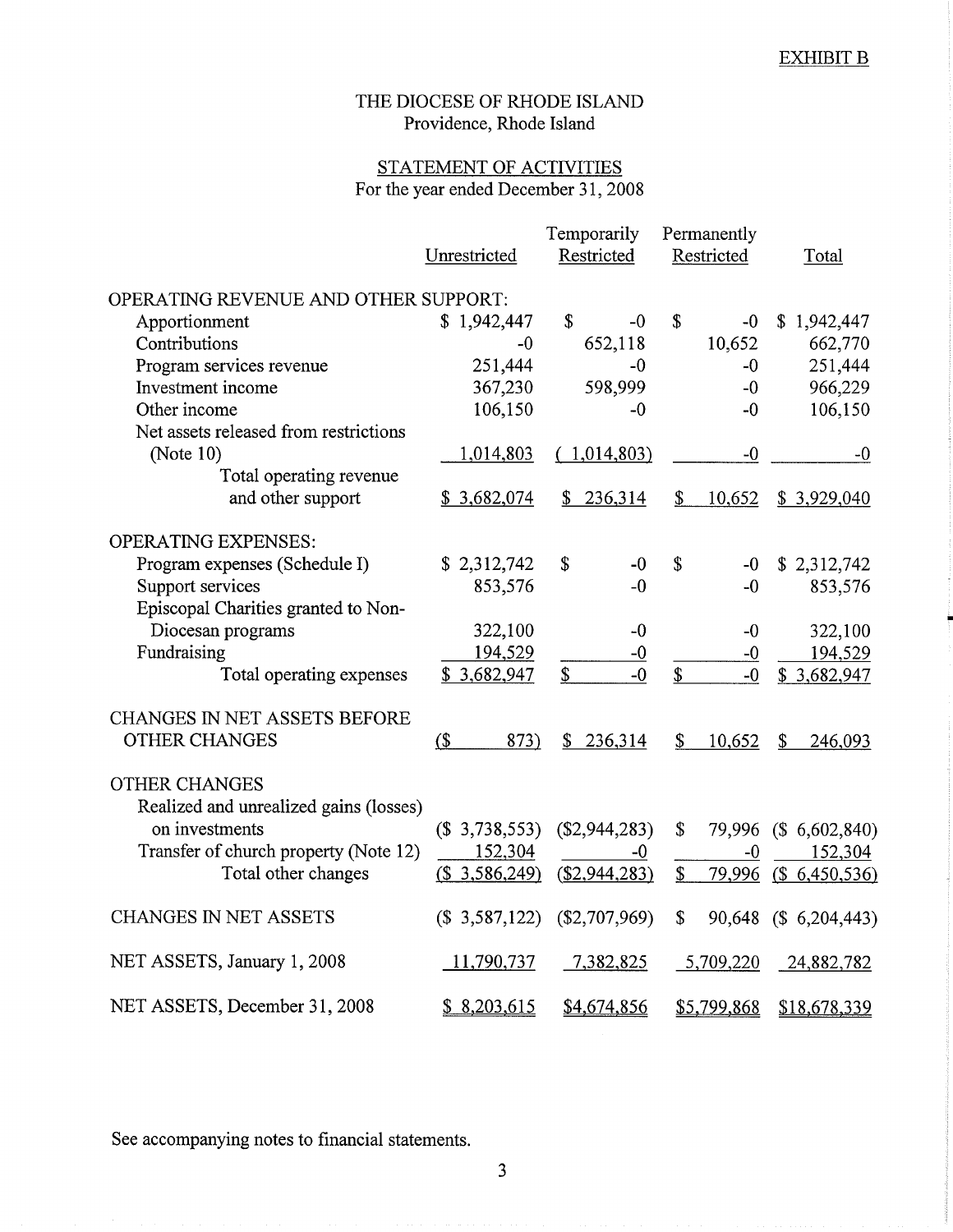# STATEMENT OF CASH FLOWS For the year ended December 31, 2008

| CASH FLOWS FROM OPERATING ACTIVITIES                  |                                        |               |
|-------------------------------------------------------|----------------------------------------|---------------|
| Changes in net assets                                 | $(\$6,204,443)$                        |               |
| Adjustments to reconcile changes in net assets to net |                                        |               |
| cash provided by operating activities:                |                                        |               |
| Depreciation                                          | 82,197                                 |               |
| Realized and unrealized (gains) losses on investments | 6,602,840                              |               |
| Decrease in receivables                               | 26,186                                 |               |
| Increase in accounts payable and                      |                                        |               |
| accrued expenses                                      | 36,189                                 |               |
| Net cash provided by operating activities             |                                        | \$<br>542,969 |
| CASH FLOWS FROM INVESTING ACTIVITIES                  |                                        |               |
| Purchase of property and equipment                    | 208,328)<br>$\left( \mathbb{S}\right)$ |               |
| Proceeds from sale of investments                     | 152,800                                |               |
| Purchase of investments                               | 424,366)                               |               |
| Net cash used by investing activities                 |                                        | 479,894)      |
| NET INCREASE IN CASH AND CASH EQUIVALENTS             |                                        | \$<br>63,075  |
| CASH AND CASH EQUIVALENTS, January 1, 2008            |                                        | 2,509,407     |
| CASH AND CASH EQUIVALENTS, December 31, 2008          |                                        | \$2,572,482   |

See accompanying notes to financial statements.

 $\bar{a}$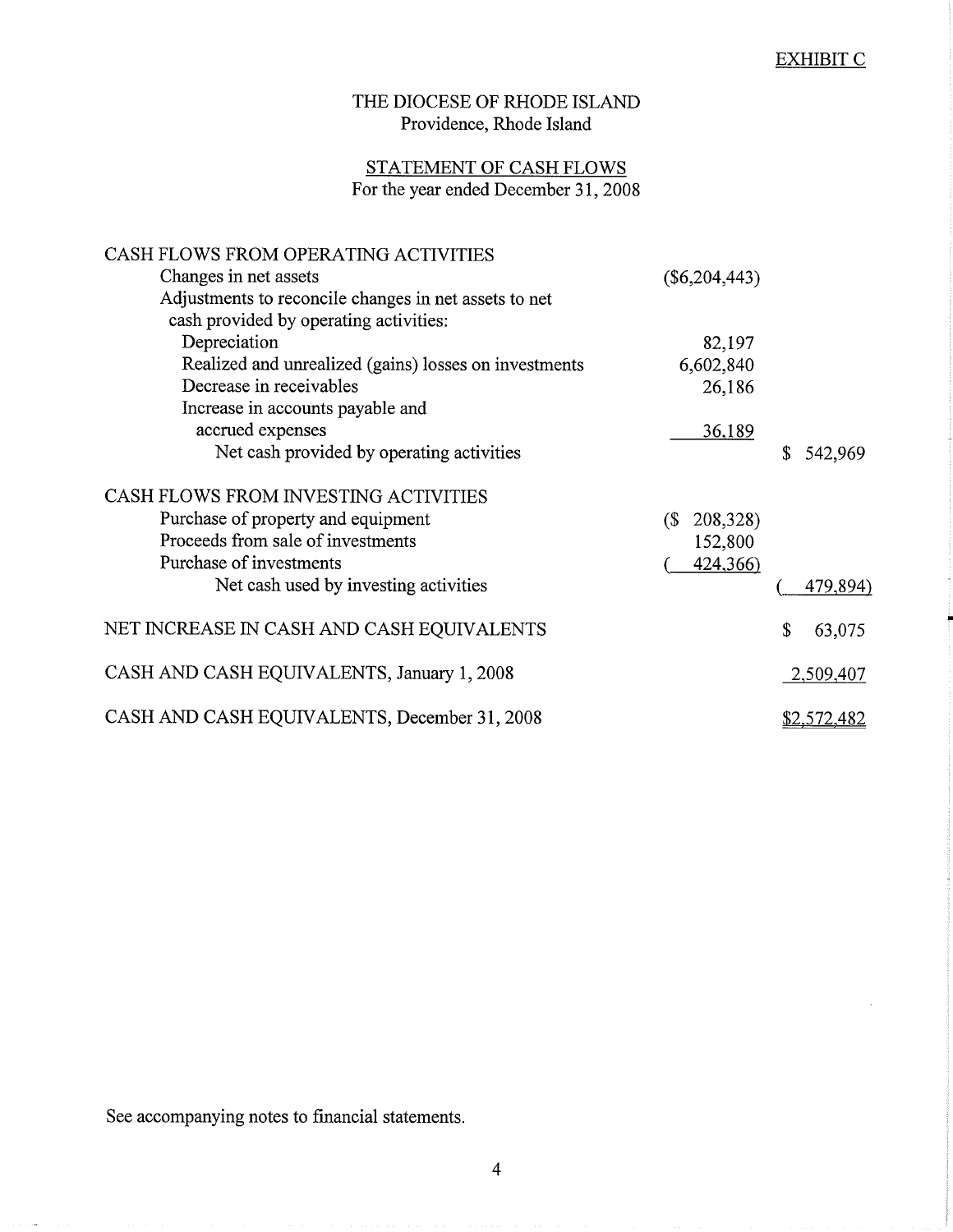# NOTES TO FINANCIAL STATEMENTS December 31, 2008

#### Note 1. **NATURE OF ACTIVITIES**

The Diocese of Rhode Island ("Diocese") is a nonprofit religious corporation established under the laws of the State of Rhode Island. The Diocese is dedicated to establishing. developing, and furthering the mission of The Episcopal Church in Rhode Island.

The Diocese is supported by apportionment amounts received from member parishes, contributions received from various donors, and endowment income.

The accompanying financial statements do not include the activities of any of the following funds or entities: The Diocesan Investment Trust; Hallworth House; Episcopal Housing Foundation of Rhode Island; Cathedral of St. John; and the individual parishes and missions within the Diocese.

### SIGNIFICANT ACCOUNTING POLICIES Note 2.

# **Basis of Presentation**

The financial statements of the Diocese have been prepared utilizing the accrual basis of accounting.

The Diocese's financial statements have been prepared in accordance with Statement of Financial Accounting Standards (SFAS) No. 117, "Financial Statements of Not-for-Profit Organizations." Under SFAS No. 117, the Diocese is required to report information regarding its financial position and activities according to three classes of net assets. The categories are: unrestricted, temporarily restricted, and permanently restricted. In addition, the Diocese is required to present a statement of cash flows.

All donor-restricted support is reported as an increase in temporarily or permanently restricted net assets, depending on the nature of the restriction. When a restriction expires (that is, when a stipulated time restriction ends or purpose of restriction is accomplished), temporarily restricted net assets are reclassified to unrestricted net assets and reported in the Statement of Activities as net assets released from restrictions.

Management's policy requires that the net appreciation in permanently restricted assets be retained permanently in an amount necessary to adjust the historic dollar value of the original gifts by the change in the consumer price index. Any remainder of appreciation is available for appropriation.

# Contributions

The Diocese records contributions in accordance with SFAS No. 116, "Accounting for Contributions Received and Contributions Made," whereby contributions received are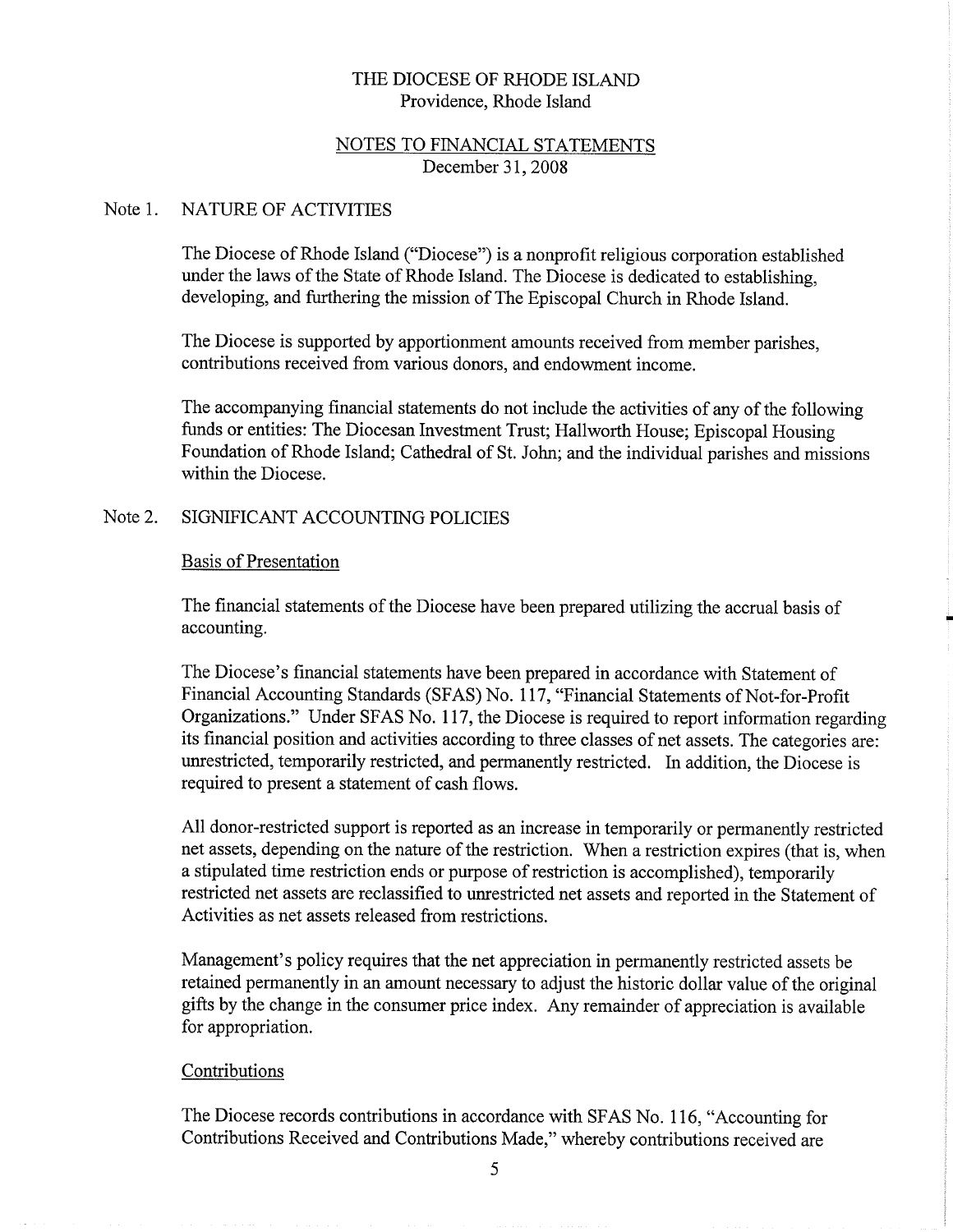# NOTES TO FINANCIAL STATEMENTS December 31, 2008

recorded as unrestricted, temporarily restricted, or permanently restricted support, depending on the existence and/or nature of any donor restrictions. Restricted net assets are reclassified to unrestricted net assets upon satisfaction of the time or purpose restrictions.

# Cash and Cash Equivalents

Cash and cash equivalents include all monies in banks and highly liquid investments with maturity dates of three months or less.

# Receivables

Accounts receivable are stated at the amount management expects to collect on outstanding balances. Management provides for probable uncollectible amounts through a provision for bad debt expense and an adjustment to a valuation allowance based on its assessment of the current status of individual accounts. Balances that are still outstanding after management has used reasonable collection efforts are written off through a charge to the valuation allowance and a credit to accounts receivable.

# Investments

The Diocese accounts for its investments in accordance with SFAS No. 124, "Accounting for Certain Investments Held by Not-for-Profit Organizations." Under SFAS No. 124, investments in marketable securities with readily determinable fair values and all investments in debt securities are valued at their fair value in the statement of financial position. Unrealized gains and losses are included in the change in net assets.

## Use of Estimates

The preparation of financial statements in conformity with generally accepted accounting principles requires management to make estimates and assumptions that affect certain reported amounts and disclosures. Accordingly, actual amounts could differ from those estimates.

# Disclosures About Fair Value of Financial Instruments

The fair value of investments is discussed above. The following methods and assumptions were used to estimate the fair value of other financial instruments:

The carrying amounts of cash and cash equivalents, other accounts receivable, accounts payable and accrued expenses, approximate their fair value as they are short-term in nature.

The carrying values of loans to religious organizations approximate their fair value.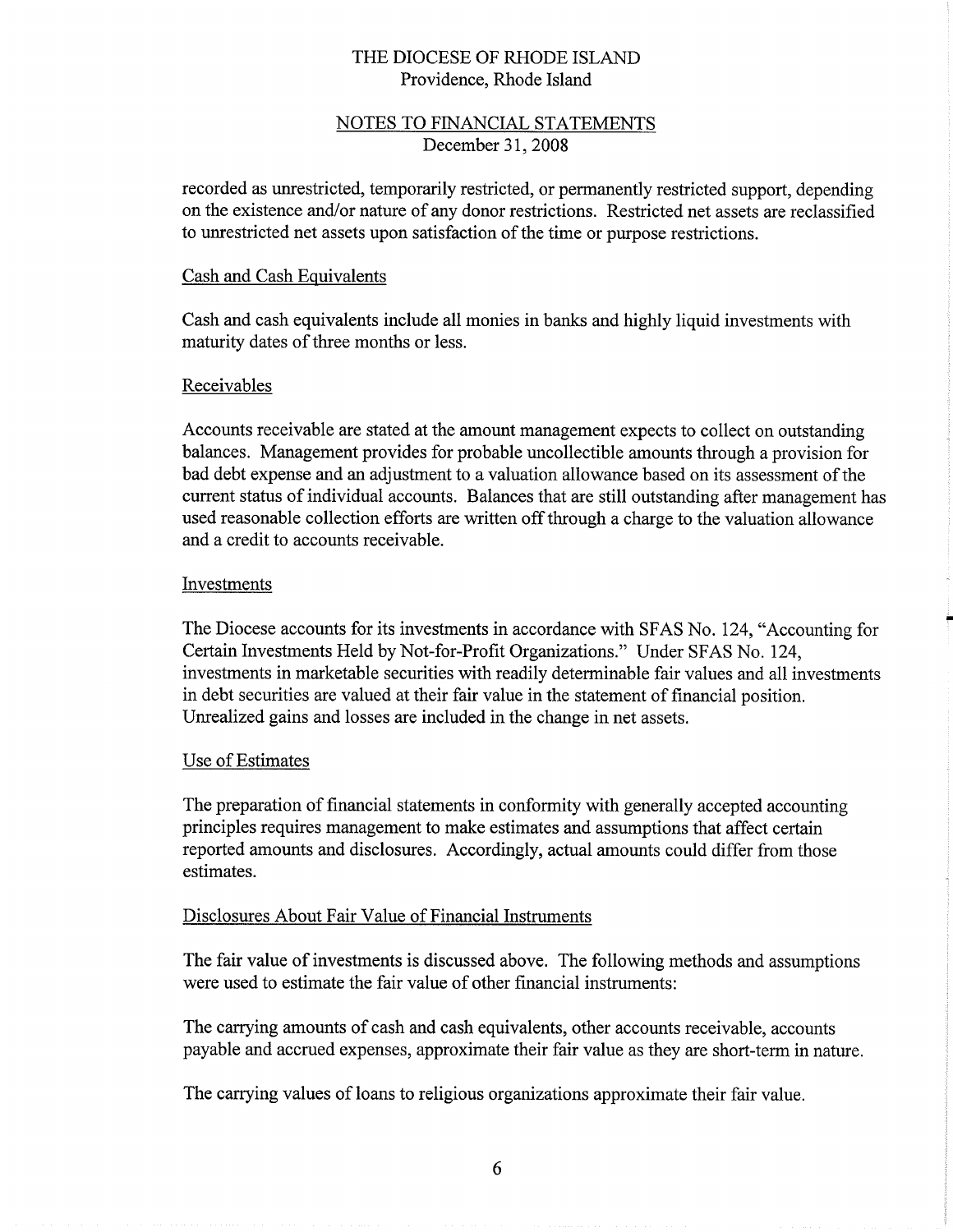# **NOTES TO FINANCIAL STATEMENTS** December 31, 2008

## Property and Equipment

Missions and other real property in the name of the Diocese at January 1, 1982 were recorded at appraised value. Subsequent acquisitions are carried at cost. Land and building of the Hallworth House are carried at cost. Land and buildings restricted by donors are recorded at appraised value. Equipment and motor vehicles are carried at cost. Depreciation is calculated on the straight-line method over the estimated useful lives of the assets.

# **Income Tax Status**

The Diocese qualifies as a tax-exempt organization under Section  $501(c)(3)$  of the Internal Revenue Code and, therefore, has no provision for federal income taxes. In addition, the Diocese qualifies for the charitable contribution deduction under Section  $170(b)(1)(A)$ .

### Note 3. PLEDGES RECEIVABLE

Unconditional promises are included in the financial statements as pledges receivable and revenue of the appropriate net asset category. Pledges, net of allowance for uncollectibles, are expected to be collected within the next year.

| Total pledges  | \$29,682 |
|----------------|----------|
| Less allowance | 10,389   |
| Net pledges    | \$19,293 |

Pledges receivable at December 31, 2008 have the following restrictions:

**Episcopal Charities** 

\$19,293

### Note 4. **LOANS RECEIVABLE**

The Diocese maintains a revolving loan fund for the purpose of granting loans to parishes and missions in need of financial assistance. At December 31, 2008, thirteen (13) loans were outstanding totaling \$348,230. Interest is charged on the loan balances at an annual rate ranging from 2.75% to 7.25%. The loans mature at various dates until the year 2016.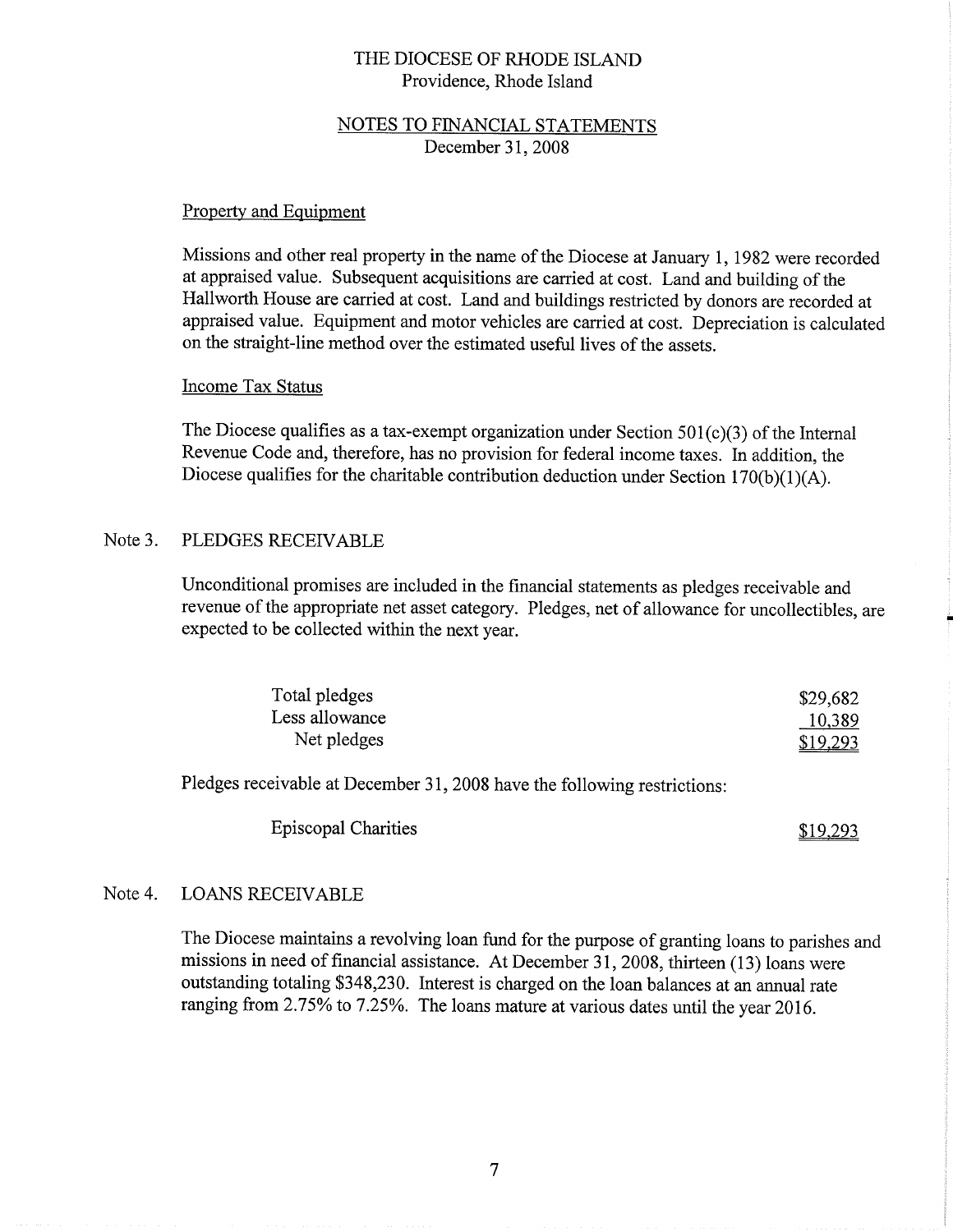## NOTES TO FINANCIAL STATEMENTS December 31, 2008

#### Note 5. **INVESTMENTS**

Investments are carried at market and realized and unrealized gains and losses are reflected in the statement of activities.

Investment securities consisted of the following at December 31, 2008:

|                    |              | Carrying     |
|--------------------|--------------|--------------|
|                    | Cost         | Value        |
| Corporate Bonds    | 9.996        | 19,877       |
| Common Stock       | 18,308       | 33,622       |
| Pooled Investments | 12,854,503   | 13,874,100   |
|                    | \$12,882,807 | \$13,927,599 |

Pooled investments represent funds invested with the Diocesan Investment Trust of the Episcopal Diocese of Rhode Island (DIT), a related entity. The investments with DIT are carried at fair value based principally upon the quoted market prices of the underlying assets.

#### Note 6. PROPERTY AND EQUIPMENT

Property and equipment consist of the following:

|                               | Total       |
|-------------------------------|-------------|
| Land and buildings            | \$5,233,197 |
| Equipment                     | 113,726     |
| Motor vehicles                | 98,491      |
|                               | \$5,445,414 |
| Less accumulated depreciation | 3,609,577   |
|                               | \$1,835,837 |

Depreciation expense for 2008 was \$82,197.

### Note 7. **ENDOWMENT FUNDS**

### Interpretation of Relevant Law

The Diocese follows the Uniform Management of Institutional Funds Act of 1972 (UMIFA) and its own governing documents. UMIFA requires the historical dollar amount of a donorrestricted endowment to be preserved as a permanent fund. The historical dollar amount as defined in the Rhode Island uniform act is adjusted to reflect the change, if any, in the purchasing power of the historical dollar value. The remaining portion of the donor-restricted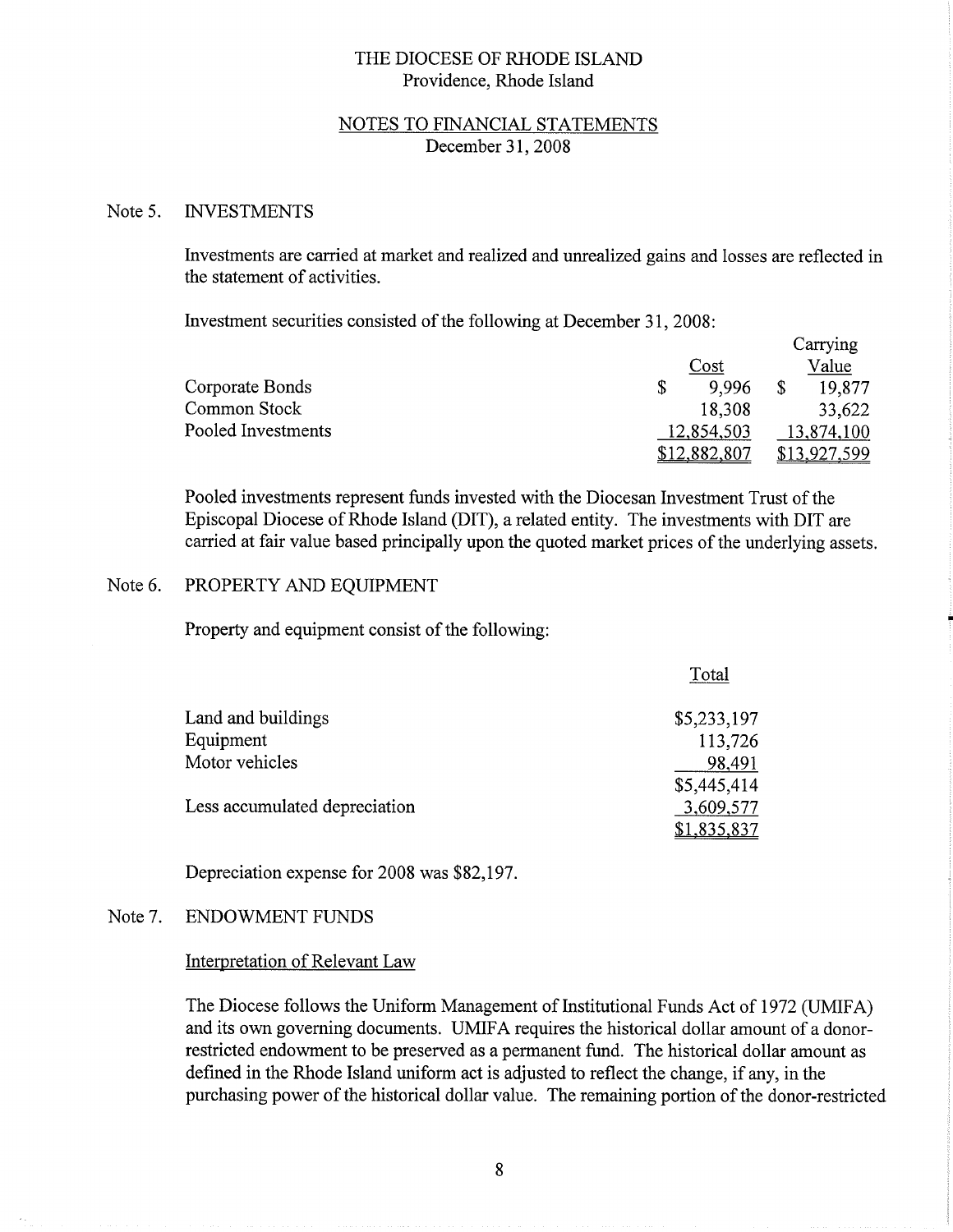# NOTES TO FINANCIAL STATEMENTS December 31, 2008

endowment that is not classified in permanent net assets is classified as temporarily restricted net assets until those amounts are appropriated for expenditure by the Diocese.

## **Funds with Deficiencies**

From time to time, the fair value of assets associated with individual donor-restricted endowment funds may fall below the level that the donor or UMIFA requires the Organization to retain as a fund of perpetual duration. In accordance with generally accepted accounting principles, deficiencies of this nature that are reported in unrestricted net assets were \$944,227 as of December 31, 2008. These deficiencies resulted from unfavorable market fluctuations after the investment of permanently restricted contributions and continued appropriation for certain programs that was deemed prudent by the Diocese.

### **Endowment Investment and Spending Policies**

The Diocese has adopted investment and spending policies for endowment assets that attempt to provide a predictable stream of funding to programs supported by its endowment while seeking to maintain the purchasing power of these endowment assets over the long-term. The Diocese's spending and investment policies work together to achieve this objective. The investment policy establishes an achievable return objective through diversification of asset classes. The current long-term return objective is to grow the aggregate portfolio value, net of spending, at the rate of inflation or greater over the endowment investment horizon. Actual returns in any given year may vary from this amount. To satisfy its long-term rate-of-return objectives, the Diocese relies on a total return strategy in which investment returns are achieved through both capital appreciation (realized and unrealized) and current yield (interest and dividends). The Diocese targets a diversified asset allocation to achieve its long-term return objectives within prudent risk parameters.

The spending policy calculates the amount of money annually distributed from the Diocese's various endowed funds, for grant making and administration. The current spending policy is to distribute an amount at least equal to 4.25% to 5.25% of a moving three-year average of the fair value of the endowment funds. This is consistent with the Diocese's objective to maintain the purchasing power of endowment assets as well as to provide additional real growth through investment return.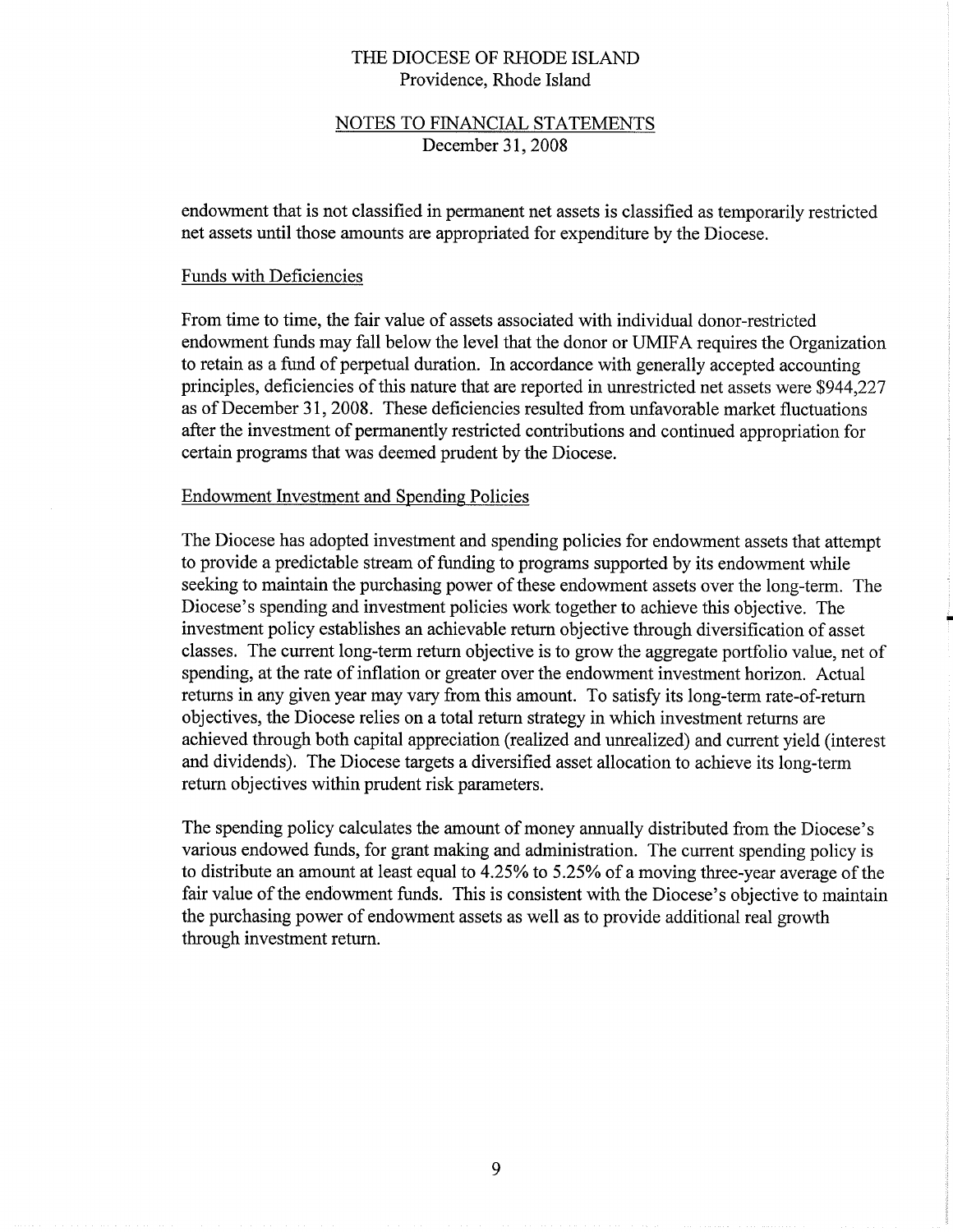# NOTES TO FINANCIAL STATEMENTS December 31, 2008

Endowment Net Asset Composition by Fund Type as of December 31, 2008 is as follows:

|                                                         | Unrestricted |                          | Temporarily<br>Restricted | Permanently<br>Restricted | Total                     |
|---------------------------------------------------------|--------------|--------------------------|---------------------------|---------------------------|---------------------------|
| Donor-restricted<br>endowment funds<br>Board-designated |              | -0                       | \$1,771,499               | \$5,587,701               | \$7,359,200               |
| endowment funds                                         |              | 4,329,256<br>\$4,329,256 | $-0$<br>71,499            | -0<br>\$5,587,701         | 4,329,256<br>\$11,688,456 |

Changes in Endowment Net Assets for the year ended December 31, 2008 are as follows:

|                                      | Unrestricted       | Temporarily<br>Restricted | Permanently<br>Restricted | Total                                    |
|--------------------------------------|--------------------|---------------------------|---------------------------|------------------------------------------|
| Endowment net assets,                |                    |                           |                           |                                          |
| beginning of the year                | \$6,578,558        | \$3,605,209               | \$5,497,053               | \$15,680,820                             |
| Investment return:                   |                    |                           |                           |                                          |
| Investment income                    | \$<br>276,108      | 429,162<br>\$             | \$<br>$-0$                | \$<br>705,270                            |
| Realized gains                       | 31,520             | -0                        | $-0$                      | 31,520                                   |
| <b>Unrealized losses</b>             | 2,432,739          | (1,833,710)               | $-0$                      | 4,266,449)                               |
| Total investment return              | $(\$2,125,111)$    | (\$1,404,548)             | \$<br>$-0$                | $\left( \mathbb{S}\right)$<br>3,529,659) |
| Contributions                        | $-0$               | $-0$                      | 10,652                    | 10,652                                   |
| Appropriation of endowment           |                    |                           |                           |                                          |
| assets for expenditure               | 428,408)<br>€      | 429,162)<br>€             | $-0$                      | 857,570)                                 |
| Other changes:                       |                    |                           |                           |                                          |
| Transfers to create board-designated |                    |                           |                           |                                          |
| endowment funds                      | 304,217            | $-0$                      | $-0$                      | 304,217                                  |
| Transfers to maintain                |                    |                           |                           |                                          |
| historic value                       | -0                 | -0                        | 79,996                    | 79,996                                   |
| Total changes                        | $(\$2,249,302)$    | (\$1,833,710)             | \$<br>90,648              | (\$3,992,364)                            |
| Endowment net assets,                |                    |                           |                           |                                          |
| end of the year                      | <u>\$4,329,256</u> | \$1,771,499               | \$5,587,701               | \$11,688,456                             |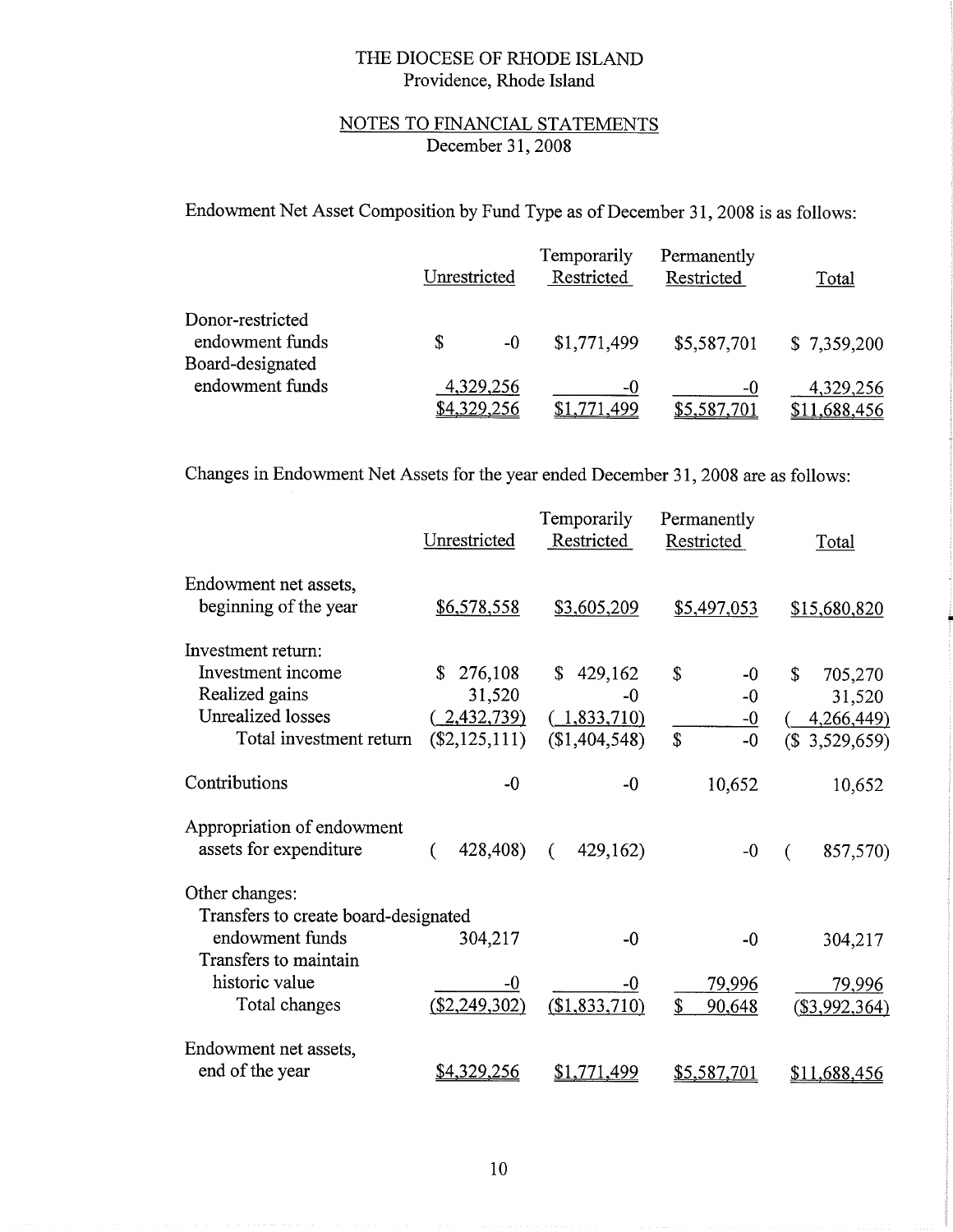# NOTES TO FINANCIAL STATEMENTS December 31, 2008

### Note 8. TEMPORARILY RESTRICTED NET ASSETS

Temporarily restricted net assets are available to support the following purposes at December 31, 2008:

| Parish Endowment Fund                         | 262,351     |
|-----------------------------------------------|-------------|
| <b>Missions</b>                               | 199,190     |
| Commission on Ministry                        | 16,852      |
| City Camp                                     | 9,838       |
| Old Narragansett Church                       | 5,558       |
| Supplemental Retirement Benefits & Assistance | 890,716     |
| Episcopate                                    | 1,029,138   |
| Bishop's Discretionary Fund                   | 147,388     |
| A.A. Gammell                                  | 87,016      |
| Elmer R. Shippee Fund                         | 1,330,675   |
| Airport Chapel                                | 1,306       |
| Special activities                            | 100,000     |
| Companion diocese                             | 72          |
| <b>Sacred Music</b>                           | 8,750       |
| <b>Episcopal Charities</b>                    | 586,006     |
|                                               | \$4,674,856 |

### Note 9. PERMANENTLY RESTRICTED NET ASSETS

Permanently restricted net assets consisting of property and investments are restricted in perpetuity, the income from which is available to support the following purposes at December 31, 2008:

| Parish Endowment Fund                         | \$<br>14,484 |
|-----------------------------------------------|--------------|
| Old Narragansett Church                       | 79,159       |
| Supplemental Retirement Benefits & Assistance | 595,887      |
| Episcopate                                    | 1,206,466    |
| Bishop's Discretionary Fund                   | 180,795      |
| <b>Episcopal Charities</b>                    | 2,579,209    |
| Episcopal Conference Center                   | 246,572      |
| <b>Congregational Development</b>             | 205,135      |
| <b>Missions</b>                               | 602,122      |
| <b>Edwards Homes</b>                          | 90,039       |
|                                               | \$5,799,868  |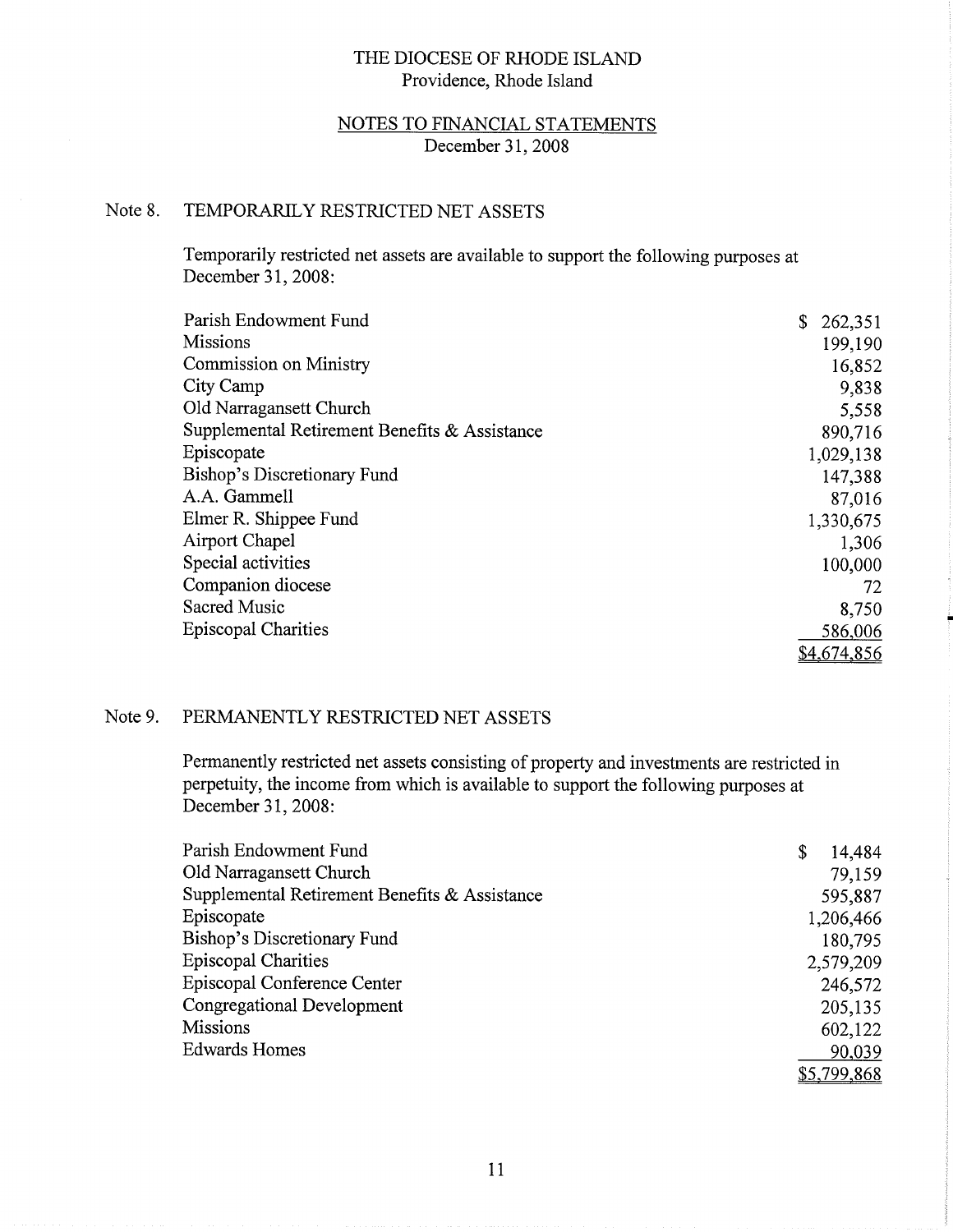# **NOTES TO FINANCIAL STATEMENTS** December 31, 2008

# Note 10. NET ASSETS RELEASED FROM RESTRICTIONS

Net assets were released from donor restrictions by incurring expenses satisfying the restricted purposes or by occurrence of other events specified by donor.

| Purpose restrictions accomplished:            |             |
|-----------------------------------------------|-------------|
| Old Narragansett Church                       | \$<br>3,826 |
| Supplemental Retirement Benefits & Assistance | 44,410      |
| Episcopate                                    | 147,995     |
| Bishop's Discretionary Fund                   | 63,608      |
| A.A. Gammell                                  | 1,984       |
| Elmer R. Shippee Fund                         | 57,991      |
| Dunning Trust                                 | 6,839       |
| <b>Episcopal Charities</b>                    | 496,756     |
| Episcopal Conference Center                   | 104,078     |
| City Camp                                     | 31,506      |
| Parish Endowment Fund                         | 18,296      |
| Congregational Development                    | 15,864      |
| <b>Missions</b>                               | 6,836       |
| Commission on ministry                        | 500         |
| Ministry to young adults                      | 7,396       |
| Other programs                                | 6,918       |
|                                               | \$1,014,803 |

## Note 11. PENSION PLANS

The Diocese has a defined benefit pension plan covering its retired lay employees. Benefits are based on years of service and the employee's average earnings for the highest five (5) consecutive years. The Diocese's funding policy is to annually contribute the amount required under the minimum funding standards.

The Diocese did not contribute to this plan in 2008. An actuary's statement shows that no contribution was needed to keep the plan funded in accordance with the minimum funding standards of ERISA.

The Diocese also has a defined contribution plan sponsored by the National Church. The plan covers the Diocese's active lay employees. Contributions are made by the Diocese at a minimum of five percent of an employee's salary to a maximum of nine percent. The Diocese contributed \$62,600 to this plan in 2008.

The Diocese also contributed \$47,510 to a plan sponsored by the National Church covering clergy employed by the Diocese.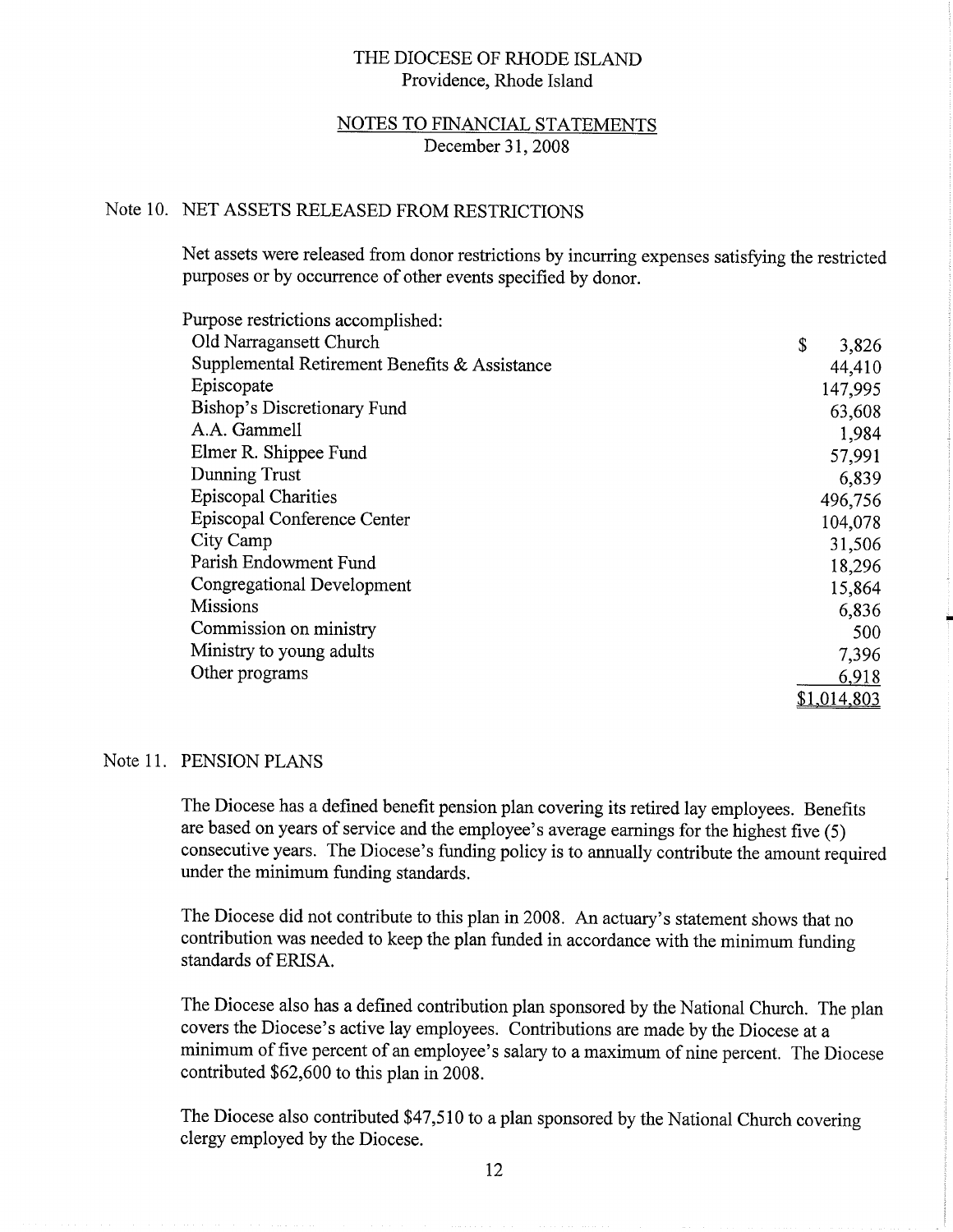# NOTES TO FINANCIAL STATEMENTS December 31, 2008

## Note 12. CHURCH PROPERTIES

In 2008 the Diocese received \$152,304 from merging parishes upon the sale of certain real estate by the parishes.

At December 31, 2008, mergers and closings of other parishes and missions were under consideration. The financial effect to the Diocese from future mergers and closings cannot be estimated at this time, and therefore are not reflected in the financial statements.

# Note 13. CONCENTRATION OF CREDIT RISK

At times, throughout the year, the Diocese maintained amounts in certain bank accounts in excess of the FDIC insured limits.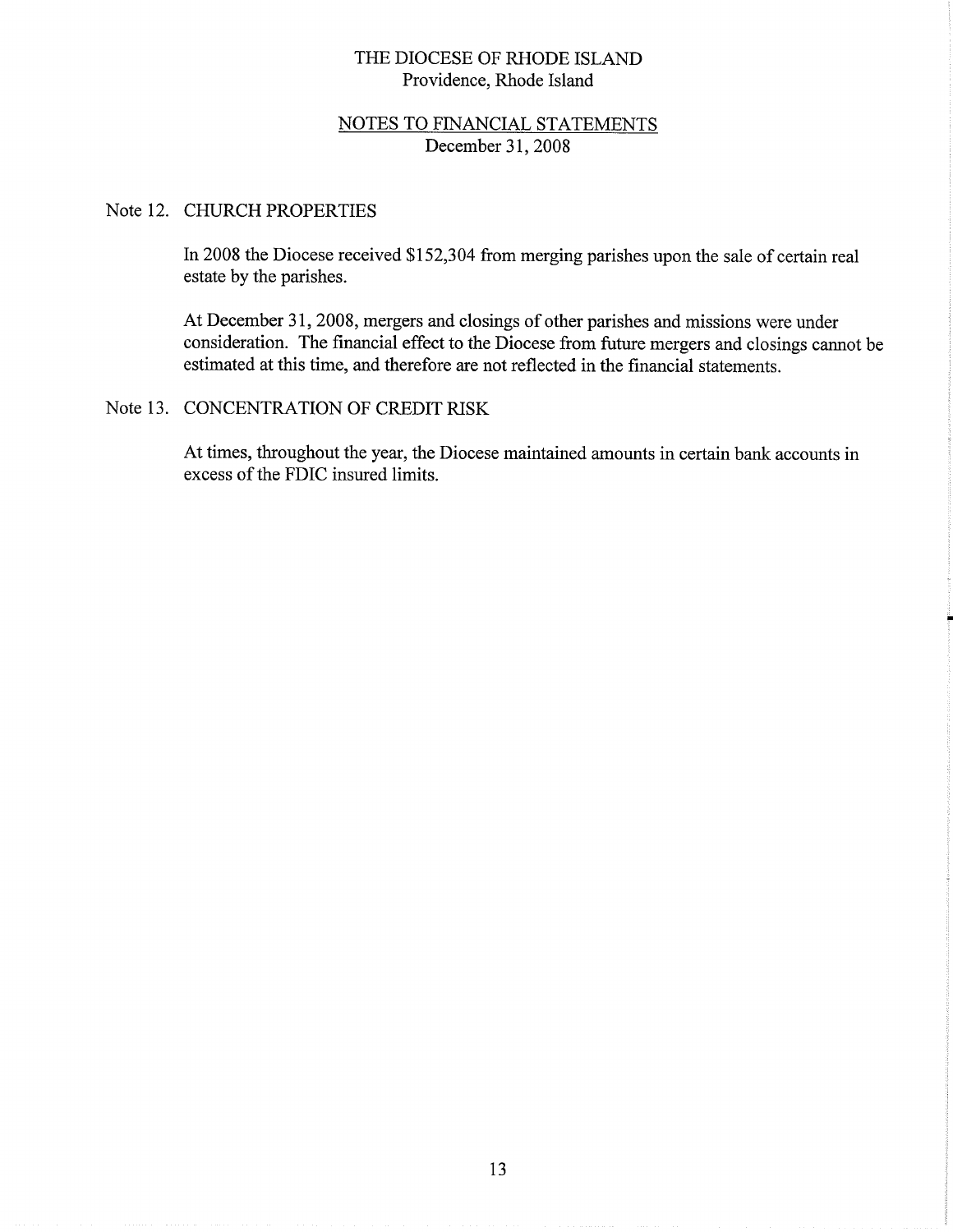### CAMPANA, SARZA & TATEWOSIAN, LLP

CERTIFIED PUBLIC ACCOUNTANTS 63 SOCKANOSSET CROSS RD. SUITE 2A CRANSTON, RI 02920

> TELEPHONE: 401-463-3440 FAX: 401-463-3442

MEMBER AMERICAN INSTITUTE OF CERTIFIED PUBLIC ACCOUNTANTS

> The Diocese of Rhode Island Providence, Rhode Island 02903

# **INDEPENDENT AUDITOR'S REPORT** ON ADDITIONAL INFORMATION

Our report on our audit of the basic financial statements of The Diocese of Rhode Island as of December 31, 2008 appears on Page 1. That audit was for the purpose of forming an opinion on the basic financial statements taken as a whole. The schedule of program expenses is presented for purposes of additional analysis and is not a required part of the basic financial statements. Such information has been subjected to the auditing procedures applied in the audit of the basic financial statements and, in our opinion, is fairly stated in all material respects in relation to the basic financial statements taken as a whole.

Jaga + Tatami LLP

May 26, 2009